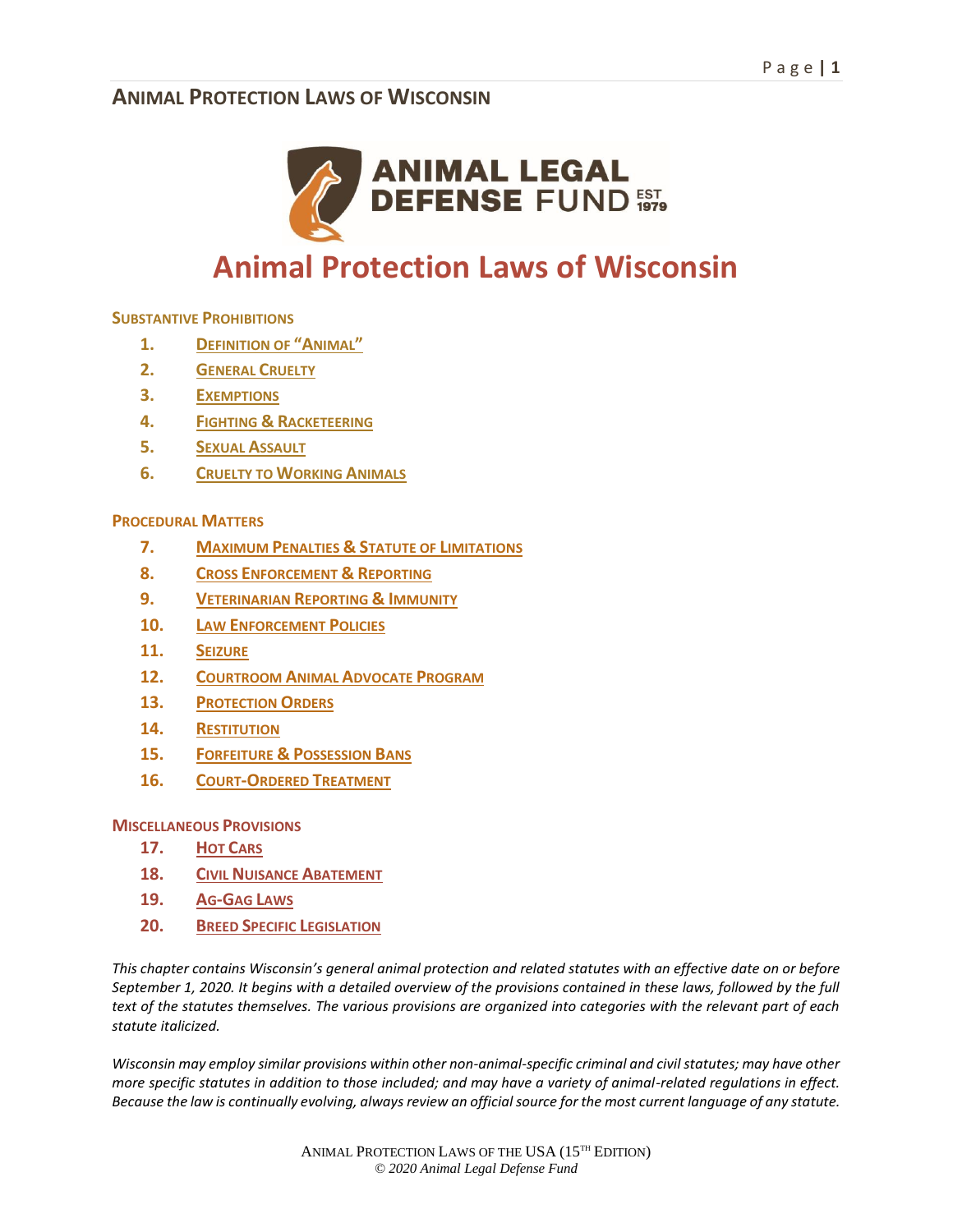| WISCONSIN                 |                                                                                                                                                                                                                                                                                                                                                                                                                                                                                                                                                                                                                                                                                                                                                                                                                                                                                                                                                                                                                             |  |
|---------------------------|-----------------------------------------------------------------------------------------------------------------------------------------------------------------------------------------------------------------------------------------------------------------------------------------------------------------------------------------------------------------------------------------------------------------------------------------------------------------------------------------------------------------------------------------------------------------------------------------------------------------------------------------------------------------------------------------------------------------------------------------------------------------------------------------------------------------------------------------------------------------------------------------------------------------------------------------------------------------------------------------------------------------------------|--|
| 1. DEFINITION OF "ANIMAL" | "Includes every living:<br>warm-blooded creature, except a human being;<br>reptile; or<br>amphibian."<br>WIS. STAT. § 951.01(1)<br>For bestiality statute means "means any creature, either alive or dead,<br>except a human being"<br>WIS. STAT. § 944.18(1)(a)                                                                                                                                                                                                                                                                                                                                                                                                                                                                                                                                                                                                                                                                                                                                                            |  |
| 2. GENERAL CRUELTY *      | "Cruel" means causing unnecessary and excessive pain or suffering or<br>unjustifiable injury or death.<br>WIS. STAT. § 951.01(2)<br>Mistreatment of animals<br><b>WIS. STAT. § 951.02</b><br>1 <sup>st</sup> offense: Class C forfeiture<br>Subsequent offense within 3 years: Class A forfeiture<br>Intentional or negligent violation: Class A misdemeanor<br>Intentional violation resulting in mutilation/disfigurement/death: Class<br>I felony<br>Intentional violation knowing animal is law enforcement animal: Class I<br>felony<br>Kill animal by decompression<br>WIS. STAT. § 951.025<br>1 <sup>st</sup> offense: Class C forfeiture<br>Subsequent offense within 3 years: Class A forfeiture<br>Intentional or negligent violation: Class A misdemeanor<br>Leading animal from vehicle/trailer onto a highway<br><b>WIS. STAT. § 951.04</b><br>1 <sup>st</sup> offense: Class C forfeiture<br>Subsequent offense within 3 years: Class A forfeiture<br>Intentional or negligent violation: Class A misdemeanor |  |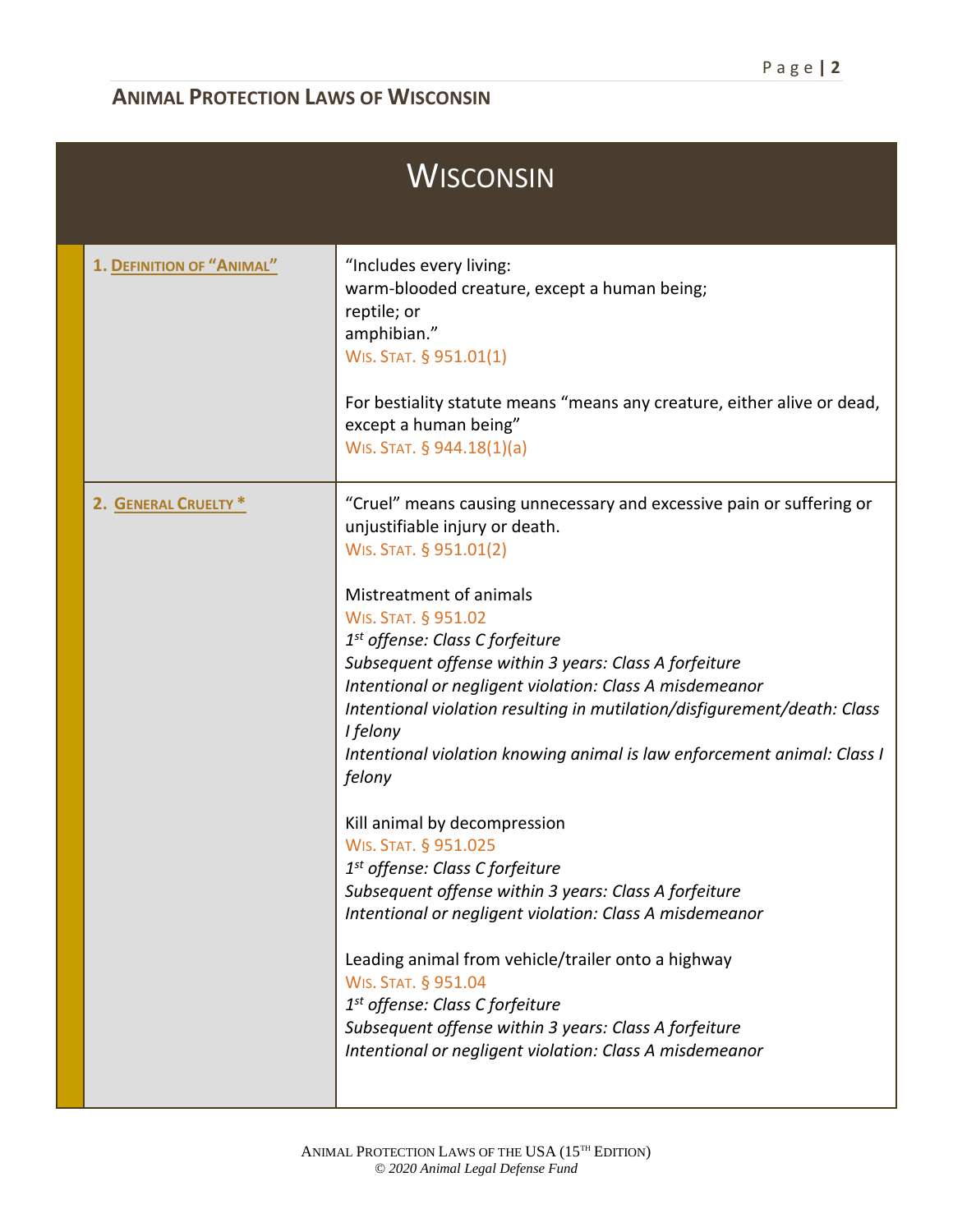| Transporting animals in a cruel manner<br><b>WIS. STAT. § 951.05</b><br>1 <sup>st</sup> offense: Class C forfeiture                  |
|--------------------------------------------------------------------------------------------------------------------------------------|
| Subsequent offense within 3 years: Class A forfeiture                                                                                |
| Intentional or negligent violation: Class A misdemeanor                                                                              |
|                                                                                                                                      |
| Exposing animals to poisonous and controlled substances<br><b>WIS. STAT. § 951.06</b><br>1 <sup>st</sup> offense: Class C forfeiture |
| Subsequent offense within 3 years: Class A forfeiture                                                                                |
| Intentional or negligent violation: Class A misdemeanor                                                                              |
| Intentional violation knowing animal is law enforcement animal: Class I<br>felony                                                    |
| Using certain cruel devices on an animal                                                                                             |
| <b>WIS. STAT. § 951.07</b>                                                                                                           |
| 1 <sup>st</sup> offense: Class C forfeiture                                                                                          |
| Subsequent offense within 3 years: Class A forfeiture                                                                                |
| Intentional or negligent violation: Class A misdemeanor                                                                              |
|                                                                                                                                      |
| Shooting at caged/staked/confined animals                                                                                            |
| WIS. STAT. § 951.09                                                                                                                  |
| 1 <sup>st</sup> offense: Class C forfeiture                                                                                          |
| Subsequent offense within 3 years: Class A forfeiture                                                                                |
| Intentional or negligent violation: Class A misdemeanor                                                                              |
|                                                                                                                                      |
| Sale of baby rabbits, chicks, and other fowl                                                                                         |
| WIS. STAT. § 951.10                                                                                                                  |
| 1 <sup>st</sup> offense: Class C forfeiture                                                                                          |
| Subsequent offense within 3 years: Class A forfeiture                                                                                |
| Intentional or negligent violation: Class A misdemeanor                                                                              |
| Sale of dyed animals                                                                                                                 |
| <b>WIS. STAT. § 951.11</b>                                                                                                           |
| 1 <sup>st</sup> offense: Class C forfeiture                                                                                          |
| Subsequent offense within 3 years: Class A forfeiture                                                                                |
| Intentional or negligent violation: Class A misdemeanor                                                                              |
|                                                                                                                                      |
| Failure to provide proper food and drink to confined animals                                                                         |
| WIS. STAT. § 951.13                                                                                                                  |
| 1 <sup>st</sup> offense: Class C forfeiture                                                                                          |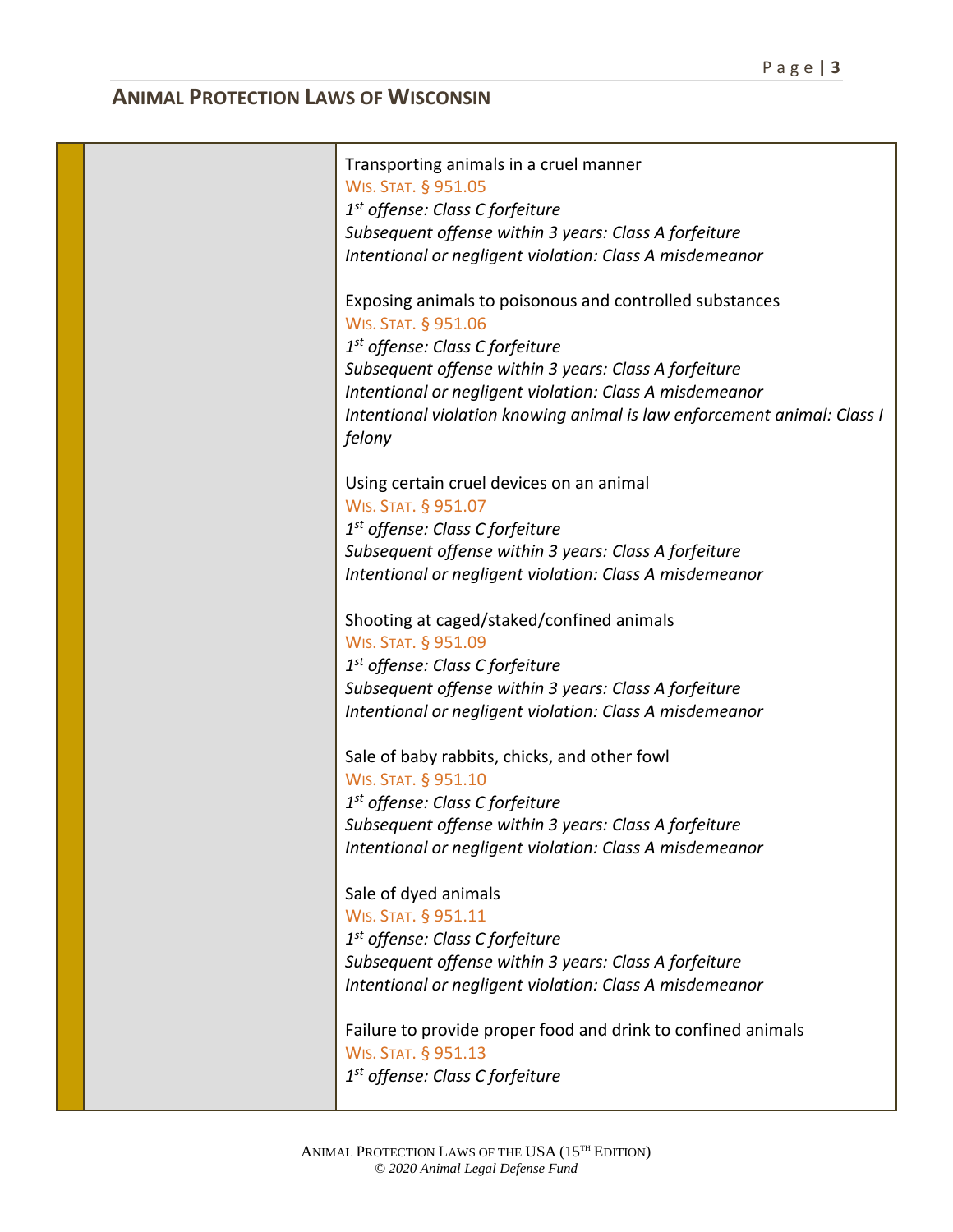|               | Subsequent offense within 3 years: Class A forfeiture<br>Intentional or negligent violation: Class A misdemeanor                                                                                                                              |
|---------------|-----------------------------------------------------------------------------------------------------------------------------------------------------------------------------------------------------------------------------------------------|
|               | Failure to provide proper shelter to animals<br><b>WIS. STAT. § 951.14</b><br>1 <sup>st</sup> offense: Class C forfeiture<br>Subsequent offense within 3 years: Class A forfeiture<br>Intentional or negligent violation: Class A misdemeanor |
|               | Abandoning animals<br>WIS. STAT. § 951.15<br>1 <sup>st</sup> offense: Class C forfeiture<br>Subsequent offense within 3 years: Class A forfeiture<br>Intentional or negligent violation: Class A misdemeanor                                  |
|               | <b>Classification of offenses</b><br><b>WIS. STAT. § 951.18</b>                                                                                                                                                                               |
| 3. EXEMPTIONS | Research animals, wildlife, slaughter, other<br>WIS. STAT. § 951.015                                                                                                                                                                          |
|               | Veterinary practice<br>WIS. STAT. § 951.02                                                                                                                                                                                                    |
|               | Veterinary practice, pest control<br>WIS. STAT. § 951.06                                                                                                                                                                                      |
|               | Rodeos<br><b>WIS. STAT. § 951.08</b>                                                                                                                                                                                                          |
|               | Wildlife, accepted farm animal husbandry practices, other<br>WIS. STAT. § 951.09                                                                                                                                                              |
|               | Training police and fire animals<br>WIS. STAT. § 951.095                                                                                                                                                                                      |
|               | Research, wildlife, accepted farm animal husbandry practices<br>WIS. STAT. § 951.10                                                                                                                                                           |
|               |                                                                                                                                                                                                                                               |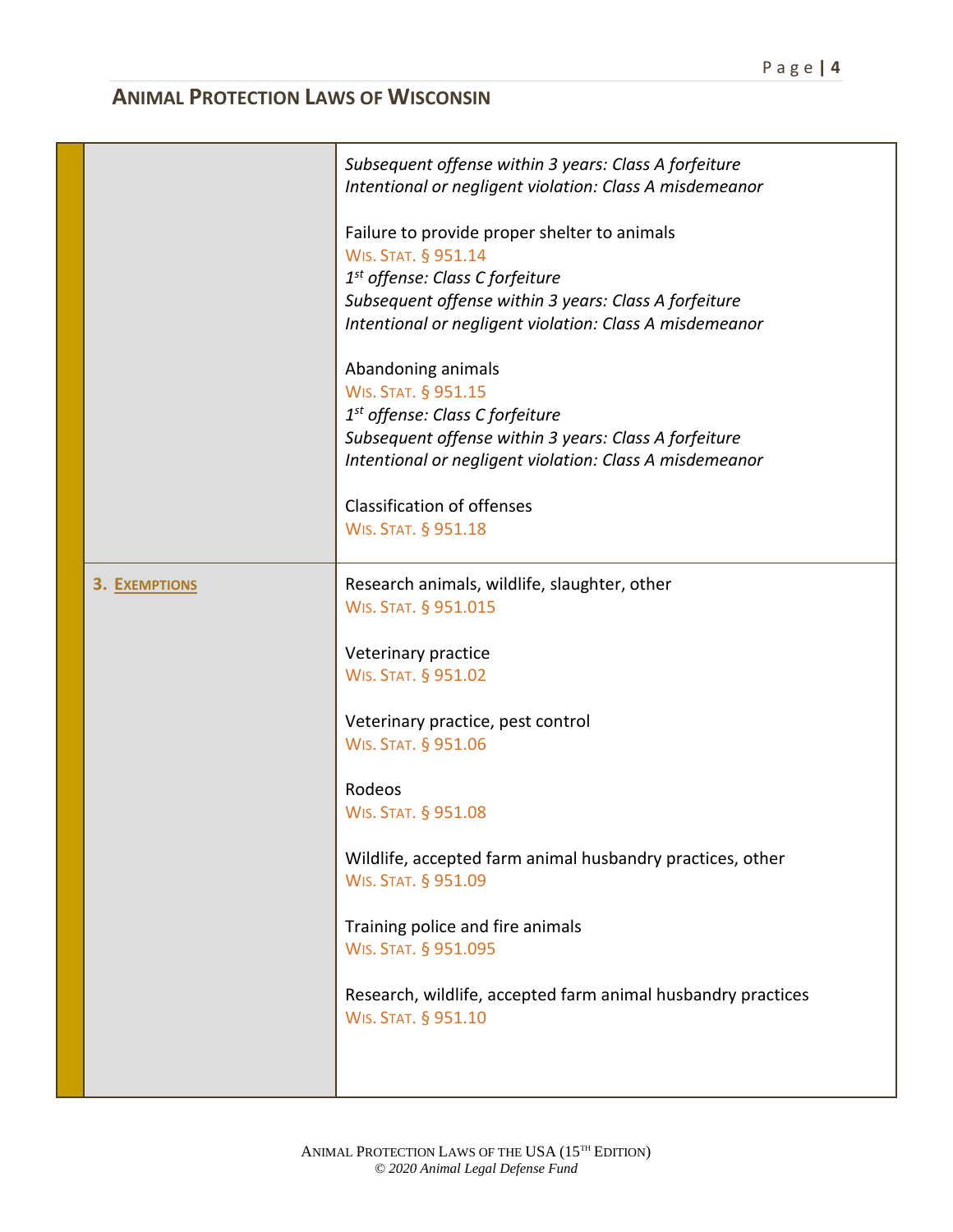|                                       | Accepted farm animal husbandry practices<br><b>WIS. STAT. § 951.14</b>                                                                                                                                                                                                                                                                                                                                                        |
|---------------------------------------|-------------------------------------------------------------------------------------------------------------------------------------------------------------------------------------------------------------------------------------------------------------------------------------------------------------------------------------------------------------------------------------------------------------------------------|
| <b>4. FIGHTING &amp; RACKETEERING</b> | Various animal fighting activities<br>WIS. STAT. § 951.08(1),(2)<br>1 <sup>st</sup> offense: Class I felony<br>Subsequent offenses: Class H felony<br>Possession bans upon conviction<br>WIS. STAT. § 951.08(2m)<br>Class A misdemeanor<br>Spectatorship<br>WIS. STAT. § 951.08(3)<br>Class A misdemeanor<br><b>Classification of offenses</b><br>WIS. STAT. § 951.18                                                         |
| <b>5. SEXUAL ASSAULT</b>              | <b>Bestiality</b><br>WIS. STAT. § 944.18<br>Violation of subsections (2)(a) through (2)(g): 1st Offense Class H<br>felony, subsequent offenses Class F felony;<br>Violation of subsections (2)(h) and (2)(i): 1st Offense Class F felony,<br>subsequent offenses Class D felony;<br>Violation of subsections (2)(j) and (2)(k): 1st Offense Class G felony,<br>subsequent offenses Class E felony                             |
| <b>6. CRUELTY TO WORKING ANIMALS</b>  | Provisions for harassment of police and fire animals.<br>WIS. STAT. § 951.095<br>Class B forfeiture<br>Intentional or negligent violation knowing the animal is law<br>enforcement animal: Class A misdemeanor<br>Intentional violation knowing animal is law enforcement animal and<br>causing injury: Class I felony<br>Intentional violation knowing animal is law enforcement animal and<br>causing death: Class H felony |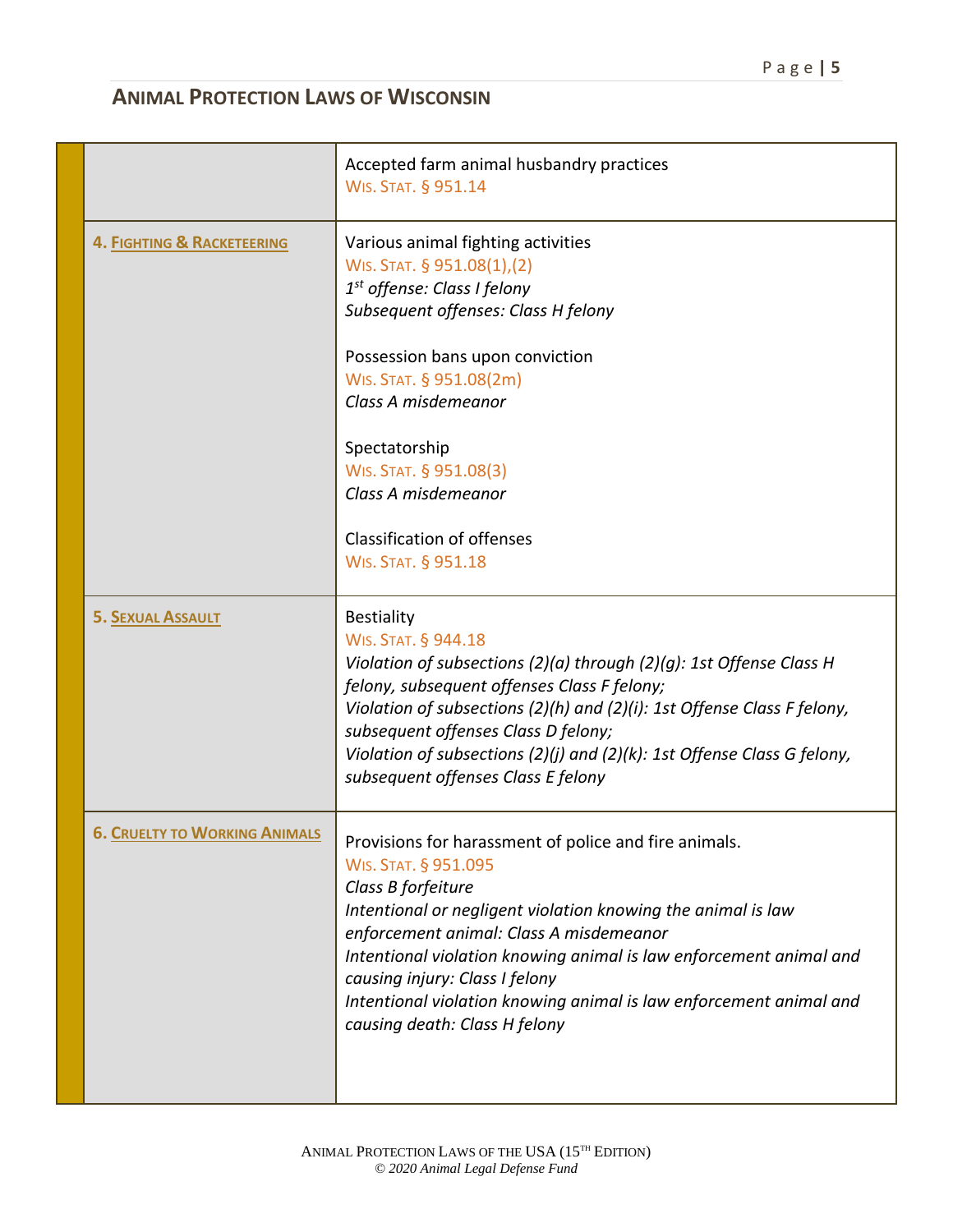|                                                           | Provisions for harassment of a service dog.<br>WIS. STAT. § 951.097<br>Recklessly interfere: Class B misdemeanor<br>Intentionally interfere or recklessly injure: Class A misdemeanor<br>Intentionally injure or recklessly kill: Class I felony<br>Intentionally kill or take possession/control of dog with intent to<br>deprive person of use of service dog: Class H felony |
|-----------------------------------------------------------|---------------------------------------------------------------------------------------------------------------------------------------------------------------------------------------------------------------------------------------------------------------------------------------------------------------------------------------------------------------------------------|
| 7. MAXIMUM PENALTIES &<br><b>STATUTE OF LIMITATIONS**</b> | <b>Classification of offenses</b><br>WIS. STAT. § 951.18<br>Class C forfeiture:<br>\$500 fine                                                                                                                                                                                                                                                                                   |
|                                                           | WIS. STAT. § 939.52(3)(c)                                                                                                                                                                                                                                                                                                                                                       |
|                                                           | Class A forfeiture:<br>\$10,000 fine                                                                                                                                                                                                                                                                                                                                            |
|                                                           | WIS. STAT. § 939.52(3)(a)                                                                                                                                                                                                                                                                                                                                                       |
|                                                           | Class A misdemeanor:<br>9 months imprisonment and/or \$10,000 fine<br>WIS. STAT. § 939.51(3)(a)                                                                                                                                                                                                                                                                                 |
|                                                           | Class I felony<br>3 years and 6 months imprisonment and/or \$10,000 fine<br>WIS. STAT. § 939.50(3)(i)                                                                                                                                                                                                                                                                           |
|                                                           | Class H felony<br>6 years imprisonment and/or \$10,000 fine<br>WIS. STAT. § 939.50(3)(h)                                                                                                                                                                                                                                                                                        |
|                                                           | <b>Statute of Limitations</b><br>Misdemeanor: 3 years<br>Felony: 6 years<br><b>WIS. STAT. ANN. § 939.74</b>                                                                                                                                                                                                                                                                     |
| 8. CROSS ENFORCEMENT &<br><b>REPORTING</b>                | Animal protection organizations are within the definition of<br>"investigative agencies" who may be involved in reporting suspected<br>elder abuse, but are not mandatory reporters. Anyone who reports has<br>civil and criminal immunity for reports made in good faith.                                                                                                      |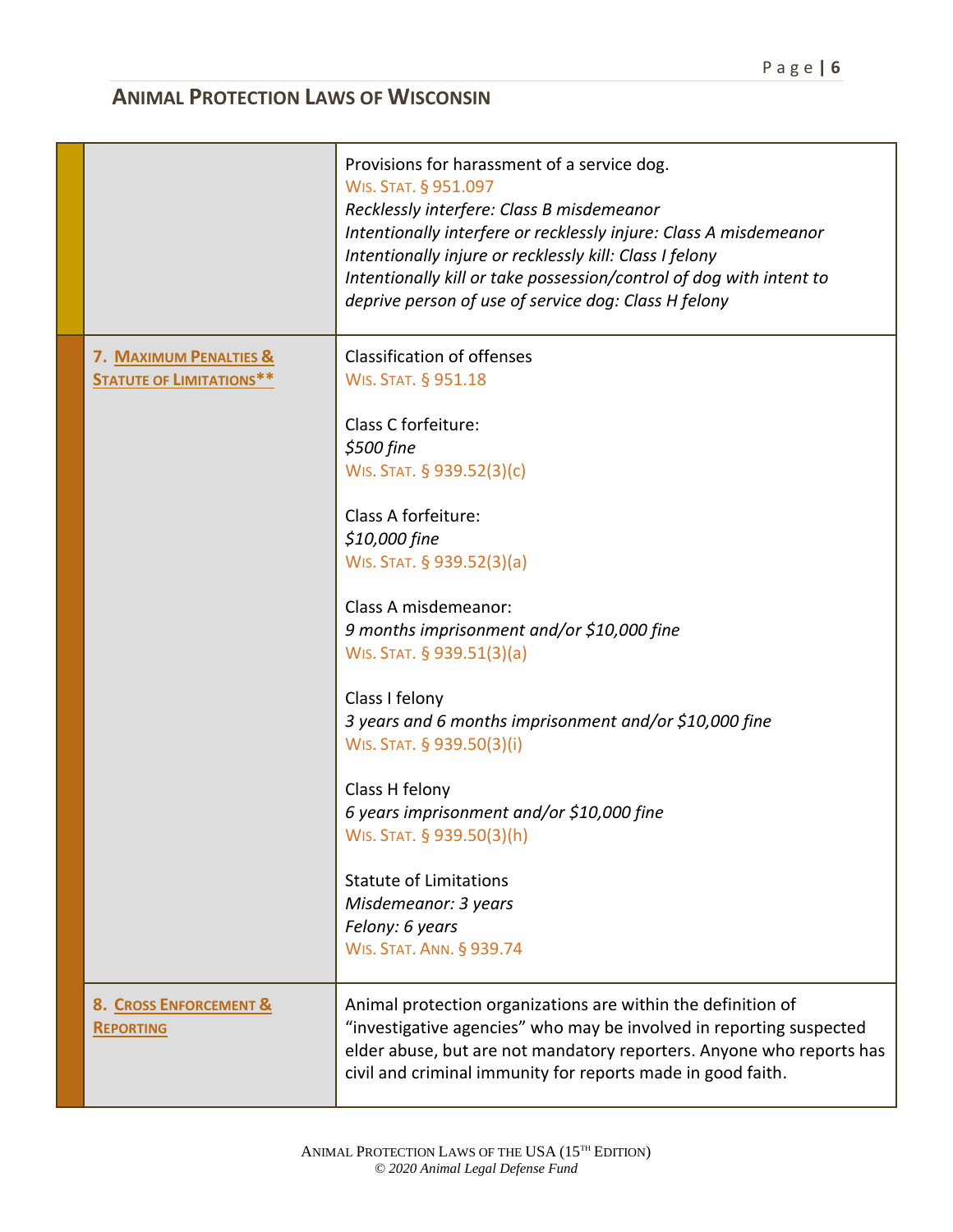| <b>WIS. STAT. § 46.90</b>                                                                                                                                                                                                                                                                                                                           |
|-----------------------------------------------------------------------------------------------------------------------------------------------------------------------------------------------------------------------------------------------------------------------------------------------------------------------------------------------------|
| A veterinarian who has reason to believe an animal has been in animal<br>fighting exhibition must report the matter to local humane officer or<br>law enforcement.<br>WIS. STAT. § 173.12                                                                                                                                                           |
| Humane officers may investigate animal cruelty, seek subpoenas, issue<br>citations, apply for search warrants, and request prosecutions.<br>WIS. STAT. § 173.07<br>Law enforcement and humane officers may issue an order abatement<br>for offenses.<br>WIS. STAT. § 173.11<br>District attorneys may apply to a court for a temporary or permanent |
| injunction restraining persons from violating the animal protection<br>laws.<br>WIS. STAT. § 951.18(3)                                                                                                                                                                                                                                              |
| If violation is suspected, humane officer may enter any building,<br>vehicle or place where animals may be present for inspection or<br>collection of evidence; if location is not public, entry shall be by<br>warrant or consent.<br>WIS. STAT. § 173.09                                                                                          |
| Court shall issue a search warrant on probable cause of animal cruelty,<br>directing law enforcement to seize cruelly treated animals.<br>WIS. STAT. § 173.10                                                                                                                                                                                       |
| Humane or law enforcement officer may take custody of animals being<br>cruelly treated.<br>WIS. STAT. § 173.13(1)(a)(8)                                                                                                                                                                                                                             |
| Animals may be withheld for cause by a political subdivision or its<br>contractor.<br>WIS. STAT. § 173.21                                                                                                                                                                                                                                           |
|                                                                                                                                                                                                                                                                                                                                                     |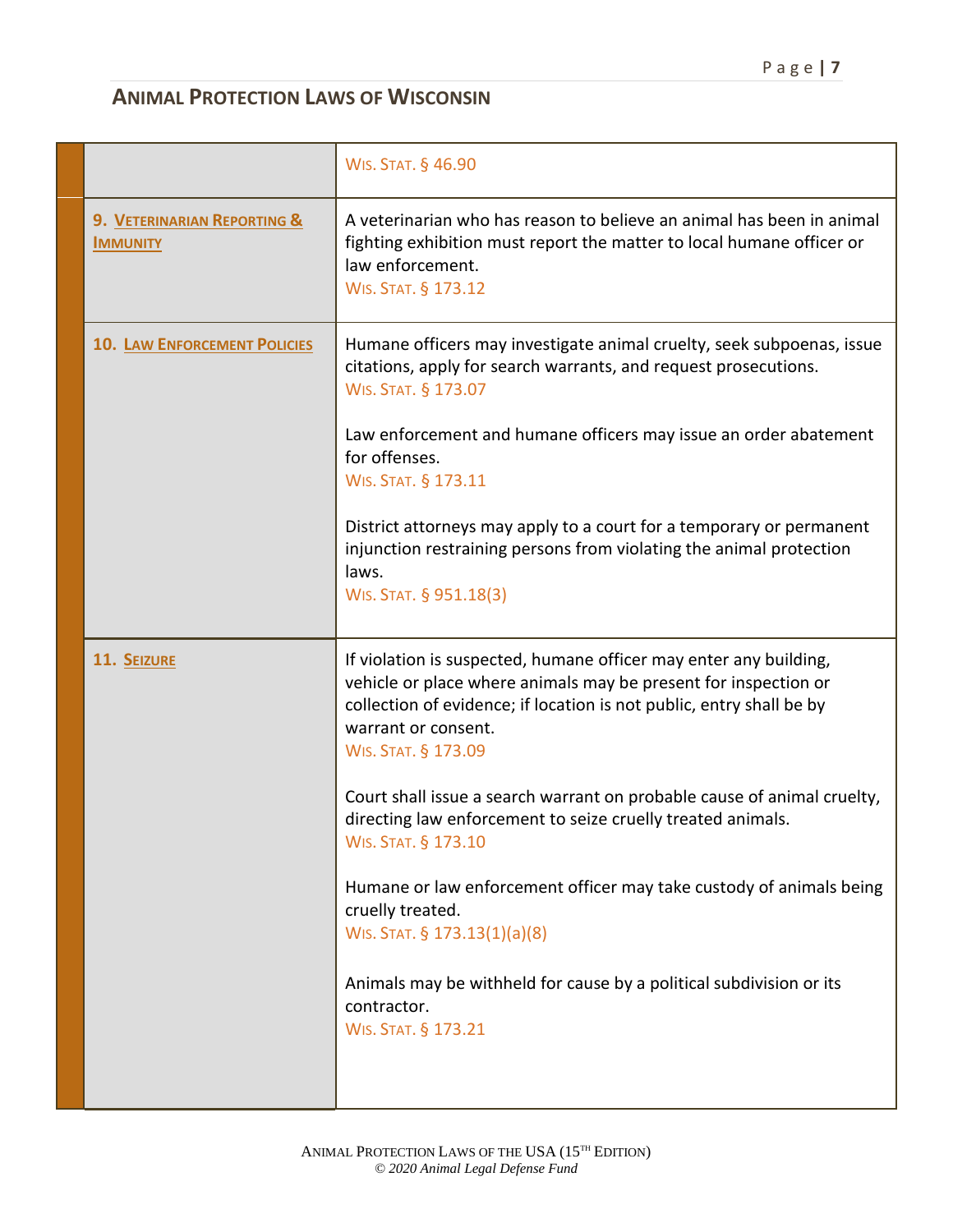|                                                        | Provisions to review seizure or withholding<br>WIS. STAT. § 173.22(1)-(3)                                                                                                                                                                                                                                                                                                                                                                                                                    |
|--------------------------------------------------------|----------------------------------------------------------------------------------------------------------------------------------------------------------------------------------------------------------------------------------------------------------------------------------------------------------------------------------------------------------------------------------------------------------------------------------------------------------------------------------------------|
| <b>12. COURTROOM ANIMAL</b><br><b>ADVOCATE PROGRAM</b> |                                                                                                                                                                                                                                                                                                                                                                                                                                                                                              |
| 13. PROTECTION ORDERST                                 | The court may prohibit the respondent from removing/hiding/<br>damaging/harming/mistreating/disposing of a household pet, and may<br>allow the petitioner to retrieve a household pet<br>WIS. STAT. § 813.12 (1)(ce), (3)<br>WIS. STAT. § 813.122 (1)(e), (4)(a), (5)<br>WIS. STAT. § 813.123 (1)(ek), (4)(ar)(2m), (5)(ar)(2m),<br>WIS. STAT. § 813.125(1)(bm), (3)(a)<br>Mistreatment of animal one form of abuse to individuals at risk<br>WIS. STAT. § 813.123 (5)(a)(3)(a), (c), (6)(c) |
| 14. RESTITUTION <sup>t</sup>                           | The owner of an animal taken into custody for animal cruelty is<br>personally liable for the cost of the custody, care, and treatment of the<br>animal. He or she must pay for the outstanding costs of custody, care,<br>or treatment of the animal upon demand.<br>WIS. STAT. § 173.22(4)(f),(g)                                                                                                                                                                                           |
|                                                        | Unclaimed animals may be sold and proceeds from sale may be first<br>applied to costs of care.<br>WIS. STAT. § 173.23(1),(1m),(1s)                                                                                                                                                                                                                                                                                                                                                           |
|                                                        | Court, upon petition, may order owner of seized animal to pay costs of<br>care or may require a bond be posted for costs of care.<br>WIS. STAT. § 173.23(3)(a)                                                                                                                                                                                                                                                                                                                               |
|                                                        | Upon conviction, defendant shall be assessed expenses.<br>WIS. STAT. § 173.24(3)                                                                                                                                                                                                                                                                                                                                                                                                             |
|                                                        | An offender must pay restitution for any pecuniary loss suffered as a<br>result of the crime. "Pecuniary loss" includes cost-of-care expenses,<br>veterinary expenses, etc.<br>WIS. STAT. § 944.18(3)(c)3                                                                                                                                                                                                                                                                                    |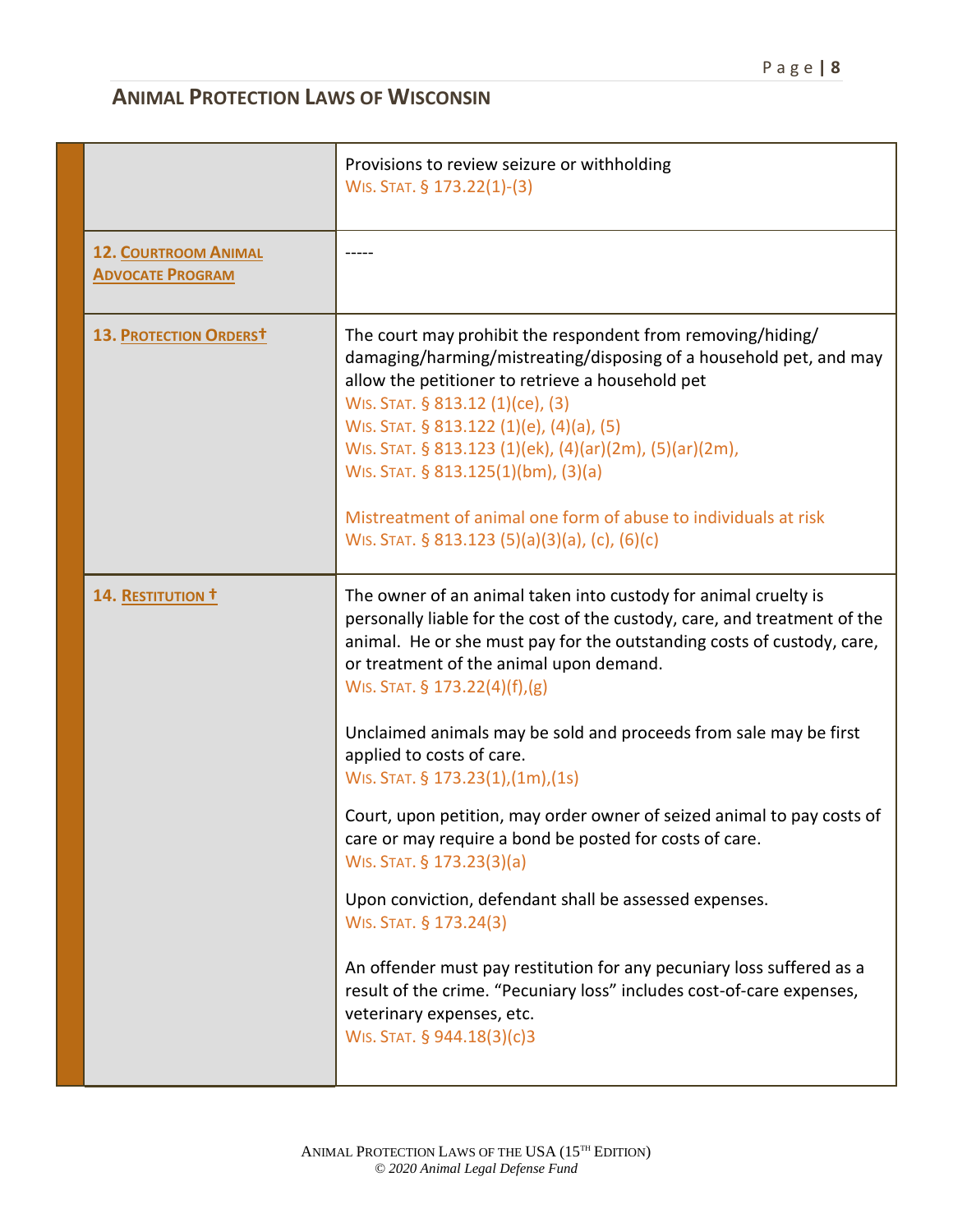|                                                  | An offender must pay restitution for any pecuniary loss suffered as a<br>result of the crime. "Pecuniary loss" includes cost-of-care expenses,<br>veterinary expenses, etc.<br>WIS. STAT. § 951.18(4)(a)                       |
|--------------------------------------------------|--------------------------------------------------------------------------------------------------------------------------------------------------------------------------------------------------------------------------------|
| <b>15. FORFEITURE &amp; POSSESSION</b><br>BANS T | Ownership rights to animals unclaimed may be forfeited; owner's<br>failure to comply with bond requirements may also result in forfeiture<br>of seized animal.<br>WIS. STAT. §§ 173.19; 173.23(1m),(2),(3),(4),(6)             |
|                                                  | Offenders prohibited from owning, keeping, possessing, residing with<br>or exercising control over animals for no less than 5 years, and up to 15<br>years, following conviction for bestiality.<br>WIS. STAT. § 944.18(3)(c)1 |
|                                                  | Offenders prohibited from owning, keeping, possessing or training<br>animals for 5 years following conviction for animal fighting.<br>WIS. STAT. §§ 951.08(2m), 951.18(2)                                                      |
|                                                  | Upon conviction, the court may order defendant's animals to be<br>delivered to a humane society, pound, or law enforcement officer.<br>WIS. STAT. § 951.18(4)(b)(1)                                                            |
|                                                  | The court may order that the violator may not possess animal for up to<br>5 years.<br>WIS. STAT. § 951.18(4)(c)                                                                                                                |
| 16. COURT-ORDERED<br><b>TREATMENT</b>            | Upon conviction for bestiality, offender shall submit to psychological<br>evaluation and treatment.<br>WIS. STAT. § 944.18(3)(c)2                                                                                              |
| 17. HOT CARS                                     | Civil immunity for removing a domestic animal from a vehicle.<br>WIS. STAT. § 895.484                                                                                                                                          |
| <b>18. CIVIL NUISANCE ABATEMENT</b>              |                                                                                                                                                                                                                                |
| 19. AG-GAG LAWS                                  |                                                                                                                                                                                                                                |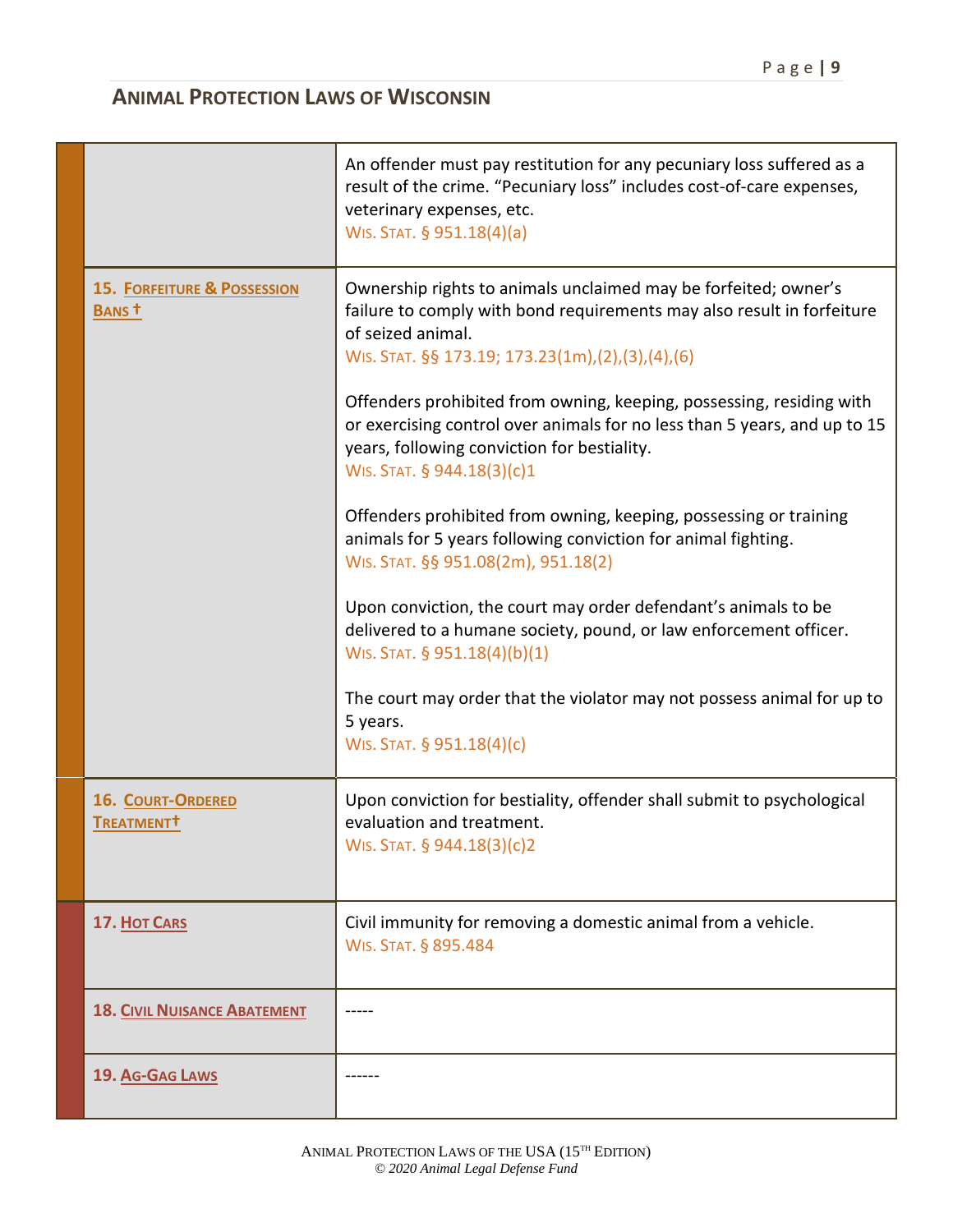| <b>20. BREED SPECIFIC LEGISLATION</b> | ------- |
|---------------------------------------|---------|
|                                       |         |

- \* States may have other more specific statutes in addition to the general animal protection statutes referenced in this table.
- \*\* Despite statutory maximums, states often employ sentencing guidelines that may significantly alter the allowable sentence.
- † This table generally references only those provisions that are within each state's animal protection statutes. States may employ similar provisions within other non-animal-specific criminal and civil statutes, and may also have a variety of animal-related regulations in effect.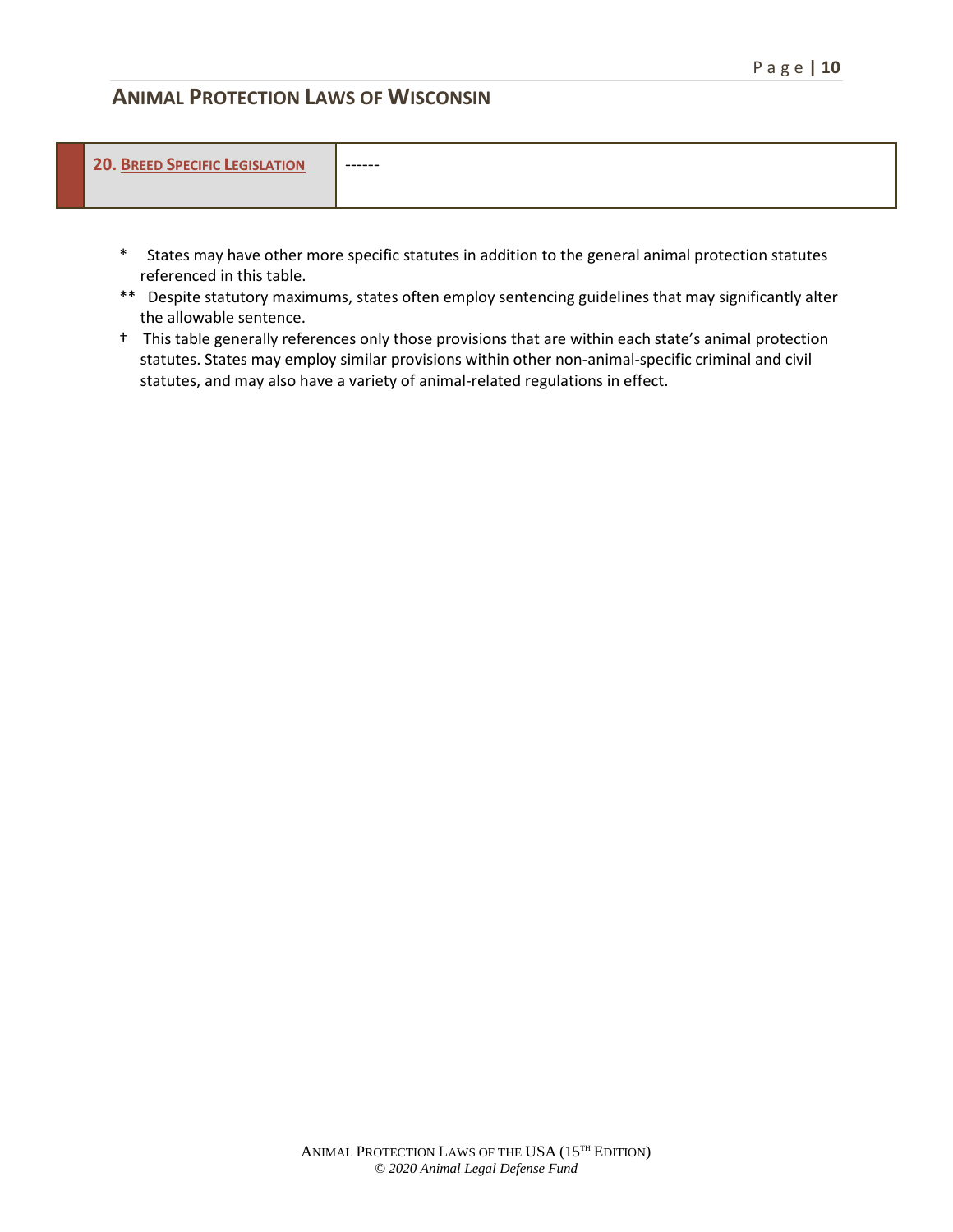## **1. DEFINITION OF "ANIMAL"**

#### **WIS. STAT. § 951.01. Definitions.**

#### *In this chapter:*

- (1) *"Animal" includes every living:*
	- (a) *Warm-blooded creature, except a human being;*
	- (b) *Reptile; or*
	- (c) *Amphibian.*
- (1m) "Conservation warden" means a warden appointed under s. 23.10.
	- (2) "Cruel" means causing unnecessary and excessive pain or suffering or unjustifiable injury or death.
	- (3) *"Farm animal" means any warm-blooded animal normally raised on farms in the United States and used or intended for use as food or fiber.*
- (3e) "Humane officer" means an officer appointed under s. 173.03.
- (3f) "Fire department" includes a volunteer fire department and a department under s. 60.553, 61.66, or 62.13(2e).
- (3m) "Law enforcement agency" has the meaning given in s. 165.83(1)(b).
	- (4) "Law enforcement officer" has the meaning assigned under s. 967.02 (5) but does not include a conservation warden appointed under s. 23.10.
	- (5) *"Service dog" means a dog that is trained for the purpose of assisting a person with a sensory, mental, or physical disability or accommodating such a disability.*

#### **WIS. STAT. § 944.18. Bestiality.**

- *(1) Definitions. In this section:*
	- (a) *"Animal" means any creature, either alive or dead, except a human being.*
	- (b) "Obscene material" has the meaning given in s. 944.21(2)(c).
	- (c) "Photograph or film" means the making of a photograph, motion picture film, video tape, digital image, or any other recording.
	- (d) "Sexual contact" means any of the following types of contact that is not an accepted veterinary medical practice, an accepted animal husbandry practice that provides care for animals, an accepted practice related to the insemination of animals for the purpose of procreation, or an accepted practice related to conformation judging:
		- 1. An act between a person and an animal involving physical contact between the sex organ, genitals, or anus of one and the mouth, sex organ, genitals, or anus of the other.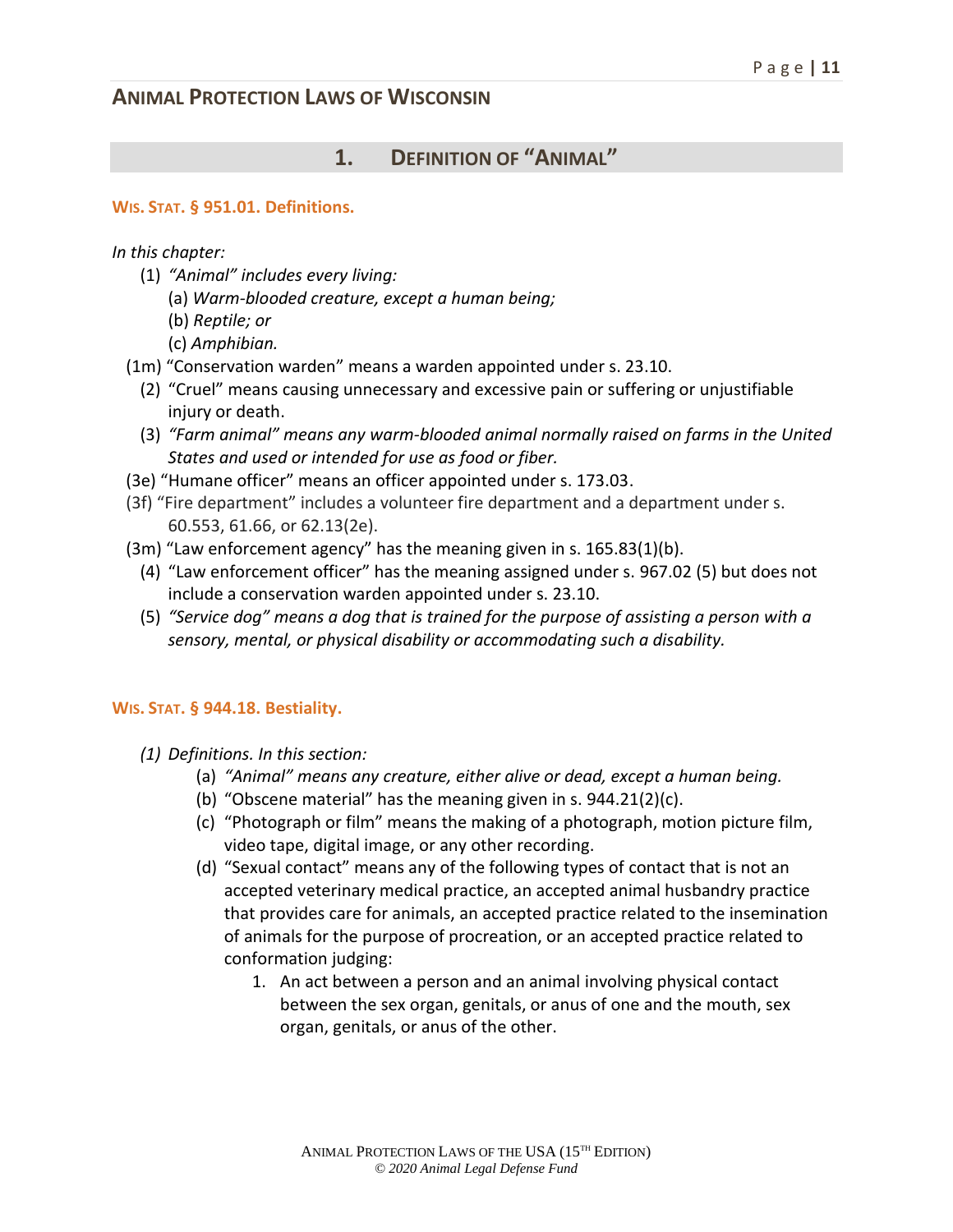- 2. Any touching or fondling by a person, either directly or through clothing, of the sex organ, genitals, or anus of an animal or any insertion, however slight, of any part of a person's body or any object into the vaginal or anal opening of an animal.
- 3. Any insertion, however slight, of any part of an animal's body into the vaginal or anal opening of a person.
- (2) Prohibited conduct. No person may knowingly do any of the following:
	- (a) Engage in sexual contact with an animal.
	- (b) Advertise, offer, accept an offer, sell, transfer, purchase, or otherwise obtain an animal with the intent that it be used for sexual contact in this state.
	- (c) Organize, promote, conduct, or participate as an observer of an act involving sexual contact with an animal.
	- (d) Permit sexual contact with an animal to be conducted on any premises under his or her ownership or control.
	- (e) Photograph or film obscene material depicting a person engaged in sexual contact with an animal.
	- (f) Distribute, sell, publish, or transmit obscene material depicting a person engaged in sexual contact with an animal.
	- (g) Possess with the intent to distribute, sell, publish, or transmit obscene material depicting a person engaged in sexual contact with an animal.
	- (h) Force, coerce, entice, or encourage a child who has not attained the age of 13 years to engage in sexual contact with an animal.
	- (i) Engage in sexual contact with an animal in the presence of a child who has not attained the age of 13 years.
	- (j) Force, coerce, entice, or encourage a child who has attained the age of 13 years but who has not attained the age of 18 years to engage in sexual contact with an animal.
	- (k) Engage in sexual contact with an animal in the presence of a child who has attained the age of 13 years but who has not attained the age of 18 years.
- (3) Penalties.
	- (a) Any person who violates sub. (2) (a) to (g) is guilty of a Class H felony for the first violation and is guilty of a Class F felony for a 2nd or subsequent violation or if the act results bodily harm or death of an animal. Any person who violates sub. (2)(h) or (i) is guilty of a Class F felony for the first violation and is guilty of a Class D felony for a 2nd or subsequent violation. Any person who violates sub. (2)(j) or (k) is guilty of a Class G felony for the first violation and is guilty of a Class E felony for a 2nd or subsequent violation.
	- (b) [*No text*]
	- (c) *If a person has been convicted under sub. (2), the sentencing court shall order, in addition to any other applicable penalties, all of the following*: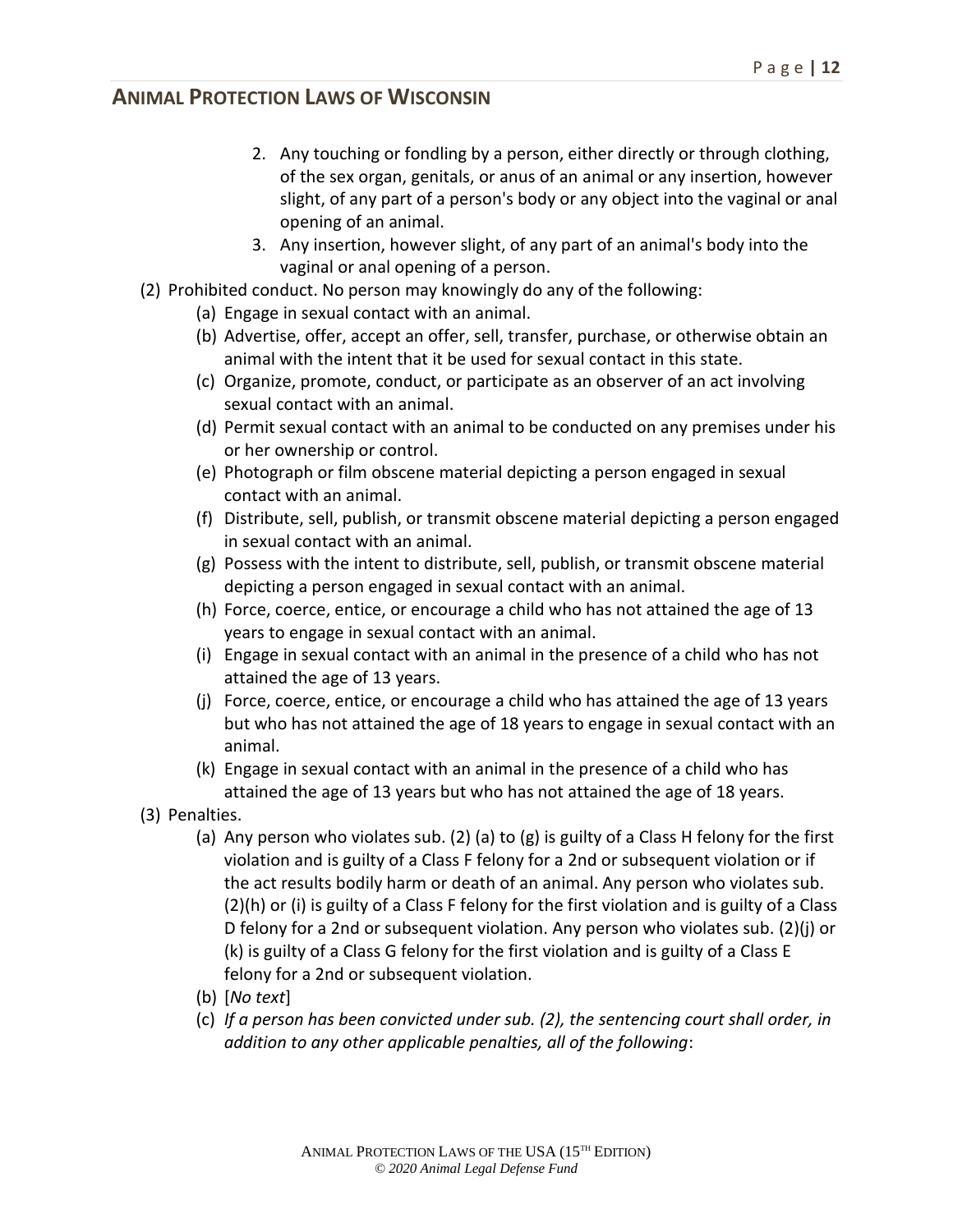- 1. That the person may not own, possess, reside with, or exercise control over any animal or engage in any occupation, whether paid or unpaid, at any place where animals are kept or cared for, for not less than 5 years or more than 15 years. In computing the time period, time which the person spent in actual confinement serving a criminal sentence shall be excluded.
- 2. *That the person shall submit to a psychological assessment and participate in appropriate counseling at the person's expense*.
- *3.* That the person shall pay restitution to a person, including any local humane officer or society or county or municipal pound or a law enforcement officer or conservation warden or his or her designee, for any pecuniary loss suffered by the person as a result of the crime. This requirement applies regardless of whether the person is placed on probation under s. 973.09. If restitution is ordered, the court shall consider the financial resources and future ability of the person to pay and shall determine the method of payment. Upon application of an interested party, the court shall schedule and hold an evidentiary hearing to determine the value of any pecuniary loss, as defined in s. 951.18(4)(a)1., under this subdivi*sion.*

(4) Severability. The provisions of this section are severable, as provided in s. 990.001(11).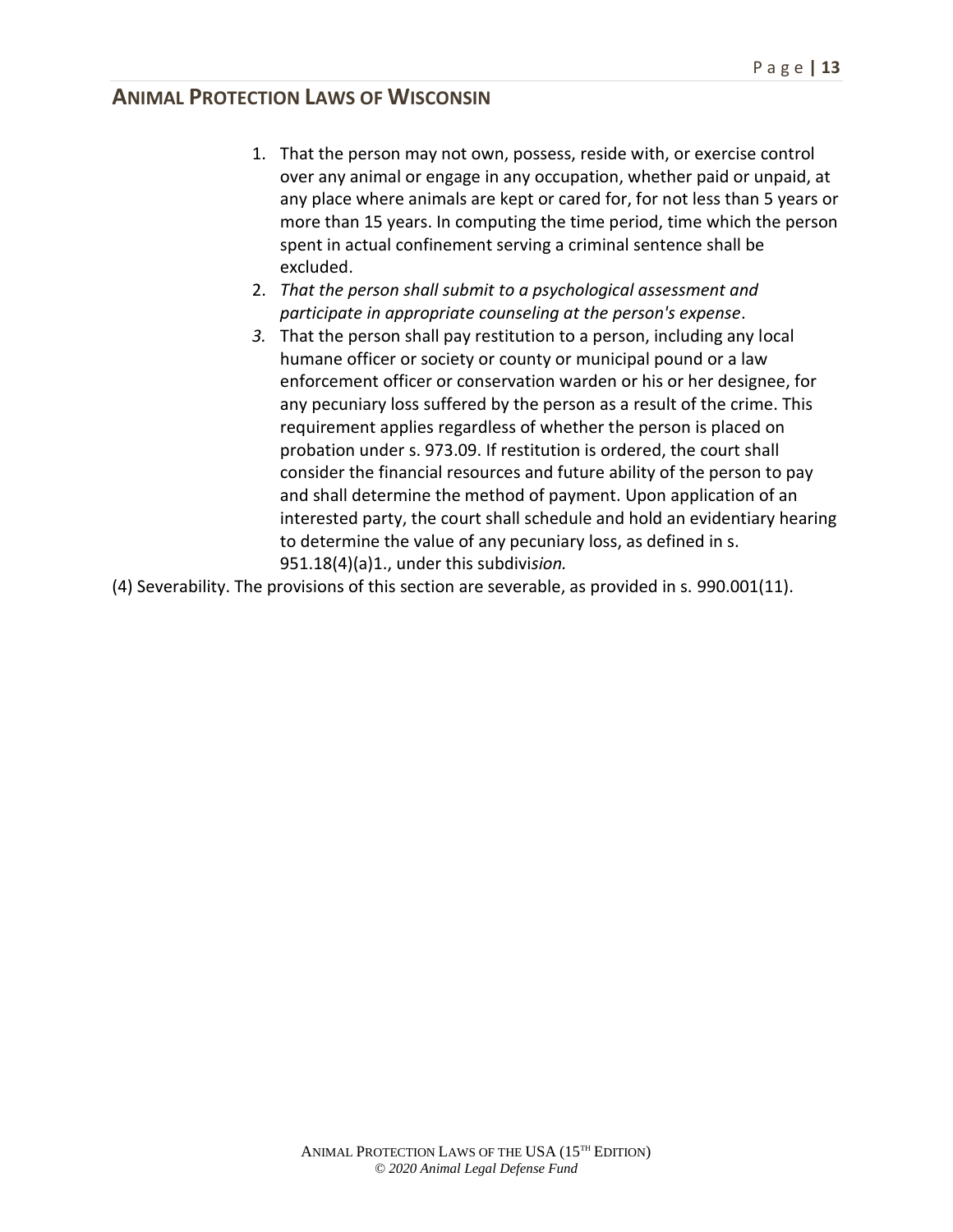### **2. GENERAL CRUELTY**

#### **WIS. STAT. § 951.01. Definitions.**

In this chapter:

- (1) "Animal" includes every living:
	- (a) Warm-blooded creature, except a human being;
	- (b) Reptile; or
	- (c) Amphibian.
- (1m) "Conservation warden" means a warden appointed under s. 23.10.
	- (2) *"Cruel" means causing unnecessary and excessive pain or suffering or unjustifiable injury or death.*
	- (3) "Farm animal" means any warm-blooded animal normally raised on farms in the United States and used or intended for use as food or fiber.
- (3e) "Humane officer" means an officer appointed under s. 173.03.
- (3f) "Fire department" includes a volunteer fire department and a department under s. 60.553, 61.66, or 62.13(2e).
- (3m) "Law enforcement agency" has the meaning given in s. 165.83(1)(b).
	- (4) "Law enforcement officer" has the meaning assigned under s. 967.02 (5) but does not include a conservation warden appointed under s. 23.10.
	- (5) "Service dog" means a dog that is trained for the purpose of assisting a person with a sensory, mental, or physical disability or accommodating such a disability.

#### **WIS. STAT. § 951.02. Mistreating animals.**

*No person may treat any animal, whether belonging to the person or another, in a cruel manner.* This section does not prohibit normal and accepted veterinary practices.

#### **WIS. STAT. § 951.025. Decompression prohibited.**

*No person may kill an animal by means of decompression.*

#### **WIS. STAT. § 951.04. Leading animal from motor vehicle.**

*No person shall lead any animal upon a highway from a motor vehicle or from a trailer or semitrailer drawn by a motor vehicle.*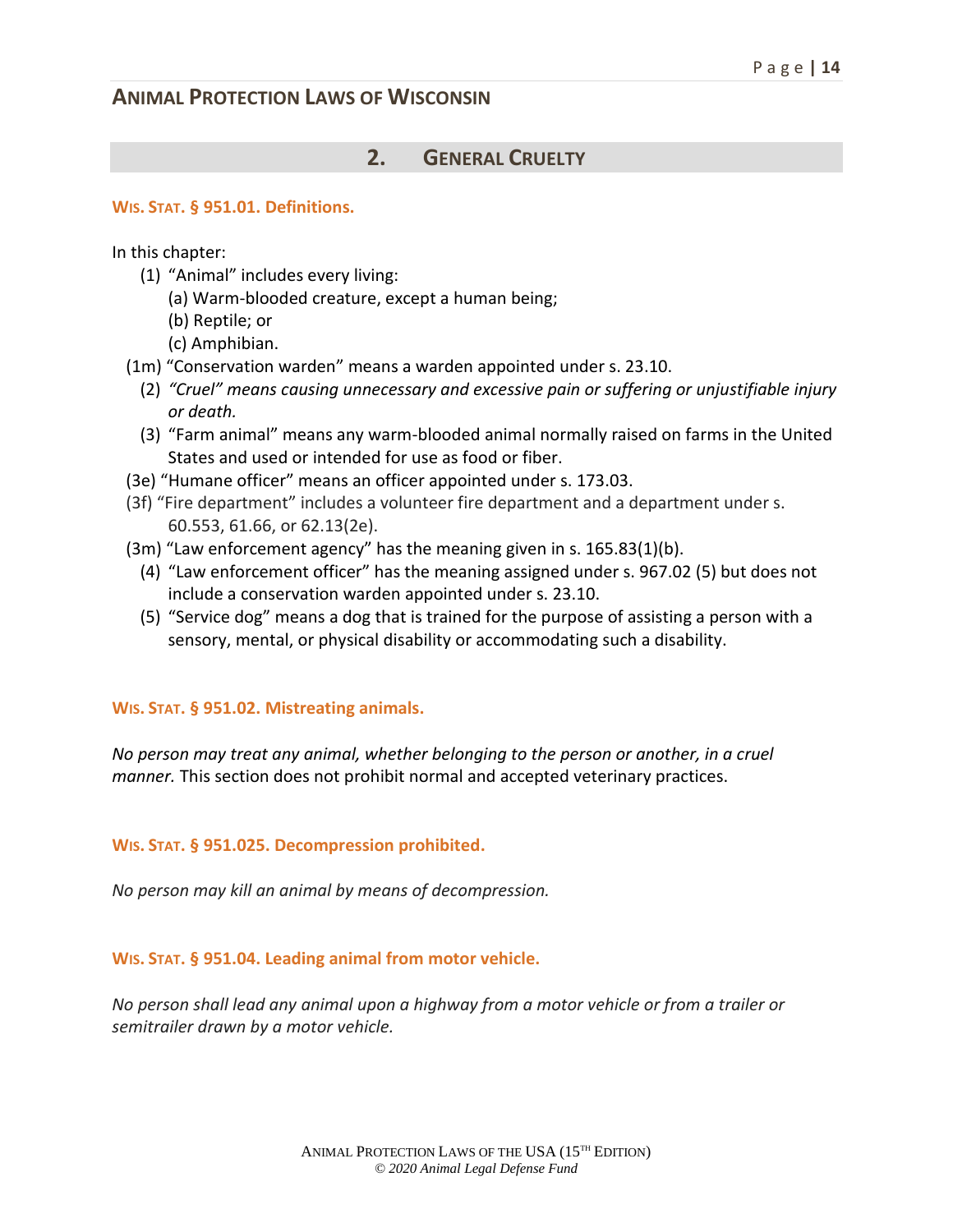#### **WIS. STAT. § 951.05. Transportation of animals.**

*No person may transport any animal in or upon any vehicle in a cruel manner.*

#### **WIS. STAT. § 951.06. Use of poisonous and controlled substances.**

*No person may expose any domestic animal owned by another to any known poisonous substance, any controlled substance included in schedule I, II, III, IV or V of ch. 961, or any controlled substance analog of a controlled substance included in schedule I or II of ch. 961, whether mixed with meat or other food or not, so that the substance is liable to be eaten by the animal and for the purpose of harming the animal.* This section shall not apply to poison used on one's own premises and designed for the purpose of rodent or pest extermination nor to the use of a controlled substance in accepted veterinary practices.

#### **WIS. STAT. § 951.07. Use of certain devices prohibited.**

*No person may directly or indirectly, or by aiding, abetting or permitting the doing thereof, either put, place, fasten, use or fix upon or to any animal used or readied for use for a work purpose or for use in an exhibition, competition, rodeo, circus or other performance, any of the following devices: a bristle bur, tack bur or like device; or a poling device used to train a horse to jump which is charged with electricity or to which have been affixed nails, tacks or other sharp points.*

#### **WIS. STAT. § 951.09. Shooting at caged or staked animals.**

- *(1) No person may shoot, kill, or wound with a firearm, or with any deadly weapon, any animal that is tied, staked out, caged or otherwise intentionally confined in an artificial enclosure, regardless of size.*
- (2)
- (a) *Whoever is concerned in the commission of a violation of this section is a principal and may be charged with and convicted of the violation although he or she did not directly commit it and although the person who directly committed it has not been convicted of the violation.*
- (b) *A person is concerned in the commission of a violation of this section under par. (a) if the person does any of the following:*
	- 1. *Instigates, promotes, aids, or abets the violation as a principal, agent, employee, participant, or spectator.*
	- 2. *Participates in any earnings from the commission of the violation.*
	- 3. *Intentionally maintains or allows any place to be used for the*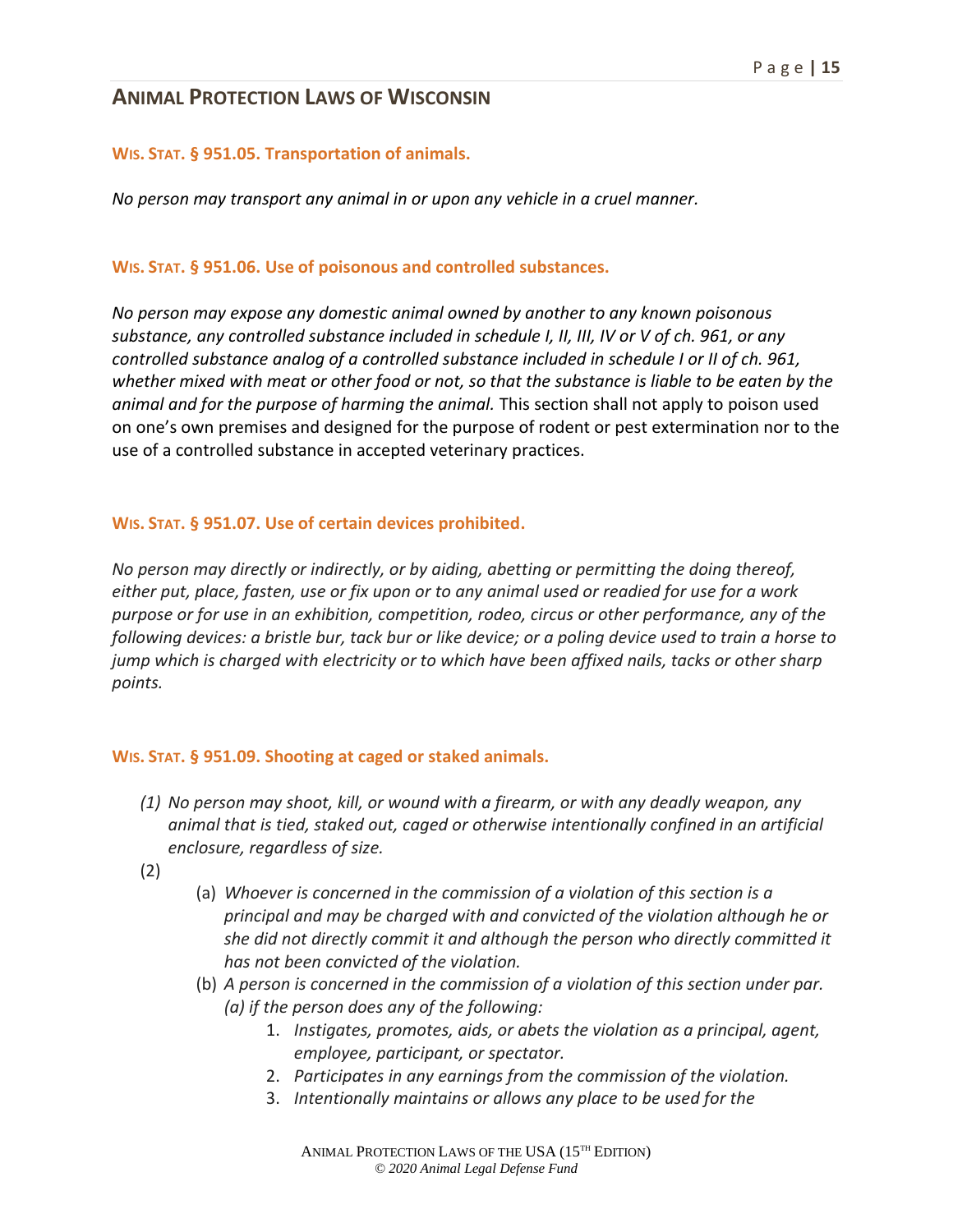#### *commission of the violation.*

- (3) This section does not apply to any of the following animals:
	- (b) A captive wild bird that is shot, killed, or wounded on a bird hunting preserve licensed under s. 169.19.
	- (c) Farm-raised deer, as defined in s. 95.001(1)(ag).
	- (d) Animals that are treated in accordance with normally acceptable husbandry practices.

#### **WIS. STAT. § 951.10. Sale of baby rabbits, chicks and other fowl.**

- (1) *No person may sell, offer for sale, barter or give away living chicks, ducklings or other fowl unless the person provides proper brooder facilities for the care of such chicks, ducklings or other fowl during the time they are in the person's possession.*
- (2) *No retailer, as defined in s. 100.30(2)(e), may sell, offer for sale, barter or give away living baby rabbits, baby chicks, ducklings or other fowl under 2 months of age in any quantity less than 6* unless in the business of selling these animals for agricultural, wildlife or scientific purposes.

#### **WIS. STAT. § 951.11. Artificially colored animals; sale.**

*No person may sell, offer for sale, raffle, give as a prize or premium, use as an advertising device or display living chicks, ducklings, other fowl or rabbits that have been dyed or otherwise colored artificially.*

### **WIS. STAT. § 951.13. Providing proper food and drink to confined animals.**

*No person owning or responsible for confining or impounding any animal may fail to supply the animal with a sufficient supply of food and water as prescribed in this section.*

- (1) *Food. The food shall be sufficient to maintain all animals in good health.*
- (2) *Water. If potable water is not accessible to the animals at all times, it shall be provided daily and in sufficient quantity for the health of the animal.*

#### **WIS. STAT. § 951.14. Providing proper shelter.**

*No person owning or responsible for confining or impounding any animal may fail to provide the animal with proper shelter as prescribed in this section. In the case of farm animals, nothing in this section shall be construed as imposing shelter requirements or standards more stringent*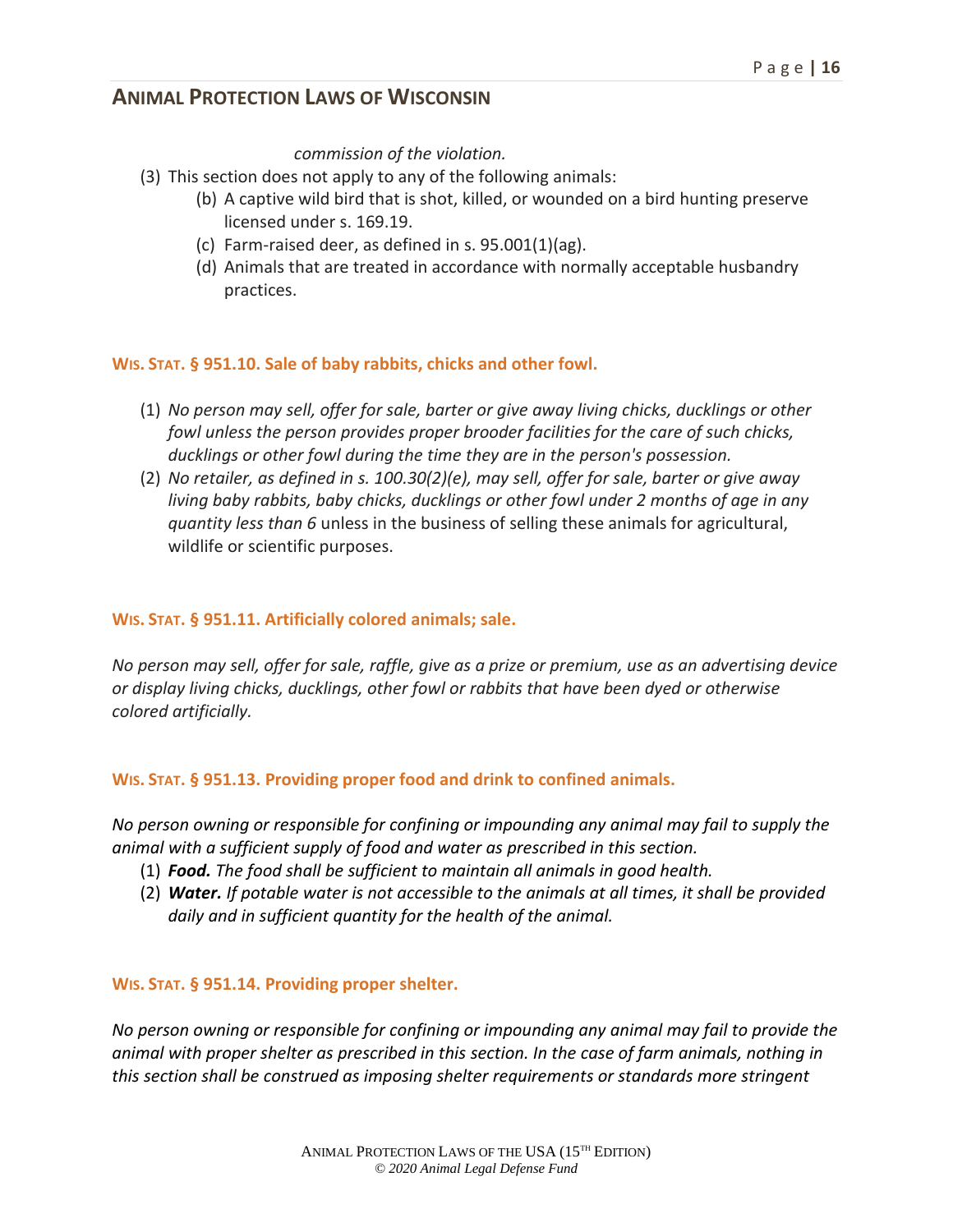*than normally accepted husbandry practices in the particular county where the animal or shelter is located.*

- **(1)** *Indoor standards. Minimum indoor standards of shelter shall include:*
	- (a) *Ambient temperatures. The ambient temperature shall be compatible with the health of the animal.*
	- (b) *Ventilation. Indoor housing facilities shall be adequately ventilated by natural or mechanical means to provide for the health of the animals at all times.*
- **(2)** *Outdoor standards. Minimum outdoor standards of shelter shall include:*
	- (a) *Shelter from sunlight. When sunlight is likely to cause heat exhaustion of an animal tied or caged outside, sufficient shade by natural or artificial means shall be provided to protect the animal from direct sunlight. As used in this paragraph, "caged" does not include farm fencing used to confine farm animals.*
	- (b) *Shelter from inclement weather.* 
		- 1. *Animals generally. Natural or artificial shelter appropriate to the local climatic conditions for the species concerned shall be provided as necessary for the health of the animal.*
		- 2. *Dogs. If a dog is tied or confined unattended outdoors under weather conditions which adversely affect the health of the dog, a shelter of suitable size to accommodate the dog shall be provided.*
- **(3)** *Space standards. Minimum space requirements for both indoor and outdoor enclosures shall include:*
	- (a) *Structural strength. The housing facilities shall be structurally sound and maintained in good repair to protect the animals from injury and to contain the animals.*
	- (b) *Space requirements. Enclosures shall be constructed and maintained so as to provide sufficient space to allow each animal adequate freedom of movement. Inadequate space may be indicated by evidence of debility, stress or abnormal behavior patterns.*
- **(4)** *Sanitation standards. Minimum standards of sanitation for both indoor and outdoor enclosures shall include periodic cleaning to remove excreta and other waste materials, dirt and trash so as to minimize health hazards.*

#### **WIS. STAT. § 951.15. Abandoning animals.**

*No person may abandon any animal.*

#### **WIS. STAT. § 951.18. Penalties.**

(1) *Any person violating s. 951.02, 951.025, 951.03, 951.04, 951.05, 951.06, 951.07, 951.09, 951.10, 951.11, 951.13, 951.14 or 951.15 is subject to a Class C forfeiture. Any person*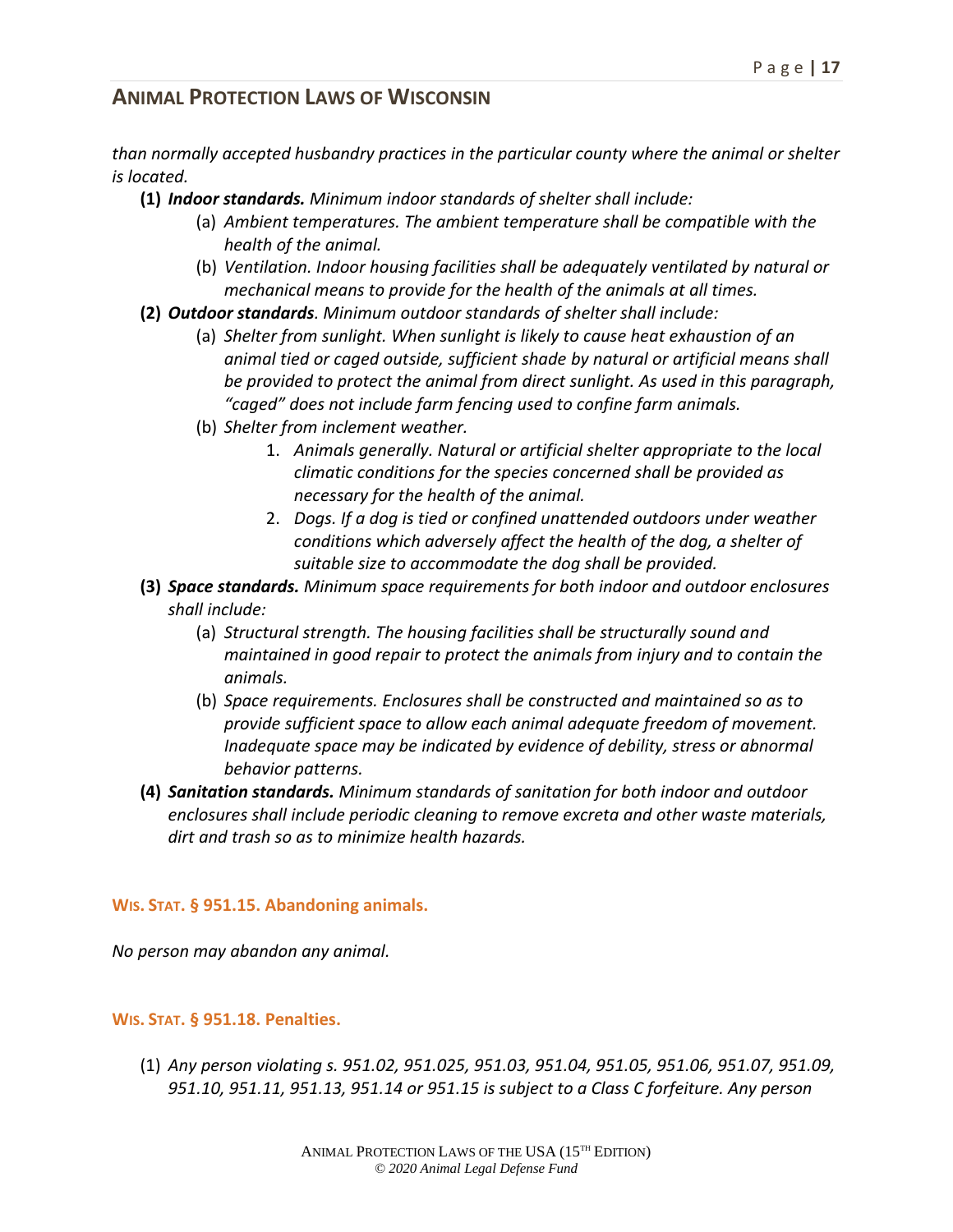*who violates any of these provisions within 3 years after a humane officer issues an abatement order under s. 173.11 prohibiting the violation of that provision is subject to a Class A forfeiture. Any person who intentionally or negligently violates any of those sections is guilty of a Class A misdemeanor. Any person who intentionally violates s. 951.02, resulting in the mutilation, disfigurement or death of an animal, is guilty of a Class I felony. Any person who intentionally violates s. 951.02 or 951.06, knowing that the animal that is the victim is used by a law enforcement agency to perform agency functions or duties and causing injury to the animal, is guilty of a Class I felony.*

- (2) Any person who violates s. 951.08(2m) or (3) is guilty of a Class A misdemeanor. Any person who violates s. 951.08(1) or (2) is guilty of a Class I felony for the first violation and is guilty of a Class H felony for the 2nd or subsequent violation.
- (2m) Any person who violates s. 951.095 is subject to a Class B forfeiture. Any person who intentionally or negligently violates s. 951.095, knowing that the animal that is the victim is used by a law enforcement agency or fire department to perform agency or department functions or duties, is guilty of a Class A misdemeanor. Any person who intentionally violates s. 951.095, knowing that the animal that is the victim is used by a law enforcement agency or fire department to perform agency or department functions or duties and causing injury to the animal, is guilty of a Class I felony. Any person who intentionally violates s. 951.095, knowing that the animal that is the victim is used by a law enforcement agency or fire department to perform agency or department functions or duties and causing death to the animal, is guilty of a Class H felony.
- (2s) Any person who violates s. 951.097(1)(b)1. or (2)(a), knowing that the dog that is the victim is a service dog, is guilty of a Class B misdemeanor. Any person who violates s.  $951.097(1)(b)2$ .,  $(2)(b)$ , or  $(3)(a)$ , knowing that the dog that is the victim is a service dog, is guilty of a Class A misdemeanor. Any person who violates s. 951.097(3)(b) or (4)(a), knowing that the dog that is the victim is a service dog, is guilty of a Class I felony. Any person who violates s. 951.097(4)(b) or (5), knowing that the dog that is the victim is a service dog, is guilty of a Class H felony.
- (3) In addition to penalties applicable to this chapter under this section, a district attorney may apply to any court of competent jurisdiction for a temporary or permanent injunction restraining any person from violating this chapter.
- (4) In addition to penalties applicable to this chapter under this section:
	- (a)
		- 1. In this paragraph, "pecuniary loss" means any of the following:
			- a. All special damages, but not general damages, including the money equivalent of loss resulting from property taken, destroyed, broken, or otherwise harmed and out-of-pocket losses, such as medical expenses.
			- b. Reasonable out-of-pocket expenses incurred by the victim resulting from the filing of charges or cooperating in the investigation and prosecution of an offense under this chapter.
			- c. Expenses in keeping any animal that is involved in the crime.
			- d. In a case under s. 951.095 or 951.097, the value of a replacement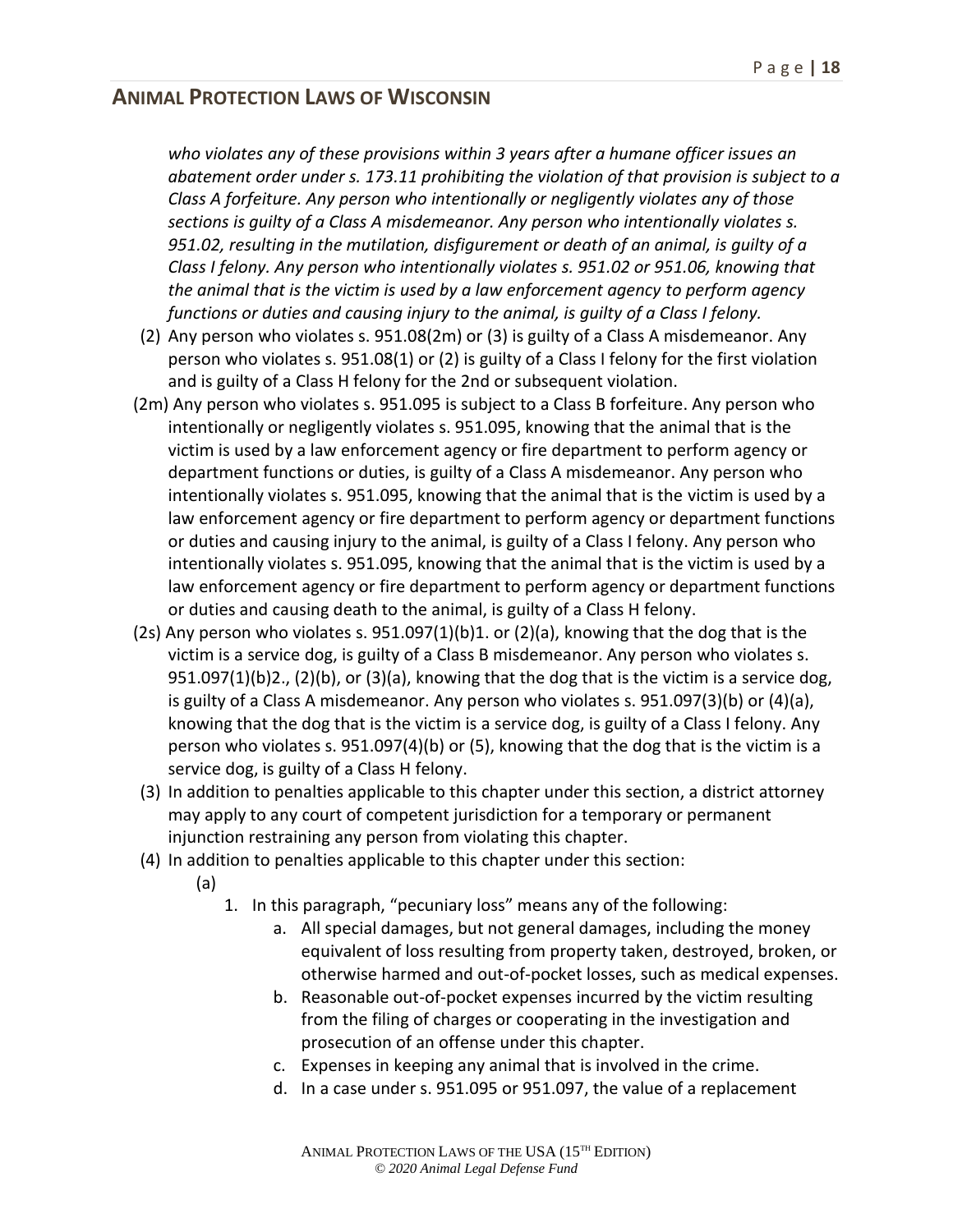animal, if the affected animal is incapacitated or dead; the cost of training a replacement animal; or the cost of retraining the affected animal. The court shall base any determination of the value of a replacement service dog on the value of the service dog to the user and not on its cost or fair market value.

- e. In a case under s. 951.095 or 951.097, all related veterinary and care expenses.
- f. In a case under s. 951.095 or 951.097, the medical expenses of the animal's user, the cost of training the animal's user, and compensation for income lost by the animal's user.
- 2. A sentencing court shall require a criminal violator to pay restitution to a person, including any local humane officer or society or county or municipal pound or a law enforcement officer or conservation warden, for any pecuniary loss suffered by the person as a result of the crime. This requirement applies regardless of whether the criminal violator is placed on probation under s. 973.09. If restitution is ordered, the court shall consider the financial resources and future ability of the criminal violator to pay and shall determine the method of payment. Upon the application of any interested party, the court shall schedule and hold an evidentiary hearing to determine the value of any pecuniary loss under this paragraph.
- (b)
- 1. A sentencing court may order that an animal be delivered to the local humane officer or society or the county or municipal pound or to a law enforcement officer if a person commits a crime under this chapter, the person is the owner of the animal that is involved in the crime and the court considers the order to be reasonable and appropriate. A sentencing court may order that an animal be delivered to the department of natural resources, if the animal is a wild animal that is subject to regulation under ch. 169 and the court considers the order to be reasonable and appropriate. The society, pound or, officer or department of natural resources shall release the animal to a person other than the owner or dispose of the animal in a proper and humane manner. If the animal is a dog, the release or disposal shall be in accordance with s. 173.23(1m), except that the fees under s. 173.23(1m)(a)4. do not apply if the expenses are covered under s. 173.24. If the animal is not a dog, the society, pound or officer may charge a fee for the release of the animal.
- 2. If the court is sentencing a person covered under s. 173.12 (3) (a) 173.22 (4) (d) 2. and an animal has been seized under s. 173.12 173.13 (1) (a) 8., the court shall act in accordance with s. 173.12 (3) 173.22 (4) (d) 2.
- (c) Except as provided in s. 951.08(2m), a sentencing court may order that the criminal violator may not own, possess or train any animal or type or species of animal for a period specified by the court, but not to exceed 5 years. In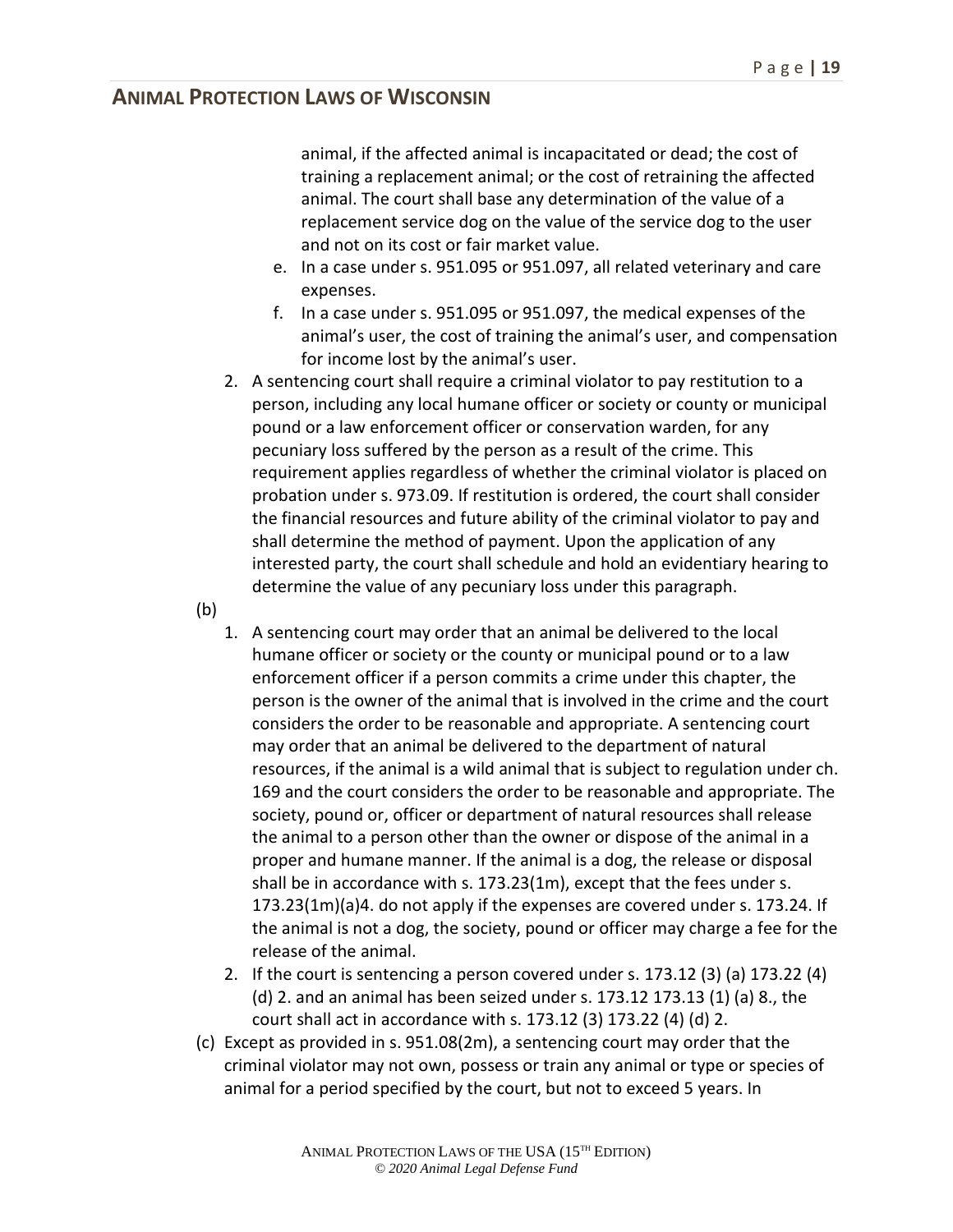computing the time period, time which the person spent in actual confinement serving a sentence shall be excluded.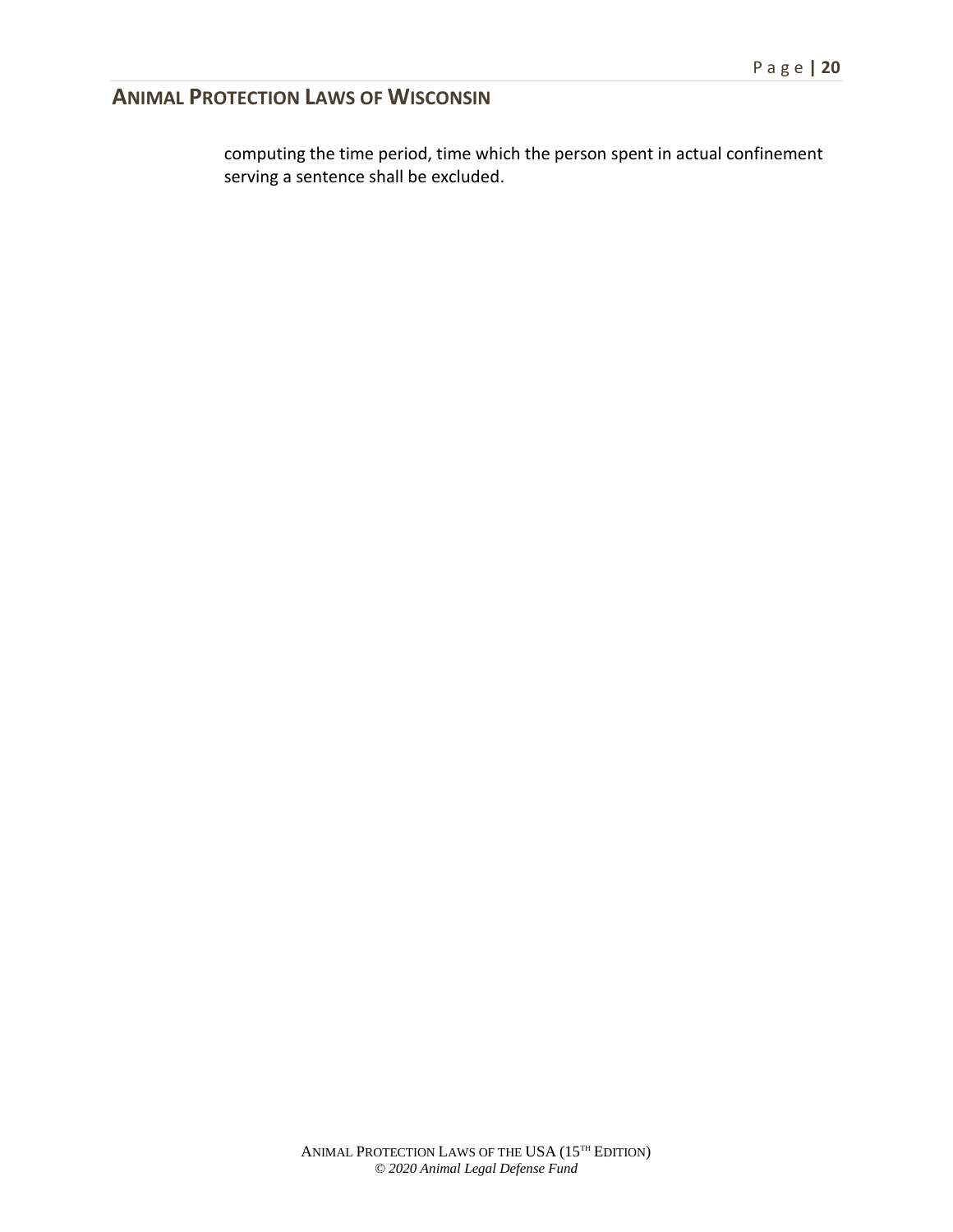### **3. EXEMPTIONS**

#### **WIS. STAT. § 951.015. Construction and application.**

- (1) *This chapter may not be interpreted as controverting any law regulating wild animals that are subject to regulation under ch. 169, the taking of wild animals, as defined in s. 29.001(90), or the slaughter of animals by persons acting under state or federal law.*
- (2) *For purposes of enforcing this chapter as to wild animals subject to regulation under ch. 169, a conservation warden has the same powers and duties that a law enforcement officer has under this chapter.*
- (3) *This chapter does not apply to:*
	- (a) *Teaching, research, or experimentation conducted pursuant to a protocol or procedure approved by an educational or research institution, and related incidental animal care activities, at facilities that are regulated under 7 USC 2131 to 2159 or 42 USC 289d.*
	- (b) *Bona fide scientific research involving species unregulated by federal law.*

#### **WIS. STAT. § 951.02. Mistreating animals.**

No person may treat any animal, whether belonging to the person or another, in a cruel manner. *This section does not prohibit normal and accepted veterinary practices.*

#### **WIS. STAT. § 951.06. Use of poisonous and controlled substances.**

No person may expose any domestic animal owned by another to any known poisonous substance, any controlled substance included in schedule I, II, III, IV or V of ch. 961, or any controlled substance analog of a controlled substance included in schedule I or II of ch. 961, whether mixed with meat or other food or not, so that the substance is liable to be eaten by the animal and for the purpose of harming the animal. *This section shall not apply to poison used on one's own premises and designed for the purpose of rodent or pest extermination nor to the use of a controlled substance in accepted veterinary practices.*

#### **WIS. STAT. § 951.08. Instigating fights between animals.**

(1) No person may intentionally instigate, promote, aid or abet as a principal, agent or employee, or participate in the earnings from, or intentionally maintain or allow any place to be used for a cockfight, dog fight, bullfight or other fight between the same or different kinds of animals or between an animal and a person. *This section does not prohibit events or exhibitions commonly featured at rodeos or bloodless bullfights.*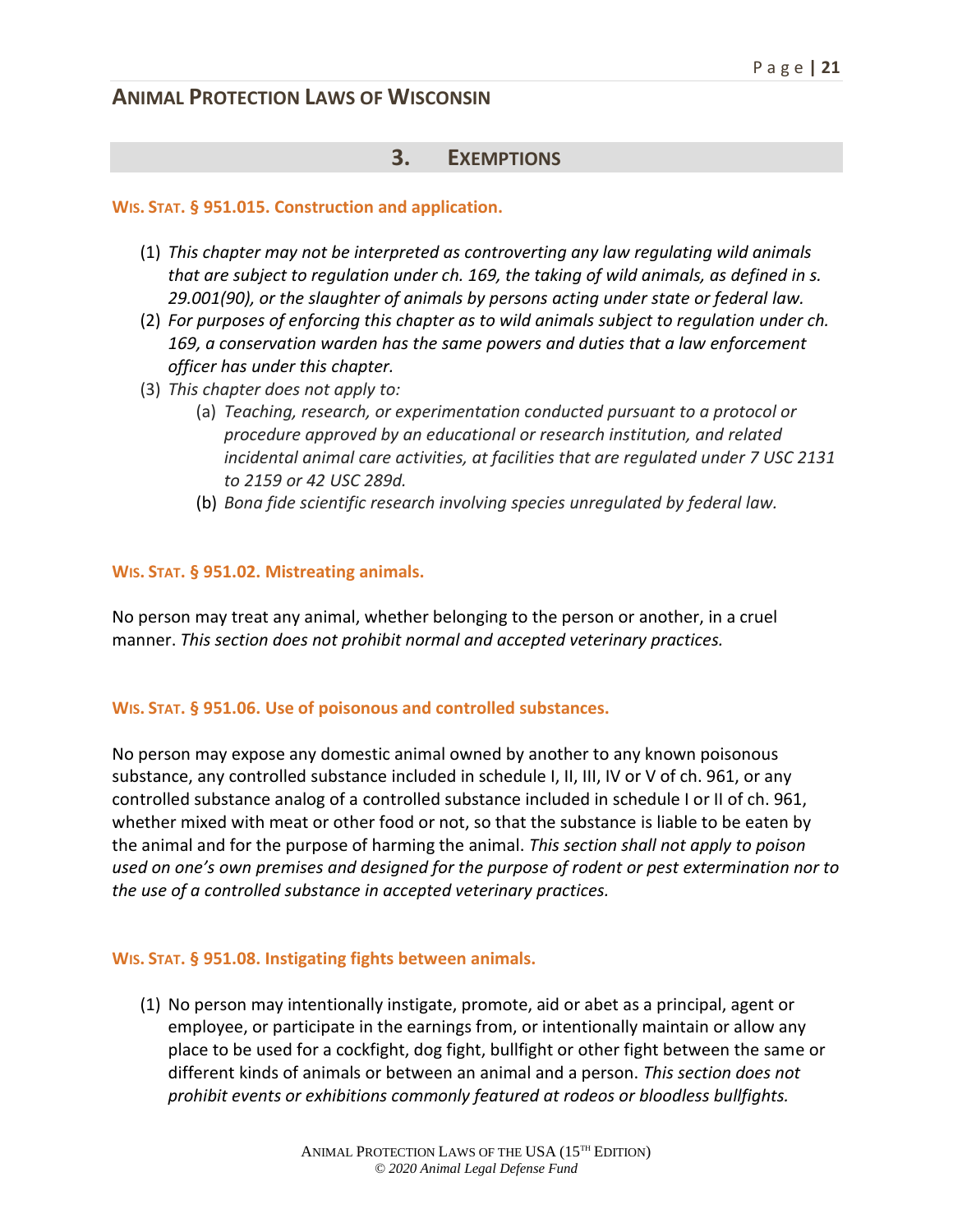P a g e **| 22**

## **ANIMAL PROTECTION LAWS OF WISCONSIN**

- (2) No person may own, possess, keep or train any animal with the intent that the animal be engaged in an exhibition of fighting.
- (2m) If a person has been convicted under sub. (1) or (2), the person may not own, possess, keep or train any animal for a period of 5 years after the conviction. In computing the 5 year period, time which the person spent in actual confinement serving a criminal sentence shall be excluded. The person may move the sentencing court to have this requirement waived. The court may waive the requirement except that the waiver may not authorize the person to own, possess, keep or train animals of the species involved in the offense under sub. (1) or (2).
	- (3) No person may intentionally be a spectator at a cockfight, dog fight, bullfight or other fight between the same or different kinds of animals or between an animal and a person.

## **WIS. STAT. § 951.09. Shooting at caged or staked animals.**

- (1) No person may shoot, kill, or wound with a firearm, or with any deadly weapon, any animal that is tied, staked out, caged or otherwise intentionally confined in an artificial enclosure, regardless of size.
- (2)
- (a) Whoever is concerned in the commission of a violation of this section is a principal and may be charged with and convicted of the violation although he or she did not directly commit it and although the person who directly committed it has not been convicted of the violation.
- (b) A person is concerned in the commission of a violation of this section under par.
	- (a) if the person does any of the following:
		- 1. Instigates, promotes, aids, or abets the violation as a principal, agent, employee, participant, or spectator.
		- 2. Participates in any earnings from the commission of the violation.
		- 3. Intentionally maintains or allows any place to be used for the commission of the violation.
- (3) *This section does not apply to any of the following animals:*
	- (a) *A captive wild bird that is shot, killed, or wounded on a bird hunting preserve licensed under s. 169.19.*
	- (b) *Farm-raised deer, as defined in s. 95.001(1)(ag).*
	- (c) *Animals that are treated in accordance with normally acceptable husbandry practices.*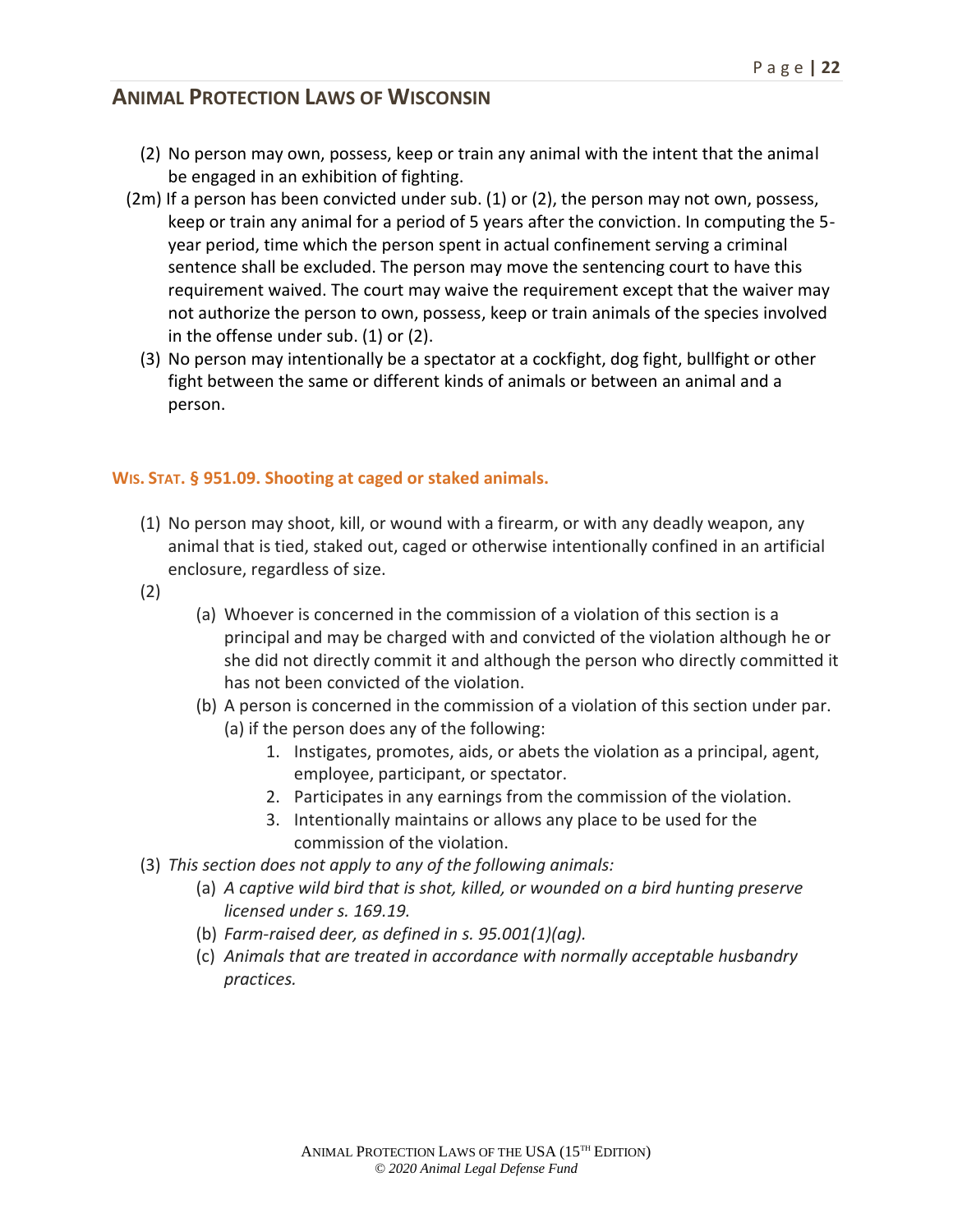#### **WIS. STAT. § 951.095. Harassment of police and fire animals.**

- (1) No person may do any of the following to any animal that is used by a law enforcement agency or fire department to perform agency or department functions or duties:
	- (a) Frighten, intimidate, threaten, abuse or harass the animal.
	- (b) Strike, shove, kick or otherwise subject the animal to physical contact.
	- (c) Strike the animal by using a dangerous weapon.
- (2) *Subsection (1) does not apply to any of the following:*
	- (a) *Any act that is performed by or with the authorization of the animal's handler or rider.*
	- (b) *Any act that is necessary for the training of an animal to perform functions or duties for a law enforcement agency.*

### **WIS. STAT. § 951.10. Sale of baby rabbits, chicks and other fowl.**

- (1) No person may sell, offer for sale, barter or give away living chicks, ducklings or other fowl unless the person provides proper brooder facilities for the care of such chicks, ducklings or other fowl during the time they are in the person's possession.
- (2) No retailer, as defined in s.  $100.30(2)(e)$ , may sell, offer for sale, barter or give away living baby rabbits, baby chicks, ducklings or other fowl under 2 months of age in any quantity less than 6 *unless in the business of selling these animals for agricultural, wildlife or scientific purposes.*

### **WIS. STAT. § 951.14. Providing proper shelter.**

No person owning or responsible for confining or impounding any animal may fail to provide the animal with proper shelter as prescribed in this section*. In the case of farm animals, nothing in this section shall be construed as imposing shelter requirements or standards more stringent than normally accepted husbandry practices in the particular county where the animal or shelter is located.*

- **(1) Indoor standards.** Minimum indoor standards of shelter shall include:
	- (a) Ambient temperatures. The ambient temperature shall be compatible with the health of the animal.
	- (b) Ventilation. Indoor housing facilities shall be adequately ventilated by natural or mechanical means to provide for the health of the animals at all times.
- **(2) Outdoor standards.** Minimum outdoor standards of shelter shall include:
	- (a) Shelter from sunlight. When sunlight is likely to cause heat exhaustion of an animal tied or caged outside, sufficient shade by natural or artificial means shall be provided to protect the animal from direct sunlight. As used in this paragraph, "caged" does not include farm fencing used to confine farm animals.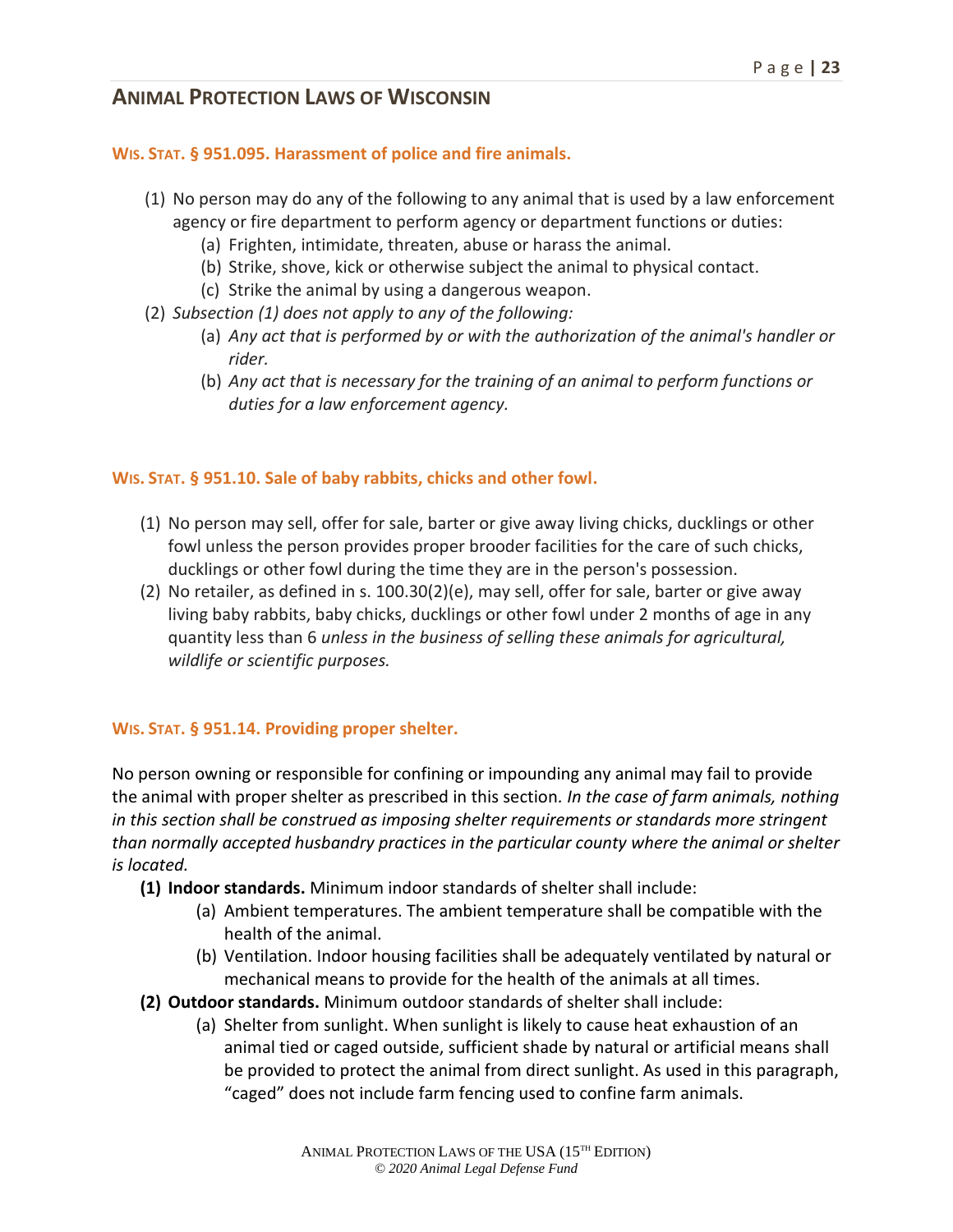- (b) Shelter from inclement weather.
	- 1. Animals generally. Natural or artificial shelter appropriate to the local climatic conditions for the species concerned shall be provided as necessary for the health of the animal.
	- 2. Dogs. If a dog is tied or confined unattended outdoors under weather conditions which adversely affect the health of the dog, a shelter of suitable size to accommodate the dog shall be provided.
- **(3) Space standards.** Minimum space requirements for both indoor and outdoor enclosures shall include:
	- (a) Structural strength. The housing facilities shall be structurally sound and maintained in good repair to protect the animals from injury and to contain the animals.
	- (b) Space requirements. Enclosures shall be constructed and maintained so as to provide sufficient space to allow each animal adequate freedom of movement. Inadequate space may be indicated by evidence of debility, stress or abnormal behavior patterns.
- **(4) Sanitation standards.** Minimum standards of sanitation for both indoor and outdoor enclosures shall include periodic cleaning to remove excreta and other waste materials, dirt and trash so as to minimize health hazards.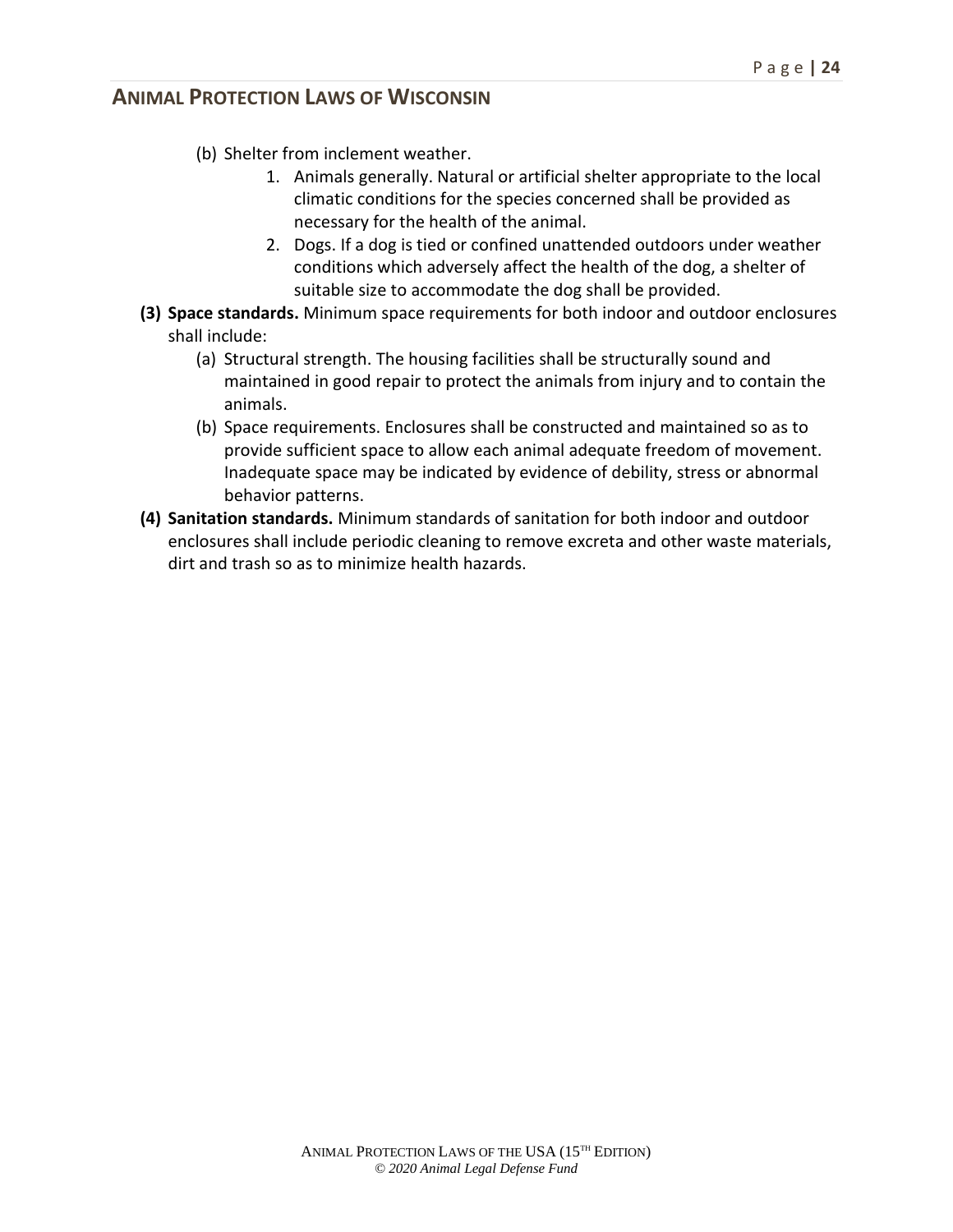### **4. FIGHTING AND RACKETEERING**

#### **WIS. STAT. § 951.08. Instigating fights between animals.**

- (1) *No person may intentionally instigate, promote, aid or abet as a principal, agent or employee, or participate in the earnings from, or intentionally maintain or allow any place to be used for a cockfight, dog fight, bullfight or other fight between the same or different kinds of animals or between an animal and a person.* This section does not prohibit events or exhibitions commonly featured at rodeos or bloodless bullfights.
- (2) *No person may own, possess, keep or train any animal with the intent that the animal be engaged in an exhibition of fighting.*
- (2m) If a person has been convicted under sub. (1) or (2), the person may not own, possess, keep or train any animal for a period of 5 years after the conviction. In computing the 5 year period, time which the person spent in actual confinement serving a criminal sentence shall be excluded. The person may move the sentencing court to have this requirement waived. The court may waive the requirement except that the waiver may not authorize the person to own, possess, keep or train animals of the species involved in the offense under sub. (1) or (2).
	- (3) *No person may intentionally be a spectator at a cockfight, dog fight, bullfight or other fight between the same or different kinds of animals or between an animal and a person.*

#### **WIS. STAT. § 951.18. Penalties.**

- (1) Any person violating s. 951.02, 951.025, 951.03, 951.04, 951.05, 951.06, 951.07, 951.09, 951.10, 951.11, 951.13, 951.14 or 951.15 is subject to a Class C forfeiture. Any person who violates any of these provisions within 3 years after a humane officer issues an abatement order under s. 173.11 prohibiting the violation of that provision is subject to a Class A forfeiture. Any person who intentionally or negligently violates any of those sections is guilty of a Class A misdemeanor. Any person who intentionally violates s. 951.02, resulting in the mutilation, disfigurement or death of an animal, is guilty of a Class I felony. Any person who intentionally violates s. 951.02 or 951.06, knowing that the animal that is the victim is used by a law enforcement agency to perform agency functions or duties and causing injury to the animal, is guilty of a Class I felony.
- (2) *Any person who violates s. 951.08(2m) or (3) is guilty of a Class A misdemeanor. Any person who violates s. 951.08(1) or (2) is guilty of a Class I felony for the first violation and is guilty of a Class H felony for the 2nd or subsequent violation.*
- (2m) *Any person who violates s. 951.095 is subject to a Class B forfeiture.* Any person who intentionally or negligently violates s. 951.095, knowing that the animal that is the victim is used by a law enforcement agency or fire department to perform agency or department functions or duties, is guilty of a Class A misdemeanor. Any person who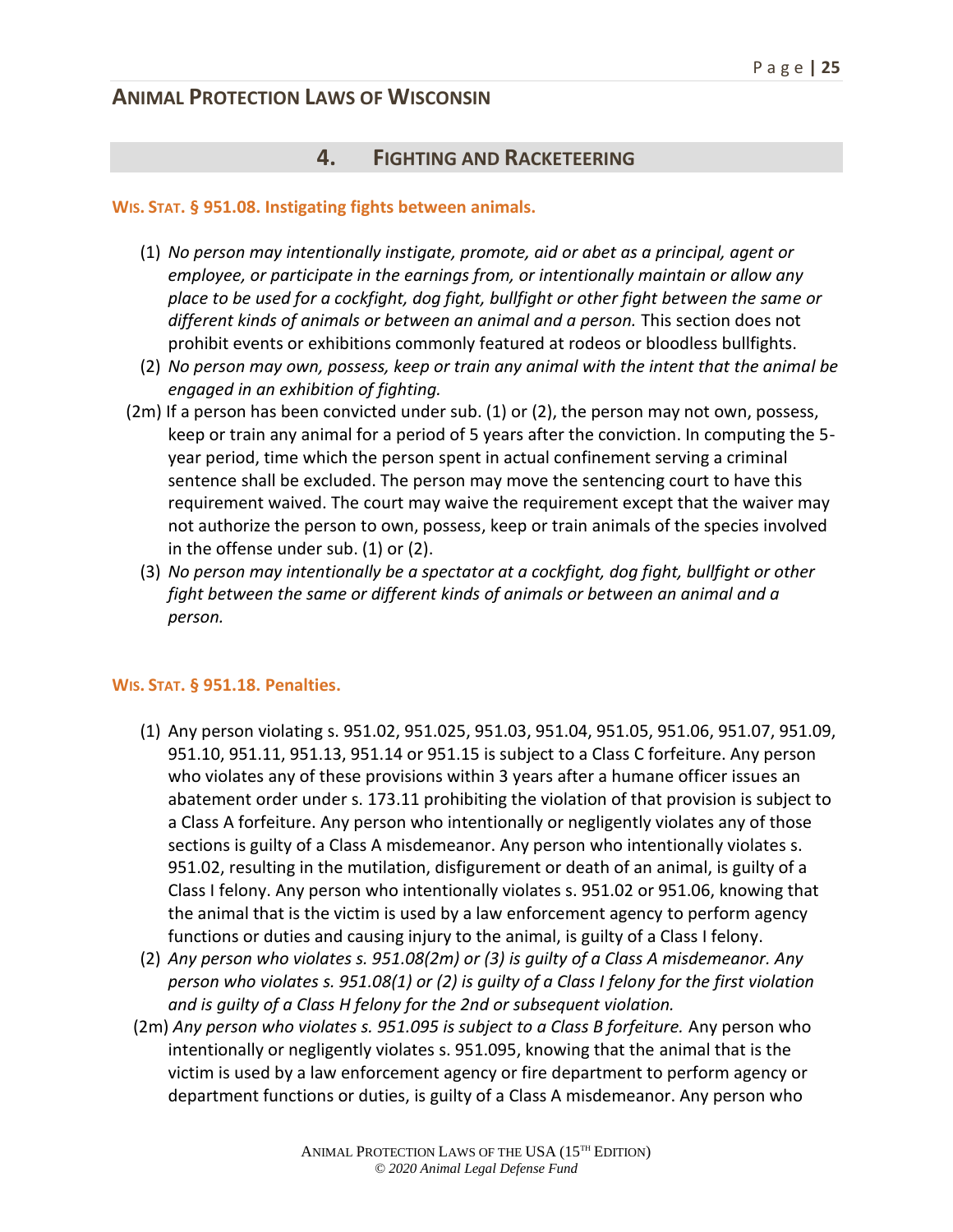intentionally violates s. 951.095, knowing that the animal that is the victim is used by a law enforcement agency or fire department to perform agency or department functions or duties and causing injury to the animal, is guilty of a Class I felony. Any person who intentionally violates s. 951.095, knowing that the animal that is the victim is used by a law enforcement agency or fire department to perform agency or department functions or duties and causing death to the animal, is guilty of a Class H felony.

- (2s) Any person who violates s. 951.097(1)(b)1. or (2)(a), knowing that the dog that is the victim is a service dog, is guilty of a Class B misdemeanor. Any person who violates s.  $951.097(1)(b)2$ .,  $(2)(b)$ , or  $(3)(a)$ , knowing that the dog that is the victim is a service dog, is guilty of a Class A misdemeanor. Any person who violates s. 951.097(3)(b) or (4)(a), knowing that the dog that is the victim is a service dog, is guilty of a Class I felony. Any person who violates s. 951.097(4)(b) or (5), knowing that the dog that is the victim is a service dog, is guilty of a Class H felony.
- (3) In addition to penalties applicable to this chapter under this section, a district attorney may apply to any court of competent jurisdiction for a temporary or permanent injunction restraining any person from violating this chapter.
- (4) In addition to penalties applicable to this chapter under this section:
	- (a)
		- 1. In this paragraph, "pecuniary loss" means any of the following:
			- a. All special damages, but not general damages, including the money equivalent of loss resulting from property taken, destroyed, broken, or otherwise harmed and out-of-pocket losses, such as medical expenses.
			- b. Reasonable out-of-pocket expenses incurred by the victim resulting from the filing of charges or cooperating in the investigation and prosecution of an offense under this chapter.
			- c. Expenses in keeping any animal that is involved in the crime.
			- d. In a case under s. 951.095 or 951.097, the value of a replacement animal, if the affected animal is incapacitated or dead; the cost of training a replacement animal; or the cost of retraining the affected animal. The court shall base any determination of the value of a replacement service dog on the value of the service dog to the user and not on its cost or fair market value.
			- e. In a case under s. 951.095 or 951.097, all related veterinary and care expenses.
			- f. In a case under s. 951.095 or 951.097, the medical expenses of the animal's user, the cost of training the animal's user, and compensation for income lost by the animal's user.
		- 2. A sentencing court shall require a criminal violator to pay restitution to a person, including any local humane officer or society or county or municipal pound or a law enforcement officer or conservation warden, for any pecuniary loss suffered by the person as a result of the crime. This requirement applies regardless of whether the criminal violator is placed on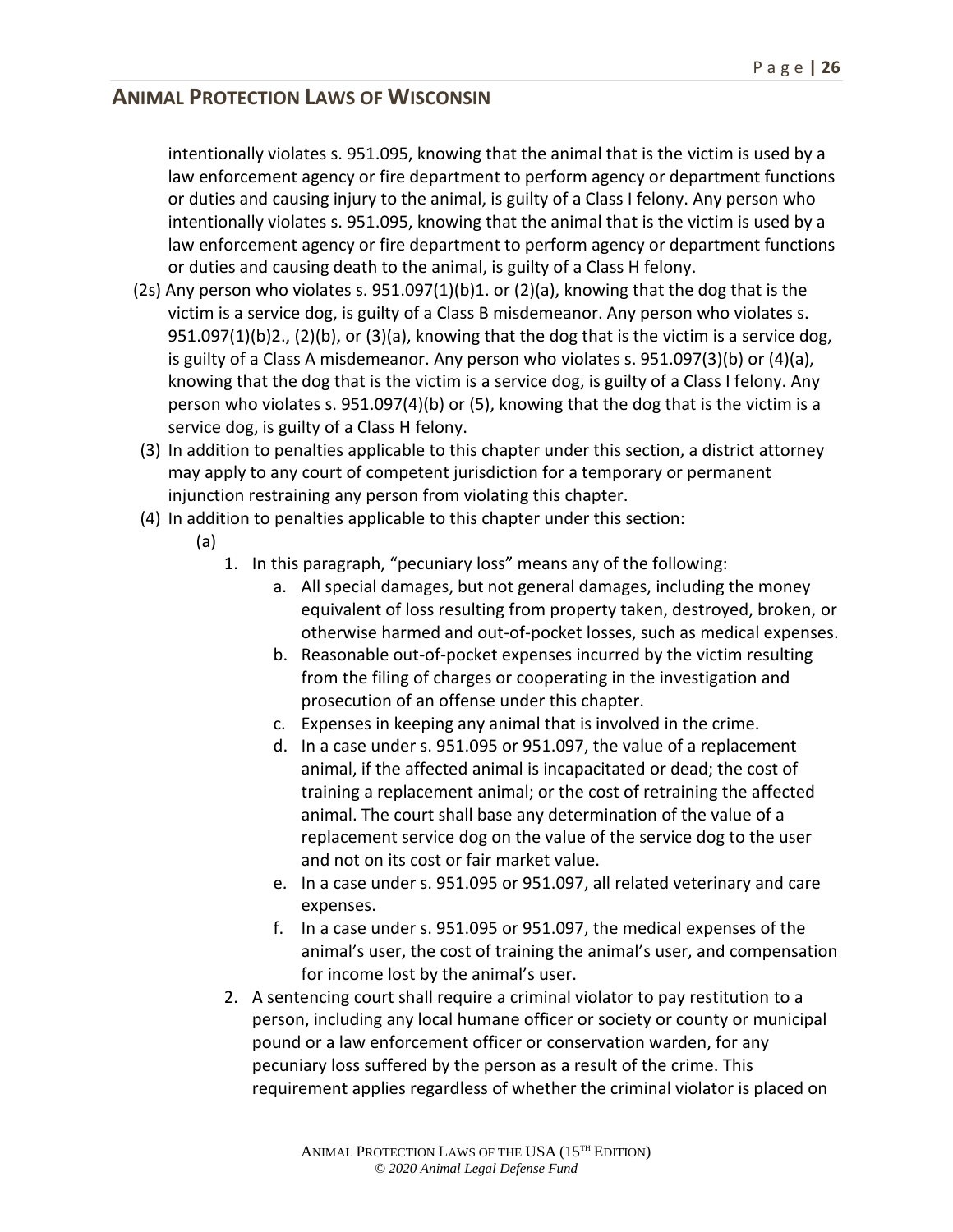probation under s. 973.09. If restitution is ordered, the court shall consider the financial resources and future ability of the criminal violator to pay and shall determine the method of payment. Upon the application of any interested party, the court shall schedule and hold an evidentiary hearing to determine the value of any pecuniary loss under this paragraph.

(b)

- 1. A sentencing court may order that an animal be delivered to the local humane officer or society or the county or municipal pound or to a law enforcement officer if a person commits a crime under this chapter, the person is the owner of the animal that is involved in the crime and the court considers the order to be reasonable and appropriate. A sentencing court may order that an animal be delivered to the department of natural resources, if the animal is a wild animal that is subject to regulation under ch. 169 and the court considers the order to be reasonable and appropriate. The society, pound or, officer or department of natural resources shall release the animal to a person other than the owner or dispose of the animal in a proper and humane manner. If the animal is a dog, the release or disposal shall be in accordance with s. 173.23(1m), except that the fees under s. 173.23(1m)(a)4. do not apply if the expenses are covered under s. 173.24. If the animal is not a dog, the society, pound or officer may charge a fee for the release of the animal.
- 2. If the court is sentencing a person covered under s. 173.12 (3) (a) 173.22 (4) (d) 2. and an animal has been seized under s. 173.12 173.13 (1) (a) 8., the court shall act in accordance with s. 173.12 (3) 173.22 (4) (d) 2.
- (c) Except as provided in s. 951.08(2m), a sentencing court may order that the criminal violator may not own, possess or train any animal or type or species of animal for a period specified by the court, but not to exceed 5 years. In computing the time period, time which the person spent in actual confinement serving a sentence shall be excluded.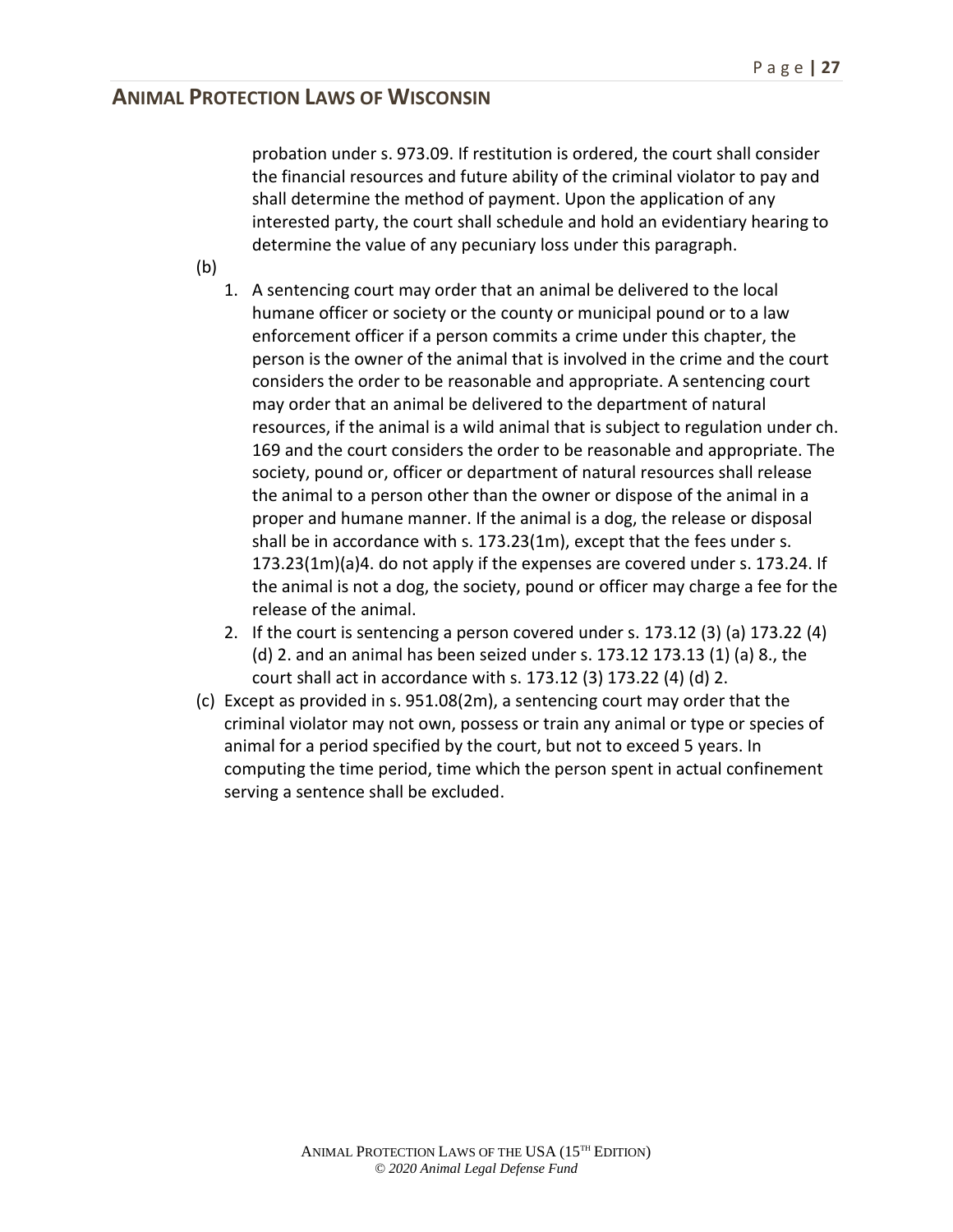### **5. SEXUAL ASSAULT**

#### **WIS. STAT. § 944.18. Bestiality.**

- (1) Definitions. In this section:
	- (a) "Animal" means any creature, either alive or dead, except a human being.
	- (b) "Obscene material" has the meaning given in s. 944.21(2)(c).
	- (c) "Photograph or film" means the making of a photograph, motion picture film, video tape, digital image, or any other recording.
	- (d) *"Sexual contact" means any of the following types of contact that is not an accepted veterinary medical practice, an accepted animal husbandry practice that provides care for animals, an accepted practice related to the insemination of animals for the purpose of procreation, or an accepted practice related to conformation judging:*
		- *1. An act between a person and an animal involving physical contact between the sex organ, genitals, or anus of one and the mouth, sex organ, genitals, or anus of the other.*
		- *2. Any touching or fondling by a person, either directly or through clothing, of the sex organ, genitals, or anus of an animal or any insertion, however slight, of any part of a person's body or any object into the vaginal or anal opening of an animal.*
		- *3. Any insertion, however slight, of any part of an animal's body into the vaginal or anal opening of a person.*
- *(2) Prohibited conduct. No person may knowingly do any of the following:*
	- (a) *Engage in sexual contact with an animal.*
	- (b) *Advertise, offer, accept an offer, sell, transfer, purchase, or otherwise obtain an animal with the intent that it be used for sexual contact in this state.*
	- (c) *Organize, promote, conduct, or participate as an observer of an act involving sexual contact with an animal.*
	- (d) *Permit sexual contact with an animal to be conducted on any premises under his or her ownership or control.*
	- (e) *Photograph or film obscene material depicting a person engaged in sexual contact with an animal.*
	- (f) *Distribute, sell, publish, or transmit obscene material depicting a person engaged in sexual contact with an animal.*
	- (g) *Possess with the intent to distribute, sell, publish, or transmit obscene material depicting a person engaged in sexual contact with an animal.*
	- (h) *Force, coerce, entice, or encourage a child who has not attained the age of 13 years to engage in sexual contact with an animal.*
	- (i) *Engage in sexual contact with an animal in the presence of a child who has not attained the age of 13 years.*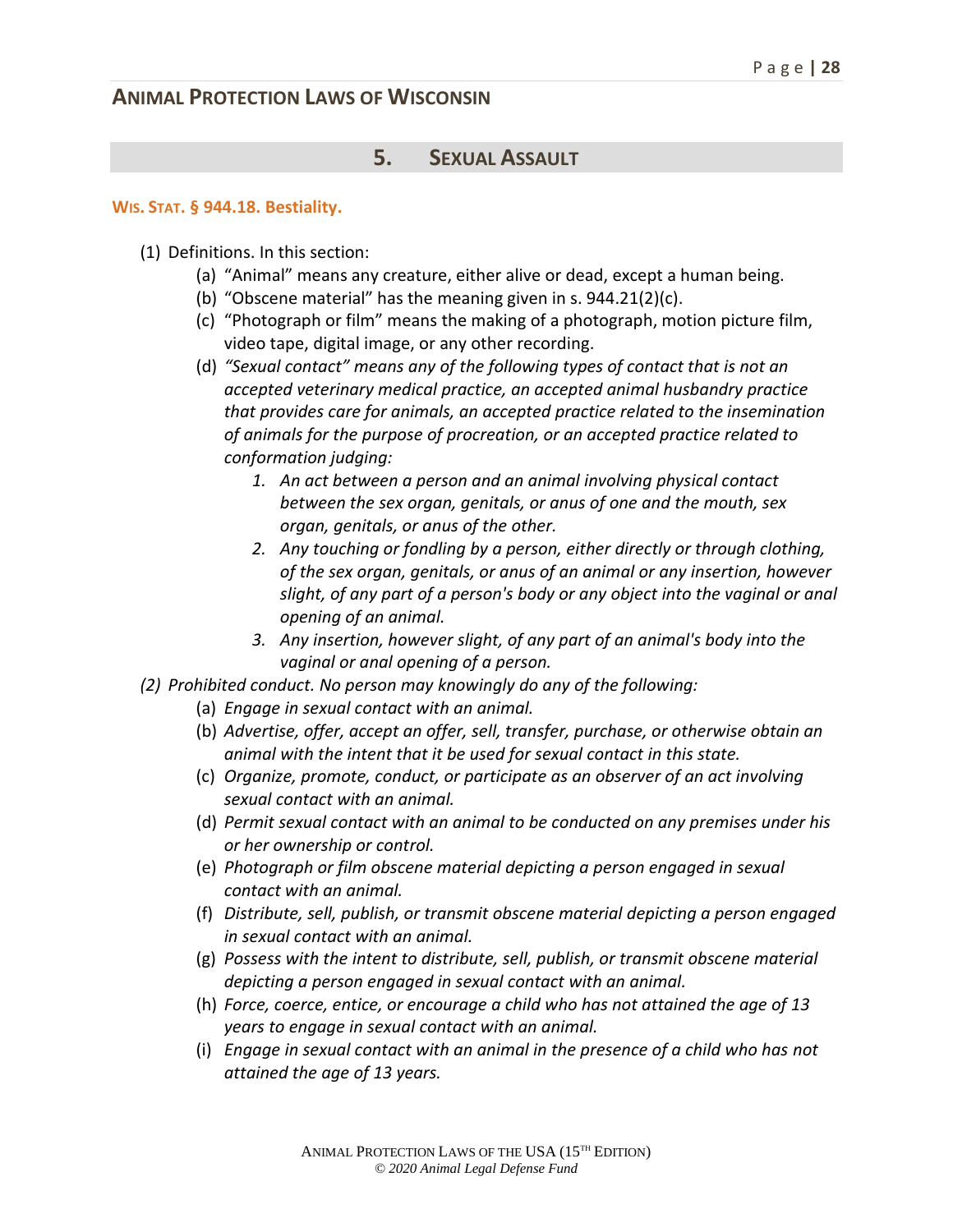- (j) *Force, coerce, entice, or encourage a child who has attained the age of 13 years but who has not attained the age of 18 years to engage in sexual contact with an animal.*
- (k) *Engage in sexual contact with an animal in the presence of a child who has attained the age of 13 years but who has not attained the age of 18 years.*
- (3) Penalties.
	- (a) Any person who violates sub. (2) (a) to (g) is guilty of a Class H felony for the first violation and is guilty of a Class F felony for a 2nd or subsequent violation or if the act results bodily harm or death of an animal. Any person who violates sub. (2)(h) or (i) is guilty of a Class F felony for the first violation and is guilty of a Class D felony for a 2nd or subsequent violation. Any person who violates sub. (2)(j) or (k) is guilty of a Class G felony for the first violation and is guilty of a Class E felony for a 2nd or subsequent violation.
	- (b) [*No text*]
	- (c) If a person has been convicted under sub. (2), the sentencing court shall order, in addition to any other applicable penalties, all of the following:
		- 1. That the person may not own, possess, reside with, or exercise control over any animal or engage in any occupation, whether paid or unpaid, at any place where animals are kept or cared for, for not less than 5 years or more than 15 years. In computing the time period, time which the person spent in actual confinement serving a criminal sentence shall be excluded.
		- 2. That the person shall submit to a psychological assessment and participate in appropriate counseling at the person's expense.
		- 3. That the person shall pay restitution to a person, including any local humane officer or society or county or municipal pound or a law enforcement officer or conservation warden or his or her designee, for any pecuniary loss suffered by the person as a result of the crime. This requirement applies regardless of whether the person is placed on probation under s. 973.09. If restitution is ordered, the court shall consider the financial resources and future ability of the person to pay and shall determine the method of payment. Upon application of an interested party, the court shall schedule and hold an evidentiary hearing to determine the value of any pecuniary loss, as defined in s. 951.18(4)(a)1., under this subdivision.

(4) Severability. The provisions of this section are severable, as provided in s. 990.001(11).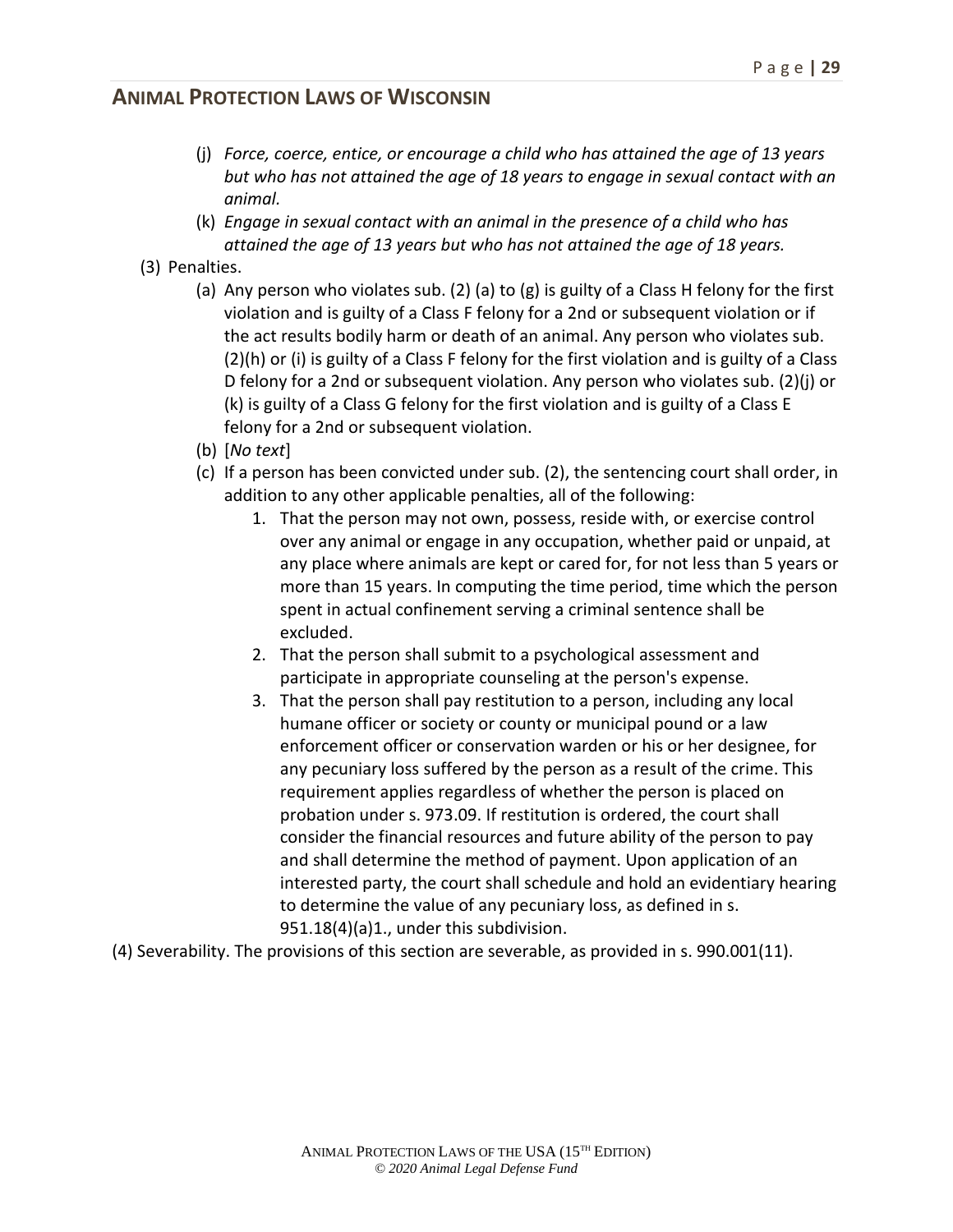### **6. CRUELTY TO WORKING ANIMALS**

#### **WIS. STAT. § 951.095. Harassment of police and fire animals.**

- (1) *No person may do any of the following to any animal that is used by a law enforcement agency or fire department to perform agency or department functions or duties:*
	- (a) *Frighten, intimidate, threaten, abuse or harass the animal.*
	- (b) *Strike, shove, kick or otherwise subject the animal to physical contact.*
	- (c) *Strike the animal by using a dangerous weapon.*
- (2) Subsection (1) does not apply to any of the following:
	- (a) Any act that is performed by or with the authorization of the animal's handler or rider.
	- (b) Any act that is necessary for the training of an animal to perform functions or duties for a law enforcement agency.

#### **WIS. STAT. § 951.097. Harassment of service dogs.**

- (1)
- (a) Any person may provide notice to another person in any manner that the latter person's behavior is interfering with the use of a service dog and may request that the latter person stop engaging in that behavior.
- (b) *No person, after receiving a notice and request under par. (a) regarding a service dog, may do any of the following:*
	- 1. *Recklessly interfere with the use of the service dog by obstructing or intimidating it or otherwise jeopardizing its safety or the safety of its user.*
	- 2. *Intentionally interfere with the use of the service dog by obstructing or intimidating it or otherwise jeopardizing its safety or the safety of its user.*
- (2)
- (a) No person may recklessly allow his or her dog to interfere with the use of a service dog by obstructing or intimidating it or otherwise jeopardizing its safety or the safety of its user.
- (b) No person may intentionally allow his or her dog to interfere with the use of a service dog by obstructing or intimidating it or otherwise jeopardizing its safety or the safety of its user.
- (3)
- (a) *No person may recklessly injure a service dog or recklessly allow his or her dog to injure a service dog.*
- (b) *No person may intentionally injure a service dog or intentionally allow his or her dog to injure a service dog.*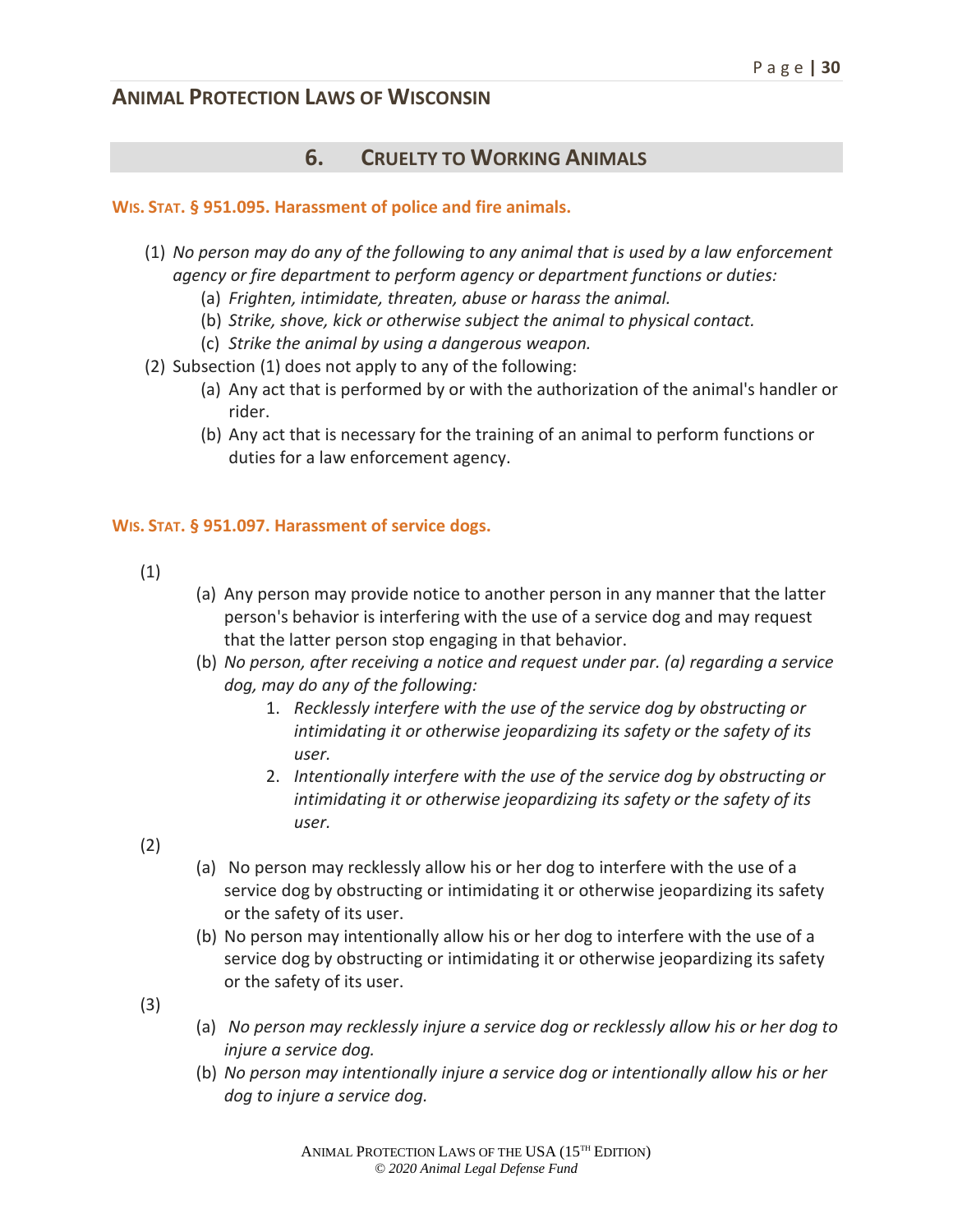- (4)
- (a) *No person may recklessly cause the death of a service dog.*
- (b) *No person may intentionally cause the death of a service dog.*
- (5) No person may take possession of or exert control over a service dog without the consent of its owner or user and with the intent to deprive another of the use of the service dog.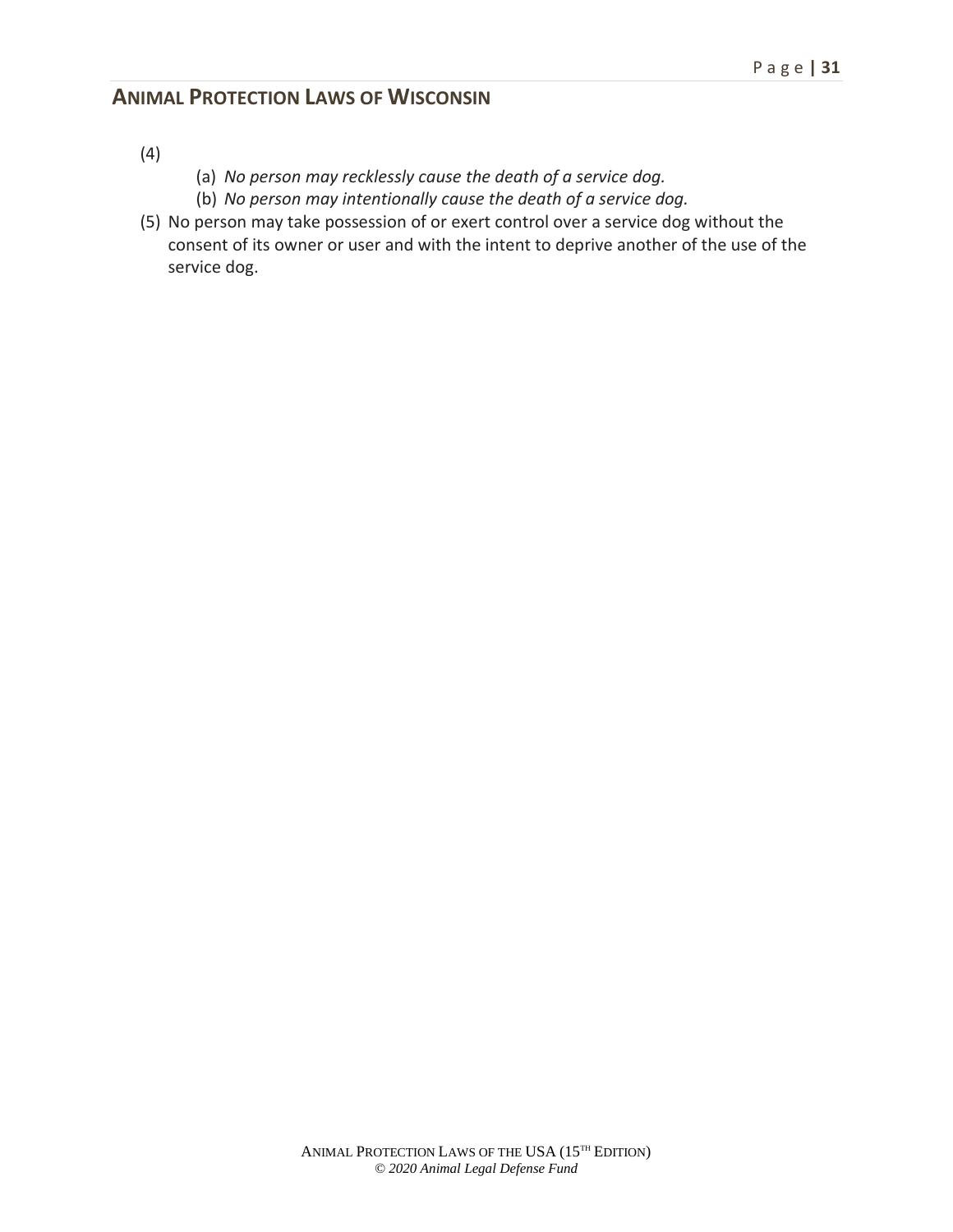## **7. MAXIMUM PENALTIES & STATUTES OF LIMITATIONS**

#### **WIS. STAT. § 951.18. Penalties.**

- (1) *Any person violating s. 951.02, 951.025, 951.03, 951.04, 951.05, 951.06, 951.07, 951.09, 951.10, 951.11, 951.13, 951.14 or 951.15 is subject to a Class C forfeiture. Any person who violates any of these provisions within 3 years after a humane officer issues an abatement order under s. 173.11 prohibiting the violation of that provision is subject to a Class A forfeiture. Any person who intentionally or negligently violates any of those sections is guilty of a Class A misdemeanor. Any person who intentionally violates s. 951.02, resulting in the mutilation, disfigurement or death of an animal, is guilty of a Class I felony. Any person who intentionally violates s. 951.02 or 951.06, knowing that the animal that is the victim is used by a law enforcement agency to perform agency functions or duties and causing injury to the animal, is guilty of a Class I felony.*
- (2) Any person who violates s. 951.08(2m) or (3) is guilty of a Class A misdemeanor. Any person who violates s. 951.08(1) or (2) is guilty of a Class I felony for the first violation and is guilty of a Class H felony for the 2nd or subsequent violation.
- (2m) Any person who violates s. 951.095 is subject to a Class B forfeiture. Any person who intentionally or negligently violates s. 951.095, knowing that the animal that is the victim is used by a law enforcement agency or fire department to perform agency or department functions or duties, is guilty of a Class A misdemeanor. Any person who intentionally violates s. 951.095, knowing that the animal that is the victim is used by a law enforcement agency or fire department to perform agency or department functions or duties and causing injury to the animal, is guilty of a Class I felony. Any person who intentionally violates s. 951.095, knowing that the animal that is the victim is used by a law enforcement agency or fire department to perform agency or department functions or duties and causing death to the animal, is guilty of a Class H felony.
- (2s) Any person who violates s.  $951.097(1)(b)1$ . or (2)(a), knowing that the dog that is the victim is a service dog, is guilty of a Class B misdemeanor. Any person who violates s.  $951.097(1)(b)2$ .,  $(2)(b)$ , or  $(3)(a)$ , knowing that the dog that is the victim is a service dog, is guilty of a Class A misdemeanor. Any person who violates s. 951.097(3)(b) or (4)(a), knowing that the dog that is the victim is a service dog, is guilty of a Class I felony. Any person who violates s. 951.097(4)(b) or (5), knowing that the dog that is the victim is a service dog, is guilty of a Class H felony.
- (3) In addition to penalties applicable to this chapter under this section, a district attorney may apply to any court of competent jurisdiction for a temporary or permanent injunction restraining any person from violating this chapter.
- (4) In addition to penalties applicable to this chapter under this section:
	- (a)
- 1. In this paragraph, "pecuniary loss" means any of the following:
	- a. All special damages, but not general damages, including the money equivalent of loss resulting from property taken, destroyed, broken, or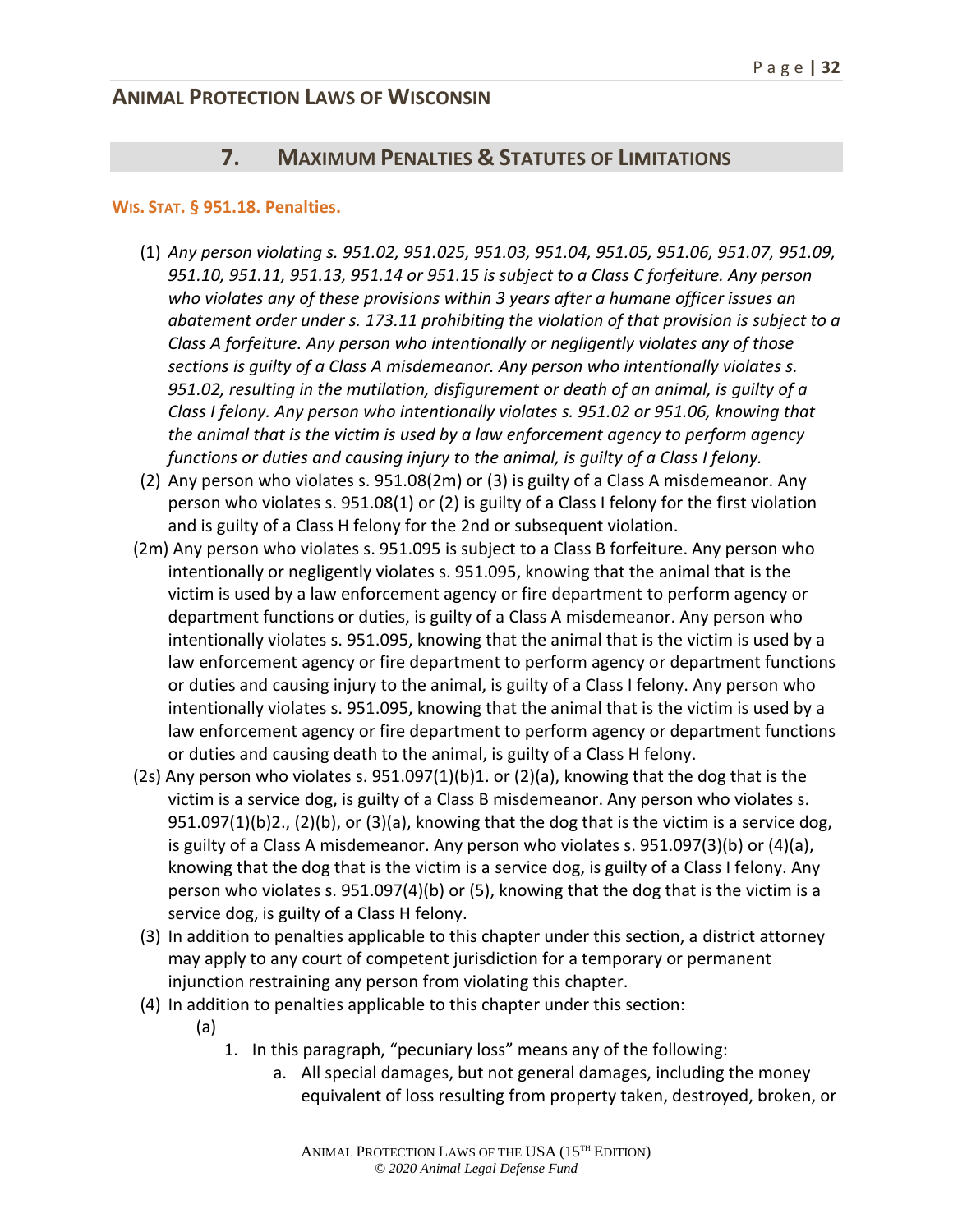otherwise harmed and out-of-pocket losses, such as medical expenses.

- b. Reasonable out-of-pocket expenses incurred by the victim resulting from the filing of charges or cooperating in the investigation and prosecution of an offense under this chapter.
- c. Expenses in keeping any animal that is involved in the crime.
- d. In a case under s. 951.095 or 951.097, the value of a replacement animal, if the affected animal is incapacitated or dead; the cost of training a replacement animal; or the cost of retraining the affected animal. The court shall base any determination of the value of a replacement service dog on the value of the service dog to the user and not on its cost or fair market value.
- e. In a case under s. 951.095 or 951.097, all related veterinary and care expenses.
- f. In a case under s. 951.095 or 951.097, the medical expenses of the animal's user, the cost of training the animal's user, and compensation for income lost by the animal's user.
- 2. A sentencing court shall require a criminal violator to pay restitution to a person, including any local humane officer or society or county or municipal pound or a law enforcement officer or conservation warden, for any pecuniary loss suffered by the person as a result of the crime. This requirement applies regardless of whether the criminal violator is placed on probation under s. 973.09. If restitution is ordered, the court shall consider the financial resources and future ability of the criminal violator to pay and shall determine the method of payment. Upon the application of any interested party, the court shall schedule and hold an evidentiary hearing to determine the value of any pecuniary loss under this paragraph.
- (b)
- 1. A sentencing court may order that an animal be delivered to the local humane officer or society or the county or municipal pound or to a law enforcement officer if a person commits a crime under this chapter, the person is the owner of the animal that is involved in the crime and the court considers the order to be reasonable and appropriate. A sentencing court may order that an animal be delivered to the department of natural resources, if the animal is a wild animal that is subject to regulation under ch. 169 and the court considers the order to be reasonable and appropriate. The society, pound or, officer or department of natural resources shall release the animal to a person other than the owner or dispose of the animal in a proper and humane manner. If the animal is a dog, the release or disposal shall be in accordance with s. 173.23(1m), except that the fees under s. 173.23(1m)(a)4. do not apply if the expenses are covered under s. 173.24. If the animal is not a dog, the society, pound or officer may charge a fee for the release of the animal.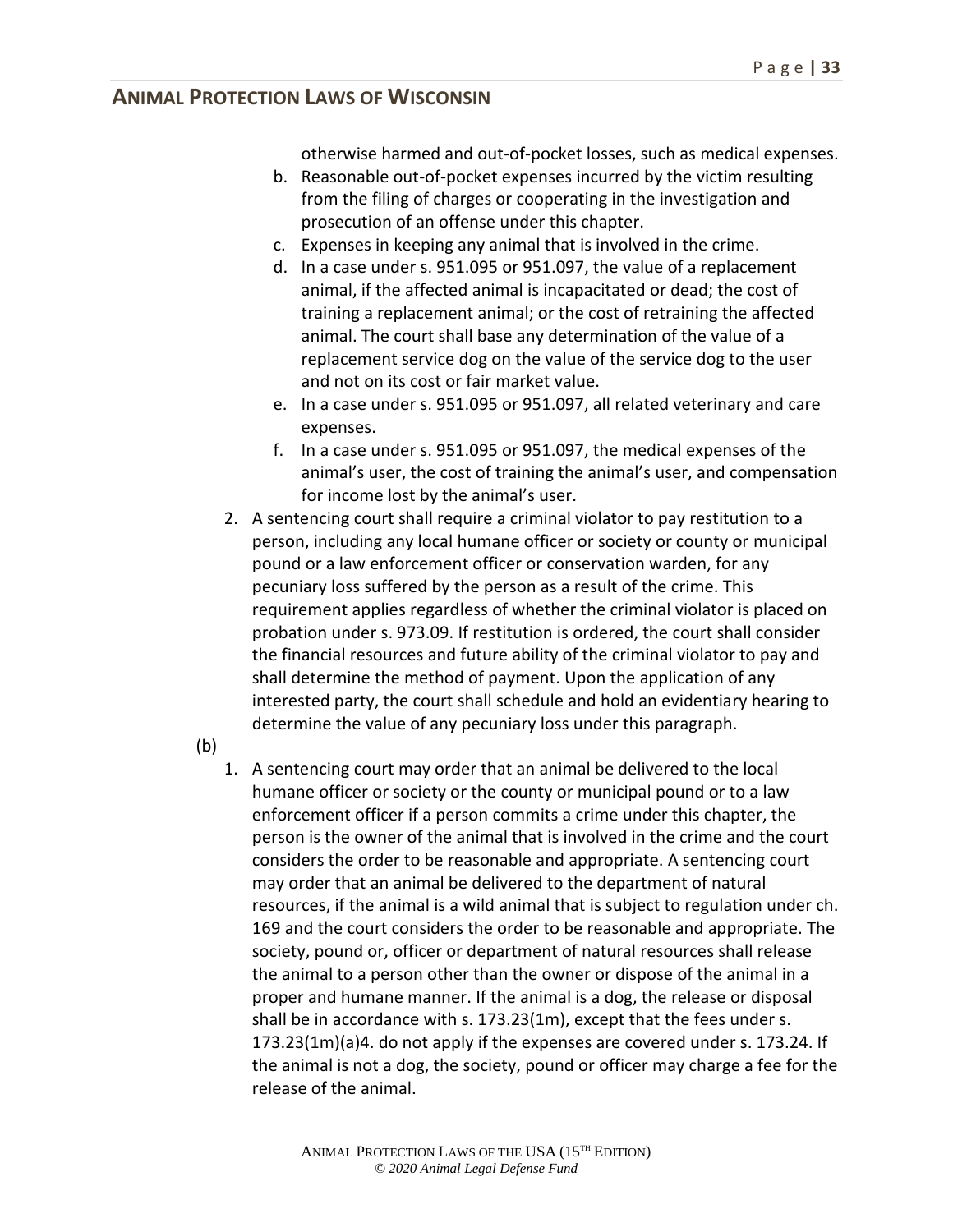- 2. If the court is sentencing a person covered under s. 173.12 (3) (a) 173.22 (4) (d) 2. and an animal has been seized under s. 173.12 173.13 (1) (a) 8., the court shall act in accordance with s. 173.12 (3) 173.22 (4) (d) 2.
- (c) Except as provided in s. 951.08(2m), a sentencing court may order that the criminal violator may not own, possess or train any animal or type or species of animal for a period specified by the court, but not to exceed 5 years. In computing the time period, time which the person spent in actual confinement serving a sentence shall be excluded.

### **WIS. STAT. § 939.50. Classification of felonies.**

- (1) *Felonies in the statutes are classified as follows:*
	- (a) Class A felony.
	- (b) Class B felony.
	- (c) Class C felony.
	- (d) Class D felony.
	- (e) Class E felony*.*
	- (f) Class F felony.
	- (g) Class G felony.
	- (h) *Class H felony.*
	- (i) *Class I felony*.
- (2) *A felony is a Class A, B, C, D, E, F, G, H, or I felony when it is so specified in the statutes.*
- (3) *Penalties for felonies are as follows:*
	- (a) For a Class A felony, life imprisonment.
	- (b) For a Class B felony, imprisonment not to exceed 60 years.
	- (c) For a Class C felony, a fine not to exceed \$100,000 or imprisonment not to exceed 40 years, or both.
	- (d) For a Class D felony, a fine not to exceed \$100,000 or imprisonment not to exceed 25 years, or both.
	- (e) For a Class E felony, a fine not to exceed \$50,000 or imprisonment not to exceed 15 years, or both.
	- (f) For a Class F felony, a fine not to exceed \$25,000 or imprisonment not to exceed 12 years and 6 months, or both.
	- (g) For a Class G felony, a fine not to exceed \$25,000 or imprisonment not to exceed 10 years, or both.
	- (h) *For a Class H felony, a fine not to exceed \$10,000 or imprisonment not to exceed 6 years, or both.*
	- (i) *For a Class I felony, a fine not to exceed \$10,000 or imprisonment not to exceed 3 years and 6 months, or both.*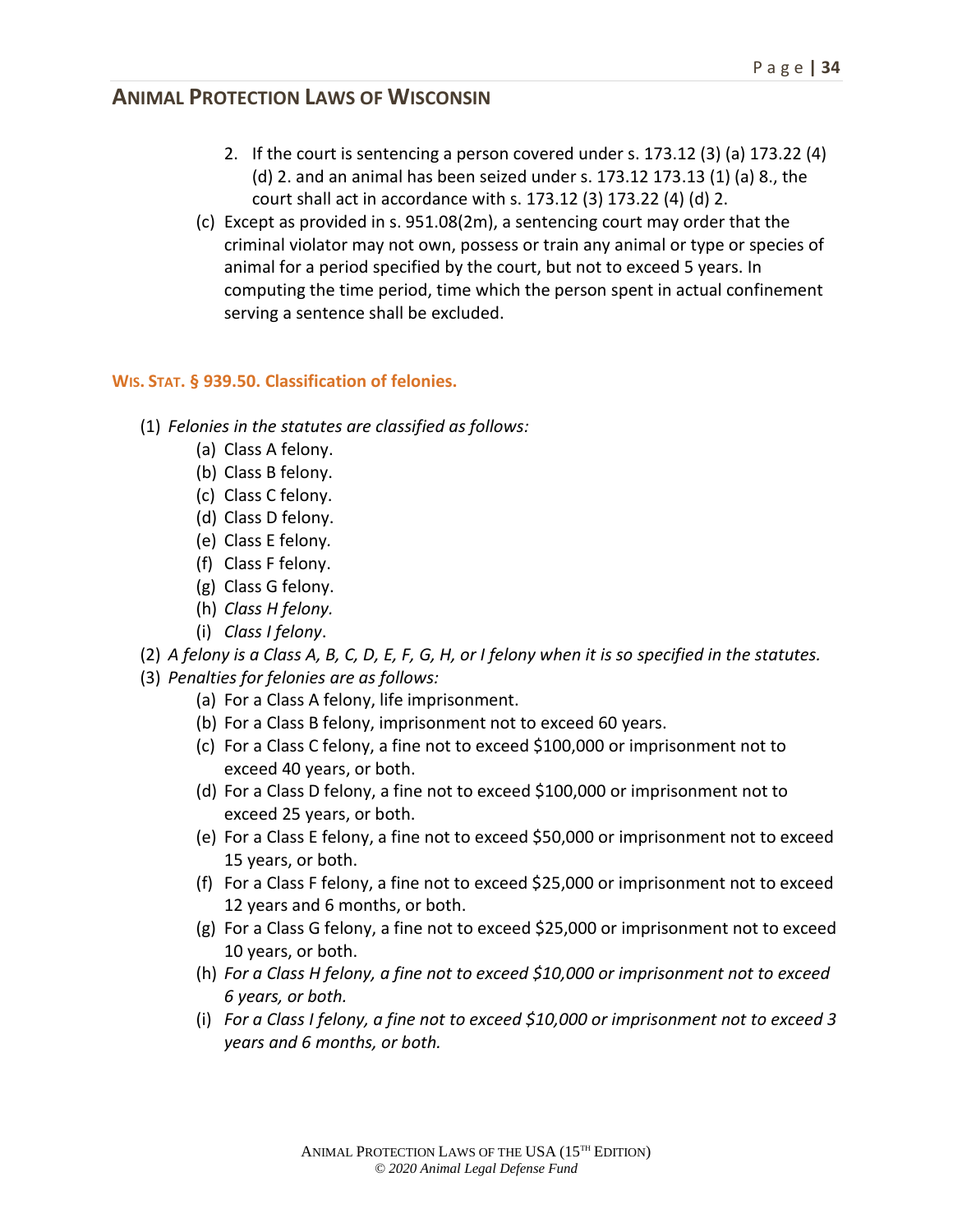#### **WIS. STAT. § 939.51. Classification of misdemeanors.**

- (1) *Misdemeanors in chs. 939 to 951 are classified as follows:*
	- (a) *Class A misdemeanor.*
	- (b) Class B misdemeanor.
	- (c) Class C misdemeanor.
- (2) *A misdemeanor is a Class A, B or C misdemeanor when it is so specified in chs. 939 to 951.*
- (3) *Penalties for misdemeanors are as follows:*
	- (a) *For a Class A misdemeanor, a fine not to exceed \$10,000 or imprisonment not to exceed 9 months, or both.*
	- (b) For a Class B misdemeanor, a fine not to exceed \$1,000 or imprisonment not to exceed 90 days, or both.
	- (c) For a Class C misdemeanor, a fine not to exceed \$500 or imprisonment not to exceed 30 days, or both.

#### **WIS. STAT. § 939.52. Classification of forfeitures.**

- (1) *Except as provided in ss. 946.86 and 946.87, forfeitures in chs. 939 to 951 are classified as follows:*
	- (a) *Class A forfeiture.*
	- (b) Class B forfeiture.
	- (c) *Class C forfeiture.*
	- (d) Class D forfeiture.
	- (e) Class E forfeiture.
- (2) *A forfeiture is a Class A, B, C, D or E forfeiture when it is so specified in chs. 939 to 951*  (3) *Penalties for forfeitures are as follows:* 
	- (a) *For a Class A forfeiture, a forfeiture not to exceed \$10,000.*
	- (b) For a Class B forfeiture, a forfeiture not to exceed \$1,000.
	- (c) *For a Class C forfeiture, a forfeiture not to exceed \$500.*
	- (d) For a Class D forfeiture, a forfeiture not to exceed \$200.
	- (e) For a Class E forfeiture, a forfeiture not to exceed \$25.

#### **WIS. STAT. § 939.74. Time limitations on prosecutions.**

(1) Except as provided in subs. (2) and (2d) and s. 946.88(1), *prosecution for a felony must be commenced within 6 years and prosecution for a misdemeanor or for adultery within 3 years after the commission thereof*. Within the meaning of this section, a prosecution has commenced when a warrant or summons is issued, an indictment is found, or an information is filed.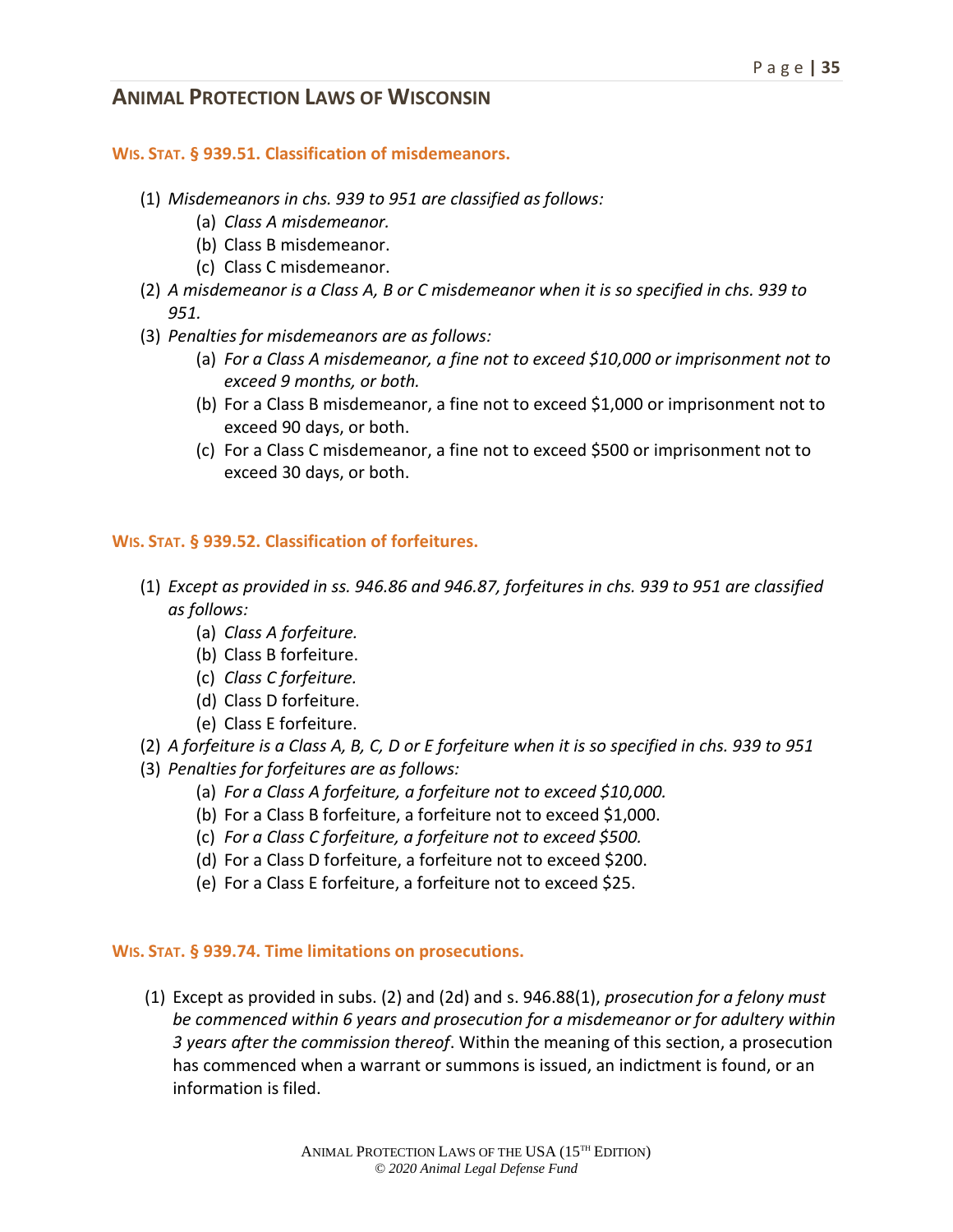- (2) Notwithstanding that the time limitation under sub. (1) has expired:
	- (a)
- 1. A prosecution under s. 940.01, 940.02, 940.03, 940.05, 940.225(1), 948.02(1), or 948.025(1)(a), (b), (c), or (d) may be commenced at any time.
- 2. A prosecution for an attempt to commit a violation of s. 940.01, 940.05, 940.225(1), or 948.02(1) may be commenced at any time.
- (am) A prosecution under s. 940.06 may be commenced within 15 years after the commission of the violation.
- (ar) A prosecution for a violation of s. 940.225(2) or (3) may be commenced within 10 years after the commission of the violation.
- (b) A prosecution for theft against one who obtained possession of the property lawfully and subsequently misappropriated it may be commenced within one year after discovery of the loss by the aggrieved party, but in no case shall this provision extend the time limitation in sub. (1) by more than 5 years.
- (c) A prosecution for violation of s. 948.02(2), 948.025(1)(e), 948.03(2)(a) or (5)(a)1., 2., or 3., 948.05, 948.051, 948.06, 948.07(1), (2), (3), or (4), 948.075, 948.08, 948.081, 948.085, or 948.095 shall be commenced before the victim reaches the age of 45 years or be barred, except as provided in sub. (2d).
- (cm) A prosecution for violation of s.  $948.03(2)(b)$  or (c), (3), (4), or (5)(a)4. or 5., 948.04 or 948.07(5) or (6) shall be commenced before the victim reaches the age of 26 years or be barred, except as provided in sub. (2d).

(2d)

- (a) In this subsection, "deoxyribonucleic acid profile" means an individual's patterned chemical structure of genetic information identified by analyzing biological material that contains the individual's deoxyribonucleic acid.
- (am) For purposes of this subsection, crimes are related if they are committed against the same victim, are proximate in time, and are committed with the same intent, purpose, or opportunity so as to be part of the same course of conduct.
- (c) If, before the applicable time limitation under sub.  $(1)$  or  $(2)(am)$ ,  $(ar)$ ,  $(cf)$ , or  $(cm)$ for commencing prosecution of a felony under ch. 940 or 948, other than a felony specified in sub. (2)(a), expires, the state collects biological material that is evidence of the identity of the person who committed the felony, identifies a deoxyribonucleic acid profile from the biological material, and compares the deoxyribonucleic acid profile to deoxyribonucleic acid profiles of known persons, the state may commence prosecution of the person who is the source of the biological material for the felony or a crime that is related to the felony or both within 12 months after comparison of the deoxyribonucleic acid profile relating to the felony results in a probable identification of the person or within the applicable time under sub. (1) or (2), whichever is latest.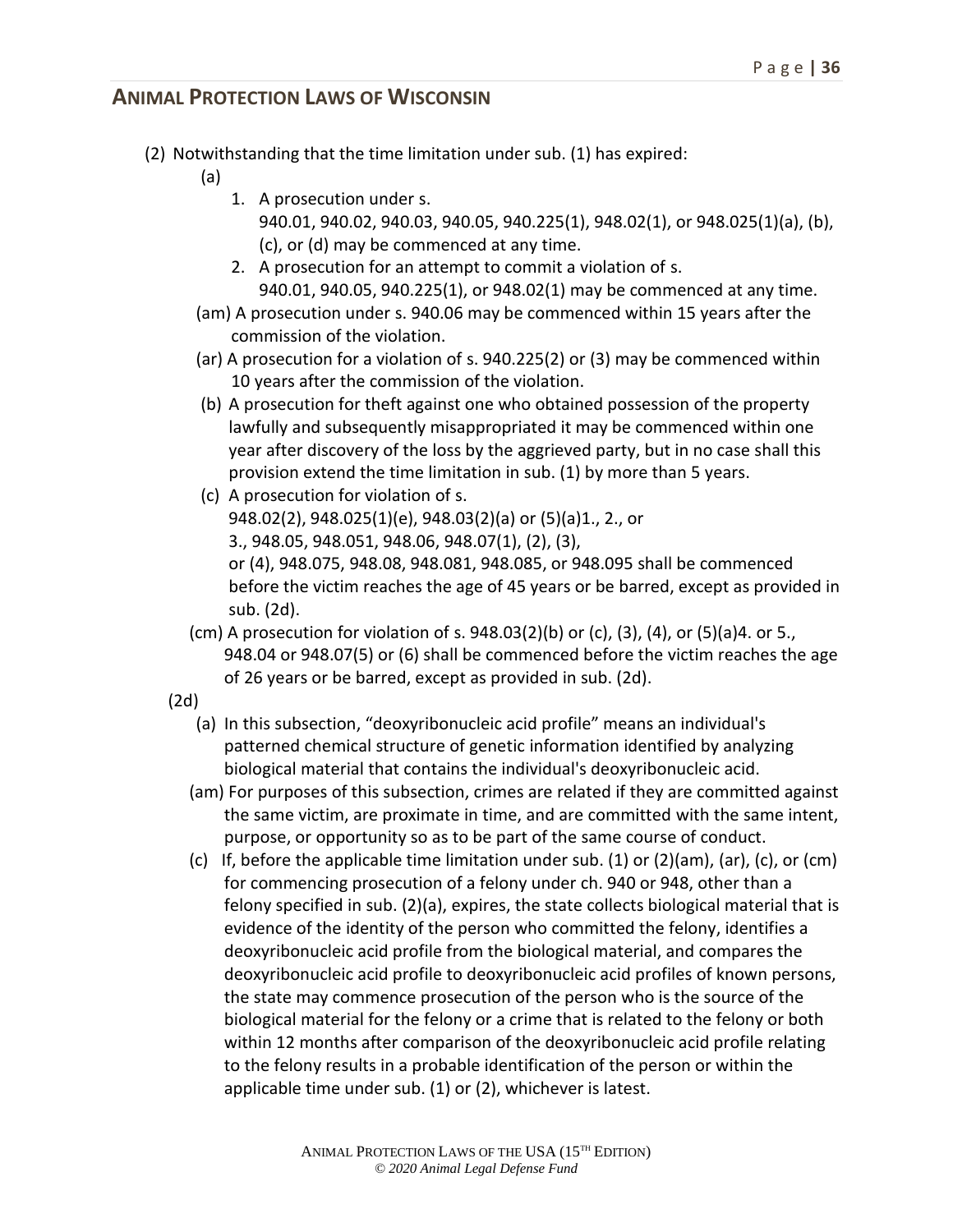- (e) If, within 6 years after commission of a felony specified under sub. (2)(a), the state collects biological material that is evidence of the identity of the person who committed the felony, identifies a deoxyribonucleic acid profile from the biological material, and compares the deoxyribonucleic acid profile to deoxyribonucleic acid profiles of known persons, the state may commence prosecution of the person who is the source of the biological material for a crime that is related to the felony within 12 months after comparison of the deoxyribonucleic acid profile relating to the felony results in a probable identification of the person or within the applicable time under sub. (1) or (2), whichever is latest.
- (3) In computing the time limited by this section, the time during which the actor was not publicly a resident within this state or during which a prosecution against the actor for the same act was pending shall not be included. A prosecution is pending when a warrant or a summons has been issued, an indictment has been found, or an information has been filed.
- (4) In computing the time limited by this section, the time during which an alleged victim under s. 940.22(2) is unable to seek the issuance of a complaint under s. 968.02 due to the effects of the sexual contact or due to any threats, instructions or statements from the therapist shall not be included.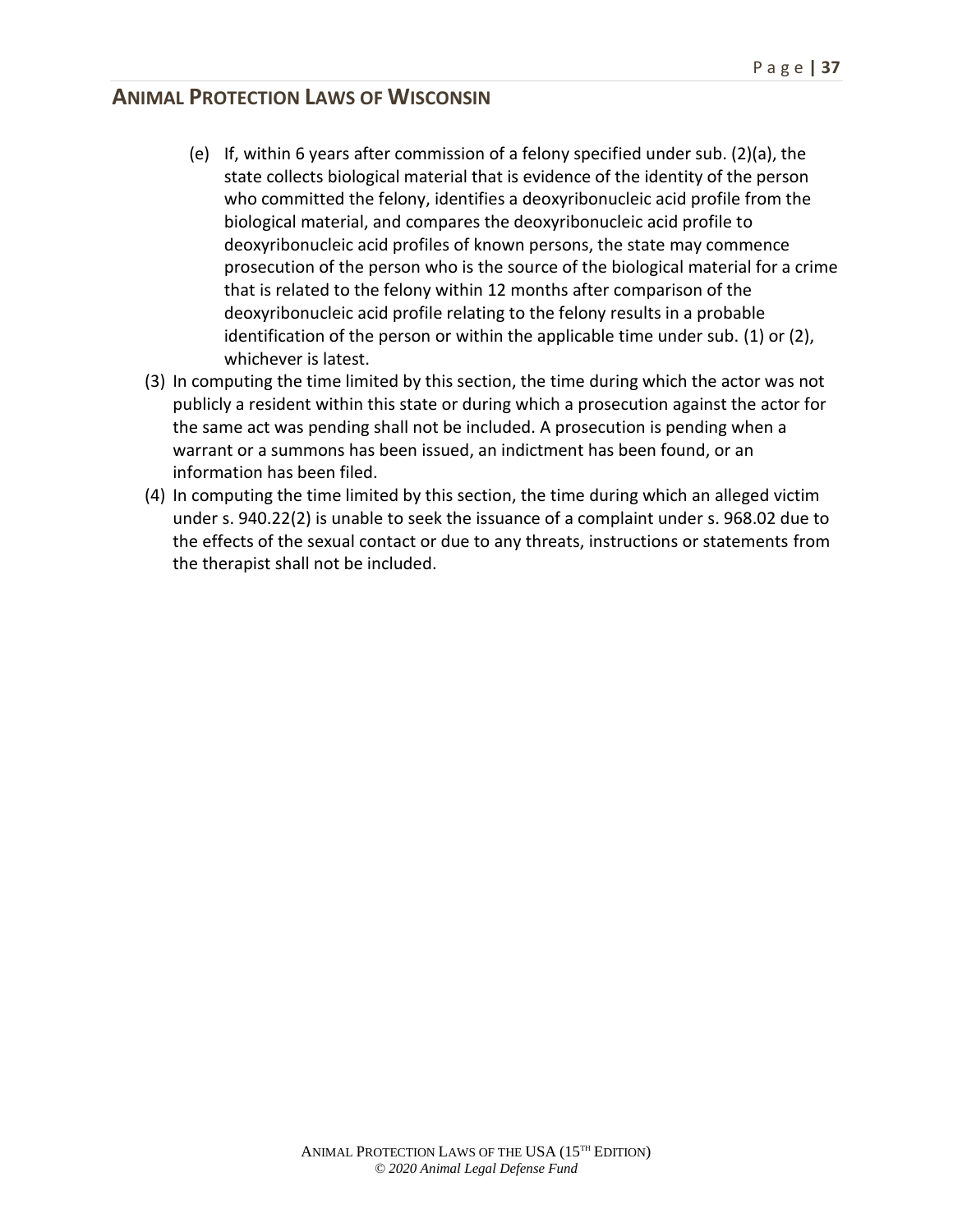#### **8. CROSS ENFORCEMENT & REPORTING**

**WIS. STAT. § 46.90. Elder abuse reporting system.**

*NOTE: Portions of the following statute have been omitted*

- **(1) Definitions.** In this section:
	- (a) "Abuse" means any of the following:
		- 1. Physical abuse.
		- 2. Emotional abuse.
		- 3. Sexual abuse.
		- 4. Treatment without consent.
		- 5. Unreasonable confinement or restraint.
	- (ag) "Aging unit" has the meaning given under s. 46.82(1)(a).
	- (aj) "Bodily harm" means physical pain or injury, illness, or any impairment of physical condition.
	- (an) "Caregiver" means a person who has assumed responsibility for all or a portion of an individual's care voluntarily, by contract, or by agreement, including a person acting or claiming to act as a legal guardian.
	- (ar) "Case management" means an assessment of need for direct services, development of a direct service plan and coordination and monitoring of the provision of direct services.
	- (bm) "Direct services" includes temporary shelter, relocation assistance, housing, respite care, emergency funds for food and clothing and legal assistance.
	- (br) "Elder adult at risk" means any person age 60 or older who has experienced, is currently experiencing, or is at risk of experiencing abuse, neglect, self-neglect, or financial exploitation.
	- (bt) "Elder-adult-at-risk agency" means the agency designated by the county board of supervisors under sub. (2) to receive, respond to, and investigate reports of abuse, neglect, self-neglect, and financial exploitation under sub. (4).
	- (cm) "Emotional abuse" means language or behavior that serves no legitimate purpose and is intended to be intimidating, humiliating, threatening, frightening, or otherwise harassing, and that does or reasonably could intimidate, humiliate, threaten, frighten, or otherwise harass the individual to whom the conduct or language is directed.
	- (ed) "Financial exploitation" means any of the following:
		- 1. Obtaining an individual's money or property by deceiving or enticing the individual, or by forcing, compelling, or coercing the individual to give, sell at less than fair market value, or in other ways convey money or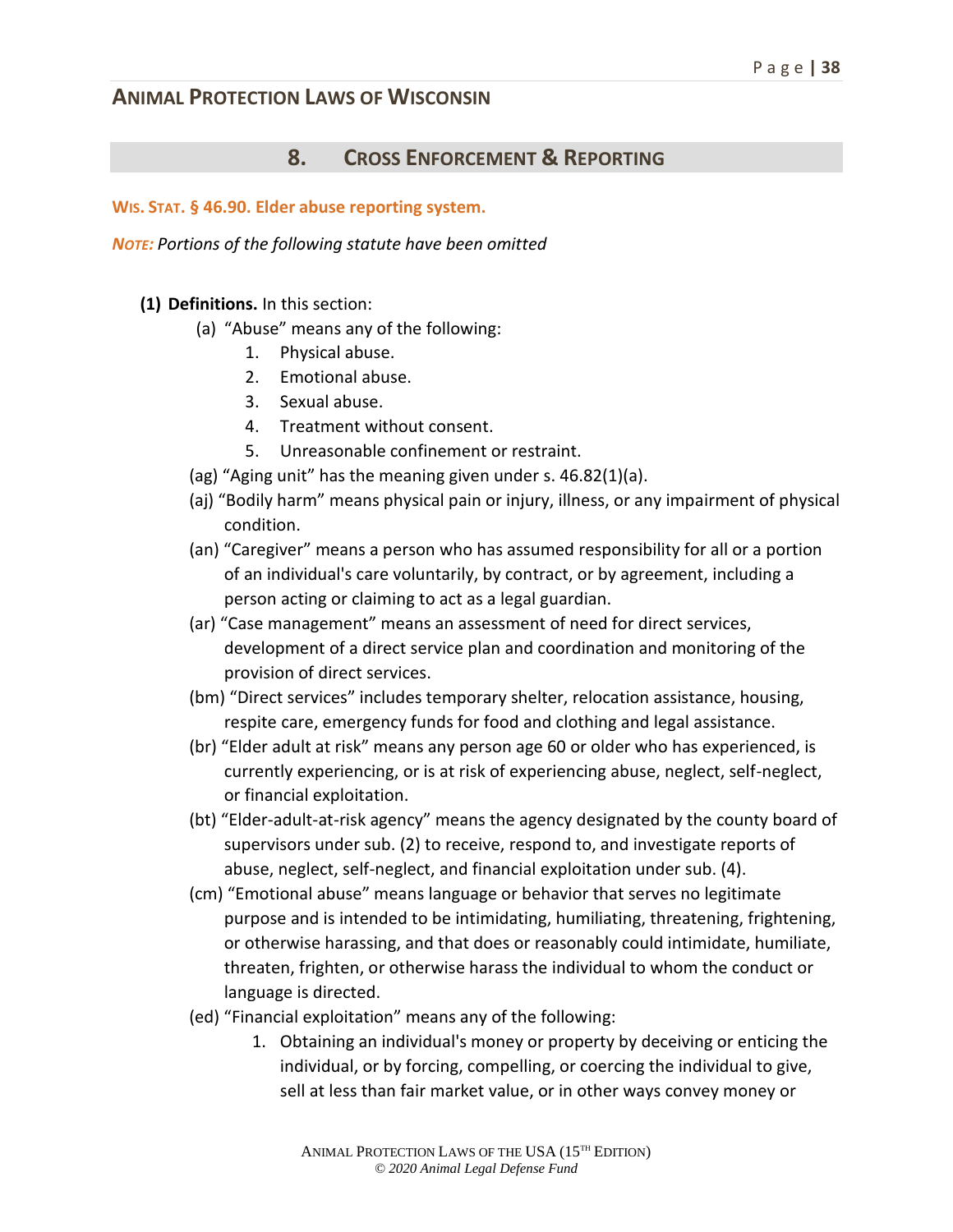property against his or her will without his or her informed consent.

- 2. Theft, as prohibited in s. 943.20.
- 3. The substantial failure or neglect of a fiscal agent to fulfill his or her responsibilities.
- 4. Unauthorized use of an individual's personal identifying information or documents, as prohibited in s. 943.201.
- 5. Unauthorized use of an entity's identifying information or documents, as prohibited in s. 943.203.
- 6. Forgery, as prohibited in s. 943.38.
- 7. Financial transaction card crimes, as prohibited in s. 943.41.
- (eg) "Fiscal agent" includes any of the following:
	- 1. A guardian of the estate appointed under s. 54.10.
	- 2. A conservator appointed under s. 54.76.
	- 3. An agent under a power of attorney under ch. 244.
	- 4. A representative payee under 20 CFR 416.635.
	- 5. A conservatorship under the U.S. department of veterans affairs.
- (er) *"Investigative agency" means a law enforcement or a city, town, village, county, or state governmental agency or unit with functions relating to protecting health, welfare, safety, or property, including an agency concerned with animal protection, public health, building code enforcement, consumer protection, or insurance or financial institution regulation.*
- (f) "Neglect" means the failure of a caregiver, as evidenced by an act, omission, or course of conduct, to endeavor to secure or maintain adequate care, services, or supervision for an individual, including food, clothing, shelter, or physical or mental health care, and creating significant risk or danger to the individual's physical or mental health. "Neglect" does not include a decision that is made to not seek medical care for an individual, if that decision is consistent with the individual's previously executed declaration or do-not-resuscitate order under ch. 154, a power of attorney for health care under ch. 155, or as otherwise authorized by law.
- (fg) "Physical abuse" means the intentional or reckless infliction of bodily harm.
- (g) "Self-neglect" means a significant danger to an individual's physical or mental health because the individual is responsible for his or her own care but fails to obtain adequate care, including food, shelter, clothing, or medical or dental care.
- (gd) "Sexual abuse" means a violation of s. 940.225(1), (2), (3), or (3m).
- (gf) "State governmental agency" has the meaning given for "agency" in s. 16.417(1)(a).
- (gr) "State official" means any law enforcement officer employed by the state or an employee of one of the following:
	- 1. The department of health services.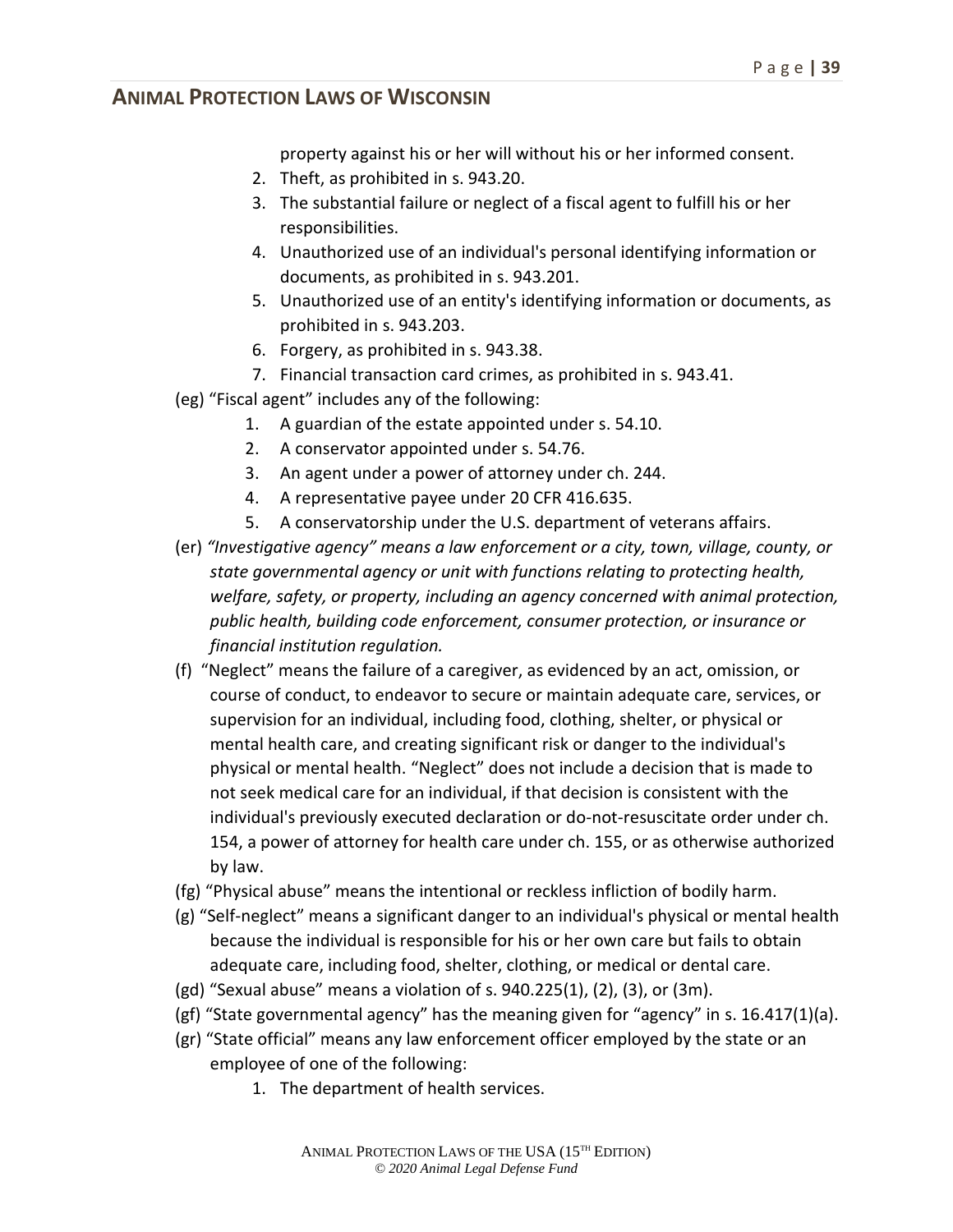- 2. The department of justice.
- 3. The department of safety and professional services.
- 4. The board on aging and long-term care.
- 5. A state governmental agency other than those specified in subds. 1. to 4. with functions relating to protecting health and safety.
- (h) "Treatment without consent" means the administration of medication to an individual who has not provided informed consent, or the performance of psychosurgery, electroconvulsive therapy, or experimental research on an individual who has not provided informed consent, with the knowledge that no lawful authority exists for the administration or performance.
- (i) "Unreasonable confinement or restraint" includes the intentional and unreasonable confinement of an individual in a locked room, involuntary separation of an individual from his or her living area, use on an individual of physical restraining devices, or the provision of unnecessary or excessive medication to an individual, but does not include the use of these methods or devices in entities regulated by the department if the methods or devices are employed in conformance with state and federal standards governing confinement and restraint.
- **(2) Elder-adult-at-risk agency designation.** Each county board shall designate an agency in the county as the elder-adult-at-risk agency for the purposes of this section.
- **(3) Elder-adult-at-risk agency duties.**
	- (a) Each elder-adult-at-risk agency shall develop a policy for notifying other investigative agencies, including law enforcement officials in appropriate cases, and shall establish an elder abuse reporting system to carry out the purposes of this section. Each elder-adult-at-risk agency shall enter into a memorandum of understanding regarding the operation of the system with the county department under s. 46.215 or 46.22 and with any private or public agency, including a county department under s. 51.42 or 51.437, within the county that is participating in the elder abuse reporting system. The memorandum of understanding shall, at a minimum, identify the agencies that are responsible for the investigation of reports of abuse, financial exploitation, neglect, or self-neglect of elder adults at risk and for the provision of specific direct services.
	- (b) Each elder-adult-at-risk agency shall receive reports of abuse, financial exploitation, neglect, or self-neglect of elder adults at risk.
	- (c) Each elder-adult-at-risk agency shall publicize the existence of an elder abuse reporting system in the county and shall provide a publicized telephone number that can be used by persons wishing to report suspected cases of abuse, financial exploitation, neglect, or self-neglect of elder adults at risk. Each elder-adult-at-risk agency shall also provide a telephone number that can be used to make reports after the elder-adult-at-risk agency's regular business hours.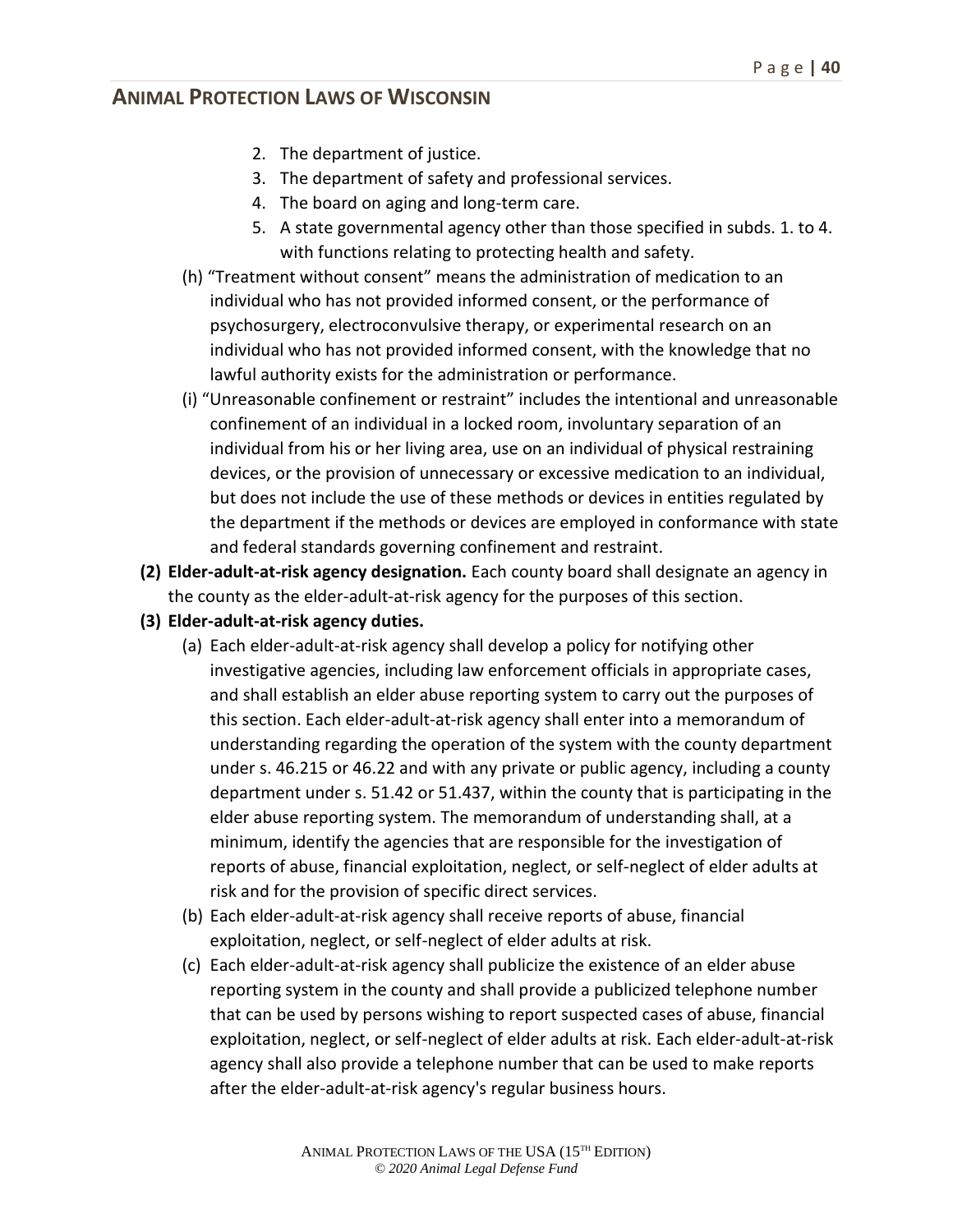## **(4) Reporting.**

(ab) The following persons shall file reports as specified in par. (ad):

- 1. An employee of any entity that is licensed, certified, or approved by or registered with the department.
- 3. A health care provider, as defined in s. 155.01(7).
- 4. A social worker, professional counselor, or marriage and family therapist certified under ch. 457.
- (ad) Except as provided in par. (ae), a person specified in par. (ab) who has seen an elder adult at risk in the course of the person's professional duties shall file a report with the county department, the elder-adult-at-risk agency, a state or local law enforcement agency, the department, or the board on aging and longterm care if the elder adult at risk has requested the person to make the report, or if the person has reasonable cause to believe that any of the following situations exist:
	- 1. The elder adult at risk is at imminent risk of serious bodily harm, death, sexual assault, or significant property loss and is unable to make an informed judgment about whether to report the risk.
	- 2. An elder adult at risk other than the subject of the report is at risk of serious bodily harm, death, sexual assault, or significant property loss inflicted by a suspected perpetrator.
- (ae) A person specified in par. (ab) to whom any of the following applies is not required to file a report as provided in par. (ad):
	- 1. If the person believes that filing a report would not be in the best interest of the elder adult at risk. If the person so believes, the person shall document the reasons for this belief in the case file that the person maintains on the elder adult at risk.
	- 2. If a health care provider provides treatment by spiritual means through prayer for healing in lieu of medical care in accordance with his or her religious tradition and his or her communications with patients are required by his or her religious denomination to be held confidential.
- (ar) Any person, including an attorney or a person working under the supervision of an attorney, may report to the county department, the elder-adult-at-risk agency, a state or local law enforcement agency, the department, or the board on aging and long-term care that he or she believes that abuse, financial exploitation, neglect, or self-neglect of an elder adult at risk has occurred if the person is aware of facts or circumstances that would lead a reasonable person to believe or suspect that abuse, financial exploitation, neglect, or self-neglect of an elder adult at risk has occurred. The person shall indicate the facts and circumstances of the situation as part of the report.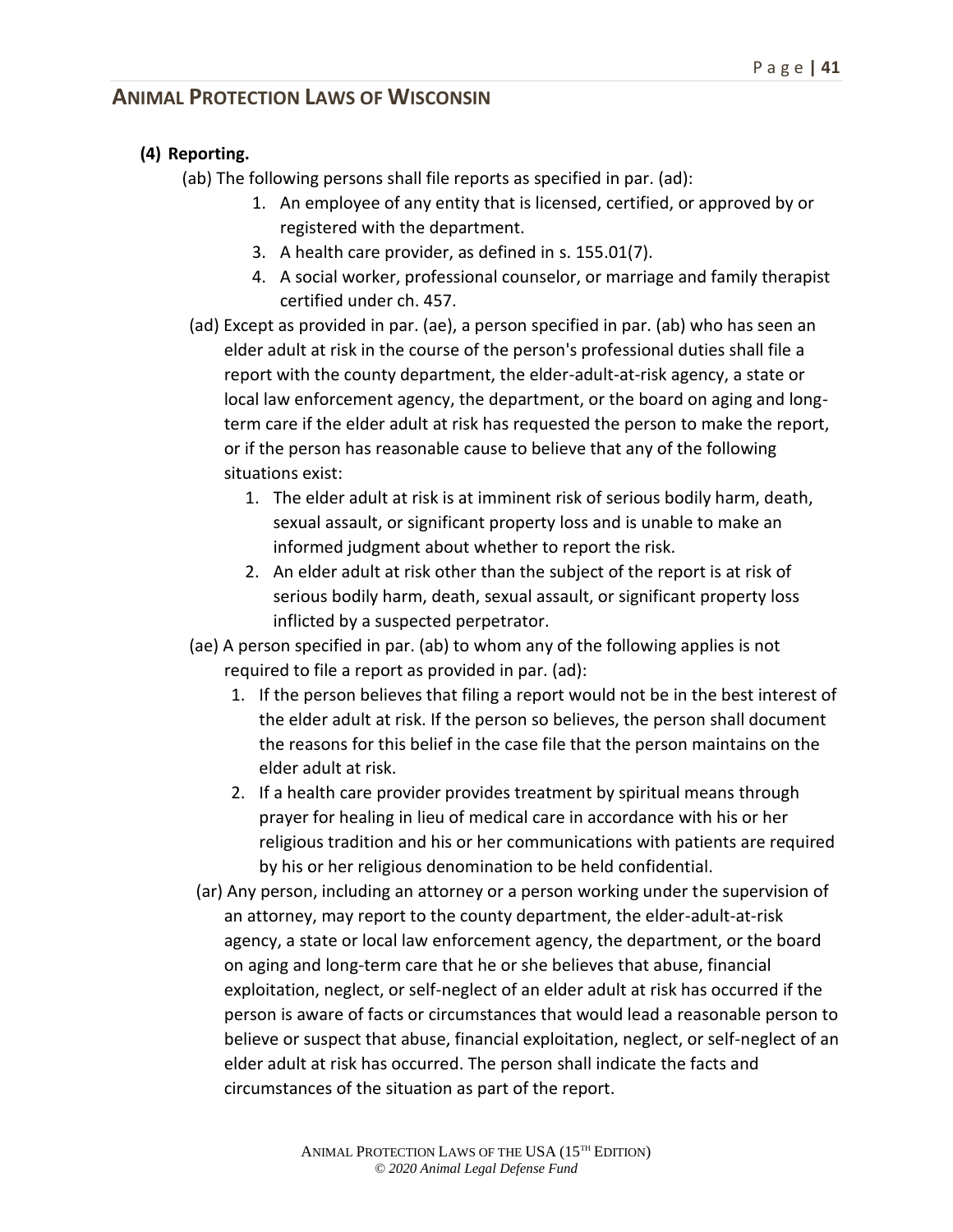- (b) 1.
- a. No person may discharge or otherwise retaliate or discriminate against any person for reporting in good faith under this subsection.
- b. No person may discharge or otherwise retaliate or discriminate against any individual on whose behalf another person has reported in good faith under this subsection.
- cm. Any discharge of a person or act of retaliation or discrimination that is taken against a person who makes a report under this subsection, within 120 days after the report is made, establishes a rebuttable presumption that the discharge or act is made in response to the report. This presumption may be rebutted by a preponderance of evidence that the discharge or act was not made in response to the report.
- 2.
- b. Any employee who is discharged or otherwise discriminated against may file a complaint with the department of workforce development under s. 106.54(5).
- c. Any person not described in subd. 2. b. who is retaliated or discriminated against in violation of subd. 1. a. or b. may commence an action in circuit court for damages incurred as a result of the violation.
- (c) *No person may be held civilly or criminally liable or be found guilty of unprofessional conduct for reporting in good faith under this subsection and within the scope of his or her authority, or for filing a report with an agency not listed in par. (ad)(intro.) or (ar) if the person had a good faith belief that the report was filed correctly with one of the listed agencies.*
- (d) If a report under par. (ad) or (ar) is made to a state official, the state official shall refer the report to the appropriate elder-adult-at-risk agency. The requirement under this paragraph does not apply to an employee of the board on aging and long-term care who determines that his or her referral would be in violation of 42 USC 3058g (d).
- (e) Any person making a report under this subsection is presumed to have reported in good faith.

**\* \* \* \* \***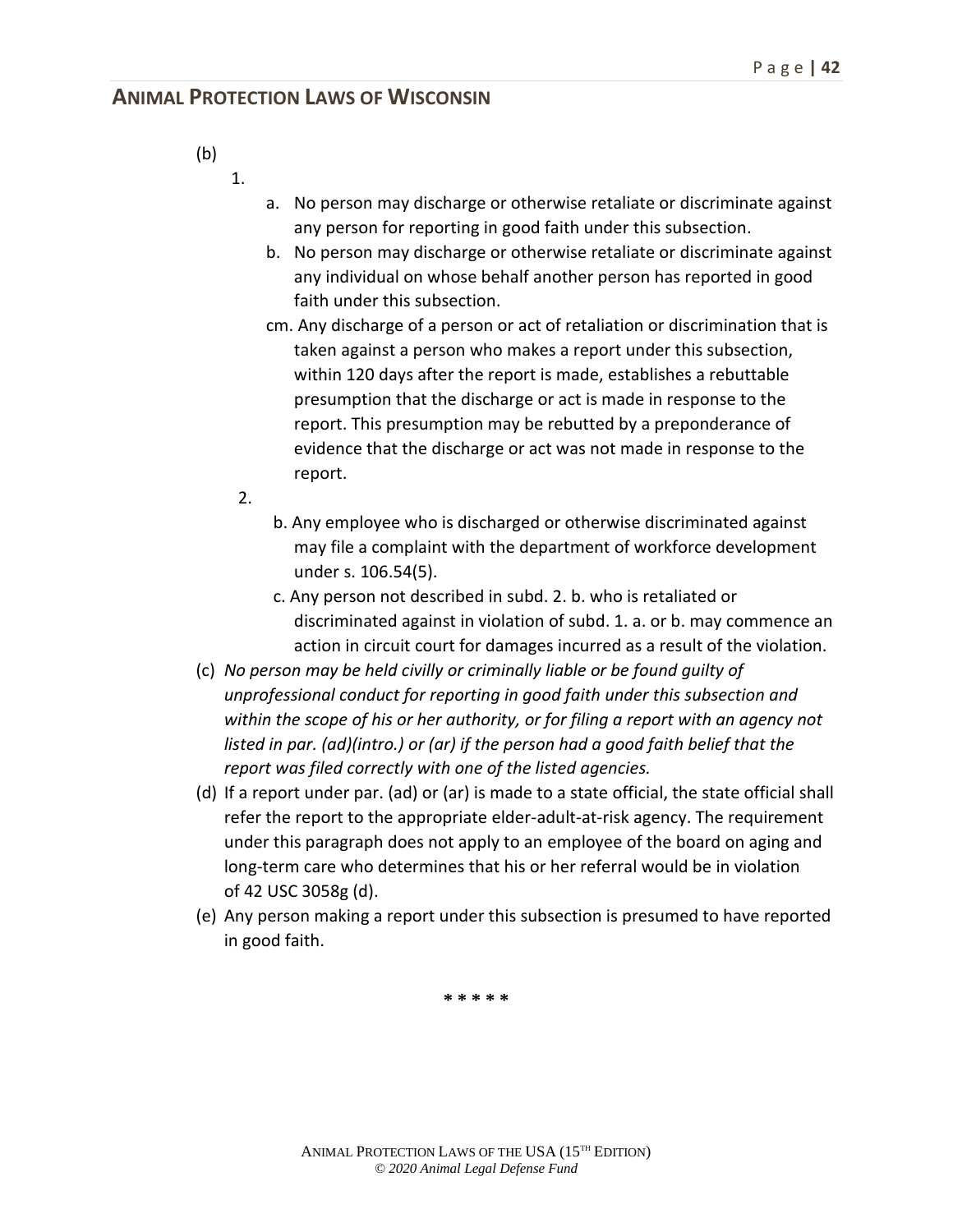## **9. VETERINARY REPORTING & IMMUNITY**

#### **WIS. STAT. § 173.12. Animal fighting.**

*Any veterinarian who has reason to believe that an animal has been in a fight in violation of s. 951.08 shall report the matter to the local humane officer or to a local law enforcement agency. The report shall be in writing and shall include a description and the location of the animal, any injuries suffered by the animal and the name and address of the owner or person in charge of the animal, if known.*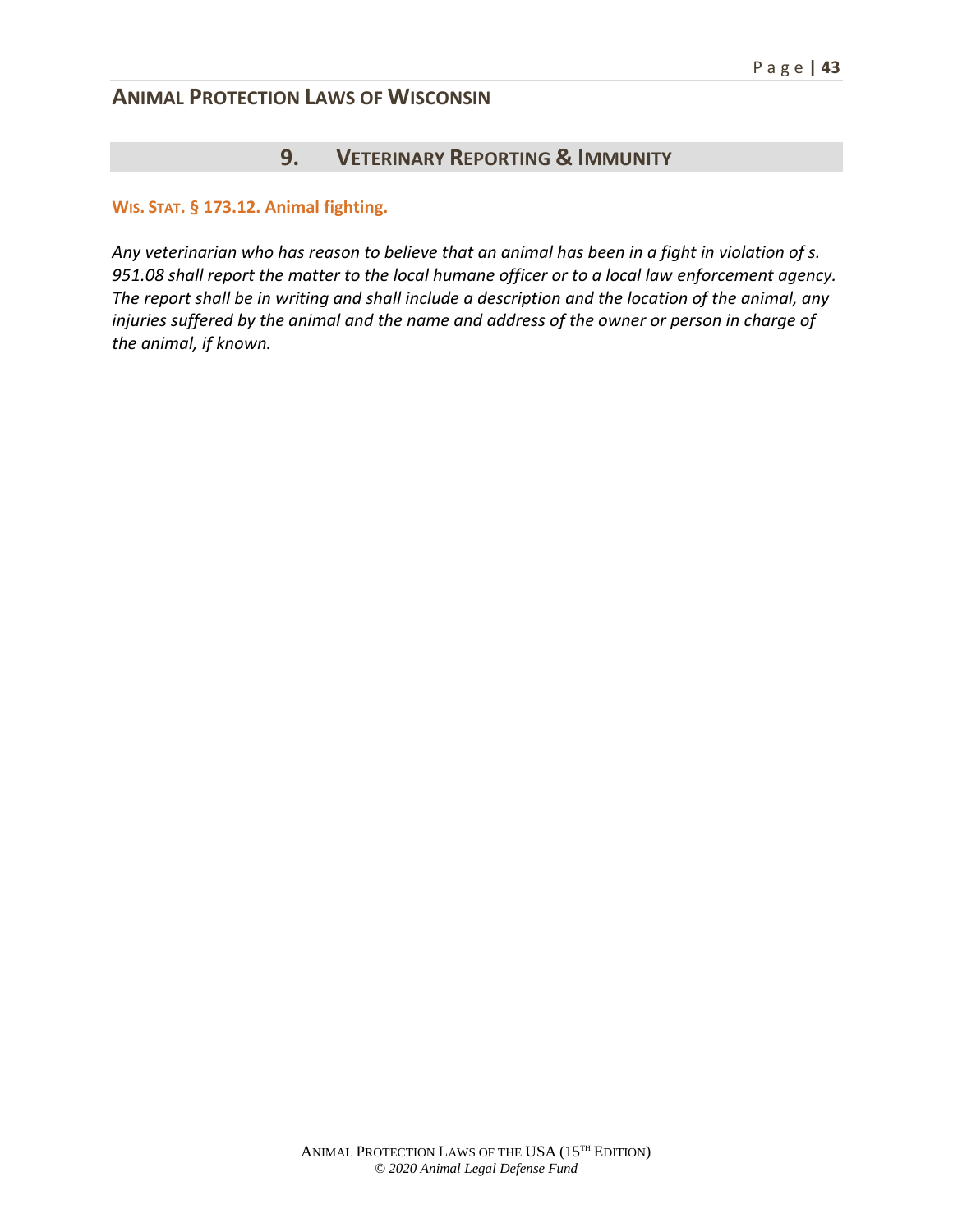## **10. LAW ENFORCEMENT POLICIES**

#### **WIS. STAT. § 173.07. Powers and duties of humane officers.**

- **(1)** *Enforcement. A humane officer shall enforce s. 95.21 and 944.18, this chapter, chs. 174 and 951 and ordinances relating to animals enacted by political subdivisions in which the humane officer has jurisdiction under s. 173.03(3).*
- **(2)** *Investigation. A humane officer shall investigate alleged violations of statutes and ordinances relating to animals and, in the course of the investigations, may execute inspection warrants under s. 66.0119.*
- **(3)** *Seek subpoenas. A humane officer may request the district attorney for the county to obtain subpoenas to compel testimony and obtain documents in aid of investigations.*
- **(4)** *Issue citations. If authorized by the appointing political subdivision, a humane officer shall issue citations under s. 66. 0113 for violations of ordinances relating to animals.*
- **(4m)** *Request prosecutions. A humane officer may request law enforcement officers and district attorneys to enforce and prosecute violations of state law and may cooperate in those prosecutions.*
	- **(5)** *Prohibited actions. Unless also a law enforcement officer, a humane officer may not in the course of his or her duties do any of the following:*
		- (a) *Execute a search warrant.*
		- (b) *Carry firearms.*
		- (c) *Stop or arrest persons.*
		- (d) *Stop, search, or detain vehicles, except under an inspection warrant under s. 66.0119.*
		- (e) *Enter any place or vehicle by force or without the consent of the owner, except in an emergency occasioned by fire or other circumstance in which that entry is reasonable and is necessary to save an animal from imminent death or a person from imminent death or injury.*
		- (f) *Remove any animal from the custody of another person by force.*
	- **(6)** *Conflict of interest prohibited. No humane officer may sell or otherwise dispose of any animal that came into the humane officer's custody in the course of his or her duties.*

#### **WIS. STAT. § 173.11. Abatement of violations.**

- **(1)** *Issuance of order. If a humane officer or law enforcement officer after investigation has reasonable grounds to believe that a violation of a statute or ordinance is occurring and the violation is causing or has the potential to cause injury to an animal, the humane officer or law enforcement officer may issue and serve an order of abatement directed to named persons. An official designated in an ordinance under s. 173.03 (2) may not participate in the decision to issue the order or in any activity leading to that decision.*
- **(1m)** *Content of order. An abatement order issued under sub. (1) shall contain all of the*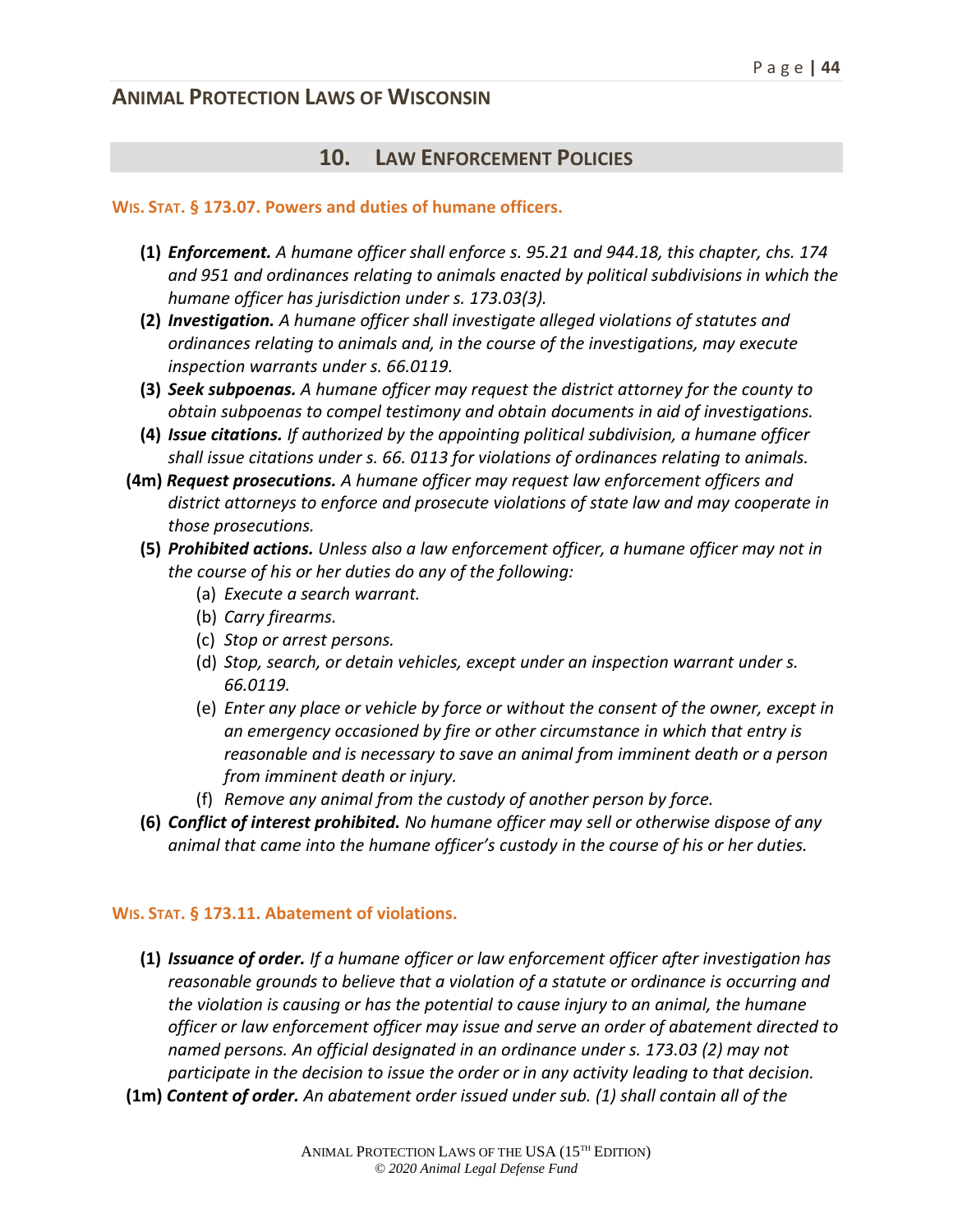*following:*

- (a) *The name and address of the person to whom directed.*
- (b) *The statute or ordinance alleged to be violated.*
- (c) *A prohibition on further violations.*
- (d) *A description of measures necessary to correct the alleged violation.*
- (e) *A description of the hearing and appeal provisions under subs. (2) and (4).*
- **(2)** *Hearing. Any person named in an abatement order issued under sub. (1) may, within the 10-day period following service of the order, request a hearing before an official designated in an ordinance under s. 173.03 (2). The hearing shall be held within 10 days after the request is made, unless the requester agrees to a later date. The hearing shall be informal in nature.*
- **(3)** *Decision. Within 10 days after a hearing under sub. (2), the official who conducts the hearing shall affirm the order, modify and affirm the order or withdraw the order.*
- **(4)** *Appeal. Any person adversely affected by a decision under sub. (3) may seek judicial*  review by commencing an action in circuit court within 30 days after the day that the *decision is issued.*

#### **WIS. STAT. § 951.18. Penalties.**

- (1) Any person violating s. 951.02, 951.025, 951.03, 951.04, 951.05, 951.06, 951.07, 951.09, 951.10, 951.11, 951.13, 951.14 or 951.15 is subject to a Class C forfeiture. Any person who violates any of these provisions within 3 years after a humane officer issues an abatement order under s. 173.11 prohibiting the violation of that provision is subject to a Class A forfeiture. Any person who intentionally or negligently violates any of those sections is guilty of a Class A misdemeanor. Any person who intentionally violates s. 951.02, resulting in the mutilation, disfigurement or death of an animal, is guilty of a Class I felony. Any person who intentionally violates s. 951.02 or 951.06, knowing that the animal that is the victim is used by a law enforcement agency to perform agency functions or duties and causing injury to the animal, is guilty of a Class I felony.
- (2) Any person who violates s. 951.08(2m) or (3) is guilty of a Class A misdemeanor. Any person who violates s. 951.08(1) or (2) is guilty of a Class I felony for the first violation and is guilty of a Class H felony for the 2nd or subsequent violation.
- (2m) Any person who violates s. 951.095 is subject to a Class B forfeiture. Any person who intentionally or negligently violates s. 951.095, knowing that the animal that is the victim is used by a law enforcement agency or fire department to perform agency or department functions or duties, is guilty of a Class A misdemeanor. Any person who intentionally violates s. 951.095, knowing that the animal that is the victim is used by a law enforcement agency or fire department to perform agency or department functions or duties and causing injury to the animal, is guilty of a Class I felony. Any person who intentionally violates s. 951.095, knowing that the animal that is the victim is used by a law enforcement agency or fire department to perform agency or department functions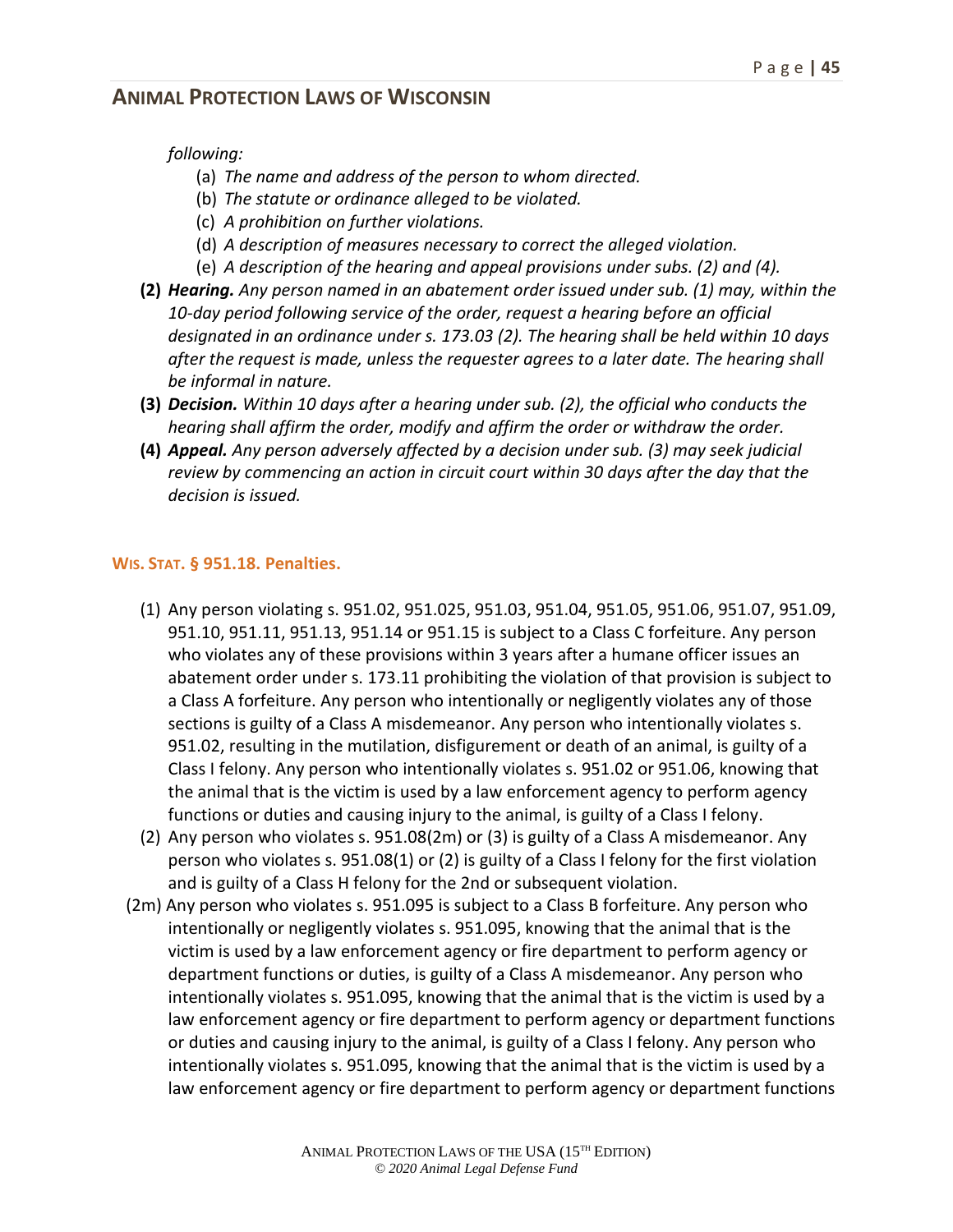or duties and causing death to the animal, is guilty of a Class H felony.

- (2s) Any person who violates s.  $951.097(1)(b)1$ . or (2)(a), knowing that the dog that is the victim is a service dog, is guilty of a Class B misdemeanor. Any person who violates s. 951.097(1)(b)2., (2)(b), or (3)(a), knowing that the dog that is the victim is a service dog, is guilty of a Class A misdemeanor. Any person who violates s. 951.097(3)(b) or (4)(a), knowing that the dog that is the victim is a service dog, is guilty of a Class I felony. Any person who violates s. 951.097(4)(b) or (5), knowing that the dog that is the victim is a service dog, is guilty of a Class H felony.
- (3) *In addition to penalties applicable to this chapter under this section, a district attorney may apply to any court of competent jurisdiction for a temporary or permanent injunction restraining any person from violating this chapter.*
- (4) In addition to penalties applicable to this chapter under this section:
	- (a)
- 1. In this paragraph, "pecuniary loss" means any of the following:
	- a. All special damages, but not general damages, including the money equivalent of loss resulting from property taken, destroyed, broken, or otherwise harmed and out-of-pocket losses, such as medical expenses.
	- b. Reasonable out-of-pocket expenses incurred by the victim resulting from the filing of charges or cooperating in the investigation and prosecution of an offense under this chapter.
	- c. Expenses in keeping any animal that is involved in the crime.
	- d. In a case under s. 951.095 or 951.097, the value of a replacement animal, if the affected animal is incapacitated or dead; the cost of training a replacement animal; or the cost of retraining the affected animal. The court shall base any determination of the value of a replacement service dog on the value of the service dog to the user and not on its cost or fair market value.
	- e. In a case under s. 951.095 or 951.097, all related veterinary and care expenses.
	- f. In a case under s. 951.095 or 951.097, the medical expenses of the animal's user, the cost of training the animal's user, and compensation for income lost by the animal's user.
- 2. A sentencing court shall require a criminal violator to pay restitution to a person, including any local humane officer or society or county or municipal pound or a law enforcement officer or conservation warden, for any pecuniary loss suffered by the person as a result of the crime. This requirement applies regardless of whether the criminal violator is placed on probation under s. 973.09. If restitution is ordered, the court shall consider the financial resources and future ability of the criminal violator to pay and shall determine the method of payment. Upon the application of any interested party, the court shall schedule and hold an evidentiary hearing to determine the value of any pecuniary loss under this paragraph.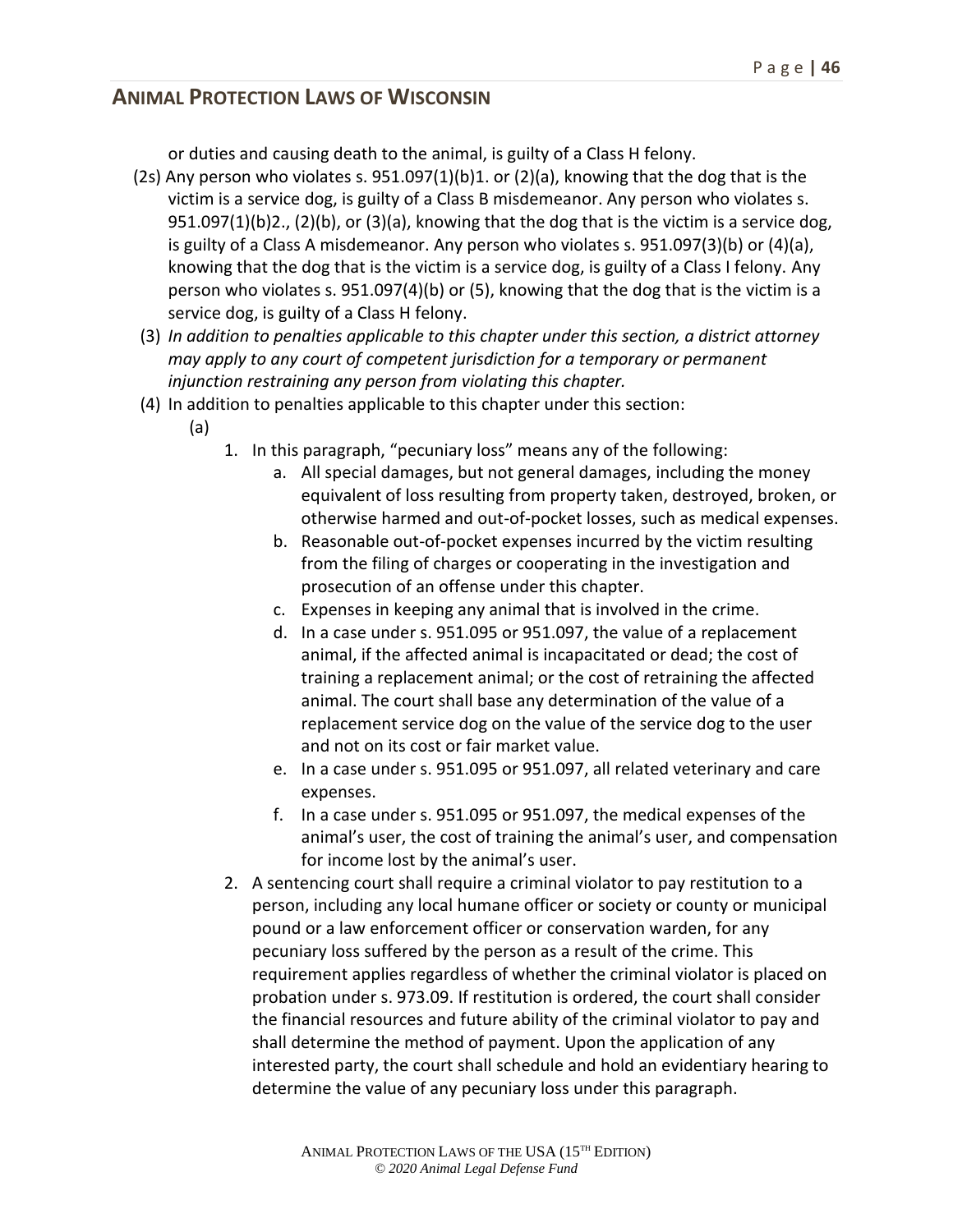- (b)
- 1. A sentencing court may order that an animal be delivered to the local humane officer or society or the county or municipal pound or to a law enforcement officer if a person commits a crime under this chapter, the person is the owner of the animal that is involved in the crime and the court considers the order to be reasonable and appropriate. A sentencing court may order that an animal be delivered to the department of natural resources, if the animal is a wild animal that is subject to regulation under ch. 169 and the court considers the order to be reasonable and appropriate. The society, pound or, officer or department of natural resources shall release the animal to a person other than the owner or dispose of the animal in a proper and humane manner. If the animal is a dog, the release or disposal shall be in accordance with s. 173.23(1m), except that the fees under s. 173.23(1m)(a)4. do not apply if the expenses are covered under s. 173.24. If the animal is not a dog, the society, pound or officer may charge a fee for the release of the animal.
- 2. If the court is sentencing a person covered under s. 173.12 (3) (a) 173.22 (4) (d) 2. and an animal has been seized under s. 173.12 173.13 (1) (a) 8., the court shall act in accordance with s. 173.12 (3) 173.22 (4) (d) 2.
- (c) Except as provided in s. 951.08(2m), a sentencing court may order that the criminal violator may not own, possess or train any animal or type or species of animal for a period specified by the court, but not to exceed 5 years. In computing the time period, time which the person spent in actual confinement serving a sentence shall be excluded.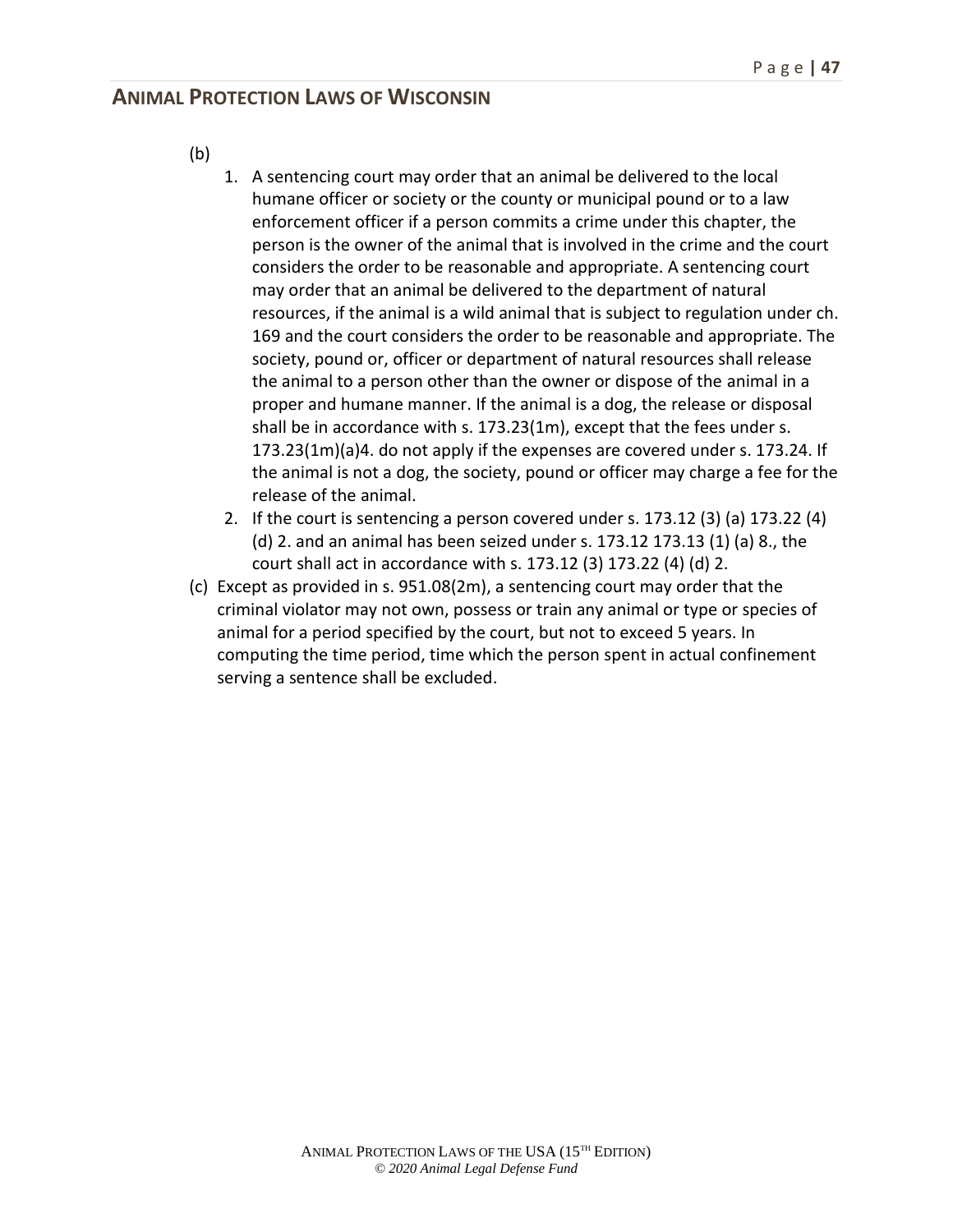## **11. SEIZURE**

#### **WIS. STAT. § 173.09. Investigations.**

*In the course of investigation of suspected violations of statutes or ordinances, a humane officer may enter any building, vehicle, or place where animals may be present for the purpose of inspection, examination of animals, or the gathering of evidence. If the building, vehicle, or place to be entered is not public, and consent of the owner or person in charge is not obtained, entry shall be under authority of a special inspection warrant issued under s. 66.0119 or a search warrant.*

#### **WIS. STAT. § 173.10. Investigation of cruelty complaints.**

*A person may apply for a search warrant under s. 968.12 if there is reason to believe that a violation of s. 944.18 or ch. 951 has taken place or is taking place. If the court is satisfied that probable cause exists, it shall issue a search warrant directing a law enforcement officer in the county to proceed immediately to the location of the alleged violation with a doctor of veterinary medicine, if the court determines that a veterinarian is necessary for purposes of the search, and directing the law enforcement officer to search the place designated in the warrant, retaining in his or her custody subject to the order of the court such property or things as are specified in the warrant, including any animal. If the person applying for the search warrant is a humane officer, the warrant shall direct that the humane officer accompany the law enforcement officer who is directed to perform the search. The warrant shall be executed and returned to the court which issued the warrant in accordance with ss. 968.15 and 968.17. This section does not affect other powers and duties of law enforcement officers.*

#### **WIS. STAT. § 173.13. Taking custody of animals.**

#### **(1) Intake.**

- (a) *A humane officer, on behalf of a political subdivision in which the humane officer has jurisdiction under s. 173.03(3), or a law enforcement officer, on behalf of a political subdivision, may take custody of an animal if the humane officer or law enforcement officer has reasonable grounds to believe that the animal is one of the following:*
	- 1. An abandoned or stray animal.
	- 2. An unwanted animal delivered to the humane officer or law enforcement officer.
	- 3. A dog not tagged as required by ch. 174.
	- 4. An animal not licensed in compliance with any ordinance.
	- 5. An animal not confined as required by a quarantine order under any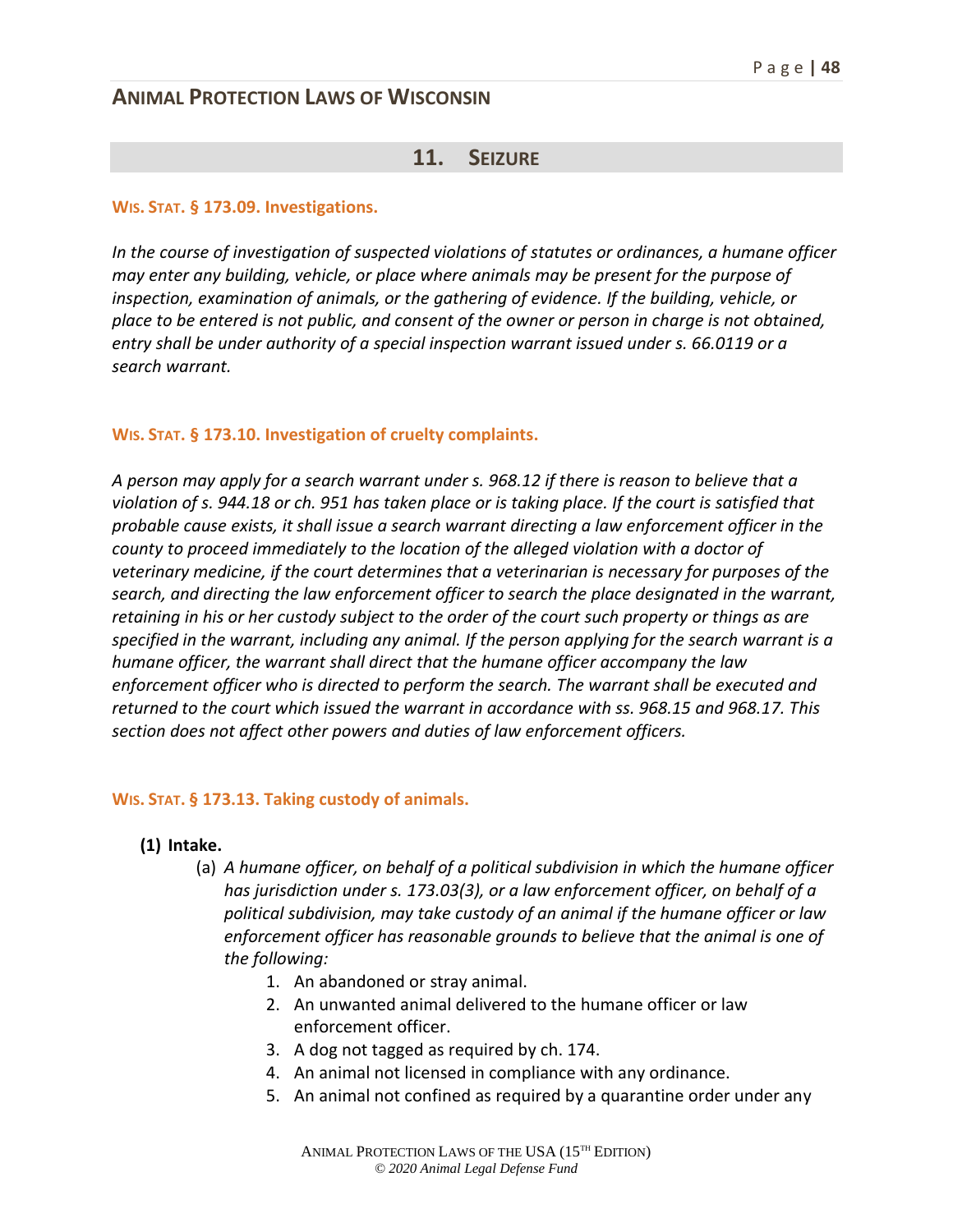statute, rule or ordinance relating to the control of any animal disease.

- 6. An animal that has caused damage to persons or property.
- 8. *An animal used in any crime under s. 944.18 or ch. 951 or that constitutes evidence of a crime under s. 944.18 or ch. 951.*
- 9. An animal delivered by a veterinarian under sub. (2).
- (b) A humane officer shall accept into custody any animal delivered by a law enforcement officer or delivered under a court order.
- (c) A person other than a humane officer or a law enforcement officer may not take an animal into custody on behalf of a political subdivision unless the animal is an abandoned or stray animal. If a person other than a humane officer or a law enforcement officer takes custody of an abandoned or stray animal on behalf of a political subdivision, he or she shall deliver the animal to a person contracting under s. 173.15 (1), to a humane officer or law enforcement officer for disposition under s. 173.23 or to a pound.

## **(2) Delivery of animal by veterinarian.**

- (a) A humane officer or law enforcement officer or a person contracting under s. 173.15 (1) may accept an animal delivered by a veterinarian, or his or her employee, if the animal has not been picked up by its owner and all of the following apply:
	- 1. The veterinarian notified the owner of the animal by certified mail, return receipt requested, that the animal was ready to be picked up and that the animal would be delivered to a humane officer if not picked up within 7 days.
	- 2. The veterinarian retained the animal for 7 days after the day on which the return receipt was signed or until the letter was returned to the veterinarian as undeliverable.
	- 3. The veterinarian certifies in writing to the humane officer or law enforcement officer that subds. 1. and 2 apply.
- (b) If an animal is accepted under par. (a), the veterinarian shall provide the person accepting the animal with any requested records concerning the animal's ownership, health or licensure.

## **(3) Notification.**

- (a) If a humane officer or law enforcement officer takes custody of an animal with the knowledge of the owner, the humane officer or law enforcement officer shall explain the procedure by which the owner can recover the animal, including the procedure under s. 173.22, and the procedure to be followed if the animal is not returned to the owner. If the humane officer or law enforcement officer takes custody of the animal under sub.  $(1)$   $(a)8$ ., the humane officer or law enforcement officer shall explain the provisions of s. 173.22(4) to the owner.
- (b) If a humane officer or law enforcement officer takes custody of an animal without the knowledge of the owner, the humane officer or law enforcement officer shall promptly notify the owner in writing if he or she can be identified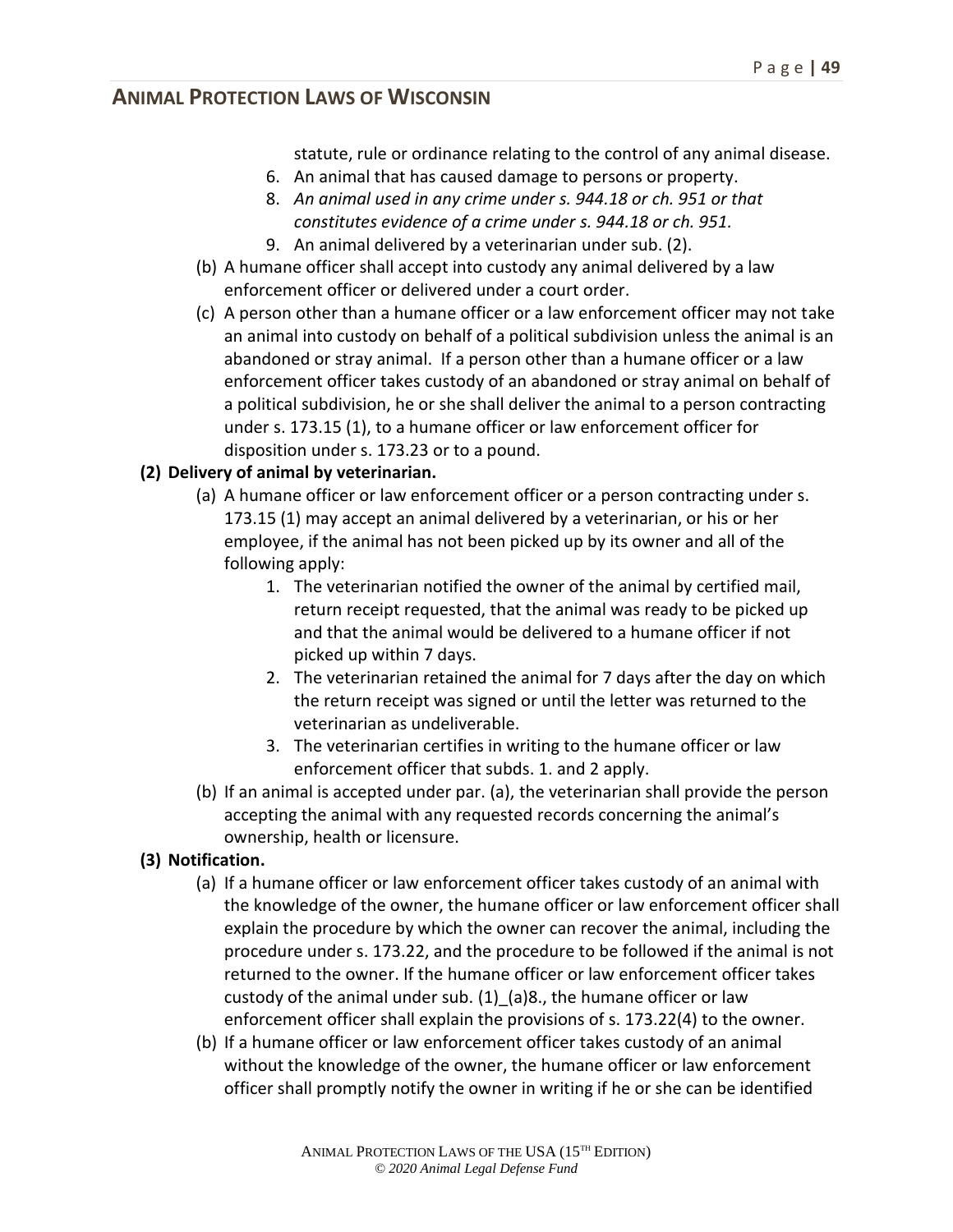and located with reasonable effort. The notice shall explain the procedure by which the owner can recover the animal, including the procedure under s. 173.22, and the procedure to be followed if the animal is not returned to the owner. The notice shall also inform the owner that the owner must notify any person with a lien on the animal that the animal has been taken into custody. If the humane officer or law enforcement officer takes custody of the animal under sub. (1) (a) 8., the notice shall explain the provisions of s. 173.22 (4).

(c) If the owner informs the humane officer or law enforcement officer in writing that he or she will not claim the animal, it may be treated as an unclaimed animal under s. 173.23 (1m).

#### **WIS. STAT. § 173.21. Holding animals for cause.**

- **(1)** *Grounds. A political subdivision may withhold, or direct a person contracting under s. 173.15 (1) to withhold, an animal in custody from an owner who makes an otherwise adequate claim for the animal under s. 173.23 (1) on any of the following grounds:*
	- (a) *There are reasonable grounds to believe that the owner has used the animal in a crime under s. 944.18 or ch. 951 or that the animal constitutes evidence of a crime under s. 944-18 or ch. 951.*
	- (b) *There are reasonable grounds to believe that the animal poses a significant threat to public health, safety or welfare.*
	- (d) *A court has ordered the animal withheld for any reason.*
- **(2)** *Examination permitted. If an animal is withheld under sub. (1), upon request by the owner, a veterinarian retained by the owner may examine the animal.*
- **(3)** *Costs. The owner of an animal withheld under sub. (1) is not liable for any costs of custody, care or treatment except as provided by court order.*
- **(4)** *Return. Except with respect to an animal taken into custody under s. 173.13 (1) (a) 8., a political subdivision or person contracting under s. 173.15 (1) having custody of an animal withheld under sub. (1) shall release the animal to the owner at the direction of the humane officer or law enforcement officer that took custody of the animal if the requirements of s. 173.23 (1)(a) to (c) are satisfied.*

#### **WIS. STAT. § 173.22. Review of seizure or withholding.**

- **(1)** *Petition. A person claiming that an animal that he or she owns was improperly taken into custody under s. 173.13 (1)(a)3., 4., 5., or 6. or is wrongfully withheld under s. 173.21 (1)(b) or (d) may seek return of the animal by petitioning for an order from the circuit court for the county in which the animal was taken into custody or in which it is held.*
- **(2)** *Notice and hearing. The court shall provide notice of a petition under sub. (1) to the*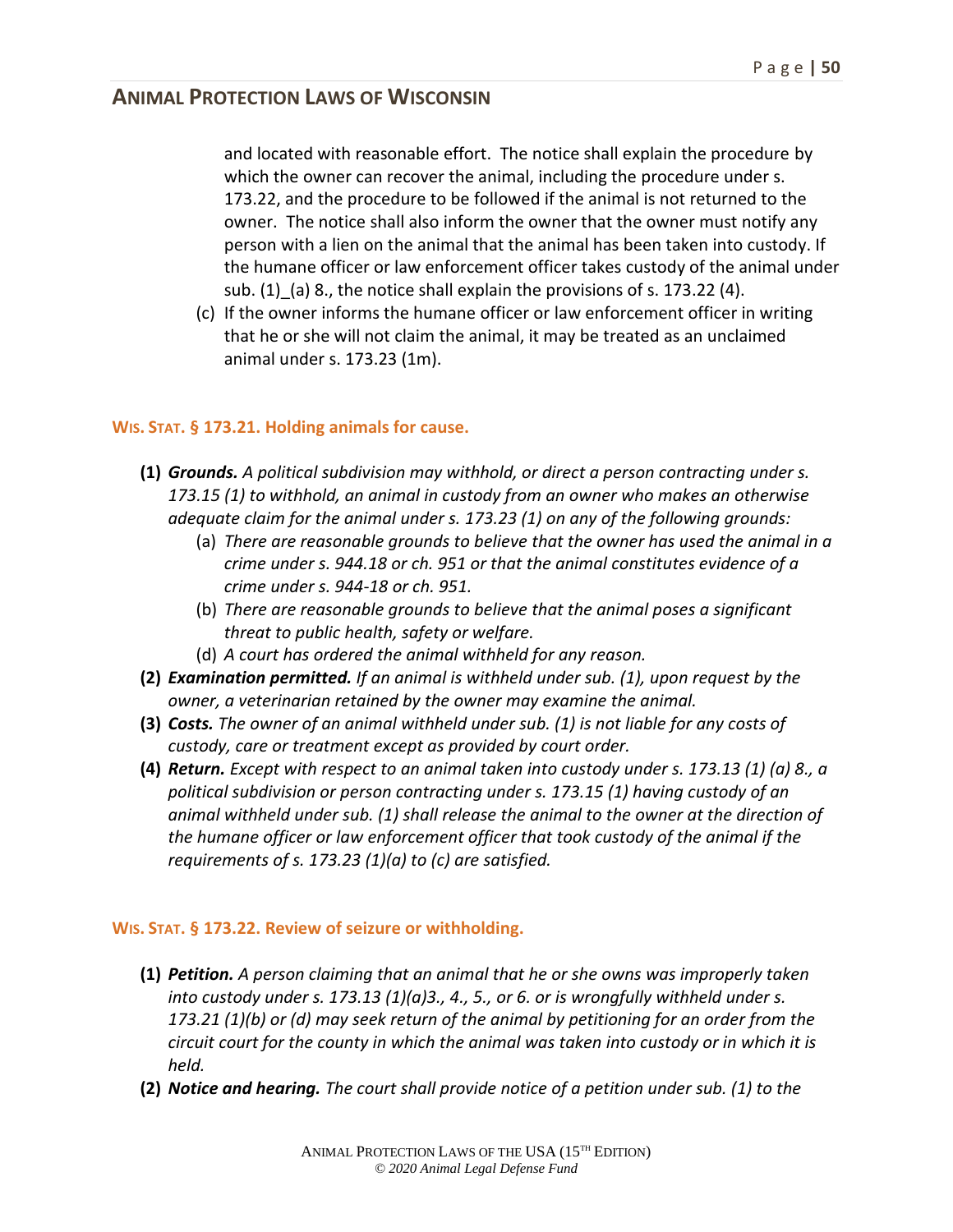*humane officer or law enforcement officer who took the animal into custody or to the political subdivision that withheld the animal and shall hold a hearing on the issue of whether the animal was improperly taken into custody or is wrongfully withheld.*

- **(3)** *Order.* 
	- (a) *If the animal is withheld under s. 173.21 (1)(b) or (d), the court shall order the animal returned to the owner unless it determines that one of the following conditions is satisfied:*
		- 2. *There are reasonable grounds to believe that the animal poses a significant threat to public health, safety or welfare.*
		- 4. *A court has ordered the animal withheld for any reason.*
	- (b) *If the animal was taken into custody under s. 173.13 (1)(a)3., the court shall order the animal returned to its owner if the court determines that the animal was tagged or was not required to be tagged under ch. 174.*
	- (c) *If the animal was taken into custody under s. 173.13 (1)(a)4., the court shall order the animal returned to its owner if the court determines that the animal was licensed or was not required to be licensed.*
	- (d) *If the animal was taken into custody under s. 173.13 (1)(a)5., the court shall order the animal returned to its owner if the court determines that the animal was not subject to a quarantine order or was confined as required by a quarantine order.*
	- (e) *If the animal was taken into custody under s. 173.13 (1)(a)6., the court shall order the animal returned to its owner if the court determines that the animal did not cause damage to persons or property.*

## **(4) Holding an animal involved in a crime.**

- (a) An owner of an animal taken into custody under s. 173.13 (1) (a) 8. or withheld under s. 173.21 (1) (a) may apply for the animal's return to the circuit court for the county in which the animal was taken into custody. No application under this paragraph may be made more than 30 days after the animal was seized. The court shall order such notice as it considers adequate to be given the district attorney, the political subdivision or person contracting under s. 173.15 (1) with custody of the animal, and all persons who have or may have an interest in the animal. The court shall hold a hearing to hear all claims to the animal's ownership within 20 days after a timely application is filed, and the hearing shall be given preference.
- (b) In the hearing under par. (a), the court shall determine if the animal is needed as evidence or if there is reason to believe that the animal was involved in any crime under s. 944.18 or ch. 951. If the court determines that the animal is needed as evidence or that there is reason to believe that the animal was involved in any crime under s. 944-18 or ch. 951, the court shall order the animal to be retained in custody. If the court determines that the animal is not needed as evidence and that there is not reason to believe that the animal was involved in a crime under s. 944.18 or ch. 951, the court shall order the animal returned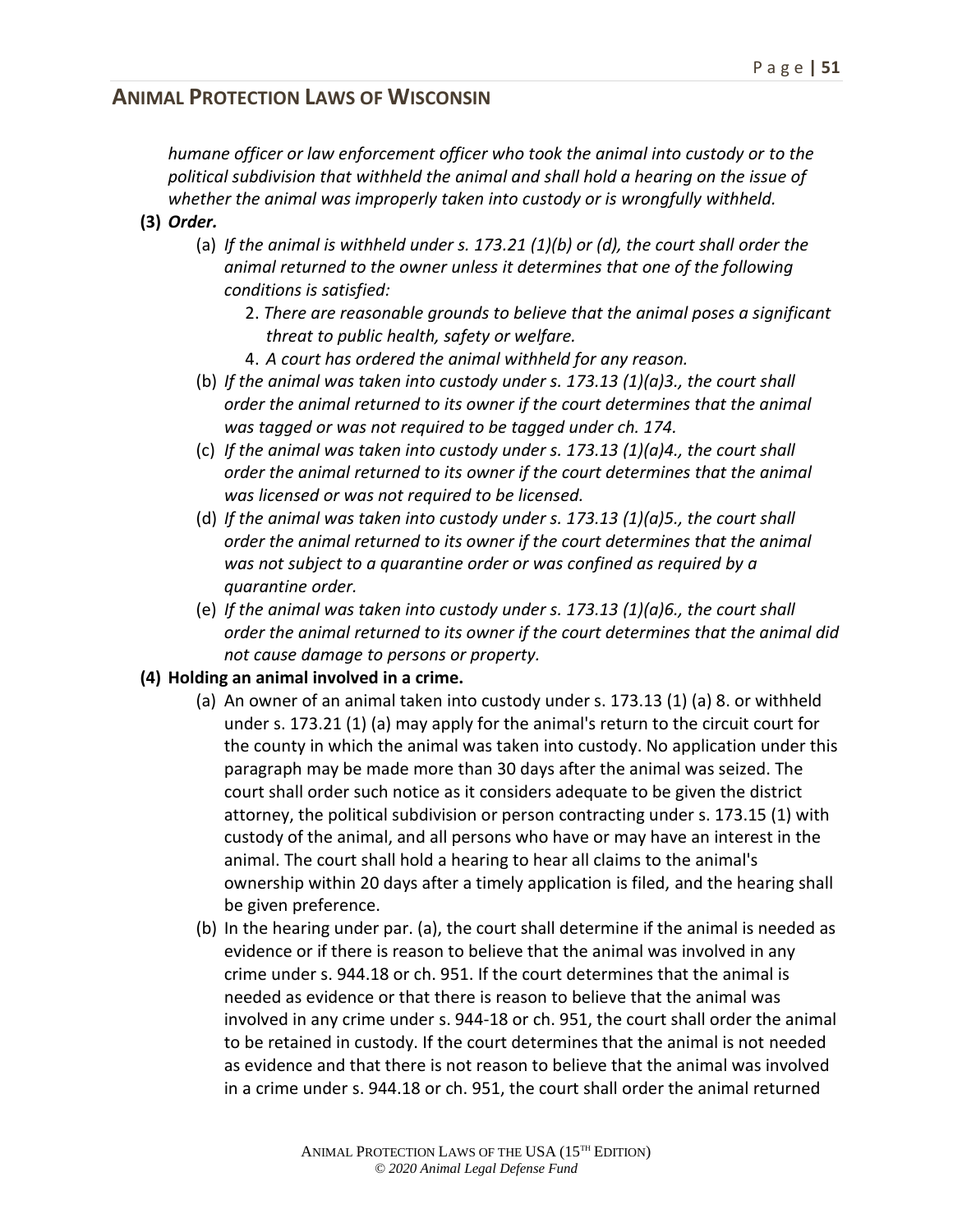to the owner.

- (c) If the owner files a timely application under par. (a) and the court orders the animal to be retained in custody under par. (b), no payment is due under par. (f) until 30 days after the court order. If the court orders an animal to be returned to its owner under par. (b), no payment is due under par. (f).
- (d) If an animal that was taken into custody under s. 173.13 (1) (a) 8. or is withheld under s. 173.21 (1) (a) is in custody and its owner is charged with a crime under s. 944.18 or ch. 951, one of the following applies:
	- 1. If all of the charges are dismissed or the owner is found not guilty of all charges, the political subdivision or person contracting under s. 173.15 (1) with custody of the animal shall return the animal to the owner unless the owner is subject to the restrictions under s. 951.08 (2m) or the animal has been treated as unclaimed or is otherwise subject to a disposition under s. 173.23.
	- 2. If the owner is convicted of a crime under s. 944.18 or ch. 951, the animal shall be treated as unclaimed under s. 173.23 (1m), except that the charges under s. 173.23 (1m) (a) 4. do not apply if the court assesses the charges as expenses under s. 173.24.
- (e) If an animal that was taken into custody under s. 173.13 (1) (a) 8. or is withheld under s. 173.21 (1) (a) is in custody and the district attorney or the department of justice notifies the political subdivision or person contracting under s. 173.15 (1) with custody of the animal that the animal's owner will not be charged with a crime under s. 944.18 or ch. 951, the political subdivision or person contracting under s. 173.15 (1) with custody of the animal shall return the animal to its owner unless the owner is subject to the restrictions under s. 951.08 (2m) or the animal has been treated as unclaimed or is otherwise subject to a disposition under s. 173.23.
- (f) Subject to par. (g), the owner of an animal taken into custody under s. 173.13 (1) (a) 8. or withheld under s. 173.21 (1) (a) is personally liable to the political subdivision or person contracting under s. 173.15 (1) with custody of the animal for the cost of the custody, care, and treatment of the animal. The political subdivision or person contracting under s. 173.15 (1) shall notify the owner in writing that he or she must pay for the outstanding costs of custody, care, or treatment of the animal upon demand. The political subdivision or person contracting under s. 173.15 (1) may demand such payment no more frequently than every 14 days and shall do so by 1st class mail to the owner's last-known address. If the amount demanded is received within 30 days of the mailing of the demand, the political subdivision or person contracting under s. 173.15 (1) shall keep the animal in custody. Except as provided in par. (c), if the amount demanded is not received within 30 days of the mailing of the demand, the political subdivision or person contracting under s. 173.15 (1) shall treat the animal as unclaimed under s. 173.23 (1m), except that the charges under s.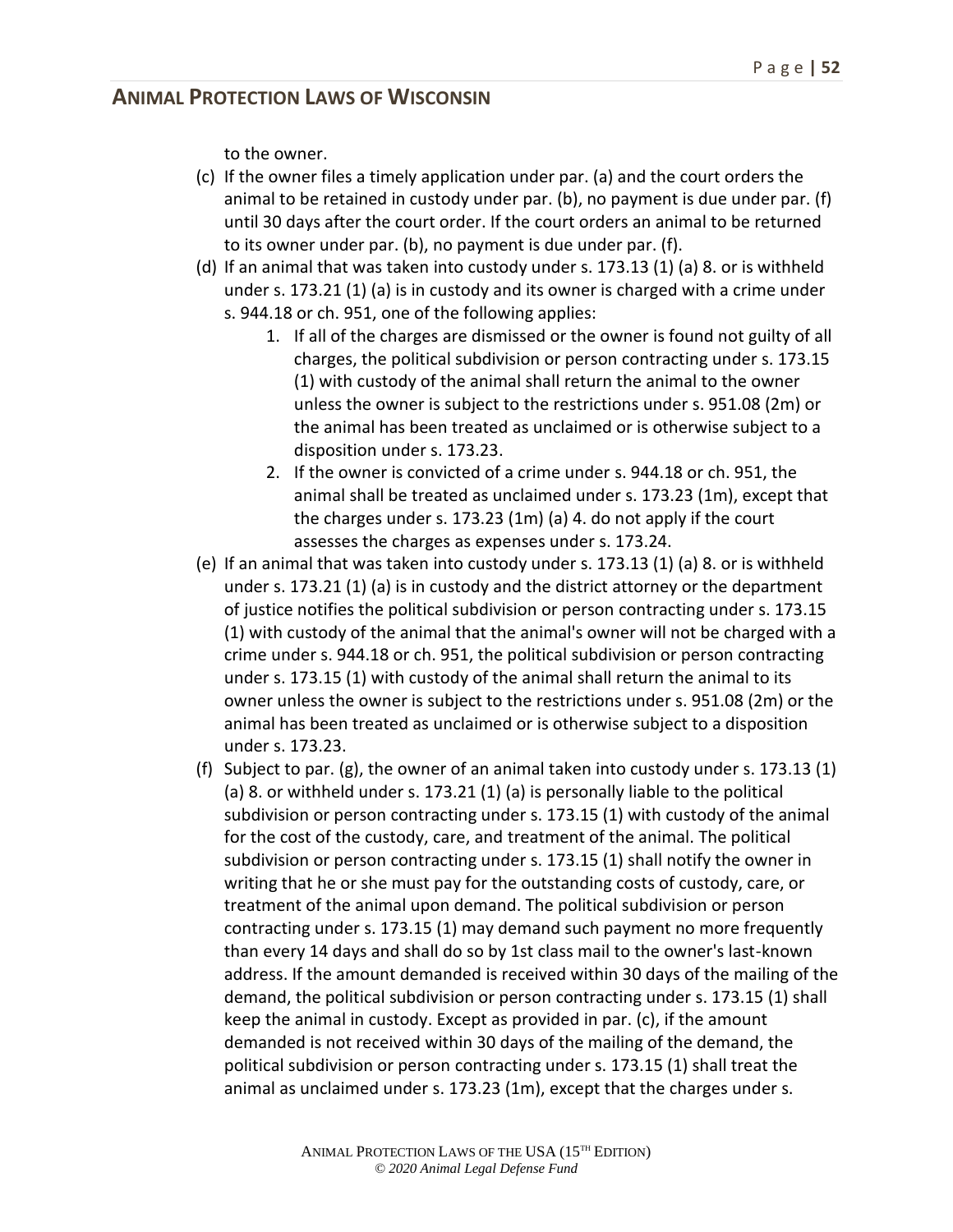173.23 (1m) (a) 4. do not apply if the court assesses the charges as expenses under s. 173.24. The owner of the animal may challenge the reasonableness of the amount demanded under this paragraph by filing a petition with the court within 20 days after the date the demand is mailed. The owner may not file a petition challenging the reasonableness of the amount demanded more than 20 days after the date the demand is mailed.

(g) The costs for which a person may be liable under par. (f) may include no more than \$30 per day in boarding costs for each animal in custody.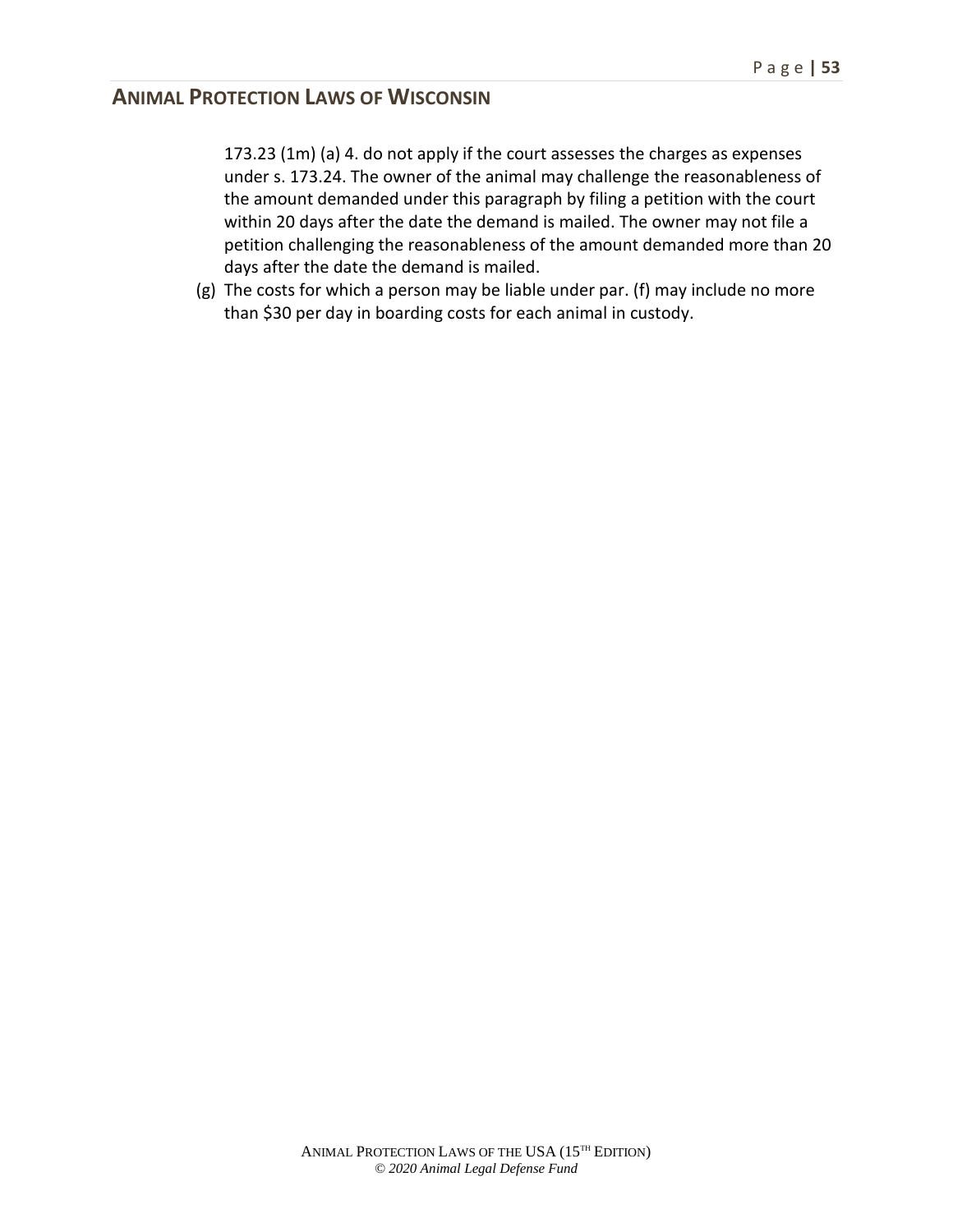## **12. COURTROOM ANIMAL ADVOCATE PROGRAM**

-----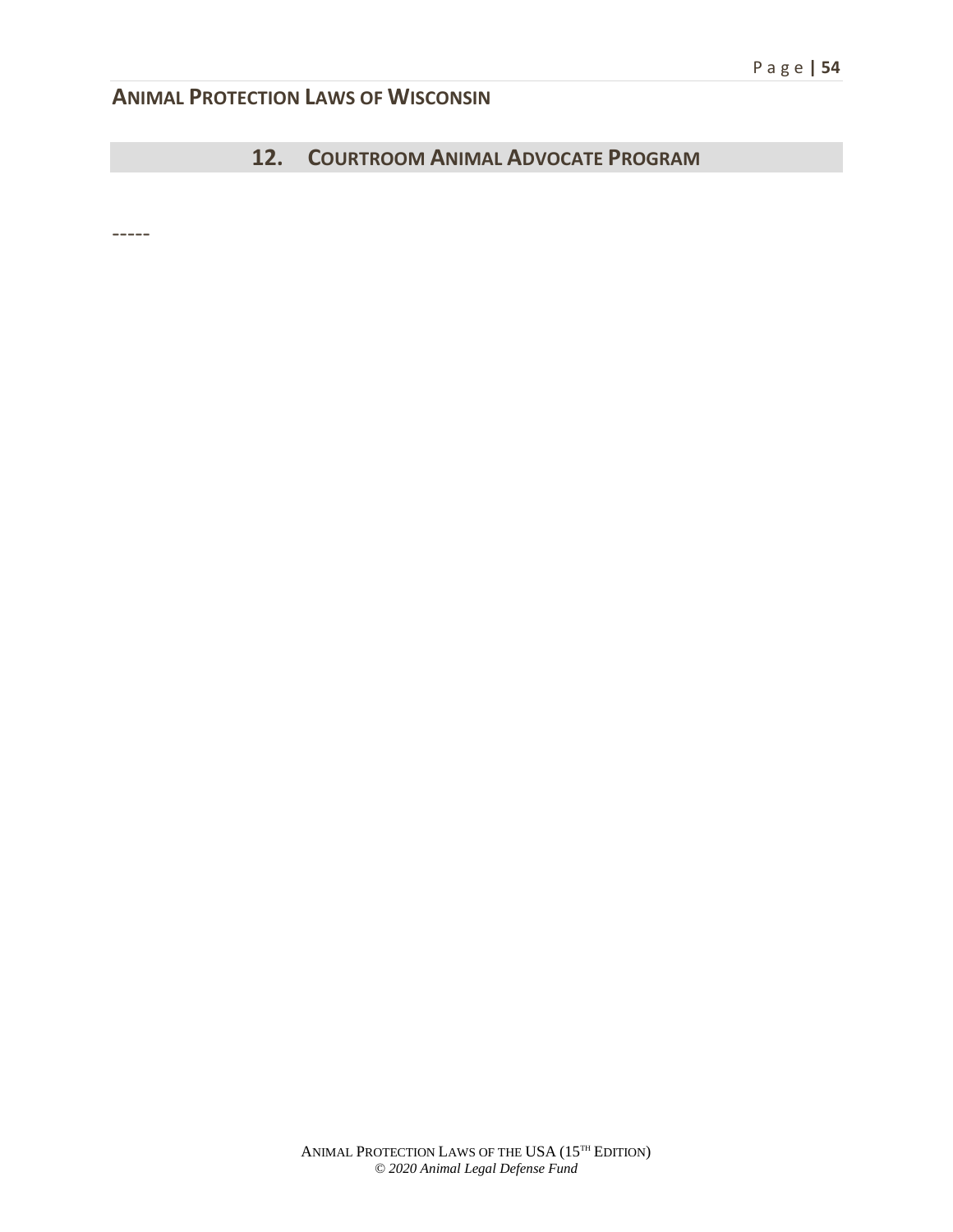#### **13. PROTECTION ORDERS**

**WIS. STAT. § 813.12. Domestic abuse restraining orders and injunctions.** *NOTE: Portions of the following statute have been omitted*

#### **(1) Definitions.** In this section:

\*\*\*\*\*

(ce) *"Household pet" means a domestic animal that is not a farm animal, as defined in s. 951.01 (3), that is kept, owned, or cared for by the petitioner or by a family member or a household member of the petitioner.*

\*\*\*\*\*

#### **(3) Temporary restraining order.**

- (a) *A judge or circuit court commissioner shall issue a temporary restraining order ordering the respondent* to refrain from committing acts of domestic abuse against the petitioner, to avoid the petitioner's residence, except as provided in par. (am), or any other location temporarily occupied by the petitioner or both, or to avoid contacting or causing any person other than a party's attorney or a law enforcement officer to contact the petitioner unless the petitioner consents in writing, *to refrain from removing, hiding, damaging, harming, or mistreating, or disposing of, a household pet, to allow the petitioner or a family member or household member of the petitioner acting on his or her behalf to retrieve a household pet*, *or any combination of these remedies requested in the petition, or any other appropriate remedy not inconsistent with the remedies requested in the petition*, if all of the following occur:
	- 1. The petitioner submits to the judge or circuit court commissioner a petition alleging the elements set forth under sub. (5) (a).
	- 2. The judge or circuit court commissioner finds reasonable grounds to believe that the respondent has engaged in, or based on prior conduct of the petitioner and the respondent may engage in, domestic abuse of the petitioner.
- (aj) In determining whether to issue a temporary restraining order, the judge or circuit court commissioner shall consider the potential danger posed to the petitioner and the pattern of abusive conduct of the respondent but may not base his or her decision solely on the length of time since the last domestic abuse or the length of time since the relationship ended. The judge or circuit court commissioner may grant only the remedies requested or approved by the petitioner. The judge or circuit court commissioner may not dismiss or deny granting a temporary restraining order because of the existence of a pending action or of any other court order that bars contact between the parties, nor due to the necessity of verifying the terms of an existing court order.
- (am) If the petitioner and the respondent are not married, the respondent owns the premises where the petitioner resides and the petitioner has no legal interest in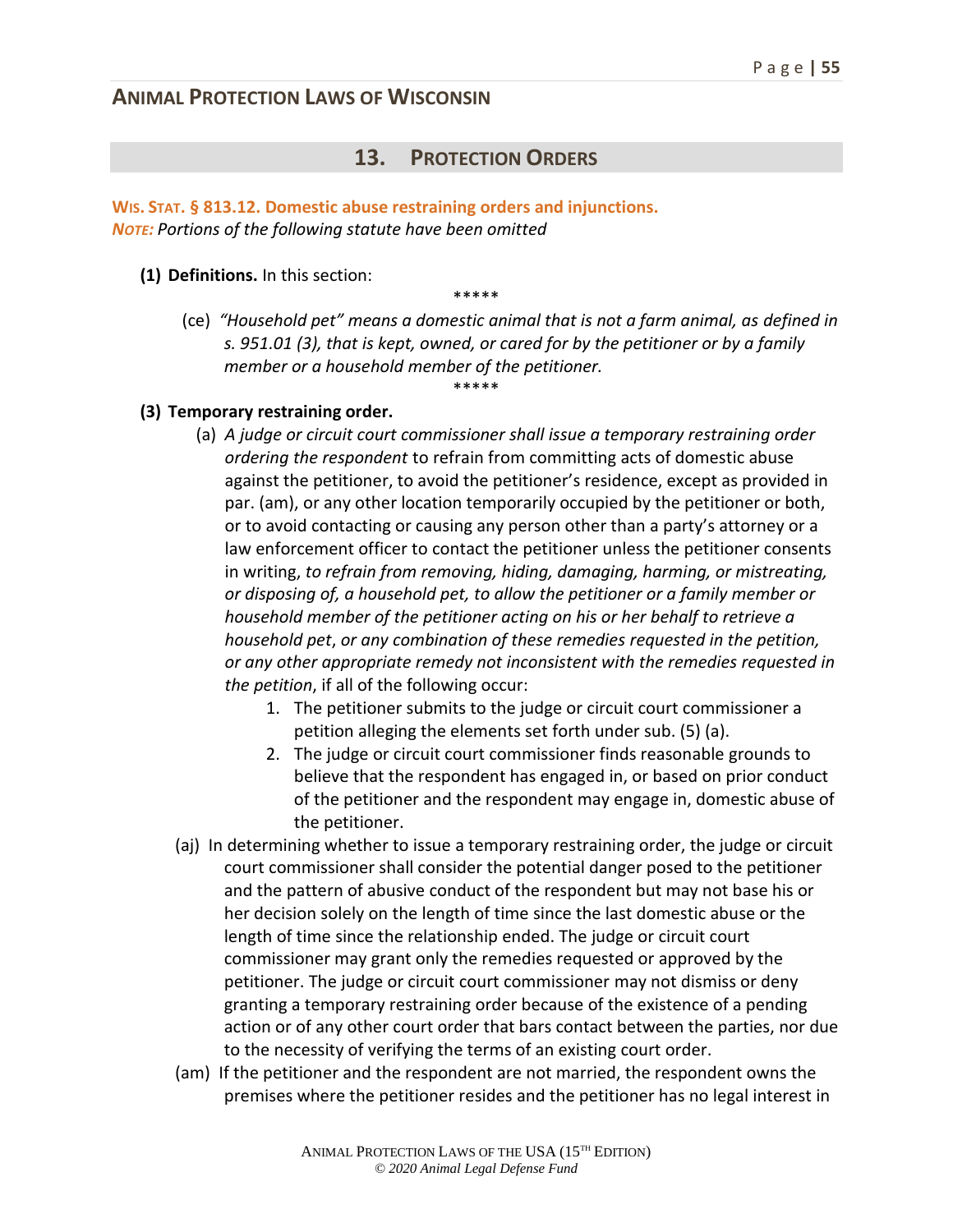the premises, in lieu of ordering the respondent to avoid the petitioner's residence under par.

- (a) the judge or circuit court commissioner may order the respondent to avoid the premises for a reasonable time until the petitioner relocates and shall order the respondent to avoid the new residence for the duration of the order.
- (b) Notice need not be given to the respondent before issuing a temporary restraining order under this subsection. A temporary restraining order may be entered only against the respondent named in the petition.
- (c) The temporary restraining order is in effect until a hearing is held on issuance of an injunction under sub. (4), except that the court may extend the temporary restraining order under s. 813.1285. The temporary restraining order is not voided if the respondent is admitted into a dwelling that the order directs him or her to avoid. A judge or circuit court commissioner shall hold a hearing on issuance of an injunction within 14 days after the temporary restraining order is issued, unless the time is extended upon the written consent of the parties, extended under s. 801.58 (2m), or extended once for 14 days upon a finding that the respondent has not been served with a copy of the temporary restraining order although the petitioner has exercised due diligence. A judge or court commissioner may not extend the temporary restraining order in lieu of ruling on the issuance of an injunction.
- (d) The judge or circuit court commissioner shall advise the petitioner of the right to serve the respondent the petition by published notice if with due diligence the respondent cannot be served as provided under s. 801.11 (1) (a) or (b). The clerk of circuit court shall assist the petitioner with the preparation of the notice and filing of the affidavit of printing.

#### **(4) Injunction.**

- (a) *A judge or circuit court commissioner may grant an injunction ordering the respondent* to refrain from committing acts of domestic abuse against the petitioner, to avoid the petitioner's residence, except as provided in par. (am), or any other location temporarily occupied by the petitioner or both, or to avoid contacting or causing any person other than a party's attorney or a law enforcement officer to contact the petitioner unless the petitioner consents to that contact in writing, *to refrain from removing, hiding, damaging, harming, or mistreating, or disposing of, a household pet, to allow the petitioner or a family member or household member of the petitioner acting on his or her behalf to retrieve a household pet*, *or any combination of these remedies requested in the petition, or any other appropriate remedy not inconsistent with the remedies requested in the petition, if all of the following occur:*
	- 1. The petitioner files a petition alleging the elements set forth under sub. (5) (a).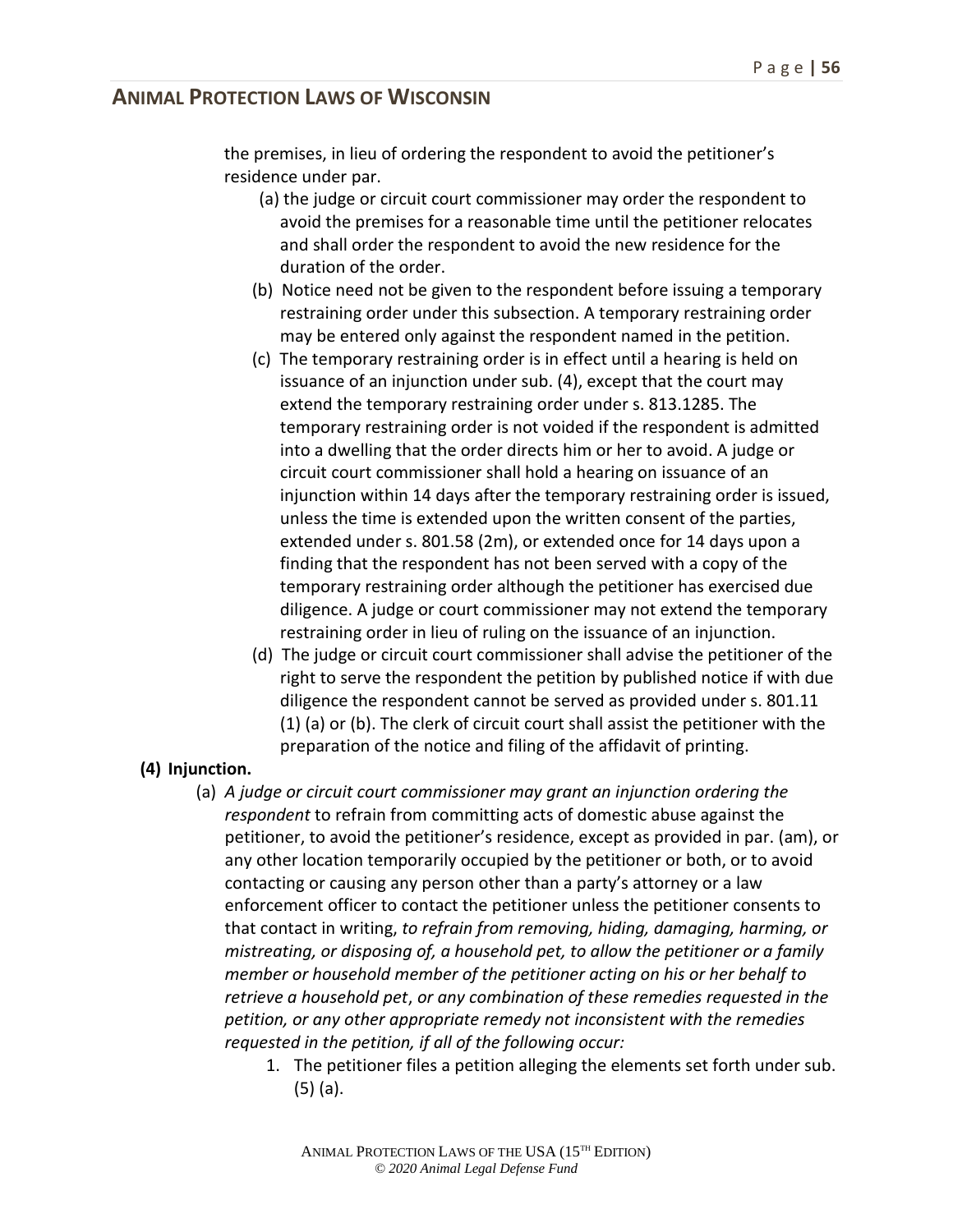- 2. The petitioner serves upon the respondent a copy or summary of the petition and notice of the time for hearing on the issuance of the injunction, or the respondent serves upon the petitioner notice of the time for hearing on the issuance of the injunction.
- 3. After hearing, the judge or circuit court commissioner finds reasonable grounds to believe that the respondent has engaged in, or based upon prior conduct of the petitioner and the respondent may engage in, domestic abuse of the petitioner.

\*\*\*\*\*

**WIS. STAT. § 813.122. Child abuse restraining orders and injunctions.**

*NOTE: Portions of the following statute have been omitted*

**(1) Definitions.** In this section:

\*\*\*\*\*

(e) *"Household pet" means a domestic animal that is not a farm animal, as defined in s. 951.01 (3), that is kept, owned, or cared for by a child victim or by a family member or a household member of a child victim.* \*\*\*\*\*

## **(4) Temporary restraining order.**

- (a) *A judge or circuit court commissioner shall issue a temporary restraining order ordering the respondent* to avoid the child victim's residence or any premises temporarily occupied by the child victim or both, to avoid contacting or causing any person other than a party's attorney to contact the child victim unless the petitioner consents in writing and the judge or circuit court commissioner agrees that the contact is in the best interests of the child victim, *to refrain from removing, hiding, damaging, harming, or mistreating, or disposing of, a household pet, and to allow the petitioner or a family member or household member of the petitioner acting on his or her behalf to retrieve a household pet,* if all of the following occur:
	- 1. The petitioner submits to the judge or circuit court commissioner a petition alleging the elements set forth under sub. (6) (a).
	- 2. The judge or circuit court commissioner finds reasonable grounds to believe that the respondent has engaged in, or based on prior conduct of the child victim and the respondent may engage in, abuse of the child victim.
- (b) Notice need not be given to the respondent before issuing a temporary restraining order under this subsection. A temporary restraining order may be entered only against the respondent named in the petition.
- (c) The temporary restraining order is in effect until a hearing is held on issuance of an injunction under sub. (5), except that the court may extend the temporary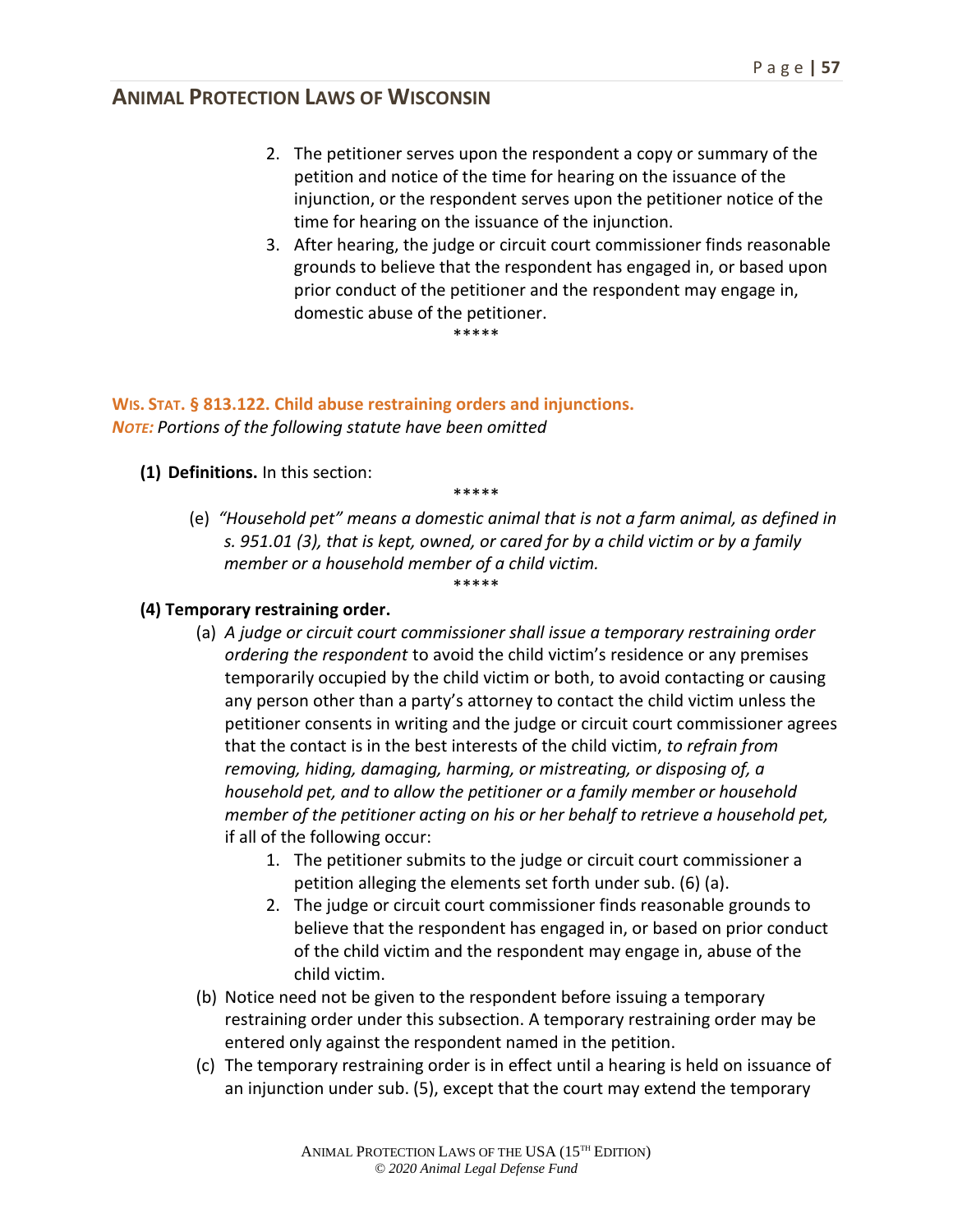restraining order under s. 813.1285. A judge shall hold a hearing on issuance of an injunction within 14 days after the temporary restraining order is issued, unless the time is extended upon the written consent of the parties, extended under s. 801.58 (2m), or extended once for 14 days upon a finding that the respondent has not been served with a copy of the temporary restraining order although the petitioner has exercised due diligence. A judge or court commissioner may not extend the temporary restraining order in lieu of ruling on the issuance of an injunction.

#### **(5) Injunction.**

- (a) *A judge may grant an injunction ordering the respondent* to avoid the child victim's residence or any premises temporarily occupied by the child victim or both, to avoid contacting or causing any person other than a party's attorney to contact the child victim unless the petitioner consents to that contact in writing and the judge agrees that the contact is in the best interests of the child victim, *to refrain from removing, hiding, damaging, harming, or mistreating, or disposing of, a household pet, and to allow the petitioner or a family member or household member of the petitioner acting on his or her behalf to retrieve a household pet*, if all of the following occur:
	- 1. The petitioner files a petition alleging the elements set forth under sub. (6) (a).
	- 2. The petitioner serves upon the respondent a copy of the petition and notice of the time for hearing on the issuance of the injunction, or the respondent serves upon the petitioner notice of the time for hearing on the issuance of the injunction.
	- 3. After hearing, the judge finds reasonable grounds to believe that the respondent has engaged in, or based upon prior conduct of the child victim and the respondent may engage in, abuse of the child victim. \*\*\*\*\*

**WIS. STAT. § 813.123. Restraining orders and injunctions for individuals at risk.** *NOTE: Portions of the following statute have been omitted*

**(1) Definitions.** In this section:

#### \*\*\*\*\*

(ek) *"Household pet" means a domestic animal that is not a farm animal, as defined in s. 951.01 (3), that is kept, owned, or cared for by an individual at risk or an elder adult at risk or by a family member or a household member of an individual at risk or an elder adult at risk.*

\*\*\*\*\*

**(4) Temporary restraining order.** 

\*\*\*\*\*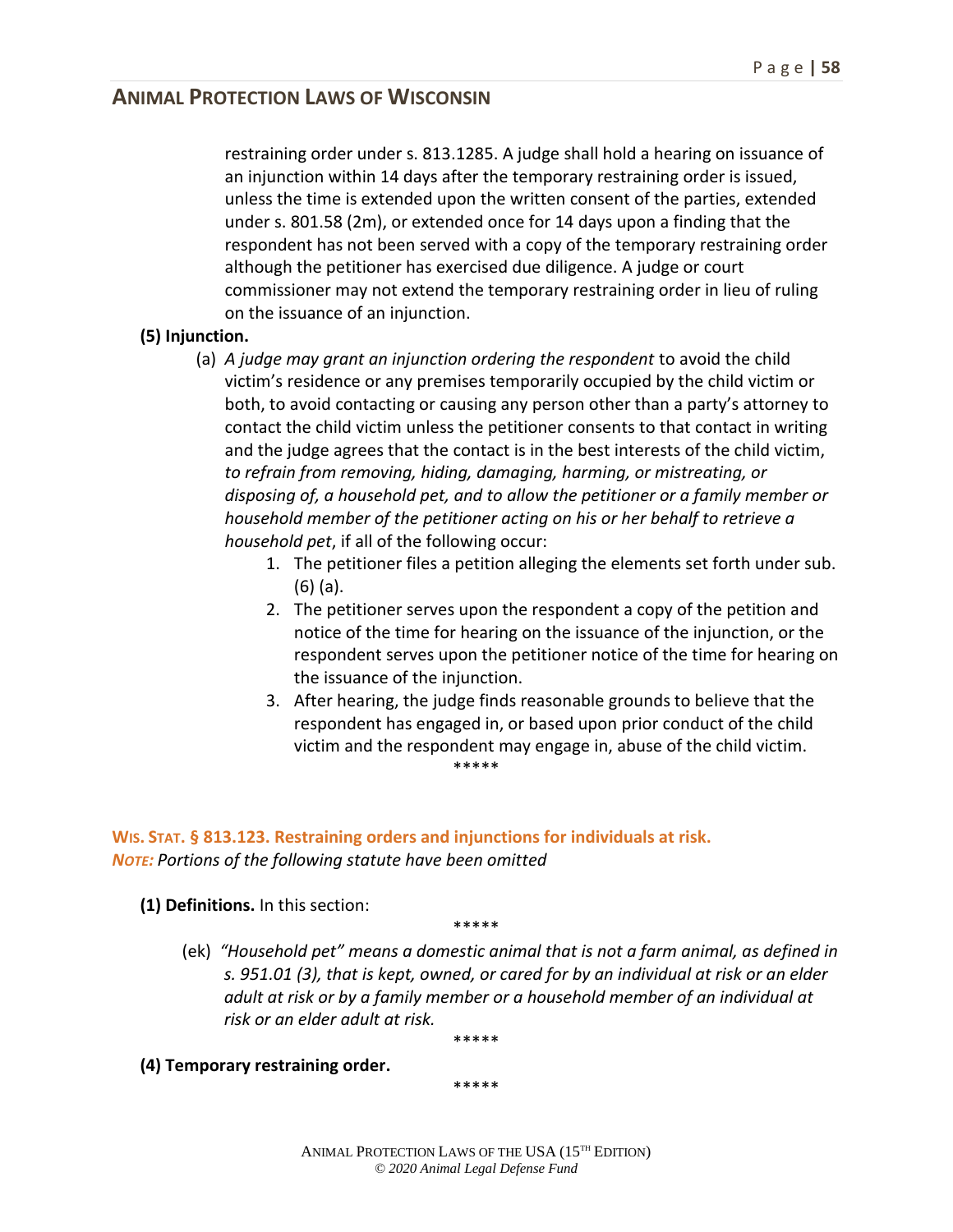- (ar) *A temporary restraining order issued under par. (a) shall order the respondent to do one or more of the following:*
	- 1. Avoid interference with an investigation of the elder adult at risk under s. 46.90 or the adult at risk under s. 55.043, the delivery of protective services to or a protective placement of the individual at risk under ch. 55, or the delivery of services to the elder adult at risk under s. 46.90 (5m).
	- 2. *Cease engaging in or threatening to engage in the abuse, financial exploitation, neglect, harassment, or stalking of an individual at risk or mistreatment of an animal.*
	- 2m. *Refrain from removing, hiding, damaging, harming, or mistreating, or disposing of, a household pet and allow the individual at risk or a guardian, guardian ad litem, family member, or household member of the individual at risk acting on his or her behalf to retrieve a household pet.* \*\*\*\*\*

## **(5) Injunction.**

- (a) Unless the individual at risk, guardian, or guardian ad litem consents in writing to a contact and the judge agrees that the contact is in the best interests of the individual at risk, a judge may grant an injunction ordering the respondent as specified in par. (ar), if all of the following occur:
	- 1. The petitioner files a petition alleging the elements set forth under sub. (6).
	- 2. The petitioner serves upon the respondent a copy of the petition and notice of the time for hearing on the issuance of the injunction, or the respondent serves upon the petitioner notice of the time for hearing on the issuance of the injunction. The notice served under this subdivision shall inform the respondent that, if the judge or circuit court commissioner issues an injunction, the judge or circuit court commissioner may also order the respondent not to possess a firearm while the injunction is in effect. The person who serves the respondent with the notice shall also provide the respondent with all of the following information:
		- a. Notice of the requirements and penalties under s. 941.29 and notice of any similar applicable federal laws and penalties.
		- b. An explanation of s. 813.1285, including the procedures for surrendering a firearm and the circumstances listed under s. 813.1285 under which a respondent must appear at a hearing to surrender firearms.
		- c. A firearm possession form developed under s. 813.1285 (5) (a), with instructions for completing and returning the form.
	- 3. After hearing, the judge finds reasonable cause to believe any of the following: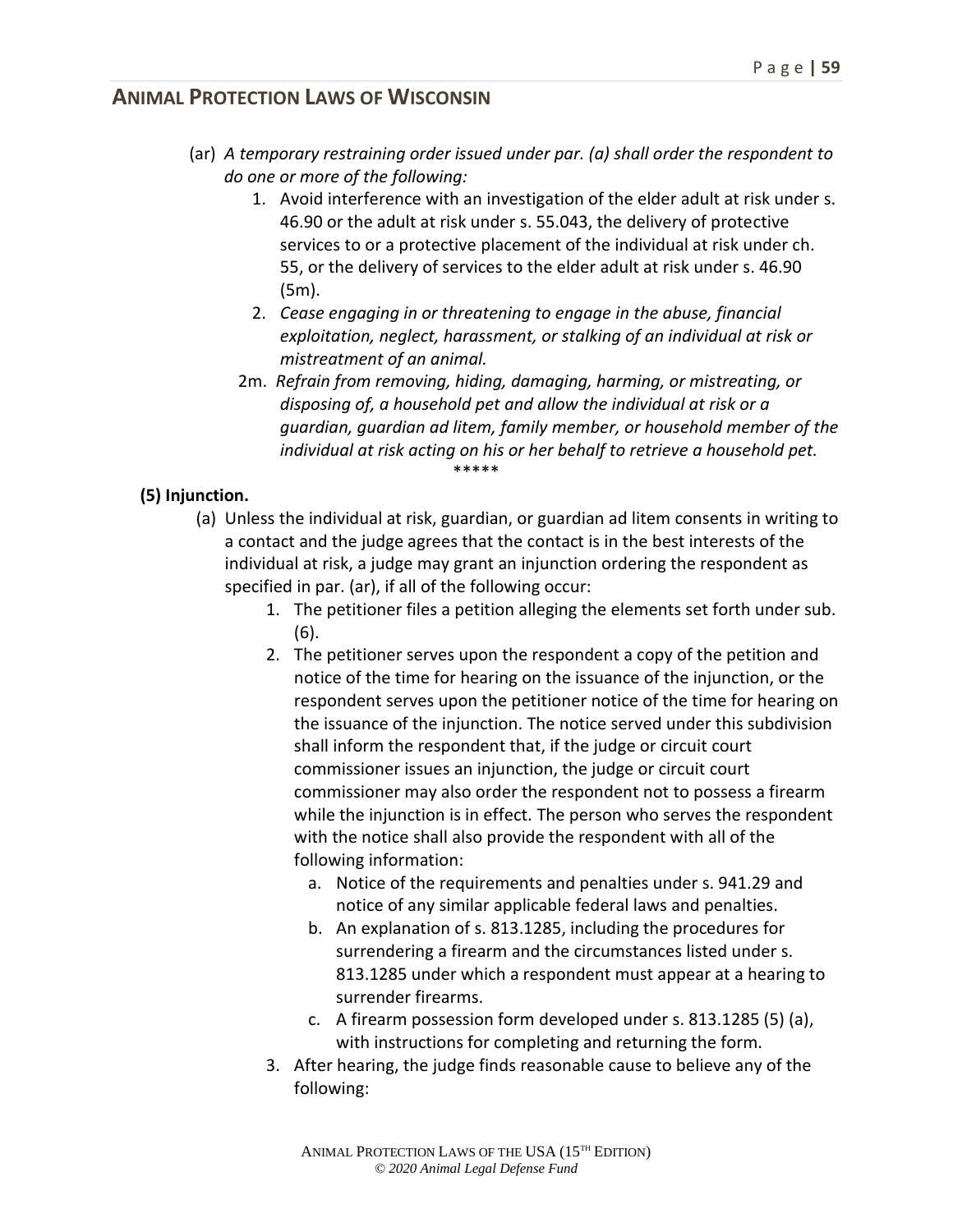- a. *That the respondent has interfered with or, based upon prior conduct of the respondent, may interfere with an investigation of the elder adult at risk under s. 46.90 or the adult at risk under s. 55.043 and that the interference complained of, if continued, would make it difficult to determine if abuse, financial exploitation, neglect, harassment, or stalking of an individual at risk or mistreatment of an animal is occurring or may recur.*
- b. That the respondent has interfered with the delivery of protective services to or a protective placement of the individual at risk under ch. 55 after the offer of protective services or protective placement has been made and the individual at risk or his or her guardian, if any, has consented to receipt of the protective services or protective placement; or that the respondent has interfered with the delivery of services to an elder adult at risk under s. 46.90 (5m).
- c. *That the respondent has engaged in or threatened to engage in the abuse, financial exploitation, neglect, harassment, or stalking of an individual at risk or the mistreatment of an animal.*
- (ar) An injunction granted under par. (a) shall order the respondent to do one or more of the following:
	- 1. Avoid interference with an investigation of the elder adult at risk under s. 46.90 or the adult at risk under s. 55.043, the delivery of protective services to or a protective placement of the individual at risk under ch. 55, or the delivery of services to the elder adult at risk under s. 46.90 (5m).
	- 2. Cease engaging in or threatening to engage in the abuse, financial exploitation, neglect, harassment, or stalking of an individual at risk or the mistreatment of an animal.
	- 2m. *Refrain from removing, hiding, damaging, harming, or mistreating, or disposing of, a household pet and allow the individual at risk or a guardian, guardian ad litem, family member, or household member of the individual at risk acting on his or her behalf to retrieve a household pet.*
	- 3. Avoid the residence of the individual at risk or any other location temporarily occupied by the individual at risk, or both.
	- 4. Avoid contacting or causing any person other than a party's attorney or a law enforcement officer to contact the individual at risk.
	- 5. Any other appropriate remedy not inconsistent with the remedies requested in the petition.
- (b) The injunction may be entered only against the respondent named in the petition.
- (c)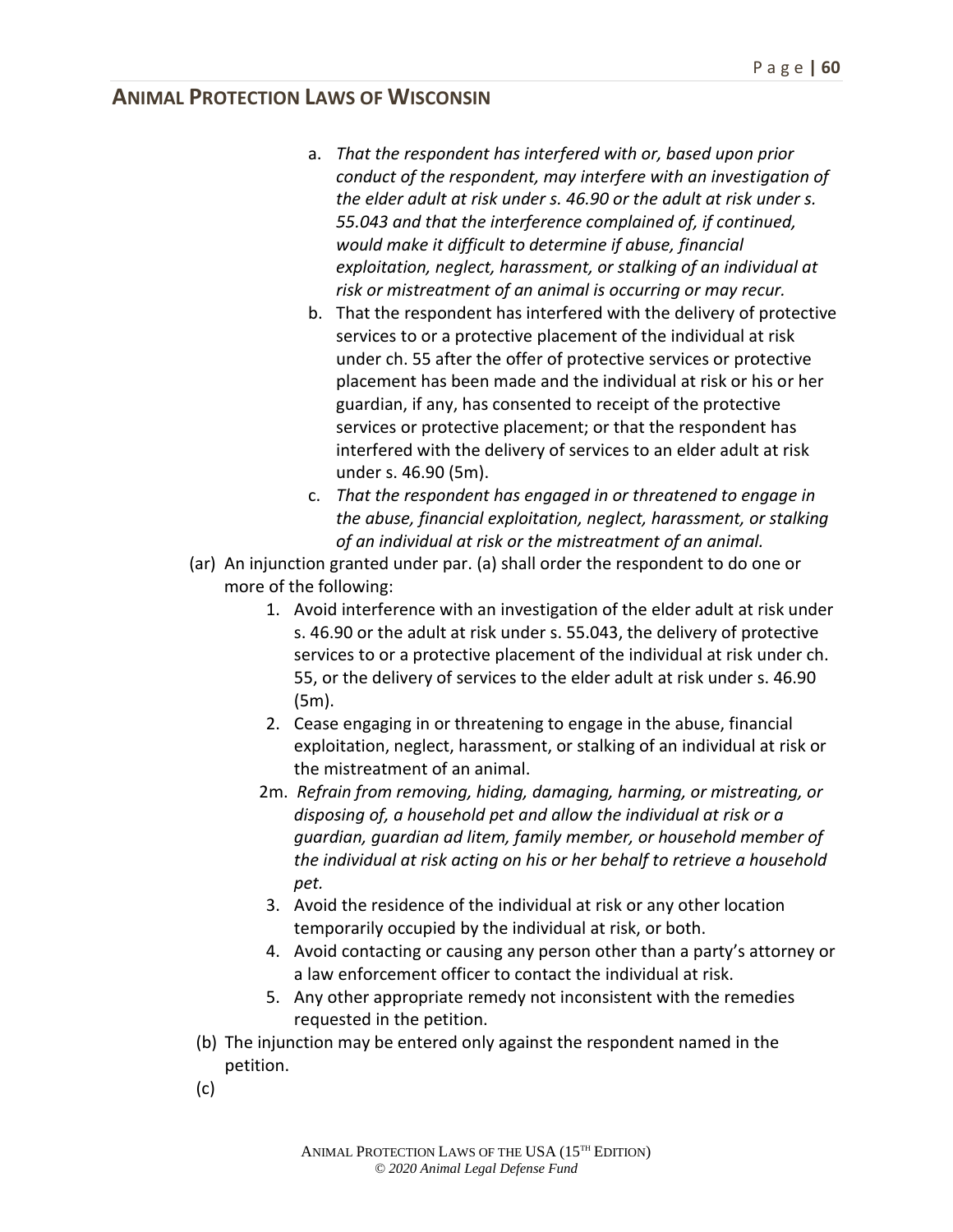(d)

- 1. An injunction under this subsection is effective according to its terms, but for not more than 4 years, except as provided in par. (d).
- 2. When an injunction expires, the court shall extend the injunction if the petitioner states that an extension is necessary to protect the individual at risk. This extension shall remain in effect until 6 months after the date on which the court first entered the injunction, except as provided in par. (d).
- 3. If the petitioner states that an extension is necessary to protect the individual at risk, the court may extend the injunction for not more than 2 years, except as provided in par. (d).
- 4. Notice need not be given to the respondent before extending an injunction under subd. 2. or 3. The clerk of courts shall notify the respondent after the court extends an injunction under subd. 2. or 3.
- 1. A judge may, upon issuing an injunction or granting an extension of an injunction issued under this subsection, order that the injunction is in effect for not more than 10 years, if the court finds, by a preponderance of the evidence stated on the record, that any of the following is true:
	- a. There is a substantial risk that the respondent may commit firstdegree intentional homicide under s. 940.01, or 2nd-degree intentional homicide under s. 940.05, against the person at risk.
	- b. There is a substantial risk that the respondent may commit sexual assault under s. 940.225 (1), (2), or (3), or under s. 948.02 (1) or (2), against the person at risk.
	- 2. This paragraph does not prohibit a petitioner from requesting a new temporary restraining order under sub. (4) or injunction under this subsection before or at the expiration of a previously entered order or injunction. \*\*\*\*\*

**(6) Petition.** *The petition shall allege facts sufficient to show the following*:

- (a) The name of the petitioner and the individual at risk.
- (b) The name of the respondent and that the respondent is an adult.
- (c) That the respondent interfered with or, based on prior conduct of the respondent, may interfere with an investigation of the elder adult at risk under s. 46.90 (5), an investigation of the adult at risk under s. 55.043, the delivery of protective services to or a protective placement of the individual at risk under ch. 55, or the delivery of services to the elder adult at risk under s. 46.90 (5m); or that the respondent engaged in, or threatened to engage in, the abuse, financial exploitation, neglect, stalking, or harassment of an individual at risk *or mistreatment of an animal*.

\*\*\*\*\*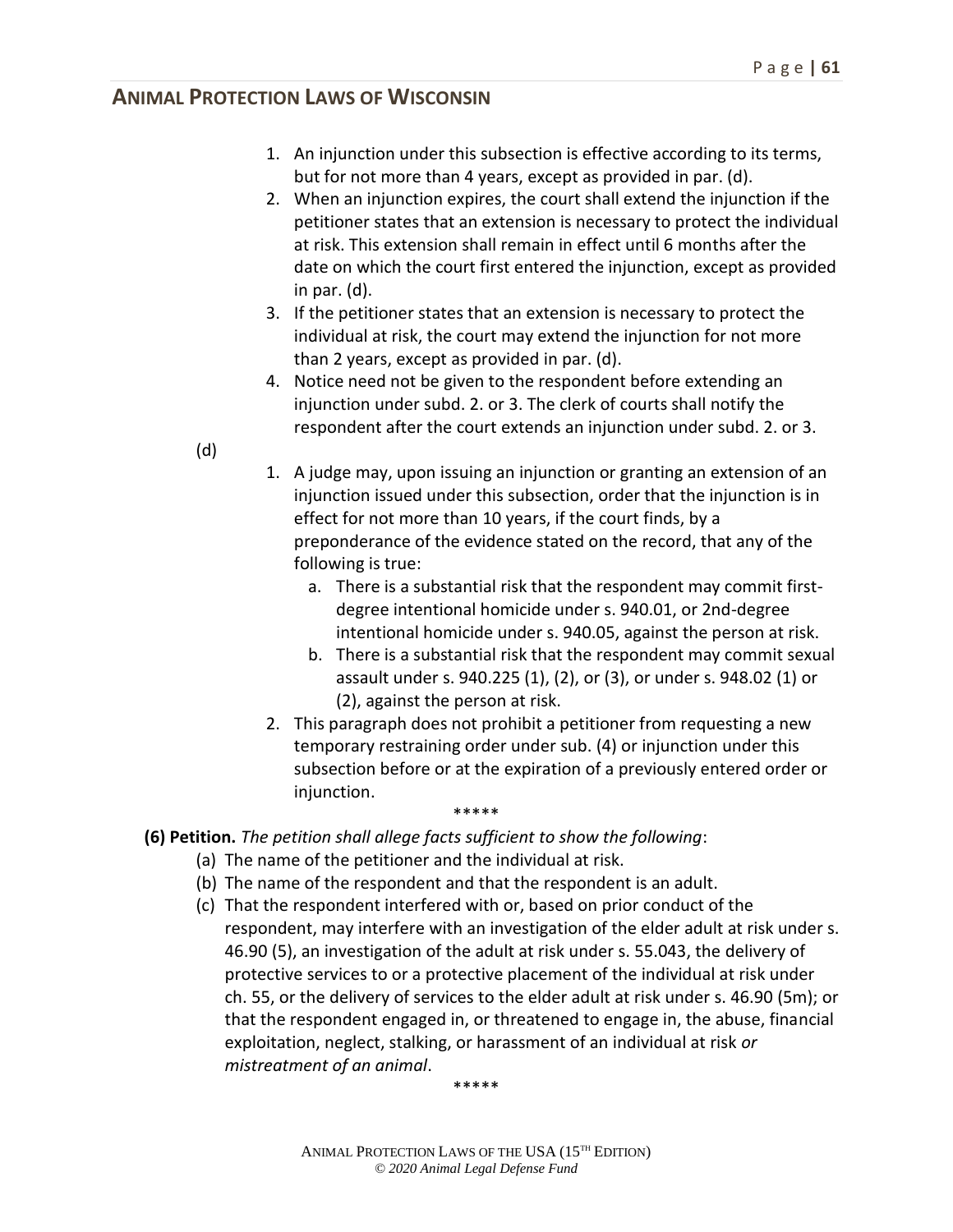# **WIS. STAT. § 813.125. Harassment restraining orders and injunctions.**

*NOTE: Portions of the following statute have been omitted*

## **(1) Definitions.**

\*\*\*\*\*

(bm) *In subs. (3) and (4), "household pet" means a domestic animal that is not a farm animal, as defined in s. 951.01 (3), that is kept, owned, or cared for by the petitioner or by a family member or a household member of the petitioner.*

\*\*\*\*\*

## **(3) Temporary restraining order.**

- (a) *A judge or circuit court commissioner may issue a temporary restraining order ordering the respondent to* avoid contacting or causing any person other than a party's attorney or a law enforcement officer to contact the petitioner without the petitioner's written consent; to cease or avoid the harassment of another person; to avoid the petitioner's residence, except as provided in par. (am), or any premises temporarily occupied by the petitioner or both; to *refrain from removing, hiding, damaging, harming, or mistreating, or disposing of, a household pet; to allow the petitioner or a family member or household member of the petitioner acting on his or her behalf to retrieve a household pet*; or any combination of these remedies requested in the petition, if all of the following occur:
	- 1. The petitioner files a petition alleging the elements set forth under sub. (5)(a).
	- 2. The judge or circuit court commissioner finds reasonable grounds to believe that the respondent has engaged in harassment with intent to harass or intimidate the petitioner.
- (am) If the petitioner and the respondent are not married, and the respondent owns the premises where the petitioner resides, and the petitioner has no legal interest in the premises, in lieu of ordering the respondent to avoid the petitioner's residence under par. (a) the judge or circuit court commissioner may order the respondent to avoid the premises for a reasonable time until the petitioner relocates and shall order the respondent to avoid the new residence for the duration of the order.
- (b) Notice need not be given to the respondent before issuing a temporary restraining order under this subsection. A temporary restraining order may be entered only against the respondent named in the petition.
- (c) The temporary restraining order is in effect until a hearing is held on issuance of an injunction under sub. (4), except that the court may extend the temporary restraining order under s. 813.1285. A judge or circuit court commissioner shall hold a hearing on issuance of an injunction within 14 days after the temporary restraining order is issued, unless the time is extended upon the written consent of the parties, extended under s. 801.58 (2m), or extended once for 14 days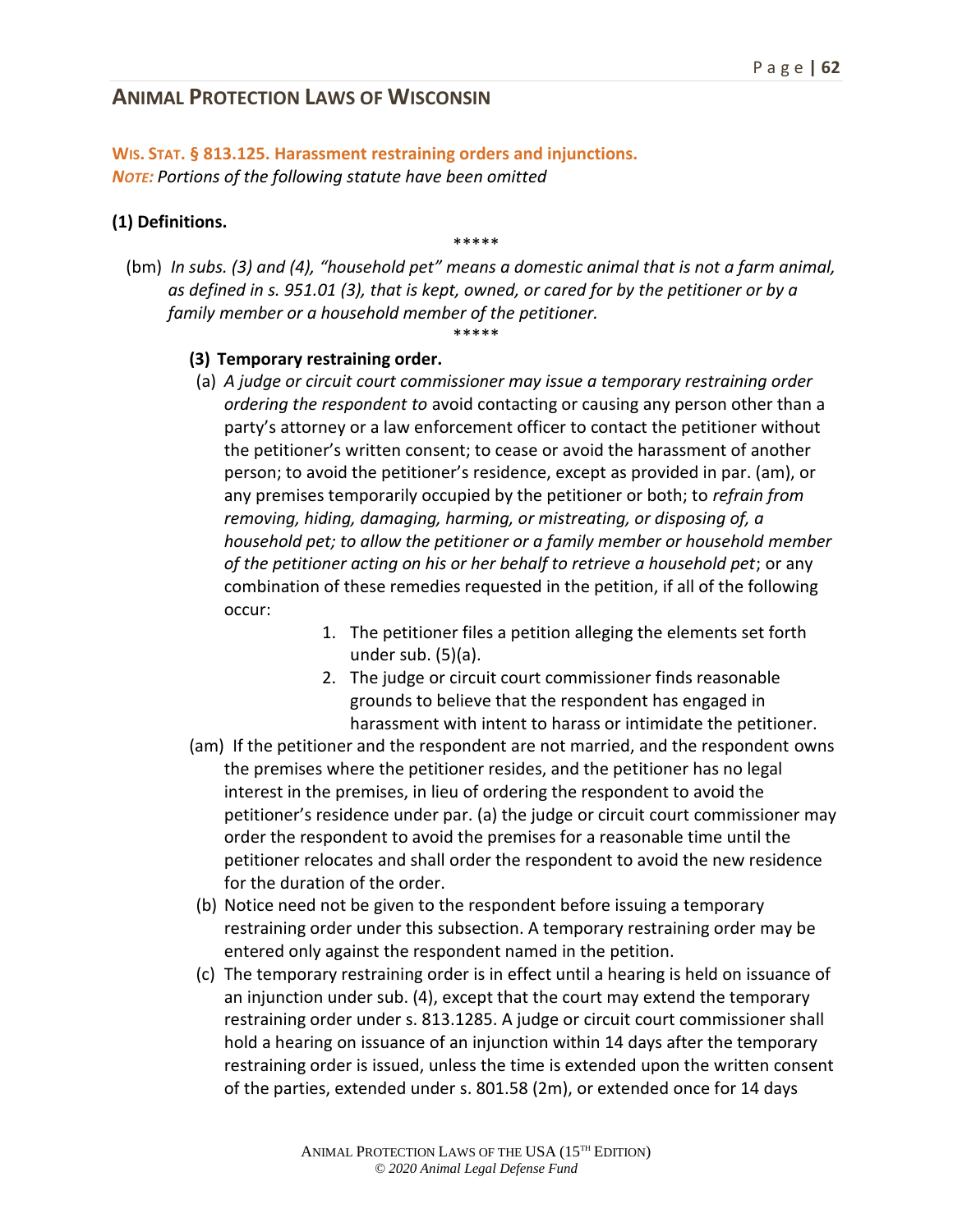upon a finding that the respondent has not been served with a copy of the temporary restraining order although the petitioner has exercised due diligence. A judge or court commissioner may not extend the temporary restraining order in lieu of ruling on the issuance of an injunction.

- (d) The judge or circuit court commissioner shall advise the petitioner of the right to serve the respondent the petition by published notice if with due diligence the respondent cannot be served as provided under s. 801.11 (1) (a) or (b). The clerk of circuit court shall assist the petitioner with the preparation of the notice and filing of the affidavit of printing.
- (e) The judge or circuit court commissioner may not dismiss or deny granting a temporary restraining order because of the existence of a pending action or of any other court order that bars contact between the parties, nor due to the necessity of verifying the terms of an existing court order.
- **(4) Injunction.**
- (a) A judge or circuit court commissioner may grant an injunction ordering the respondent to avoid contacting or causing any person other than a party's attorney or a law enforcement officer to contact the petitioner without the petitioner's written consent; to cease or avoid the harassment of another person; to avoid the petitioner's residence, except as provided in par. (am), or any premises temporarily occupied by the petitioner or both; *to refrain from removing, hiding, damaging, harming, or mistreating, or disposing of, a household pet; to allow the petitioner or a family member or household member of the petitioner acting on his or her behalf to retrieve a household pet;* or any combination of these remedies requested in the petition, if all of the following occur:
	- 1. The petitioner has filed a petition alleging the elements set forth under sub. (5)(a).
	- 2. The petitioner serves upon the respondent a copy of a restraining order obtained under sub. (3) and notice of the time for the hearing on the issuance of the injunction under sub. (3)(c). The restraining order or notice of hearing served under this subdivision shall inform the respondent that, if the judge or circuit court commissioner issues an injunction, the judge or circuit court commissioner may also order the respondent not to possess a firearm while the injunction is in effect. The person who serves the respondent with the order or notice shall also provide the respondent with all of the following information:
		- a. Notice of the requirements and penalties under s. 941.29 and notice of any similar applicable federal laws and penalties.
		- b. An explanation of s. 813.1285, including the procedures for surrendering a firearm and the circumstances listed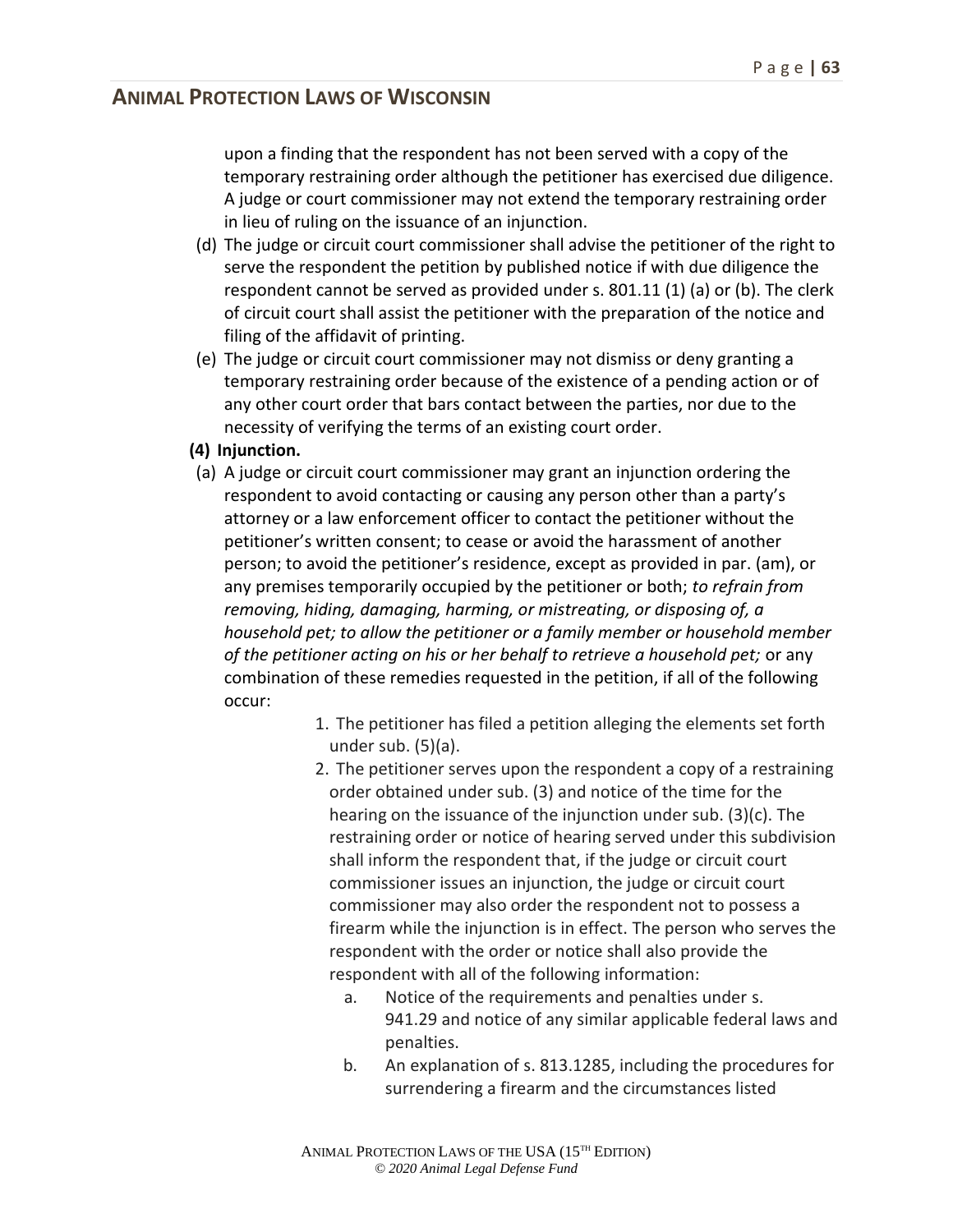under s. 813.1285 under which a respondent must appear at a hearing to surrender firearms.

- c. A firearm possession form developed under s. 813.1285(5)(a), with instructions for completing and returning the form.
- 3. After hearing, the judge or circuit court commissioner finds reasonable grounds to believe that the respondent has engaged in harassment with intent to harass or intimidate the petitioner.

\*\*\*\*\*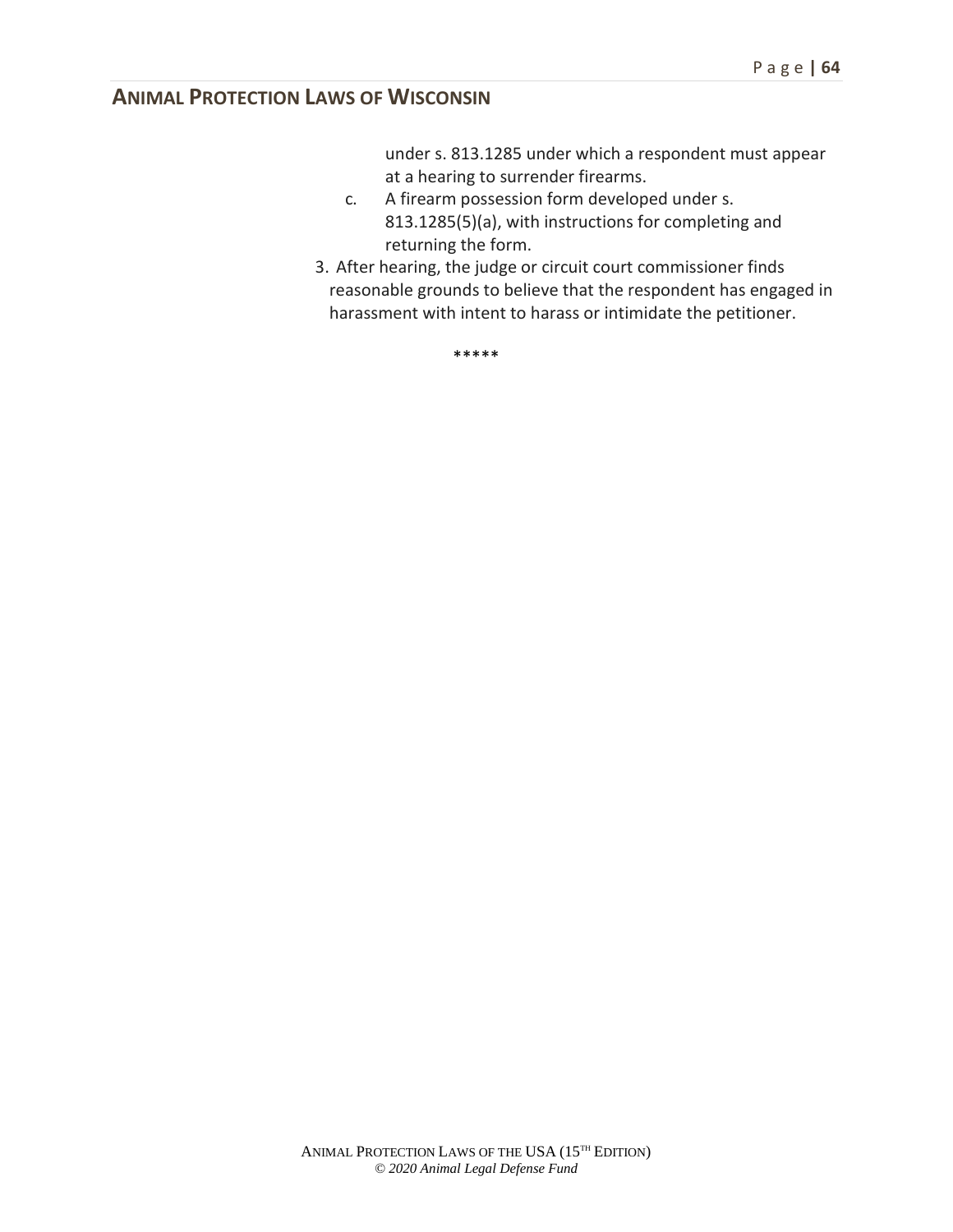## **14. RESTITUTION**

#### **WIS. STAT. § 173.22. Review of seizure or withholding.**

- **(1) Petition.** A person claiming that an animal that he or she owns was improperly taken into custody under s. 173.13 (1)(a)3., 4., 5., or 6. or is wrongfully withheld under s. 173.21 (1)(b) or (d) may seek return of the animal by petitioning for an order from the circuit court for the county in which the animal was taken into custody or in which it is held.
- **(2) Notice and hearing.** The court shall provide notice of a petition under sub. (1) to the humane officer or law enforcement officer who took the animal into custody or to the political subdivision that withheld the animal and shall hold a hearing on the issue of whether the animal was improperly taken into custody or is wrongfully withheld.
- **(3) Order.** 
	- (a) If the animal is withheld under s. 173.21  $(1)(b)$  or (d), the court shall order the animal returned to the owner unless it determines that one of the following conditions is satisfied:
		- 2. There are reasonable grounds to believe that the animal poses a significant threat to public health, safety or welfare.
		- 4. A court has ordered the animal withheld for any reason.
	- (b) If the animal was taken into custody under s. 173.13 (1)(a)3., the court shall order the animal returned to its owner if the court determines that the animal was tagged or was not required to be tagged under ch. 174.
	- (c) If the animal was taken into custody under s. 173.13 (1)(a)4., the court shall order the animal returned to its owner if the court determines that the animal was licensed or was not required to be licensed.
	- (d) If the animal was taken into custody under s.  $173.13$  (1)(a)5., the court shall order the animal returned to its owner if the court determines that the animal was not subject to a quarantine order or was confined as required by a quarantine order.
	- (e) If the animal was taken into custody under s.  $173.13$  (1)(a)6., the court shall order the animal returned to its owner if the court determines that the animal did not cause damage to persons or property.

#### **(4) Holding an animal involved in a crime.**

(a) An owner of an animal taken into custody under s. 173.13 (1) (a) 8. or withheld under s. 173.21 (1) (a) may apply for the animal's return to the circuit court for the county in which the animal was taken into custody. No application under this paragraph may be made more than 30 days after the animal was seized. The court shall order such notice as it considers adequate to be given the district attorney, the political subdivision or person contracting under s. 173.15 (1) with custody of the animal, and all persons who have or may have an interest in the animal. The court shall hold a hearing to hear all claims to the animal's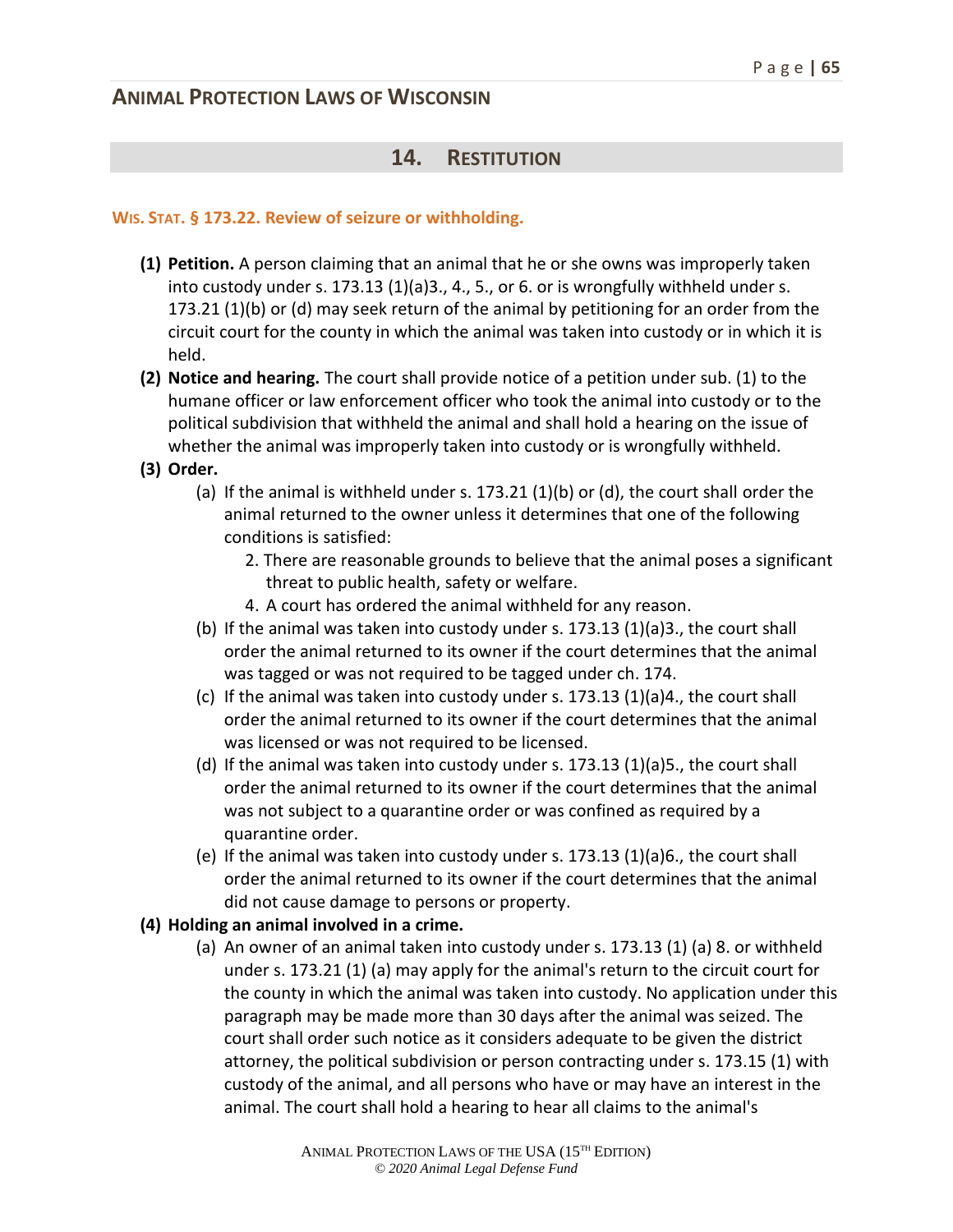ownership within 20 days after a timely application is filed, and the hearing shall be given preference.

- (b) In the hearing under par. (a), the court shall determine if the animal is needed as evidence or if there is reason to believe that the animal was involved in any crime under s. 944.18 or ch. 951. If the court determines that the animal is needed as evidence or that there is reason to believe that the animal was involved in any crime under s. 944.18 or ch. 951, the court shall order the animal to be retained in custody. If the court determines that the animal is not needed as evidence and that there is not reason to believe that the animal was involved in a crime under s. 944.18 or ch. 951, the court shall order the animal returned to the owner.
- (c) If the owner files a timely application under par. (a) and the court orders the animal to be retained in custody under par. (b), no payment is due under par. (f) until 30 days after the court order. If the court orders an animal to be returned to its owner under par. (b), no payment is due under par. (f).
- (d) If an animal that was taken into custody under s. 173.13 (1) (a) 8. or is withheld under s. 173.21 (1) (a) is in custody and its owner is charged with a crime under s. 944.18 or ch. 951, one of the following applies:
	- 1. If all of the charges are dismissed or the owner is found not guilty of all charges, the political subdivision or person contracting under s. 173.15 (1) with custody of the animal shall return the animal to the owner unless the owner is subject to the restrictions under s. 951.08 (2m) or the animal has been treated as unclaimed or is otherwise subject to a disposition under s. 173.23.
	- 2. If the owner is convicted of a crime under s. 944.18 or ch. 951, the animal shall be treated as unclaimed under s. 173.23 (1m), except that the charges under s. 173.23 (1m) (a) 4. do not apply if the court assesses the charges as expenses under s. 173.24.
- (e) If an animal that was taken into custody under s. 173.13 (1) (a) 8. or is withheld under s. 173.21 (1) (a) is in custody and the district attorney or the department of justice notifies the political subdivision or person contracting under s. 173.15 (1) with custody of the animal that the animal's owner will not be charged with a crime under s. 944.18 or ch. 951, the political subdivision or person contracting under s. 173.15 (1) with custody of the animal shall return the animal to its owner unless the owner is subject to the restrictions under s. 951.08 (2m) or the animal has been treated as unclaimed or is otherwise subject to a disposition under s. 173.23.
- (f) *Subject to par. (g), the owner of an animal taken into custody under s. 173.13 (1) (a) 8. or withheld under s. 173.21 (1) (a) is personally liable to the political subdivision or person contracting under s. 173.15 (1) with custody of the animal for the cost of the custody, care, and treatment of the animal. The political subdivision or person contracting under s. 173.15 (1) shall notify the owner in*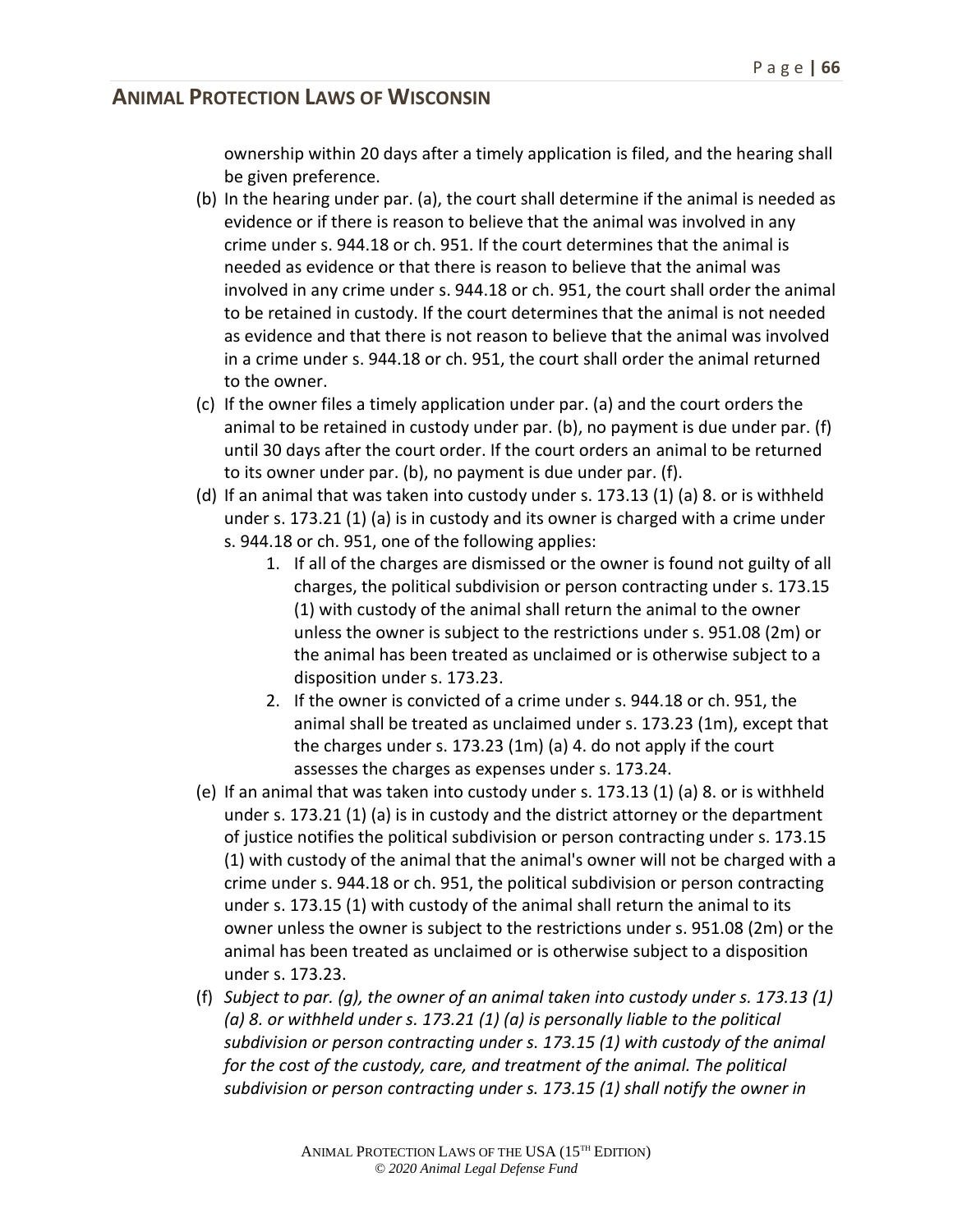*writing that he or she must pay for the outstanding costs of custody, care, or treatment of the animal upon demand. The political subdivision or person contracting under s. 173.15 (1) may demand such payment no more frequently than every 14 days and shall do so by 1st class mail to the owner's last-known address. If the amount demanded is received within 30 days of the mailing of the demand, the political subdivision or person contracting under s. 173.15 (1) shall keep the animal in custody. Except as provided in par. (c), if the amount demanded is not received within 30 days of the mailing of the demand, the political subdivision or person contracting under s. 173.15 (1) shall treat the animal as unclaimed under s. 173.23 (1m), except that the charges under s. 173.23 (1m) (a) 4. do not apply if the court assesses the charges as expenses under s. 173.24. The owner of the animal may challenge the reasonableness of the amount demanded under this paragraph by filing a petition with the court within 20 days after the date the demand is mailed. The owner may not file a petition challenging the reasonableness of the amount demanded more than 20 days after the date the demand is mailed.*

(g) *The costs for which a person may be liable under par. (f) may include no more than \$30 per day in boarding costs for each animal in custody.*

#### **WIS. STAT. § 173.23. Disposition of animals.**

- **(1)** *Claim and return. Except as provided in sub. (4) or s. 173.21 (1), a political subdivision or person contracting under s. 173.15 (1) shall return an animal described in s. 173.13 (1)(a)1., 3., 4., 6., 8. or 9. to its owner upon the happening of all of the following:*
	- (a) The owner claims the animal and provides reasonable evidence of ownership.
	- (b) If licensure is required by statute or ordinance, the animal is licensed or assurance of licensure by prepayment is given.
	- (c) If vaccination is required by statute or ordinance, the animal is vaccinated or assurance of vaccination by prepayment is given.
	- (d) *All charges for custody, care, vaccination and treatment are paid.*

**(1m)** *Unclaimed animals. A political subdivision or a person contracting under s. 173.15 (1) that has custody of an animal considered unclaimed under sub.(3)(a)3., (5)(c) or (6) or s. 173.13 (3)(c), 173.19, or 173.22(4)(d)2. Or (f) or an unwanted animal may do any of the following:*

- (a) *Release the animal to any person other than the owner if all of the following apply:*
	- 1. The person provides his or her name and address.
	- 2. If licensure is required by statute or ordinance, the animal is licensed or assurance of licensure is given by evidence of prepayment.
	- 3. If vaccination is required by statute or ordinance, the animal is vaccinated or assurance of vaccination is given by evidence of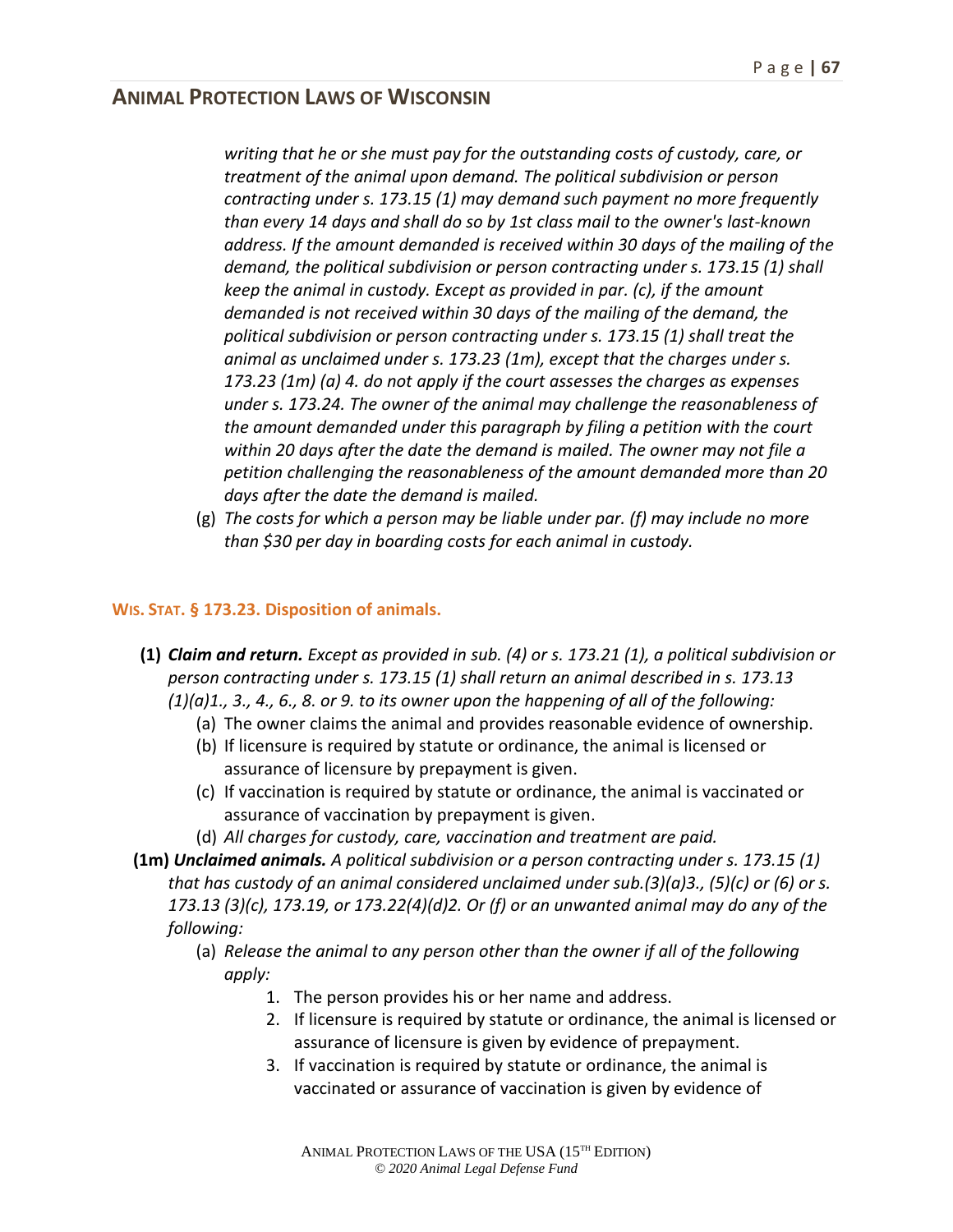prepayment.

- 4. *Any charges imposed by the political subdivision or person contracting under s. 173.15 (1) for custody, care, vaccination and treatment are paid or waived.*
- (b) *If the animal is not a dog or cat, sell the animal at public auction, including sale at a licensed animal market.*
- (c) Euthanize the animal.
- (d) If the animal is a stray or abandoned dog, release the dog under s. 174.13.
- **(1s)** *Proceeds of sale. If the owner of an animal sold under sub. (1m)(b) files a claim and provides proof of ownership within 30 days after the sale, the sale proceeds, less the cost of custody, care, treatment and sale, shall be returned to the owner.*
- **(2) Animals not returned to owner.** If an animal in the custody of a political subdivision, other than an animal to which sub. (1m) applies, is not returned to the owner under sub. (1) or (5)(b) or s. 173.21 (4) or 173.22 or disposed of under sub. (4) or (5)(a), it shall be disposed of under a court order under sub. (3) or s. 951.18 (4).
- **(3)** *Court order.* 
	- (a) *A political subdivision or person contracting under s. 173.15(1)may petition the circuit court for an order doing any of the following with respect to an animal taken into custody by a law enforcement officer or a humane officer or withheld under s. 173.21(1):*
		- 1. *Providing for payment for the custody, care or treatment of the animal.*
		- 2. *Requiring the owner of the animal to post bond for the costs of custody, care or treatment of the animal pending the outcome of any other proceeding.*
		- 3. *Authorizing the sale*, destruction, treatment as unclaimed under sub. (1m), or other disposal of the animal.
	- (b) The petition shall set forth the basis for the petitioned-for relief.
	- (c) The political subdivision shall serve a copy of the petition, in the manner provided in s. 801.11, upon the owner of the animal, if known.
	- (d) The court shall conduct a hearing on the petition. The petitioner and any person upon whom a copy of the petition was served may appear as a party.
	- (e) The court shall issue its order after hearing and may grant, modify and grant or deny the petitioned-for relief, after considering the interests of the animal, the owner of the animal, the political subdivision and the public. The court may not consider the impact of any payments made under s. 173.22 (4) (f) on these interests.
- **(4) Injured or dangerous animals.** A political subdivision or person contracting under s. 173.15(1) who has custody of an animal may have the animal euthanized if there are reasonable grounds to believe that any of the following applies:
	- (a) The animal is hopelessly injured beyond any reasonable chance of recovery.
	- (b) The animal poses an imminent threat to public health or safety.
	- (c) The animal poses an imminent threat to the health or safety of itself or its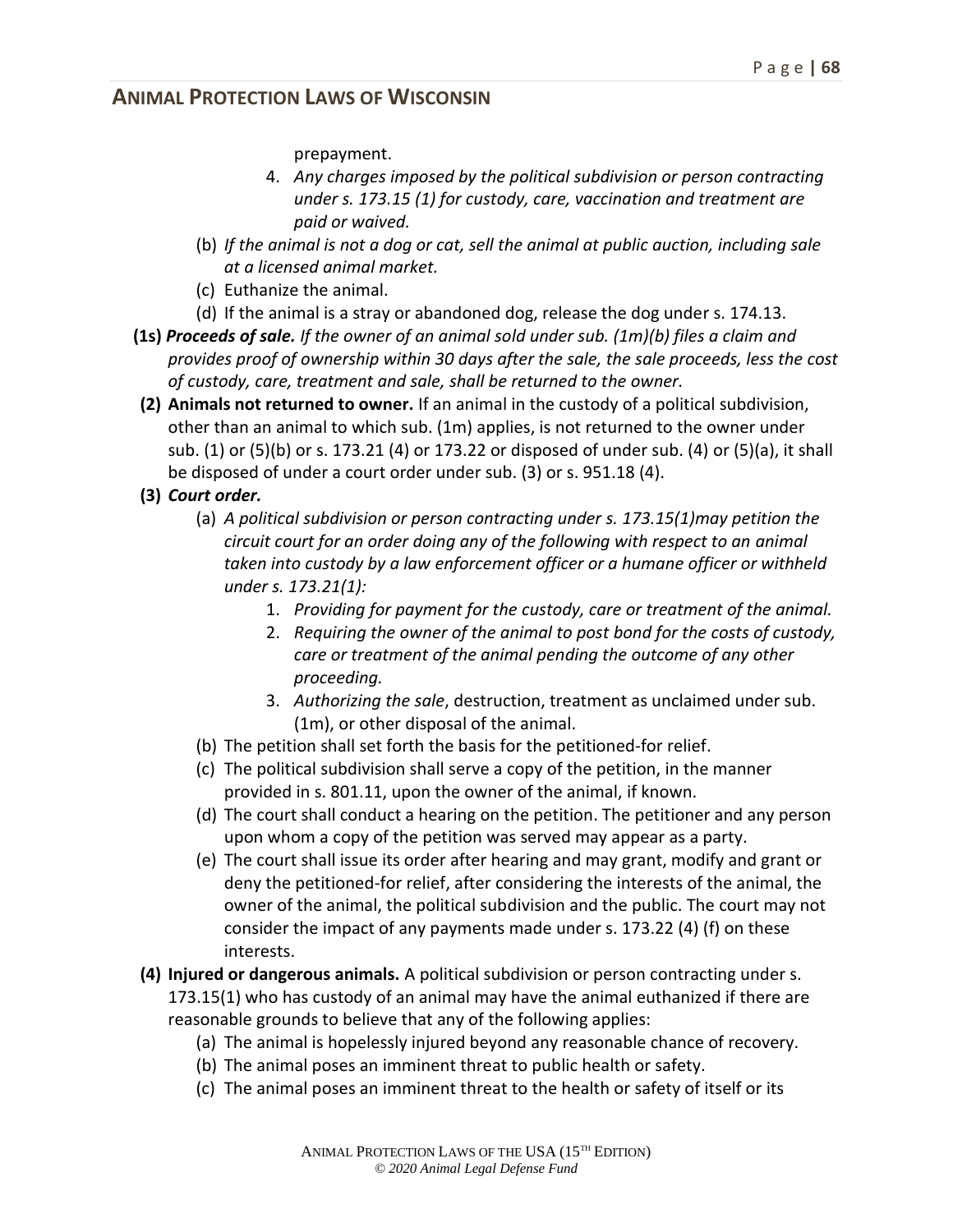custodian.

## **(5) Animal not confined as required by quarantine order.**

- (a) A political subdivision or person contracting under s. 173.15 (1) that has custody of an animal that was not confined as required by a quarantine order issued under any statute, rule or ordinance relating to the control of any animal disease shall confine the animal for the duration of the quarantine or shall euthanize the animal with the written permission of the owner or, if the animal is determined to be diseased, at the direction of the person issuing the quarantine order.
- (b) Unless the person issuing the quarantine order directs that the animal be euthanized because it is diseased, at the end of the quarantine period the political subdivision or person contracting under s. 173.15 (1) shall return the animal to its owner if the owner complies with sub.  $(1)(a)$  to  $(d)$  no later than the 7th day after the day on which the political subdivision or person contracting under s. 173.15 (1) demands that the owner claim the animal and pay for its custody, care and treatment.
- (c) If an owner does not comply with sub. (1)(a) to (d) within the time provided in par. (b), the animal is considered an unclaimed animal under sub. (1m).
- (d) Before euthanizing an animal that is in custody because it was not confined as required by a quarantine order, the person with custody of the animal shall notify the person who issued the order. If the person who issued the order determines that testing of specimens is necessary to determine the disease status of the animal, the person with custody shall collect the specimens.
- **(6) Noncompliance by owner.** If an owner is ordered under sub. (3) to pay, or post bond for the payment of, costs of custody, care or treatment of an animal, and refuses to do so upon demand, the animal shall be treated as an unclaimed animal subject to sub. (1m).

## **WIS. STAT. § 173.24. Reimbursement for expenses.**

- (1) *A court shall assess the expenses under this section minus any amounts paid under s. 173.22 (4) (f), in any case in which there has been a search authorized under s. 173.10 or in which an animal has been seized because it is alleged that the animal has been used in or constitutes evidence of any crime under s. 944.18 or ch. 951.*
- (2) *Expenses covered under this section include:*
	- (a) *Investigative expenses of any search under s. 173.10 or any seizure under this chapter.*
	- (b) *Any fees of a doctor of veterinary medicine.*
	- (c) *Expenses of taking any animal into custody under this chapter, including expenses reasonably incident to taking the animal into custody.*
	- (d) *Expenses of keeping or disposing of any animal taken into custody.*
- (3) *If the person alleged to have violated s. 944.18 or ch. 951 is found guilty of the violation, the person shall be assessed the expenses under subs. (1) and (2). If the person is not*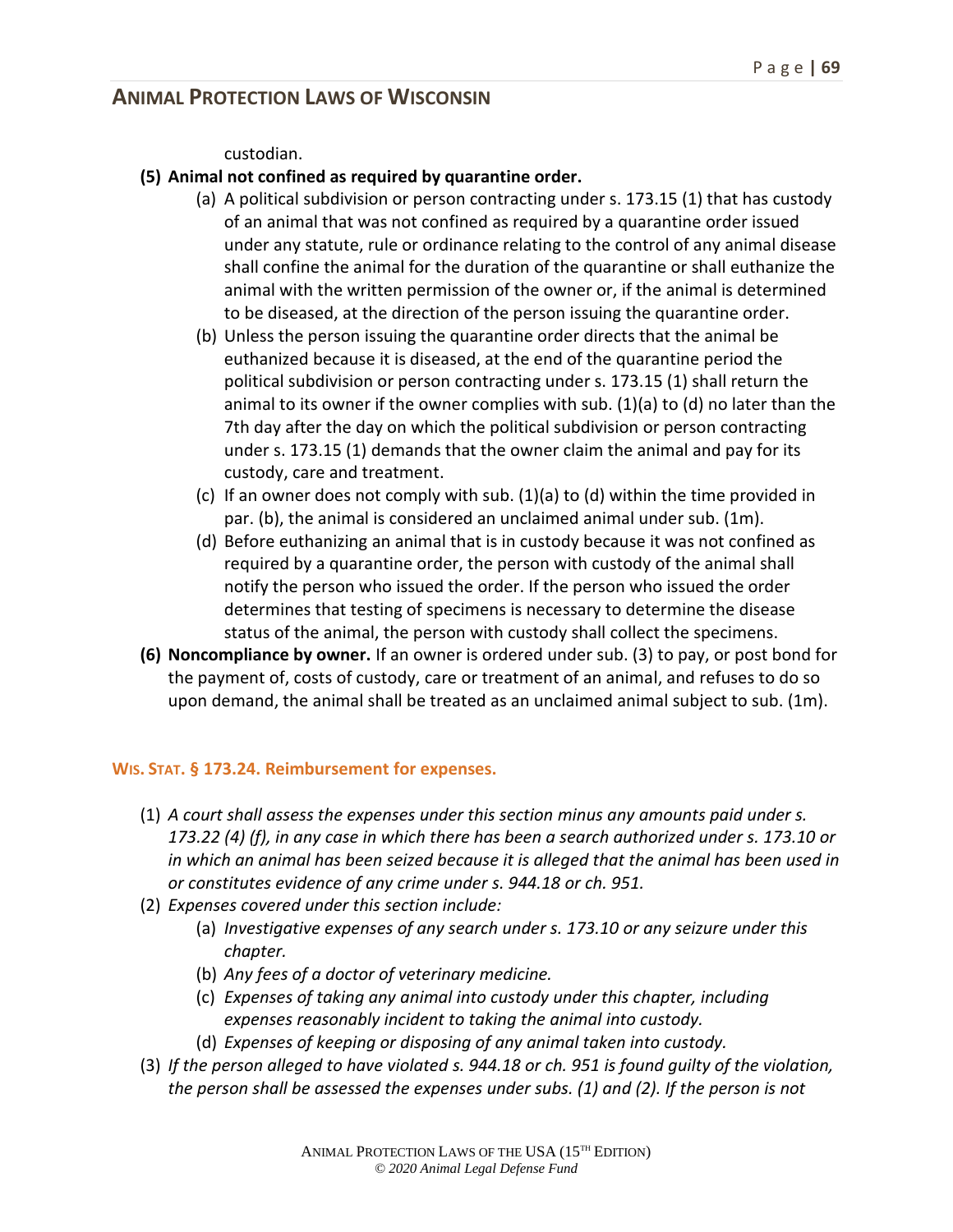*found guilty, the county treasurer shall pay the expenses from the general fund of the county.*

#### **WIS. STAT. § 944.18. Bestiality.**

- (1) Definitions. In this section:
	- (a) "Animal" means any creature, either alive or dead, except a human being.
	- (b) "Obscene material" has the meaning given in s. 944.21(2)(c).
	- (c) "Photograph or film" means the making of a photograph, motion picture film, video tape, digital image, or any other recording.
	- (d) "Sexual contact" means any of the following types of contact that is not an accepted veterinary medical practice, an accepted animal husbandry practice that provides care for animals, an accepted practice related to the insemination of animals for the purpose of procreation, or an accepted practice related to conformation judging:
		- 1. An act between a person and an animal involving physical contact between the sex organ, genitals, or anus of one and the mouth, sex organ, genitals, or anus of the other.
		- 2. Any touching or fondling by a person, either directly or through clothing, of the sex organ, genitals, or anus of an animal or any insertion, however slight, of any part of a person's body or any object into the vaginal or anal opening of an animal.
		- 3. Any insertion, however slight, of any part of an animal's body into the vaginal or anal opening of a person.
- (2) Prohibited conduct. No person may knowingly do any of the following:
	- (a) Engage in sexual contact with an animal.
	- (b) Advertise, offer, accept an offer, sell, transfer, purchase, or otherwise obtain an animal with the intent that it be used for sexual contact in this state.
	- (c) Organize, promote, conduct, or participate as an observer of an act involving sexual contact with an animal.
	- (d) Permit sexual contact with an animal to be conducted on any premises under his or her ownership or control.
	- (e) Photograph or film obscene material depicting a person engaged in sexual contact with an animal.
	- (f) Distribute, sell, publish, or transmit obscene material depicting a person engaged in sexual contact with an animal.
	- (g) Possess with the intent to distribute, sell, publish, or transmit obscene material depicting a person engaged in sexual contact with an animal.
	- (h) Force, coerce, entice, or encourage a child who has not attained the age of 13 years to engage in sexual contact with an animal.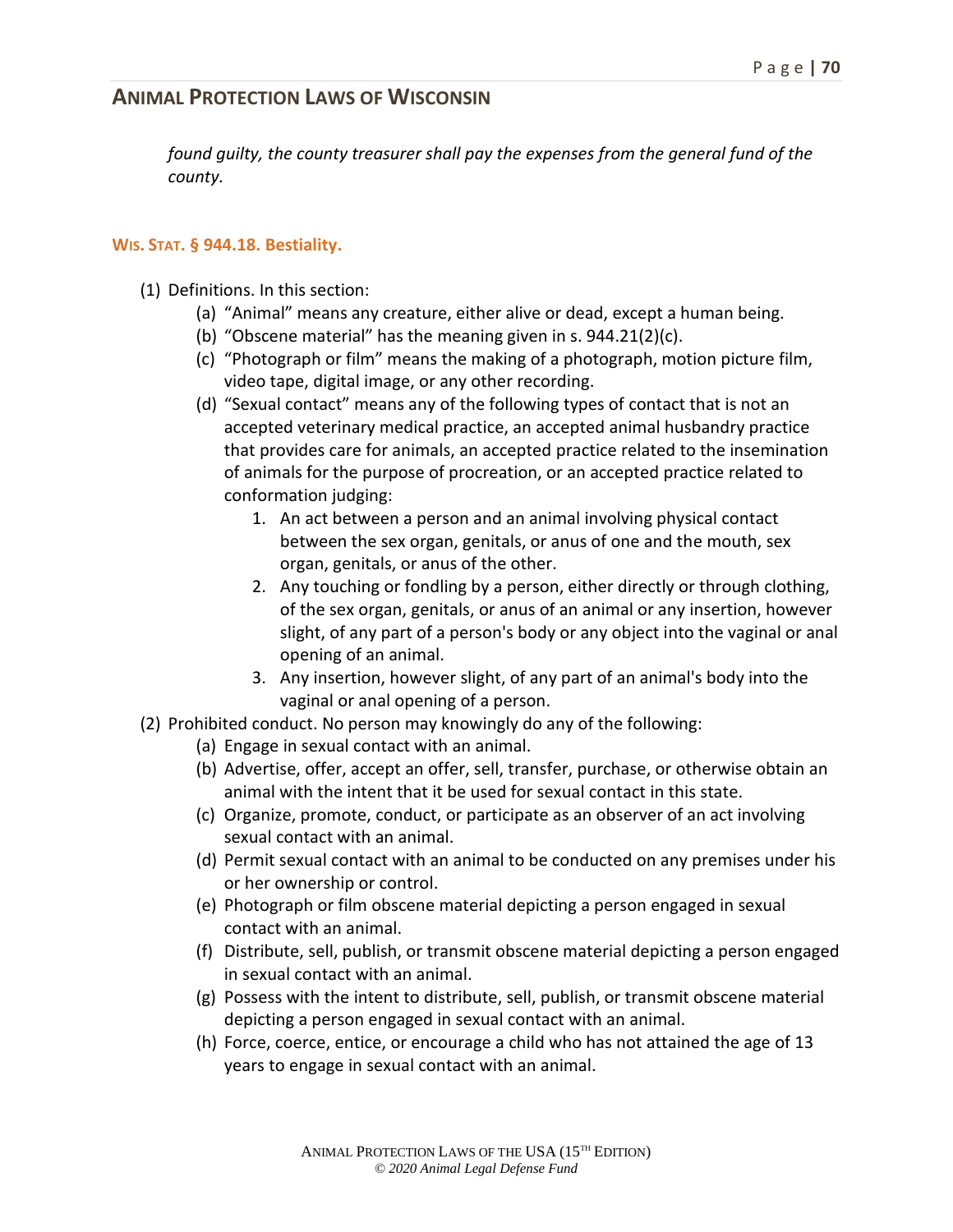- (i) Engage in sexual contact with an animal in the presence of a child who has not attained the age of 13 years.
- (j) Force, coerce, entice, or encourage a child who has attained the age of 13 years but who has not attained the age of 18 years to engage in sexual contact with an animal.
- (k) Engage in sexual contact with an animal in the presence of a child who has attained the age of 13 years but who has not attained the age of 18 years.
- (3) Penalties.
	- (a) Any person who violates sub. (2) (a) to (g) is guilty of a Class H felony for the first violation and is guilty of a Class F felony for a 2nd or subsequent violation or if the act results bodily harm or death of an animal. Any person who violates sub. (2)(h) or (i) is guilty of a Class F felony for the first violation and is guilty of a Class D felony for a 2nd or subsequent violation. Any person who violates sub. (2)(j) or (k) is guilty of a Class G felony for the first violation and is guilty of a Class E felony for a 2nd or subsequent violation.
	- (b) [*No text*]
	- (c) *If a person has been convicted under sub. (2), the sentencing court shall order, in addition to any other applicable penalties, all of the following*:
		- 1. That the person may not own, possess, reside with, or exercise control over any animal or engage in any occupation, whether paid or unpaid, at any place where animals are kept or cared for, for not less than 5 years or more than 15 years. In computing the time period, time which the person spent in actual confinement serving a criminal sentence shall be excluded.
		- 2. That the person shall submit to a psychological assessment and participate in appropriate counseling at the person's expense.
		- *3. That the person shall pay restitution to a person, including any local humane officer or society or county or municipal pound or a law enforcement officer or conservation warden or his or her designee, for any pecuniary loss suffered by the person as a result of the crime. This requirement applies regardless of whether the person is placed on probation under s. 973.09. If restitution is ordered, the court shall consider the financial resources and future ability of the person to pay and shall determine the method of payment. Upon application of an interested party, the court shall schedule and hold an evidentiary hearing to determine the value of any pecuniary loss, as defined in s. 951.18(4)(a)1., under this subdivision.*
- (4) Severability. The provisions of this section are severable, as provided in s. 990.001(11).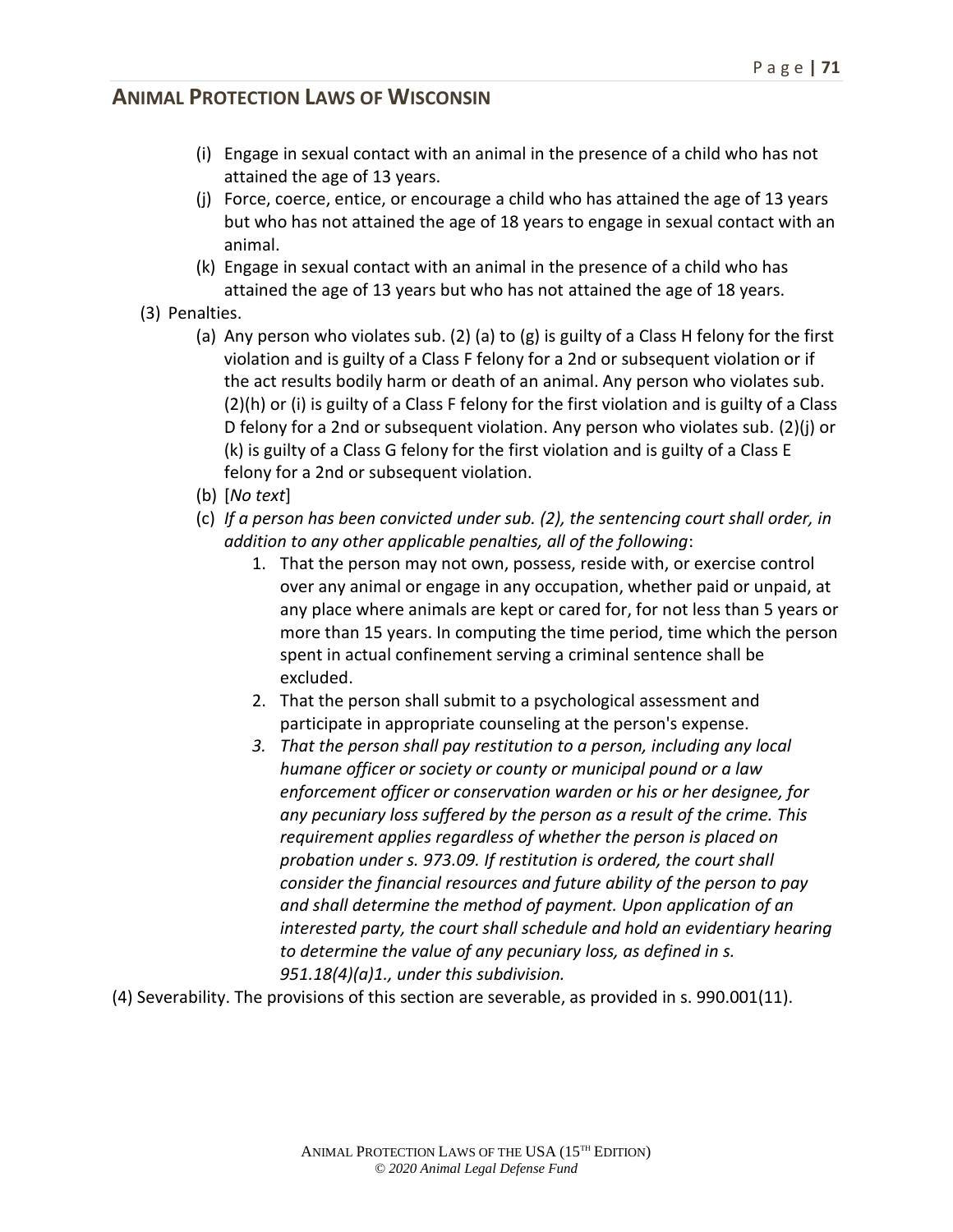#### **WIS. STAT. § 951.18. Penalties.**

- (1) Any person violating s. 951.02, 951.025, 951.03, 951.04, 951.05, 951.06, 951.07, 951.09, 951.10, 951.11, 951.13, 951.14 or 951.15 is subject to a Class C forfeiture. Any person who violates any of these provisions within 3 years after a humane officer issues an abatement order under s. 173.11 prohibiting the violation of that provision is subject to a Class A forfeiture. Any person who intentionally or negligently violates any of those sections is guilty of a Class A misdemeanor. Any person who intentionally violates s. 951.02, resulting in the mutilation, disfigurement or death of an animal, is guilty of a Class I felony. Any person who intentionally violates s. 951.02 or 951.06, knowing that the animal that is the victim is used by a law enforcement agency to perform agency functions or duties and causing injury to the animal, is guilty of a Class I felony.
- (2) Any person who violates s. 951.08(2m) or (3) is guilty of a Class A misdemeanor. Any person who violates s. 951.08(1) or (2) is guilty of a Class I felony for the first violation and is guilty of a Class H felony for the 2nd or subsequent violation.
- (2m) Any person who violates s. 951.095 is subject to a Class B forfeiture. Any person who intentionally or negligently violates s. 951.095, knowing that the animal that is the victim is used by a law enforcement agency or fire department to perform agency or department functions or duties, is guilty of a Class A misdemeanor. Any person who intentionally violates s. 951.095, knowing that the animal that is the victim is used by a law enforcement agency or fire department to perform agency or department functions or duties and causing injury to the animal, is guilty of a Class I felony. Any person who intentionally violates s. 951.095, knowing that the animal that is the victim is used by a law enforcement agency or fire department to perform agency or department functions or duties and causing death to the animal, is guilty of a Class H felony.
- $(2s)$  Any person who violates s. 951.097 $(1)(b)$ 1. or  $(2)(a)$ , knowing that the dog that is the victim is a service dog, is guilty of a Class B misdemeanor. Any person who violates s. 951.097(1)(b)2., (2)(b), or (3)(a), knowing that the dog that is the victim is a service dog, is guilty of a Class A misdemeanor. Any person who violates s. 951.097(3)(b) or (4)(a), knowing that the dog that is the victim is a service dog, is guilty of a Class I felony. Any person who violates s. 951.097(4)(b) or (5), knowing that the dog that is the victim is a service dog, is guilty of a Class H felony.
- (3) In addition to penalties applicable to this chapter under this section, a district attorney may apply to any court of competent jurisdiction for a temporary or permanent injunction restraining any person from violating this chapter.
- (4) *In addition to penalties applicable to this chapter under this section:*
	- (a)
- 1. *In this paragraph, "pecuniary loss" means any of the following:*
	- a. *All special damages, but not general damages, including the money equivalent of loss resulting from property taken, destroyed, broken, or otherwise harmed and out-of-pocket losses, such as medical expenses.*
	- b. *Reasonable out-of-pocket expenses incurred by the victim resulting*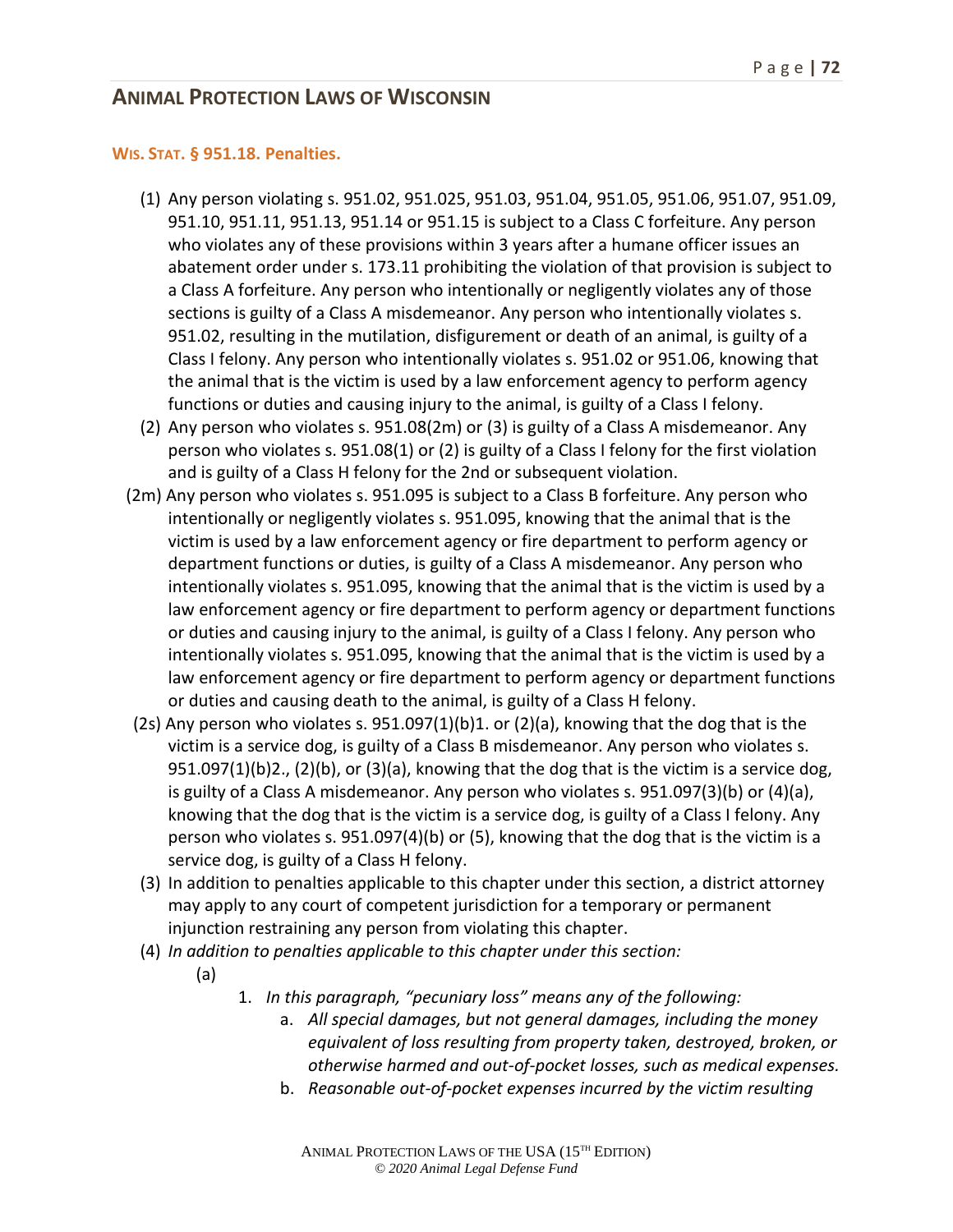*from the filing of charges or cooperating in the investigation and prosecution of an offense under this chapter.*

- c. *Expenses in keeping any animal that is involved in the crime.*
- d. *In a case under s. 951.095 or 951.097, the value of a replacement animal, if the affected animal is incapacitated or dead; the cost of training a replacement animal; or the cost of retraining the affected animal. The court shall base any determination of the value of a replacement service dog on the value of the service dog to the user and not on its cost or fair market value.*
- e. *In a case under s. 951.095 or 951.097, all related veterinary and care expenses.*
- f. *In a case under s. 951.095 or 951.097, the medical expenses of the animal's user, the cost of training the animal's user, and compensation for income lost by the animal's user.*
- 2. *A sentencing court shall require a criminal violator to pay restitution to a person, including any local humane officer or society or county or municipal pound or a law enforcement officer or conservation warden, for any pecuniary loss suffered by the person as a result of the crime. This requirement applies regardless of whether the criminal violator is placed on probation under s. 973.09. If restitution is ordered, the court shall consider the financial resources and future ability of the criminal violator to pay and shall determine the method of payment. Upon the application of any interested party, the court shall schedule and hold an evidentiary hearing to determine the value of any pecuniary loss under this paragraph.*
- (b)
- 1. A sentencing court may order that an animal be delivered to the local humane officer or society or the county or municipal pound or to a law enforcement officer if a person commits a crime under this chapter, the person is the owner of the animal that is involved in the crime and the court considers the order to be reasonable and appropriate. A sentencing court may order that an animal be delivered to the department of natural resources, if the animal is a wild animal that is subject to regulation under ch. 169 and the court considers the order to be reasonable and appropriate. The society, pound or, officer or department of natural resources shall release the animal to a person other than the owner or dispose of the animal in a proper and humane manner. If the animal is a dog, the release or disposal shall be in accordance with s. 173.23(1m), except that the fees under s. 173.23(1m)(a)4. do not apply if the expenses are covered under s. 173.24. If the animal is not a dog, the society, pound or officer may charge a fee for the release of the animal.
- 2. If the court is sentencing a person covered under s. 173.12 (3) (a) 173.22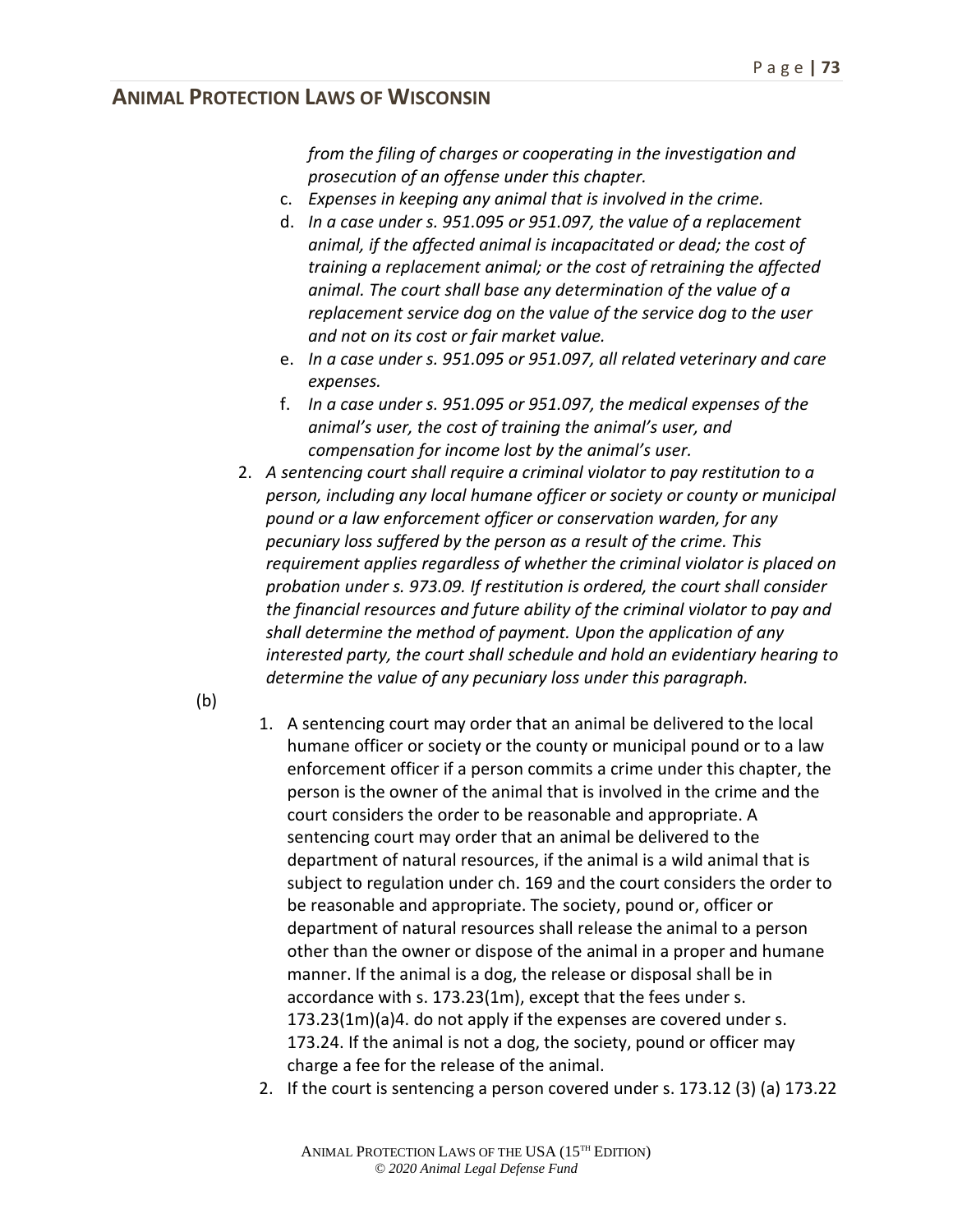- (4) (d) 2. and an animal has been seized under s. 173.12 173.13 (1) (a) 8., the court shall act in accordance with s. 173.12 (3) 173.22 (4) (d) 2.
- (c) Except as provided in s. 951.08(2m), a sentencing court may order that the criminal violator may not own, possess or train any animal or type or species of animal for a period specified by the court, but not to exceed 5 years. In computing the time period, time which the person spent in actual confinement serving a sentence shall be excluded.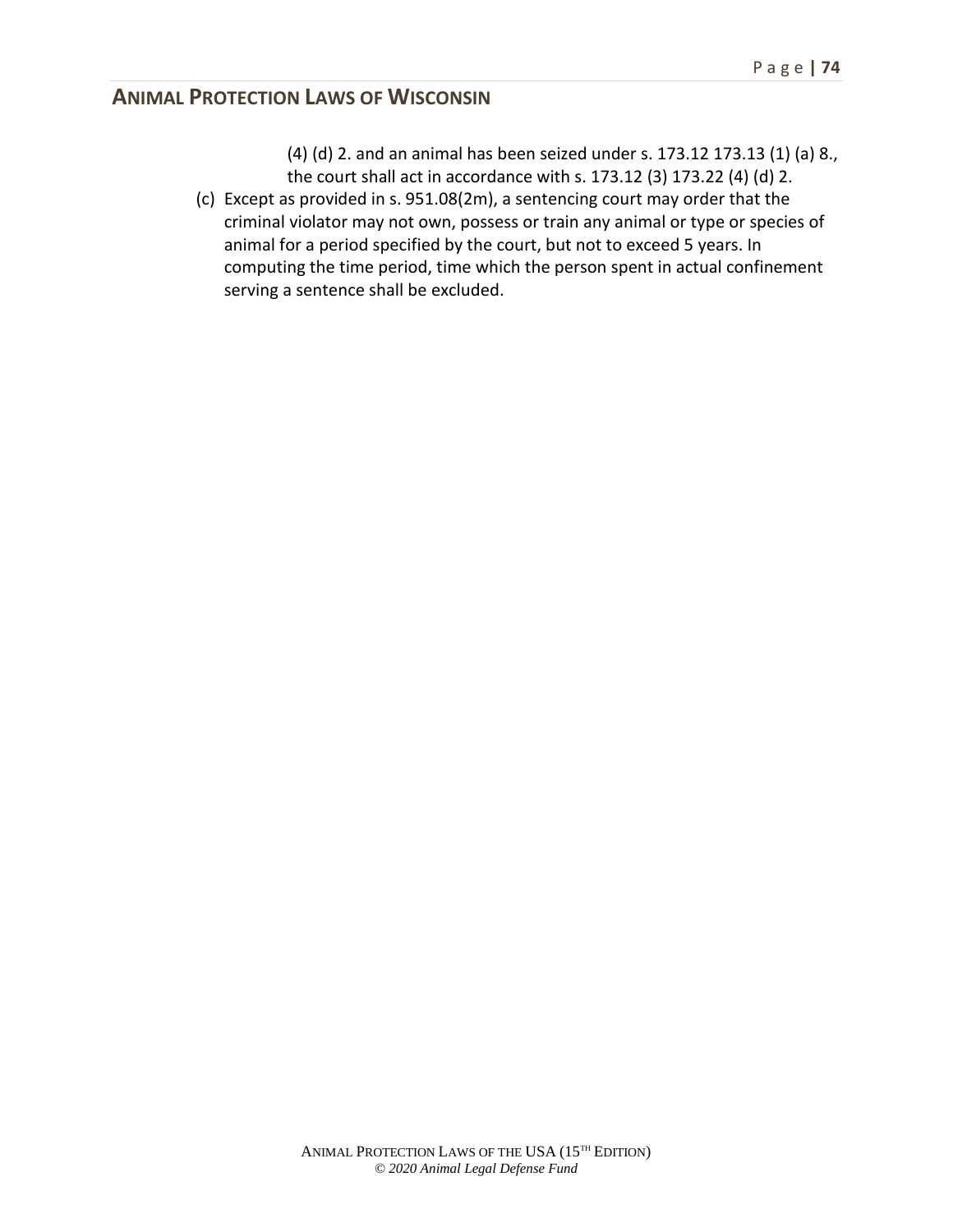## **15. FORFEITURE & POSSESSION BANS**

#### **WIS. STAT. § 173.19. Animals considered unclaimed.**

- (1) *Except as provided in sub. (1m), a political subdivision or person contracting under s. 173.15 (1) may treat any animal taken into custody under s. 173.13 (1) (a) 1. as an unclaimed animal subject to s. 173.23 (1m) if, within 4 days after custody is taken of the animal, it is not claimed by and returned to its owner under s. 173.23 (1).*
- (1m) *Notwithstanding sub. (1), a political subdivision or person contracting under s. 173.15 (1) may not euthanize the animal taken into custody under s. 173.13 (1) (a) 1. before 7 days have elapsed after custody is taken, except to alleviate physical suffering or to protect the safety of shelter staff, volunteers, or the public.*
	- (2) *Except as provided in sub. (3), a political subdivision or person contracting under s. 173.15 (1) may treat any animal taken into custody under s. 173.13 (1) (a) 3., 4., or 9. as an unclaimed animal subject to s. 173.23 (1m) if, within 7 days after custody is taken of the animal, it is not claimed by and returned to its owner under s. 173.23 (1), except that an animal taken into custody under s. 173.13 (1) (a) 3. or 4. may not be treated as unclaimed if its owner files a petition under s. 173.22 (1) within 7 days after custody is taken.*
	- (3) *If an animal is taken into custody under s. 173.13 (1) (a) 3., 4., or 9. and also taken into custody under s. 173.13 (1) (a) 1., only sub. (1) applies to that animal.*

#### **WIS. STAT. § 173.23. Disposition of animals.**

- **(1) Claim and return.** Except as provided in sub. (4) or s. 173.21 (1), a political subdivision or person contracting under s. 173.15 (1) shall return an animal described in s. 173.13 (1)
	- (a) 1., 3., 4., 6., 8. or 9. to its owner upon the happening of all of the following:
		- (a) The owner claims the animal and provides reasonable evidence of ownership.
		- (b) If licensure is required by statute or ordinance, the animal is licensed or assurance of licensure by prepayment is given.
		- (c) If vaccination is required by statute or ordinance, the animal is vaccinated or assurance of vaccination by prepayment is given.
		- (d) All charges for custody, care, vaccination and treatment are paid.

**(1m)** *Unclaimed animals. A political subdivision or a person contracting under s. 173.15 (1) that has custody of an animal considered unclaimed under sub.(3)(a)3., (5)(c) or (6) or s. 173.13 (3)(c), 173.19, or 173.22(4)(d)2. or (f) or an unwanted animal may do any of the following:*

- (a) *Release the animal to any person other than the owner if all of the following apply:*
	- 1. *The person provides his or her name and address.*
	- 2. *If licensure is required by statute or ordinance, the animal is licensed or*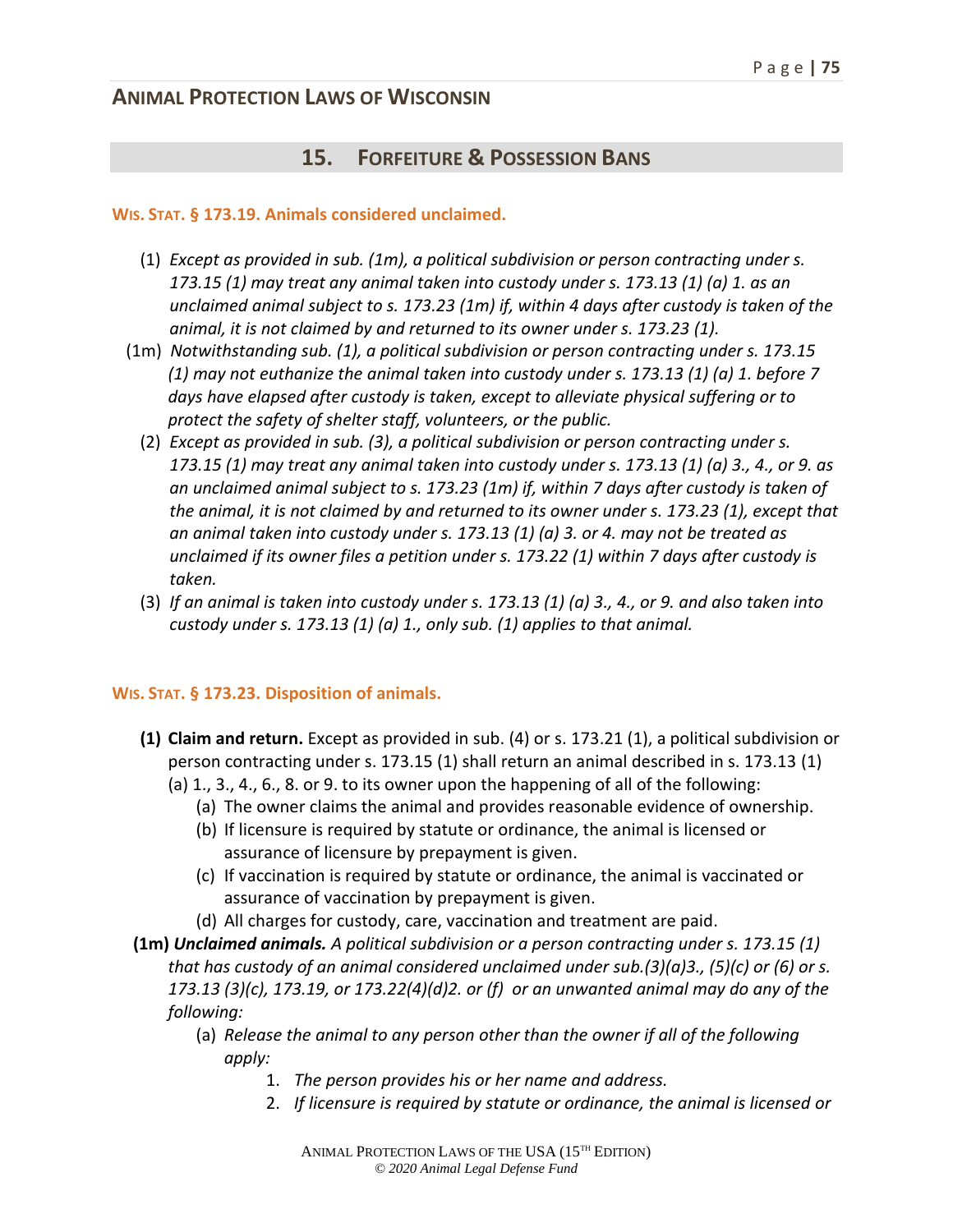*assurance of licensure is given by evidence of prepayment.*

- 3. *If vaccination is required by statute or ordinance, the animal is vaccinated or assurance of vaccination is given by evidence of prepayment.*
- 4. *Any charges imposed by the political subdivision or person contracting under s. 173.15 (1) for custody, care, vaccination and treatment are paid or waived.*
- (b) *If the animal is not a dog or cat, sell the animal at public auction, including sale at a licensed animal market.*
- (c) *Euthanize the animal.*
- (d) *If the animal is a stray or abandoned dog, release the dog under s. 174.13.*
- **(1s) Proceeds of sale.** If the owner of an animal sold under sub. (1m)(b) files a claim and provides proof of ownership within 30 days after the sale, the sale proceeds, less the cost of custody, care, treatment and sale, shall be returned to the owner.
- **(2)** *Animals not returned to owner. If an animal in the custody of a political subdivision, other than an animal to which sub. (1m) applies, is not returned to the owner under sub. (1) or (5)(b) or s. 173.21 (4) or 173.22 or disposed of under sub. (4) or (5)(a), it shall be disposed of under a court order under sub. (3) or s. 951.18 (4).*
- **(3)** *Court order.* 
	- (a) *A political subdivision or person contracting under s. 173.15(1)may petition the circuit court for an order doing any of the following with respect to an animal taken into custody by a law enforcement officer or a humane officer or withheld under s. 173.21(1):*
		- 1. Providing for payment for the custody, care or treatment of the animal.
		- 2. Requiring the owner of the animal to post bond for the costs of custody, care or treatment of the animal pending the outcome of any other proceeding.
		- 3. *Authorizing the sale, destruction, treatment as unclaimed under sub. (1m), or other disposal of the animal.*
	- (b) The petition shall set forth the basis for the petitioned-for relief.
	- (c) The political subdivision shall serve a copy of the petition, in the manner provided in s. 801.11, upon the owner of the animal, if known.
	- (d) The court shall conduct a hearing on the petition. The petitioner and any person upon whom a copy of the petition was served may appear as a party.
	- (e) The court shall issue its order after hearing and may grant, modify and grant or deny the petitioned-for relief, after considering the interests of the animal, the owner of the animal, the political subdivision and the public. The court may not consider the impact of any payments made under s. 173.22 (4) (f) on these interests.
- **(4)** *Injured or dangerous animals. A political subdivision or person contracting under s. 173.15(1) who has custody of an animal may have the animal euthanized if there are reasonable grounds to believe that any of the following applies:*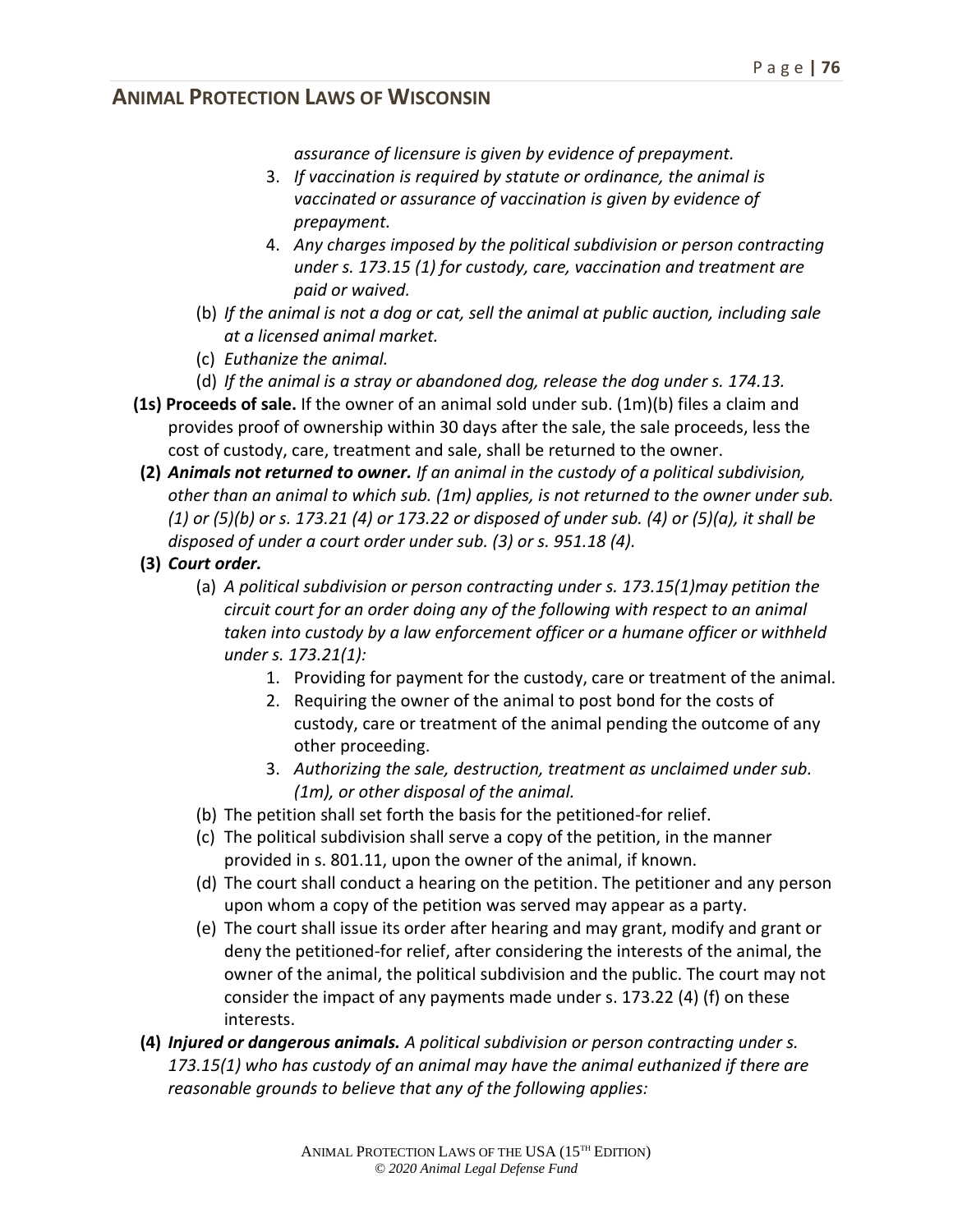- (a) *The animal is hopelessly injured beyond any reasonable chance of recovery.*
- (b) *The animal poses an imminent threat to public health or safety.*
- (c) *The animal poses an imminent threat to the health or safety of itself or its custodian.*
- **(5) Animal not confined as required by quarantine order.** 
	- (a) A political subdivision or person contracting under s. 173.15 (1) that has custody of an animal that was not confined as required by a quarantine order issued under any statute, rule or ordinance relating to the control of any animal disease shall confine the animal for the duration of the quarantine or shall euthanize the animal with the written permission of the owner or, if the animal is determined to be diseased, at the direction of the person issuing the quarantine order.
	- (b) Unless the person issuing the quarantine order directs that the animal be euthanized because it is diseased, at the end of the quarantine period the political subdivision or person contracting under s. 173.15 (1) shall return the animal to its owner if the owner complies with sub.  $(1)(a)$  to  $(d)$  no later than the 7th day after the day on which the political subdivision or person contracting under s. 173.15 (1) demands that the owner claim the animal and pay for its custody, care and treatment.
	- (c) If an owner does not comply with sub. (1)(a) to (d) within the time provided in par. (b), the animal is considered an unclaimed animal under sub. (1m).
	- (d) Before euthanizing an animal that is in custody because it was not confined as required by a quarantine order, the person with custody of the animal shall notify the person who issued the order. If the person who issued the order determines that testing of specimens is necessary to determine the disease status of the animal, the person with custody shall collect the specimens.
- **(6)** *Noncompliance by owner. If an owner is ordered under sub. (3) to pay, or post bond for the payment of, costs of custody, care or treatment of an animal, and refuses to do so upon demand, the animal shall be treated as an unclaimed animal subject to sub. (1m).*

#### **WIS. STAT. § 944.18. Bestiality.**

- (1) Definitions. In this section:
	- (a) "Animal" means any creature, either alive or dead, except a human being.
	- (b) "Obscene material" has the meaning given in s. 944.21(2)(c).
	- (c) "Photograph or film" means the making of a photograph, motion picture film, video tape, digital image, or any other recording.
	- (d) "Sexual contact" means any of the following types of contact that is not an accepted veterinary medical practice, an accepted animal husbandry practice that provides care for animals, an accepted practice related to the insemination of animals for the purpose of procreation, or an accepted practice related to conformation judging: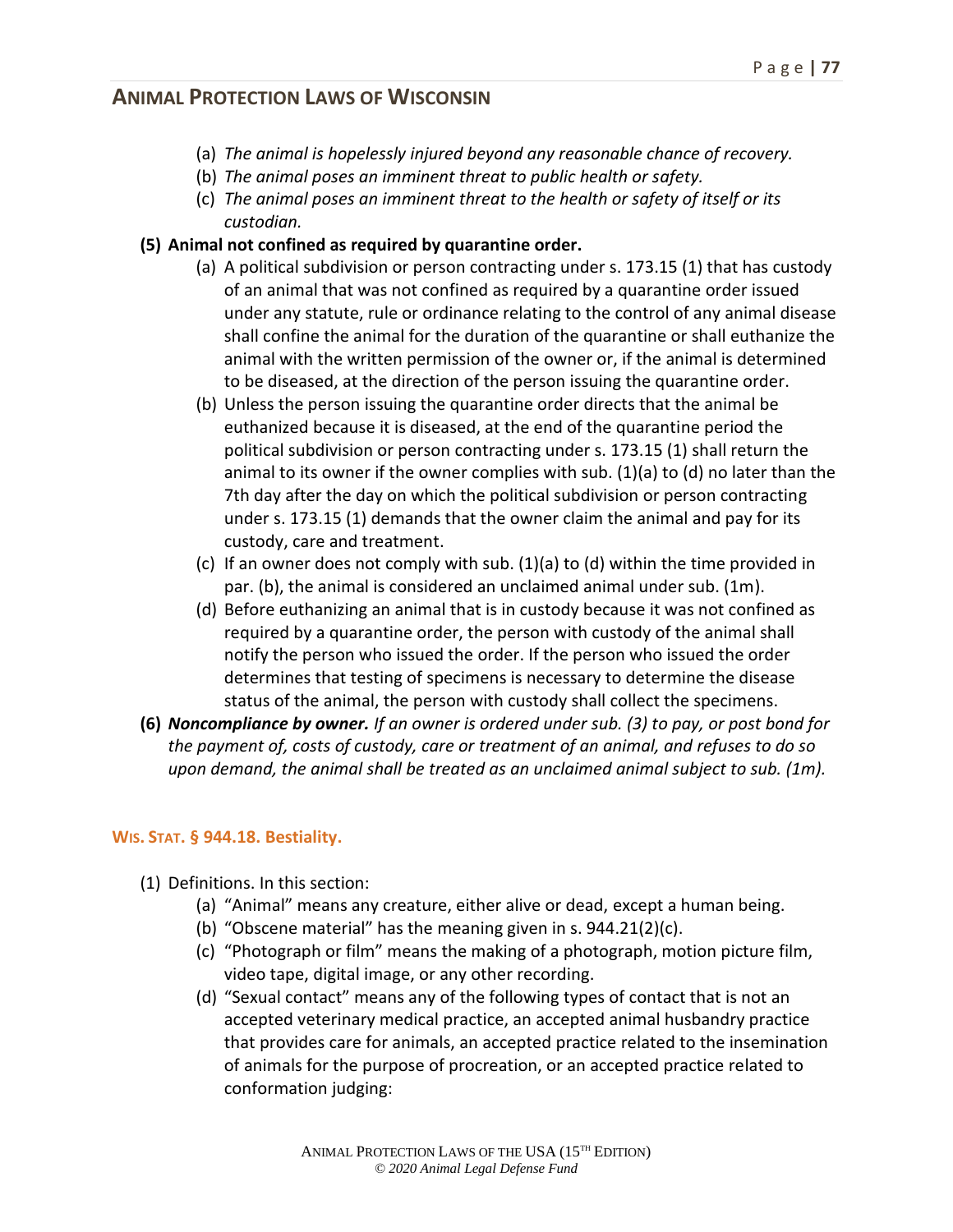- 1. An act between a person and an animal involving physical contact between the sex organ, genitals, or anus of one and the mouth, sex organ, genitals, or anus of the other.
- 2. Any touching or fondling by a person, either directly or through clothing, of the sex organ, genitals, or anus of an animal or any insertion, however slight, of any part of a person's body or any object into the vaginal or anal opening of an animal.
- 3. Any insertion, however slight, of any part of an animal's body into the vaginal or anal opening of a person.
- (2) Prohibited conduct. No person may knowingly do any of the following:
	- (a) Engage in sexual contact with an animal.
	- (b) Advertise, offer, accept an offer, sell, transfer, purchase, or otherwise obtain an animal with the intent that it be used for sexual contact in this state.
	- (c) Organize, promote, conduct, or participate as an observer of an act involving sexual contact with an animal.
	- (d) Permit sexual contact with an animal to be conducted on any premises under his or her ownership or control.
	- (e) Photograph or film obscene material depicting a person engaged in sexual contact with an animal.
	- (f) Distribute, sell, publish, or transmit obscene material depicting a person engaged in sexual contact with an animal.
	- (g) Possess with the intent to distribute, sell, publish, or transmit obscene material depicting a person engaged in sexual contact with an animal.
	- (h) Force, coerce, entice, or encourage a child who has not attained the age of 13 years to engage in sexual contact with an animal.
	- (i) Engage in sexual contact with an animal in the presence of a child who has not attained the age of 13 years.
	- (j) Force, coerce, entice, or encourage a child who has attained the age of 13 years but who has not attained the age of 18 years to engage in sexual contact with an animal.
	- (k) Engage in sexual contact with an animal in the presence of a child who has attained the age of 13 years but who has not attained the age of 18 years.
- (3) Penalties.
	- (a) Any person who violates sub. (2) (a) to (g) is guilty of a Class H felony for the first violation and is guilty of a Class F felony for a 2nd or subsequent violation or if the act results bodily harm or death of an animal. Any person who violates sub. (2)(h) or (i) is guilty of a Class F felony for the first violation and is guilty of a Class D felony for a 2nd or subsequent violation. Any person who violates sub. (2)(j) or (k) is guilty of a Class G felony for the first violation and is guilty of a Class E felony for a 2nd or subsequent violation.
	- **(b) Note: [in what appears to be a drafting error, the statute contains no subsection"(b") - the next substantive subsection is "(c)"]**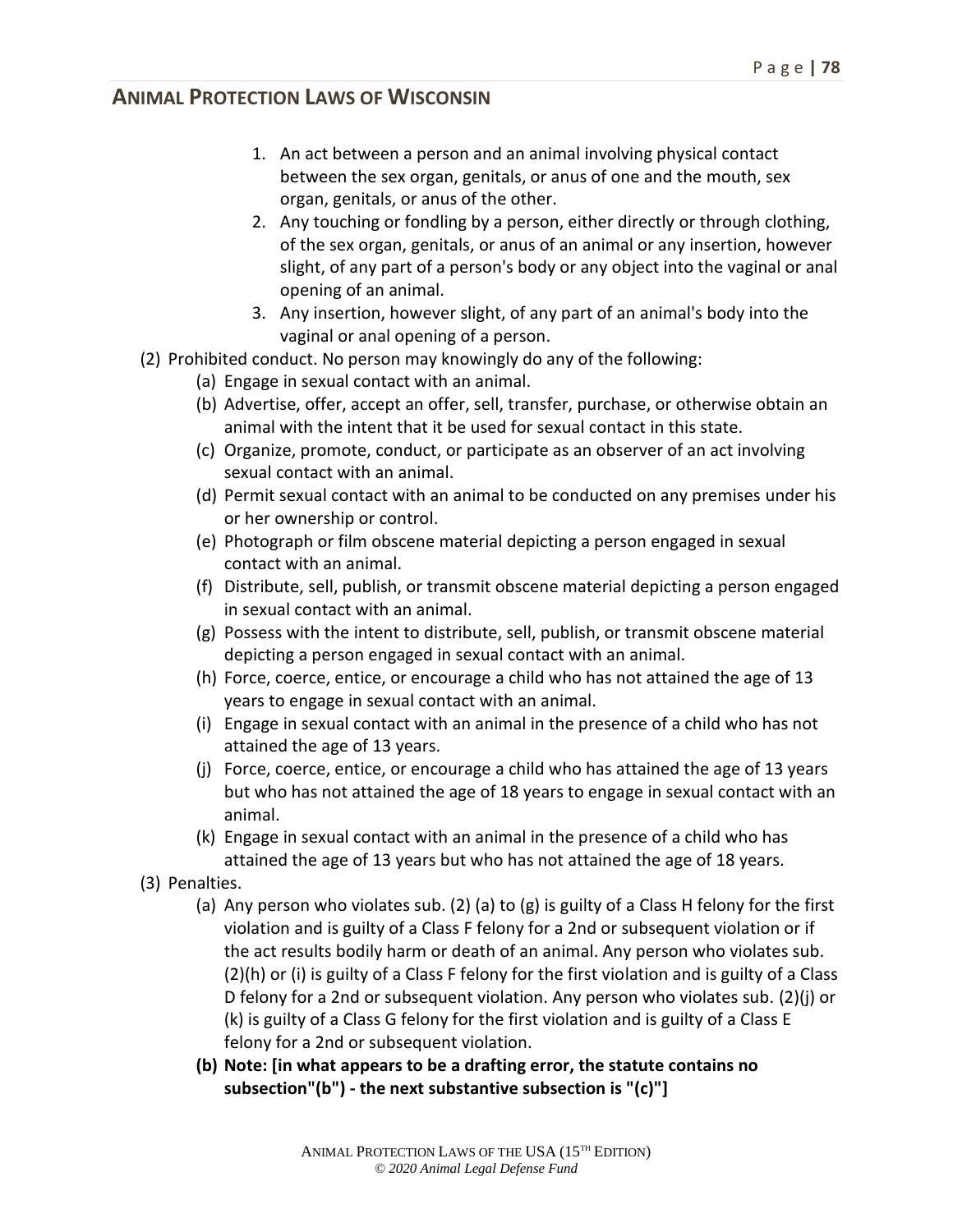- (c) *If a person has been convicted under sub. (2), the sentencing court shall order, in addition to any other applicable penalties, all of the following*:
	- 1. *That the person may not own, possess, reside with, or exercise control over any animal or engage in any occupation, whether paid or unpaid, at any place where animals are kept or cared for, for not less than 5 years or more than 15 years. In computing the time period, time which the person spent in actual confinement serving a criminal sentence shall be excluded*.
	- 2. That the person shall submit to a psychological assessment and participate in appropriate counseling at the person's expense.
	- *3.* That the person shall pay restitution to a person, including any local humane officer or society or county or municipal pound or a law enforcement officer or conservation warden or his or her designee, for any pecuniary loss suffered by the person as a result of the crime. This requirement applies regardless of whether the person is placed on probation under s. 973.09. If restitution is ordered, the court shall consider the financial resources and future ability of the person to pay and shall determine the method of payment. Upon application of an interested party, the court shall schedule and hold an evidentiary hearing to determine the value of any pecuniary loss, as defined in s. 951.18(4)(a)1., under this subdivision*.*

(4) Severability. The provisions of this section are severable, as provided in s. 990.001(11).

#### **WIS. STAT. § 951.08. Instigating fights between animals.**

- (1) No person may intentionally instigate, promote, aid or abet as a principal, agent or employee, or participate in the earnings from, or intentionally maintain or allow any place to be used for a cockfight, dog fight, bullfight or other fight between the same or different kinds of animals or between an animal and a person. This section does not prohibit events or exhibitions commonly featured at rodeos or bloodless bullfights.
- (2) No person may own, possess, keep or train any animal with the intent that the animal be engaged in an exhibition of fighting.
- (2m) *If a person has been convicted under sub. (1) or (2), the person may not own, possess, keep or train any animal for a period of 5 years after the conviction. In computing the 5 year period, time which the person spent in actual confinement serving a criminal sentence shall be excluded. The person may move the sentencing court to have this requirement waived. The court may waive the requirement except that the waiver may not authorize the person to own, possess, keep or train animals of the species involved in the offense under sub. (1) or (2).*
	- (3) No person may intentionally be a spectator at a cockfight, dog fight, bullfight or other fight between the same or different kinds of animals or between an animal and a person.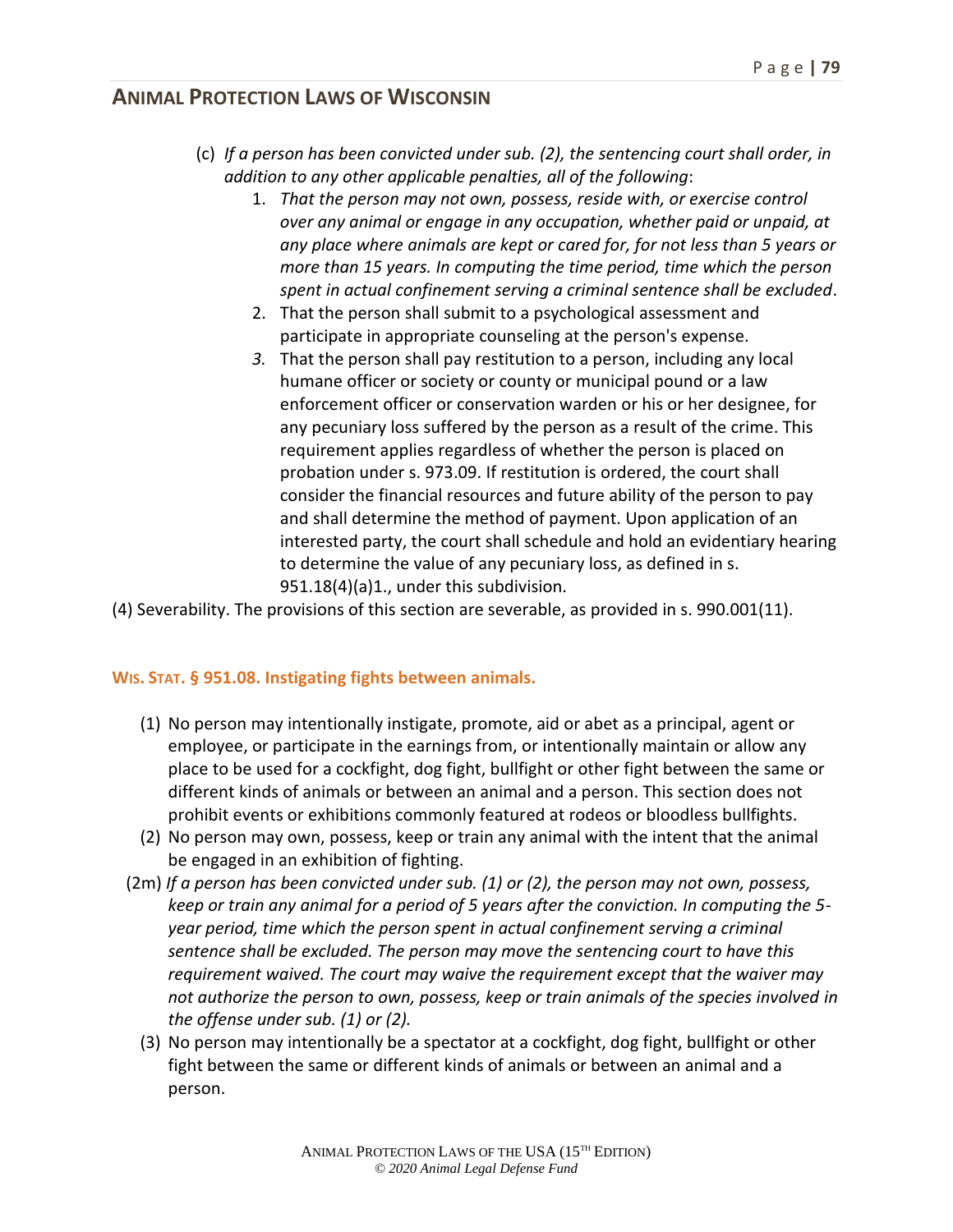#### **WIS. STAT. § 951.18. Penalties.**

- (1) Any person violating s. 951.02, 951.025, 951.03, 951.04, 951.05, 951.06, 951.07, 951.09, 951.10, 951.11, 951.13, 951.14 or 951.15 is subject to a Class C forfeiture. Any person who violates any of these provisions within 3 years after a humane officer issues an abatement order under s. 173.11 prohibiting the violation of that provision is subject to a Class A forfeiture. Any person who intentionally or negligently violates any of those sections is guilty of a Class A misdemeanor. Any person who intentionally violates s. 951.02, resulting in the mutilation, disfigurement or death of an animal, is guilty of a Class I felony. Any person who intentionally violates s. 951.02 or 951.06, knowing that the animal that is the victim is used by a law enforcement agency to perform agency functions or duties and causing injury to the animal, is guilty of a Class I felony.
- (2) Any person who violates s. 951.08(2m) or (3) is guilty of a Class A misdemeanor. Any person who violates s. 951.08(1) or (2) is guilty of a Class I felony for the first violation and is guilty of a Class H felony for the 2nd or subsequent violation.
- (2m) Any person who violates s. 951.095 is subject to a Class B forfeiture. Any person who intentionally or negligently violates s. 951.095, knowing that the animal that is the victim is used by a law enforcement agency or fire department to perform agency or department functions or duties, is guilty of a Class A misdemeanor. Any person who intentionally violates s. 951.095, knowing that the animal that is the victim is used by a law enforcement agency or fire department to perform agency or department functions or duties and causing injury to the animal, is guilty of a Class I felony. Any person who intentionally violates s. 951.095, knowing that the animal that is the victim is used by a law enforcement agency or fire department to perform agency or department functions or duties and causing death to the animal, is guilty of a Class H felony.
- $(2s)$  Any person who violates s. 951.097 $(1)(b)$ 1. or  $(2)(a)$ , knowing that the dog that is the victim is a service dog, is guilty of a Class B misdemeanor. Any person who violates s. 951.097(1)(b)2., (2)(b), or (3)(a), knowing that the dog that is the victim is a service dog, is guilty of a Class A misdemeanor. Any person who violates s. 951.097(3)(b) or (4)(a), knowing that the dog that is the victim is a service dog, is guilty of a Class I felony. Any person who violates s. 951.097(4)(b) or (5), knowing that the dog that is the victim is a service dog, is guilty of a Class H felony.
- (3) In addition to penalties applicable to this chapter under this section, a district attorney may apply to any court of competent jurisdiction for a temporary or permanent injunction restraining any person from violating this chapter.
- (4) *In addition to penalties applicable to this chapter under this section:*
	- (a)
- 1. In this paragraph, "pecuniary loss" means any of the following:
	- a. All special damages, but not general damages, including the money equivalent of loss resulting from property taken, destroyed, broken, or otherwise harmed and out-of-pocket losses, such as medical expenses.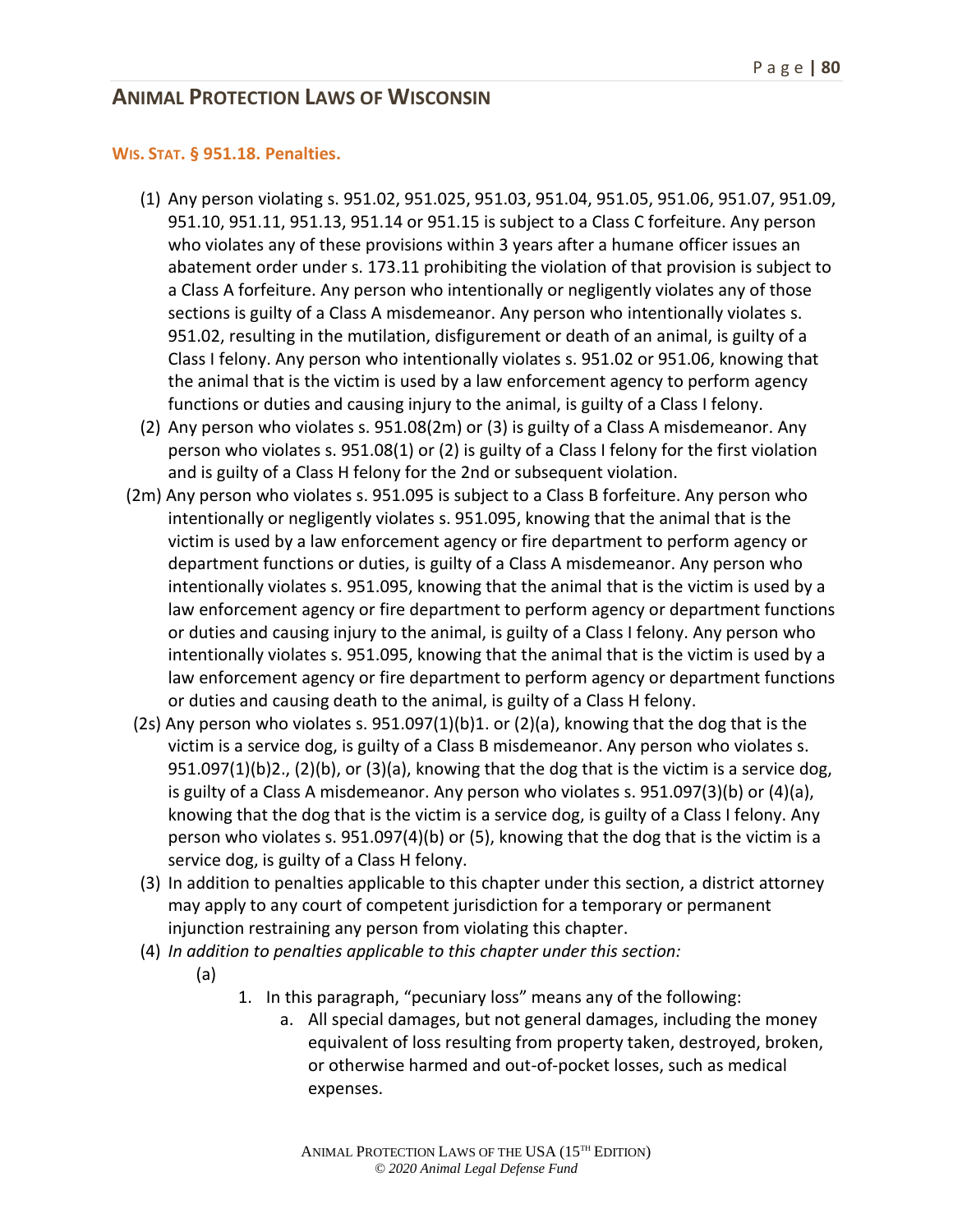- b. Reasonable out-of-pocket expenses incurred by the victim resulting from the filing of charges or cooperating in the investigation and prosecution of an offense under this chapter.
- c. Expenses in keeping any animal that is involved in the crime.
- d. In a case under s. 951.095 or 951.097, the value of a replacement animal, if the affected animal is incapacitated or dead; the cost of training a replacement animal; or the cost of retraining the affected animal. The court shall base any determination of the value of a replacement service dog on the value of the service dog to the user and not on its cost or fair market value.
- e. In a case under s. 951.095 or 951.097, all related veterinary and care expenses.
- f. In a case under s. 951.095 or 951.097, the medical expenses of the animal's user, the cost of training the animal's user, and compensation for income lost by the animal's user.
- 2. A sentencing court shall require a criminal violator to pay restitution to a person, including any local humane officer or society or county or municipal pound or a law enforcement officer or conservation warden, for any pecuniary loss suffered by the person as a result of the crime. This requirement applies regardless of whether the criminal violator is placed on probation under s. 973.09. If restitution is ordered, the court shall consider the financial resources and future ability of the criminal violator to pay and shall determine the method of payment. Upon the application of any interested party, the court shall schedule and hold an evidentiary hearing to determine the value of any pecuniary loss under this paragraph.
- (b)
- 1. *A sentencing court may order that an animal be delivered to the local humane officer or society or the county or municipal pound or to a law enforcement officer if a person commits a crime under this chapter, the person is the owner of the animal that is involved in the crime and the court considers the order to be reasonable and appropriate. A sentencing court may order that an animal be delivered to the department of natural resources, if the animal is a wild animal that is subject to regulation under ch. 169 and the court considers the order to be reasonable and appropriate. The society, pound or, officer or department of natural resources shall release the animal to a person other than the owner or dispose of the animal in a proper and humane manner. If the animal is a dog, the release or disposal shall be in accordance with s. 173.23(1m), except that the fees under s. 173.23(1m)(a)4. do not apply if the expenses are covered under s. 173.24. If the animal is not a dog, the society, pound or officer may charge a fee for the release of the animal.*
- 2. If the court is sentencing a person covered under s. 173.12 (3) (a) 173.22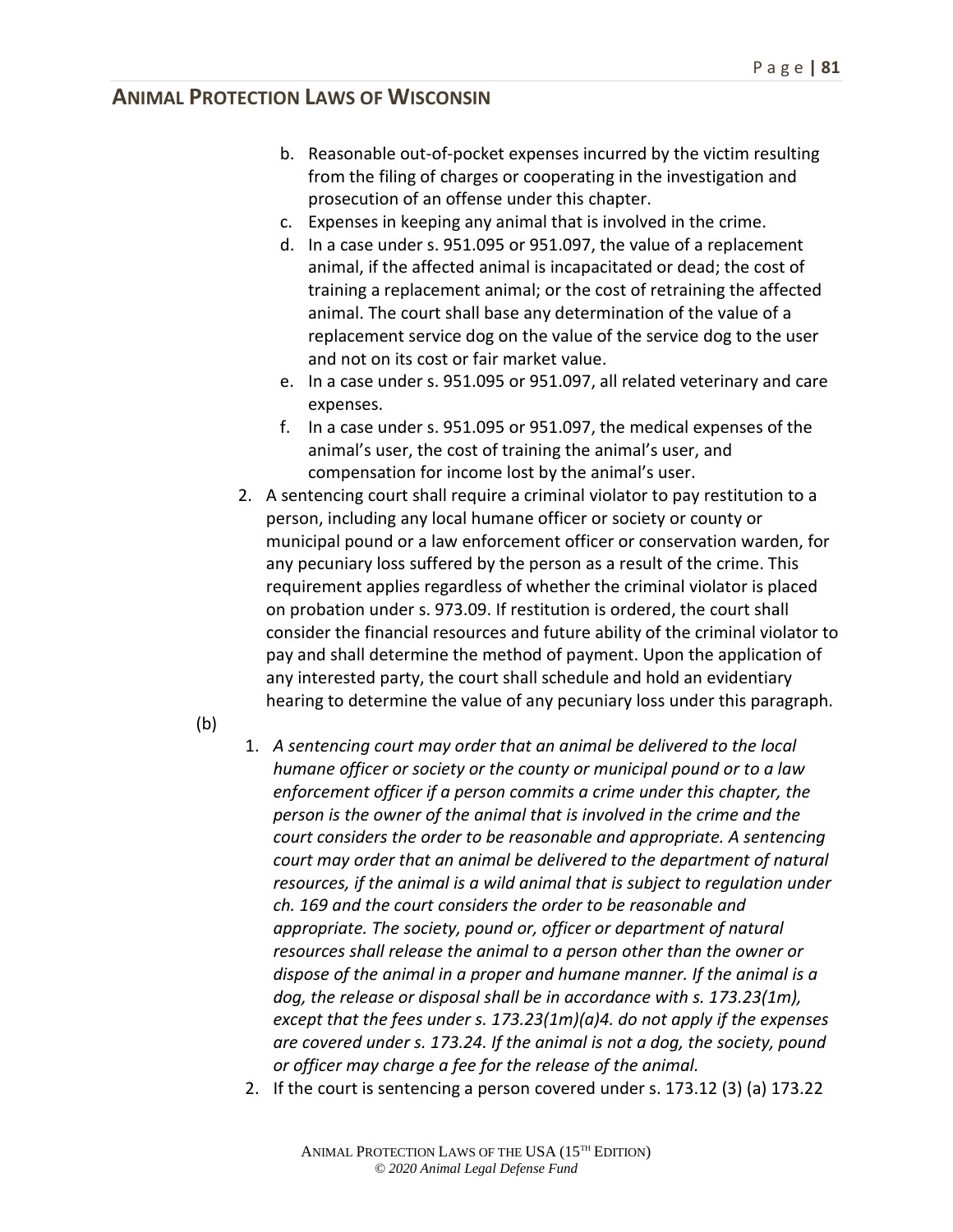- (4) (d) 2. and an animal has been seized under s. 173.12 173.13 (1) (a) 8., the court shall act in accordance with s. 173.12 (3) 173.22 (4) (d) 2..
- (c) *Except as provided in s. 951.08(2m), a sentencing court may order that the criminal violator may not own, possess or train any animal or type or species of animal for a period specified by the court, but not to exceed 5 years. In computing the time period, time which the person spent in actual confinement serving a sentence shall be excluded.*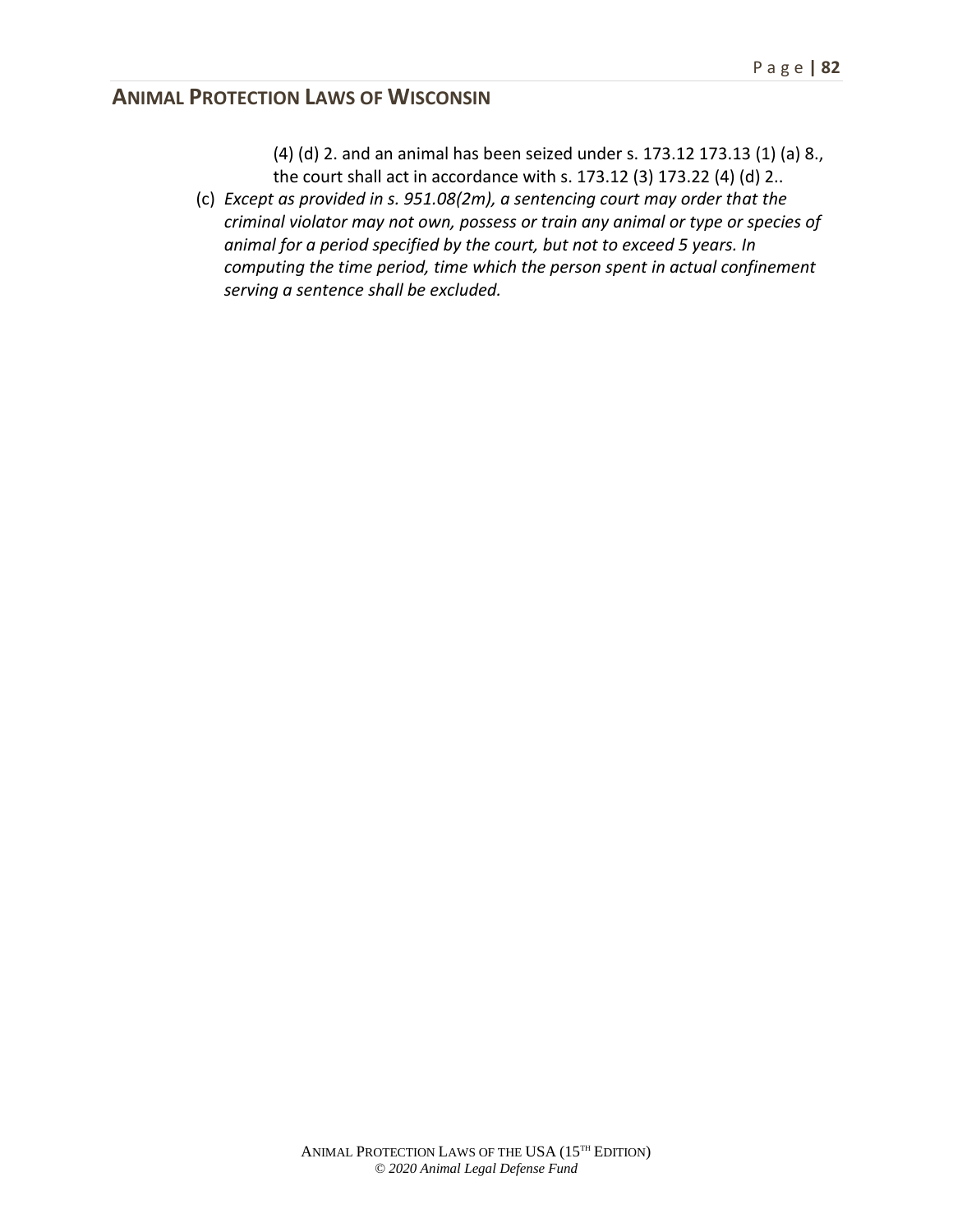#### **16. COURT-ORDERED TREATMENT**

#### **WIS. STAT. § 944.18. Bestiality.**

- (2) Definitions. In this section:
	- (a) "Animal" means any creature, either alive or dead, except a human being.
	- (b) "Obscene material" has the meaning given in s. 944.21(2)(c).
	- (c) "Photograph or film" means the making of a photograph, motion picture film, video tape, digital image, or any other recording.
	- (d) "Sexual contact" means any of the following types of contact that is not an accepted veterinary medical practice, an accepted animal husbandry practice that provides care for animals, an accepted practice related to the insemination of animals for the purpose of procreation, or an accepted practice related to conformation judging:
		- 1. An act between a person and an animal involving physical contact between the sex organ, genitals, or anus of one and the mouth, sex organ, genitals, or anus of the other.
		- 2. Any touching or fondling by a person, either directly or through clothing, of the sex organ, genitals, or anus of an animal or any insertion, however slight, of any part of a person's body or any object into the vaginal or anal opening of an animal.
		- 3. Any insertion, however slight, of any part of an animal's body into the vaginal or anal opening of a person.
- (2) Prohibited conduct. No person may knowingly do any of the following:
	- (l) Engage in sexual contact with an animal.
	- (m)Advertise, offer, accept an offer, sell, transfer, purchase, or otherwise obtain an animal with the intent that it be used for sexual contact in this state.
	- (n) Organize, promote, conduct, or participate as an observer of an act involving sexual contact with an animal.
	- (o) Permit sexual contact with an animal to be conducted on any premises under his or her ownership or control.
	- (p) Photograph or film obscene material depicting a person engaged in sexual contact with an animal.
	- (q) Distribute, sell, publish, or transmit obscene material depicting a person engaged in sexual contact with an animal.
	- (r) Possess with the intent to distribute, sell, publish, or transmit obscene material depicting a person engaged in sexual contact with an animal.
	- (s) Force, coerce, entice, or encourage a child who has not attained the age of 13 years to engage in sexual contact with an animal.
	- (t) Engage in sexual contact with an animal in the presence of a child who has not attained the age of 13 years.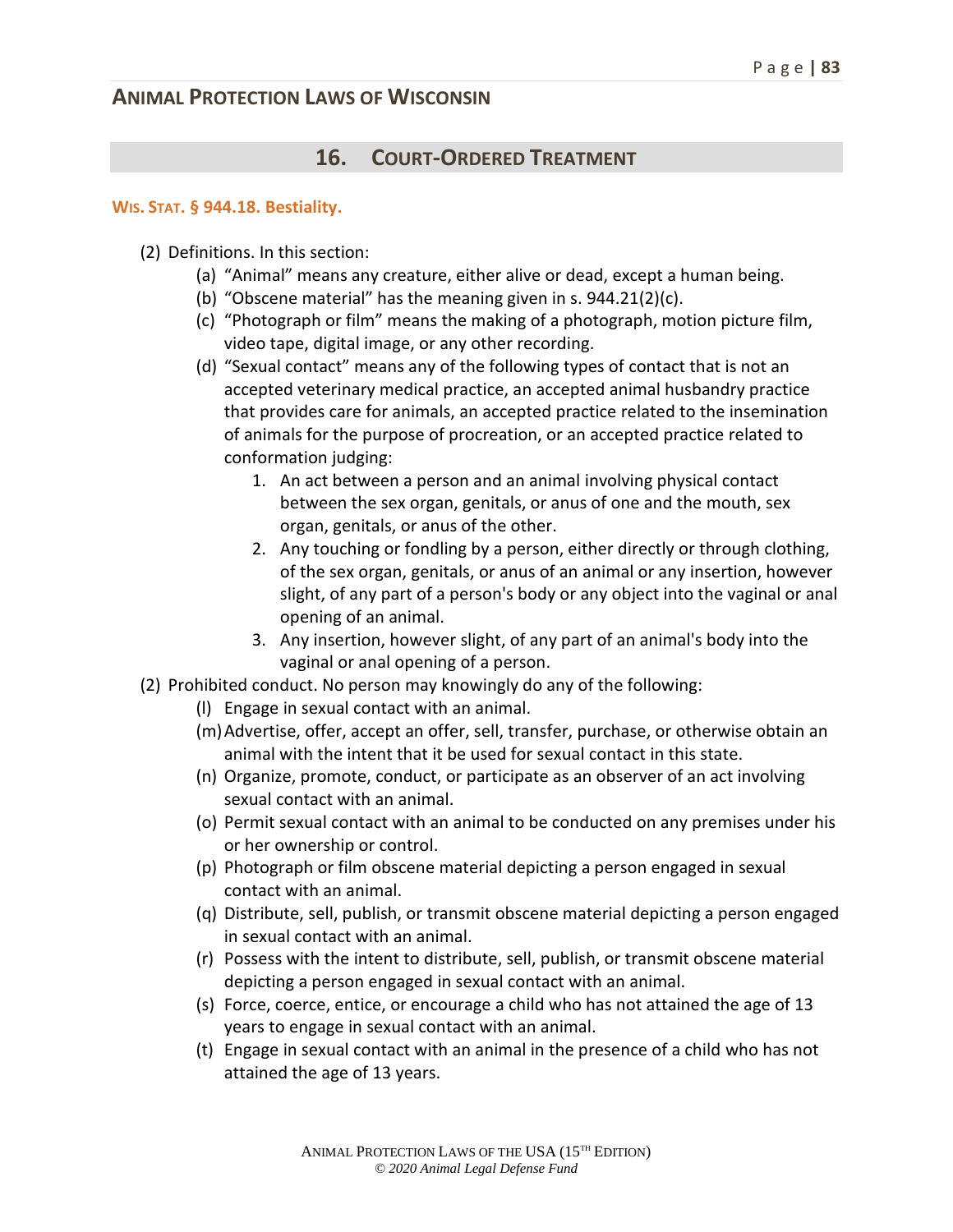- (u) Force, coerce, entice, or encourage a child who has attained the age of 13 years but who has not attained the age of 18 years to engage in sexual contact with an animal.
- (v) Engage in sexual contact with an animal in the presence of a child who has attained the age of 13 years but who has not attained the age of 18 years.
- (3) Penalties.
	- (d) Any person who violates sub. (2) (a) to (g) is guilty of a Class H felony for the first violation and is guilty of a Class F felony for a 2nd or subsequent violation or if the act results bodily harm or death of an animal. Any person who violates sub. (2)(h) or (i) is guilty of a Class F felony for the first violation and is guilty of a Class D felony for a 2nd or subsequent violation. Any person who violates sub. (2)(j) or (k) is guilty of a Class G felony for the first violation and is guilty of a Class E felony for a 2nd or subsequent violation.
	- (e) [*No text*]
	- (f) *If a person has been convicted under sub. (2), the sentencing court shall order, in addition to any other applicable penalties, all of the following*:
		- 1. That the person may not own, possess, reside with, or exercise control over any animal or engage in any occupation, whether paid or unpaid, at any place where animals are kept or cared for, for not less than 5 years or more than 15 years. In computing the time period, time which the person spent in actual confinement serving a criminal sentence shall be excluded.
		- 2. *That the person shall submit to a psychological assessment and participate in appropriate counseling at the person's expense*.
		- *3.* That the person shall pay restitution to a person, including any local humane officer or society or county or municipal pound or a law enforcement officer or conservation warden or his or her designee, for any pecuniary loss suffered by the person as a result of the crime. This requirement applies regardless of whether the person is placed on probation under s. 973.09. If restitution is ordered, the court shall consider the financial resources and future ability of the person to pay and shall determine the method of payment. Upon application of an interested party, the court shall schedule and hold an evidentiary hearing to determine the value of any pecuniary loss, as defined in s. 951.18(4)(a)1., under this subdivi*sion.*

(4) Severability. The provisions of this section are severable, as provided in s. 990.001(11).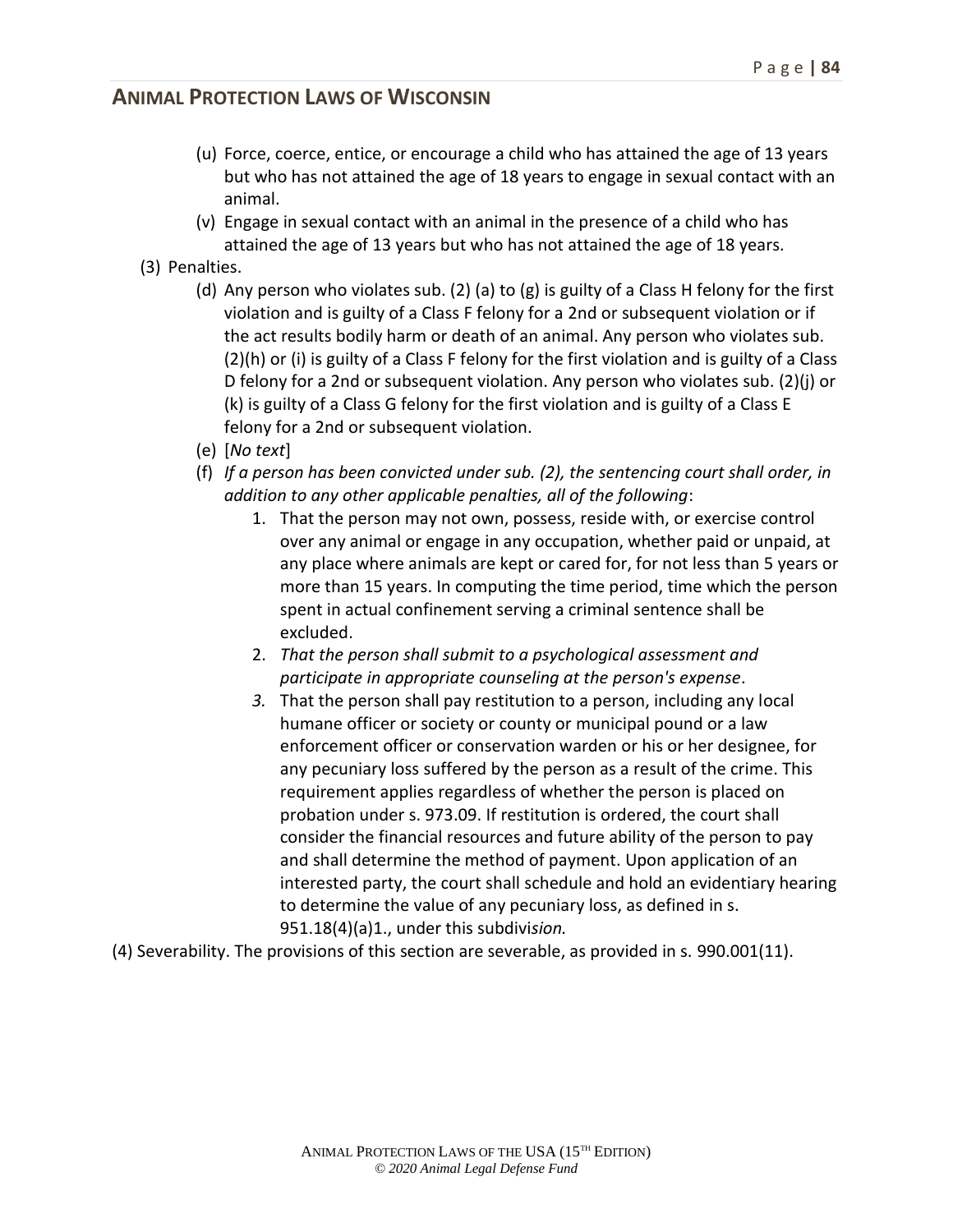### **17. HOT CARS**

#### **WIS. STAT. § 895.484. Civil liability exemption; entering a vehicle to render assistance.**

- (1) *In this section:*
	- (a) *"Domestic animal" means a dog, cat, or other animal that is domesticated and kept as a household pet, but does not include a farm animal, as defined in s. 951.01 (3).*
	- (b) *"Vehicle" means a motor vehicle, or any other vehicle, that is used to transport persons or cargo and that is enclosed.*
- (2) *A person is immune from civil liability for property damage or injury that results from his or her forcible entry into a vehicle if all of the following are true:*
	- (a) *A person or a domestic animal was present in the vehicle and the actor had a good faith belief that the person or domestic animal was in imminent danger of suffering bodily harm unless he or she exited or was removed from the vehicle.*
	- (b) *The actor determined that the vehicle was locked and that forcible entry was necessary to enable the actor to enter the vehicle or to enable the person or domestic animal to be removed from or to exit the vehicle.*
	- (c) *The actor dialed the telephone number "911" or otherwise contacted law enforcement, emergency medical services, or animal control before he or she forcibly entered the vehicle.*
	- (d) *The actor remained with the person or domestic animal until a law enforcement officer, emergency medical service provider, animal control officer, or other emergency medical responder, as defined in s. 256.01 (4p), arrived at the scene.*
	- (e) *The actor used no more force than he or she reasonably believed necessary to enter the vehicle in order to remove the person or domestic animal or to allow the person or domestic animal to exit the vehicle.*
	- (f) *If the actor left the scene before the owner or operator of the vehicle returned to the scene, the actor placed a notice on the windshield of the vehicle that included his or her name, telephone number, and mailing address, the reason he or she entered the vehicle, and the location, if known, of the person or domestic animal when the actor left the scene.*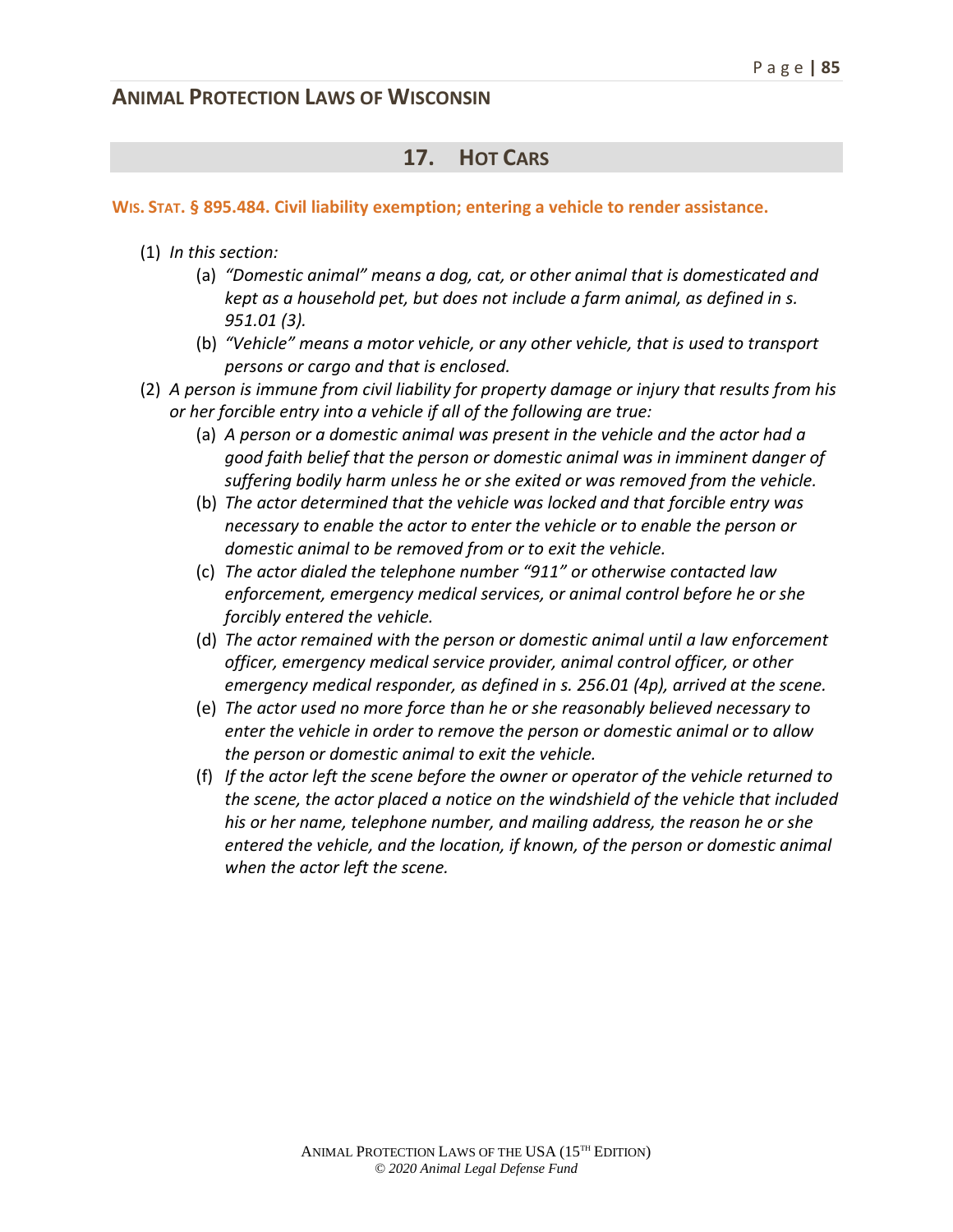# **18. CIVIL NUISANCE ABATEMENT**

-----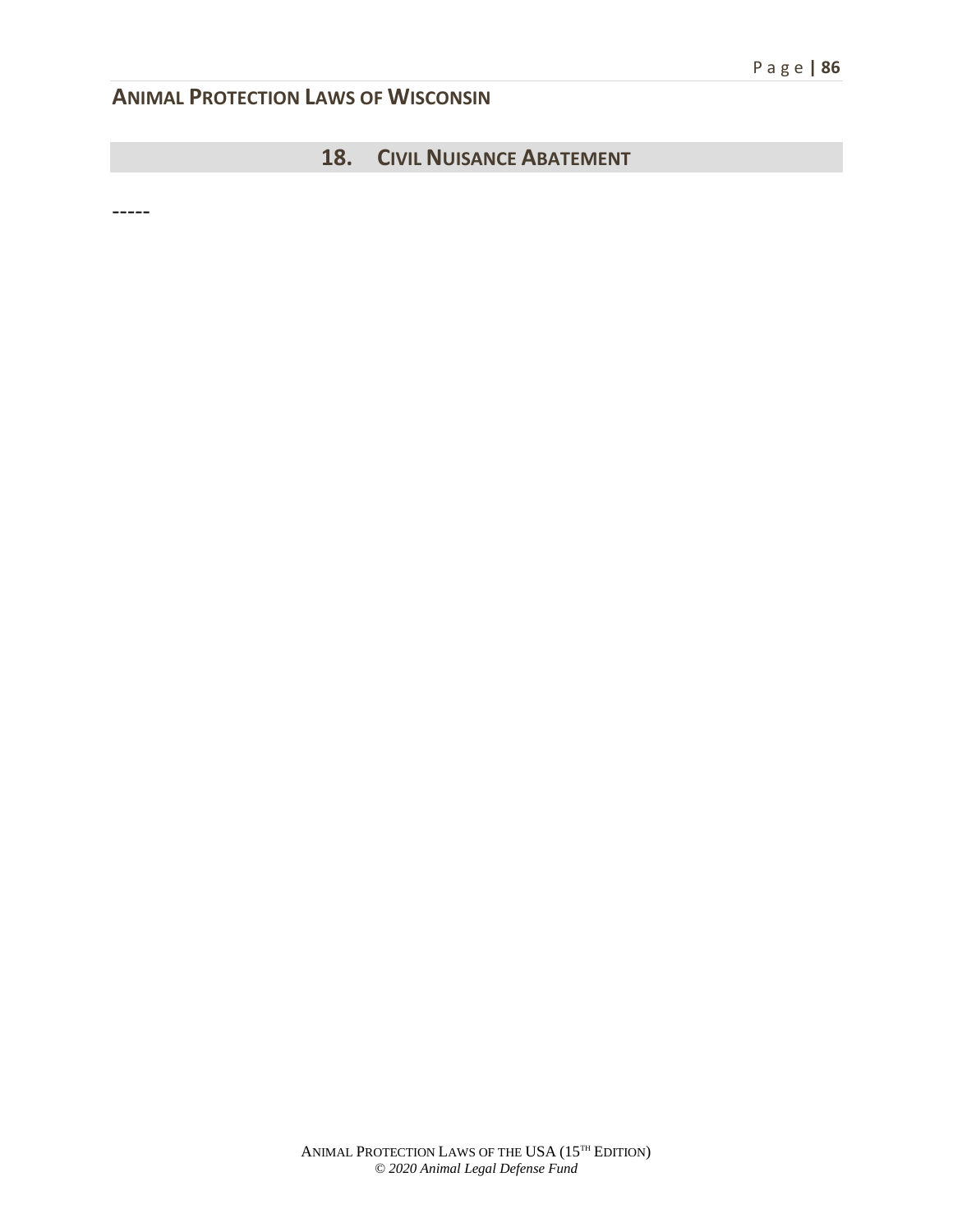# **19. AG-GAG LAWS**

-----